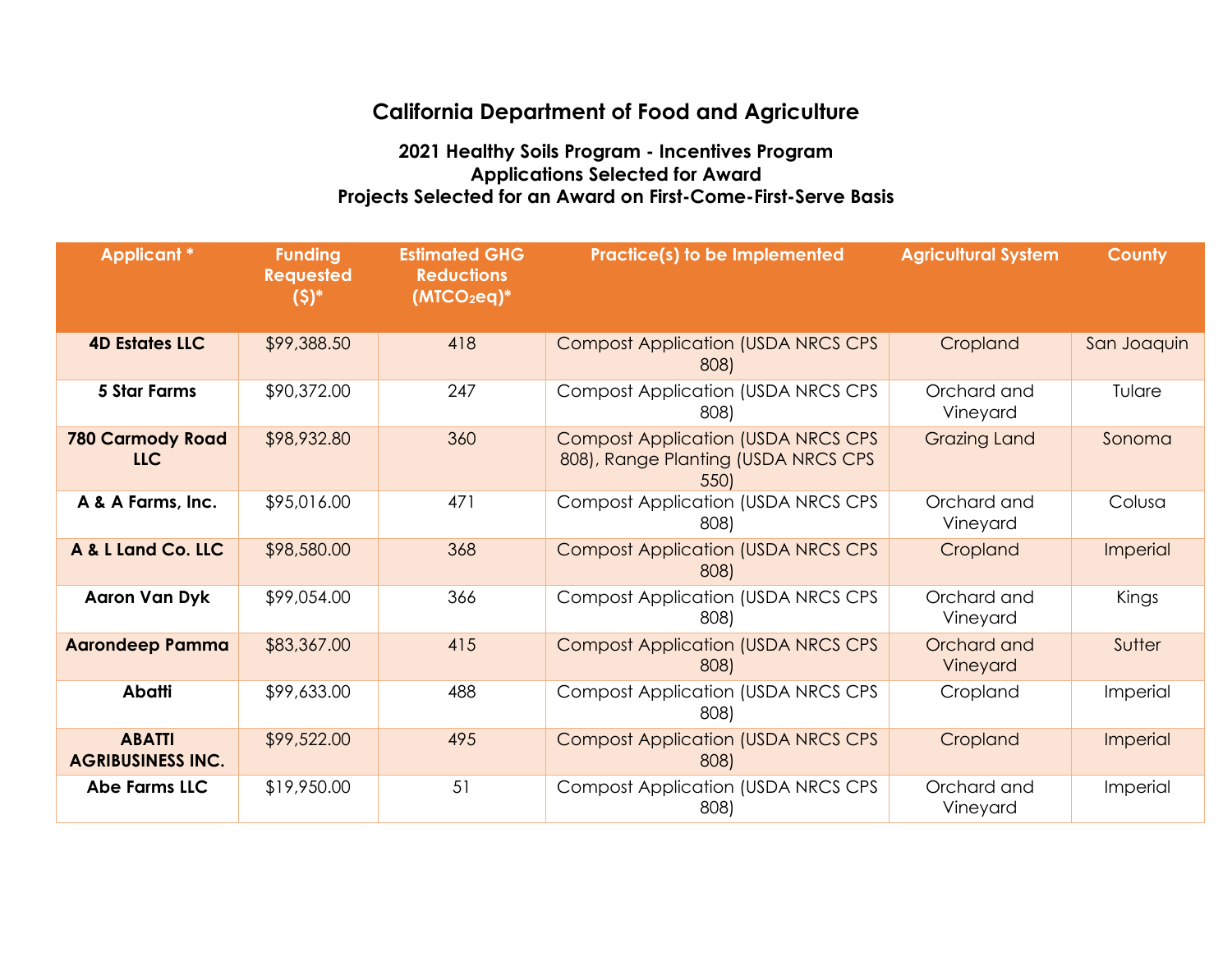| <b>Achhar S Boparai</b>                | \$58,227.62 | 279            | <b>Compost Application (USDA NRCS CPS</b><br>808), Nutrient Management (USDA<br>NRCS CPS 590)                                                                    | Orchard and<br>Vineyard           | Fresno       |
|----------------------------------------|-------------|----------------|------------------------------------------------------------------------------------------------------------------------------------------------------------------|-----------------------------------|--------------|
| <b>Adam Michael</b><br>Hale            | \$95,847.88 | 455            | <b>Compost Application (USDA NRCS CPS</b><br>808), Cover Crop (USDA NRCS CPS<br>340), Nutrient Management (USDA<br>NRCS CPS 590), No-Till (USDA NRCS CPS<br>329) | Orchard and<br>Vineyard           | Merced       |
| <b>Adam Tevelde</b>                    | \$93,153.00 | 461            | <b>Compost Application (USDA NRCS CPS</b><br>808)                                                                                                                | Orchard and<br>Vineyard           | Tulare       |
| <b>Adelina Gonzalez</b>                | \$18,492.00 | 68             | <b>Compost Application (USDA NRCS CPS</b><br>808)                                                                                                                | Orchard and<br>Vineyard           | Fresno       |
| <b>Adrian Larios</b>                   | \$8,410.62  | $\overline{6}$ | <b>Compost Application (USDA NRCS CPS)</b><br>808), Mulching - Woodchip (USDA<br>NRCS CPS 484)                                                                   | Orchard and<br>Vineyard, Cropland | San Diego    |
| <b>AFT Investors</b>                   | \$91,958.14 | 189            | <b>Compost Application (USDA NRCS CPS</b><br>808), Mulching - Natural Material (USDA<br>NRCS CPS 484)                                                            | Orchard and<br>Vineyard           | Riverside    |
| Ag Specialties, Inc.                   | \$22,127.82 | 86             | <b>Compost Application (USDA NRCS CPS</b><br>808), Cover Crop (USDA NRCS CPS 340)                                                                                | Orchard and<br>Vineyard           | Fresno       |
| Ag2Ab Inc                              | \$44,100.20 | 44             | <b>Compost Application (USDA NRCS CPS)</b><br>808), Mulching - Natural Material (USDA<br>NRCS CPS 484)                                                           | Orchard and<br>Vineyard           | San Joaquin  |
| <b>Airola Cattle</b><br><b>Company</b> | \$98,007.82 | 40             | <b>Prescribed Grazing (USDA NRCS CPS</b><br>528                                                                                                                  | <b>Grazing Land</b>               | Calaveras    |
| <b>AJB Ranch</b>                       | \$87,624.00 | 240            | <b>Compost Application (USDA NRCS CPS</b><br>808)                                                                                                                | Orchard and<br>Vineyard           | Kern         |
| <b>Ajit Singh Bains II</b>             | \$76,947.00 | 387            | <b>Compost Application (USDA NRCS CPS</b><br>808)                                                                                                                | Orchard and<br>Vineyard           | Yuba         |
| Ajitpal S Sandhu                       | \$63,684.00 | 317            | <b>Compost Application (USDA NRCS CPS</b><br>808)                                                                                                                | Orchard and<br>Vineyard           | Sutter       |
| <b>Al Carmona</b>                      | \$63,750.00 | 307            | <b>Compost Application (USDA NRCS CPS</b><br>808)                                                                                                                | Orchard and<br>Vineyard           | <b>Butte</b> |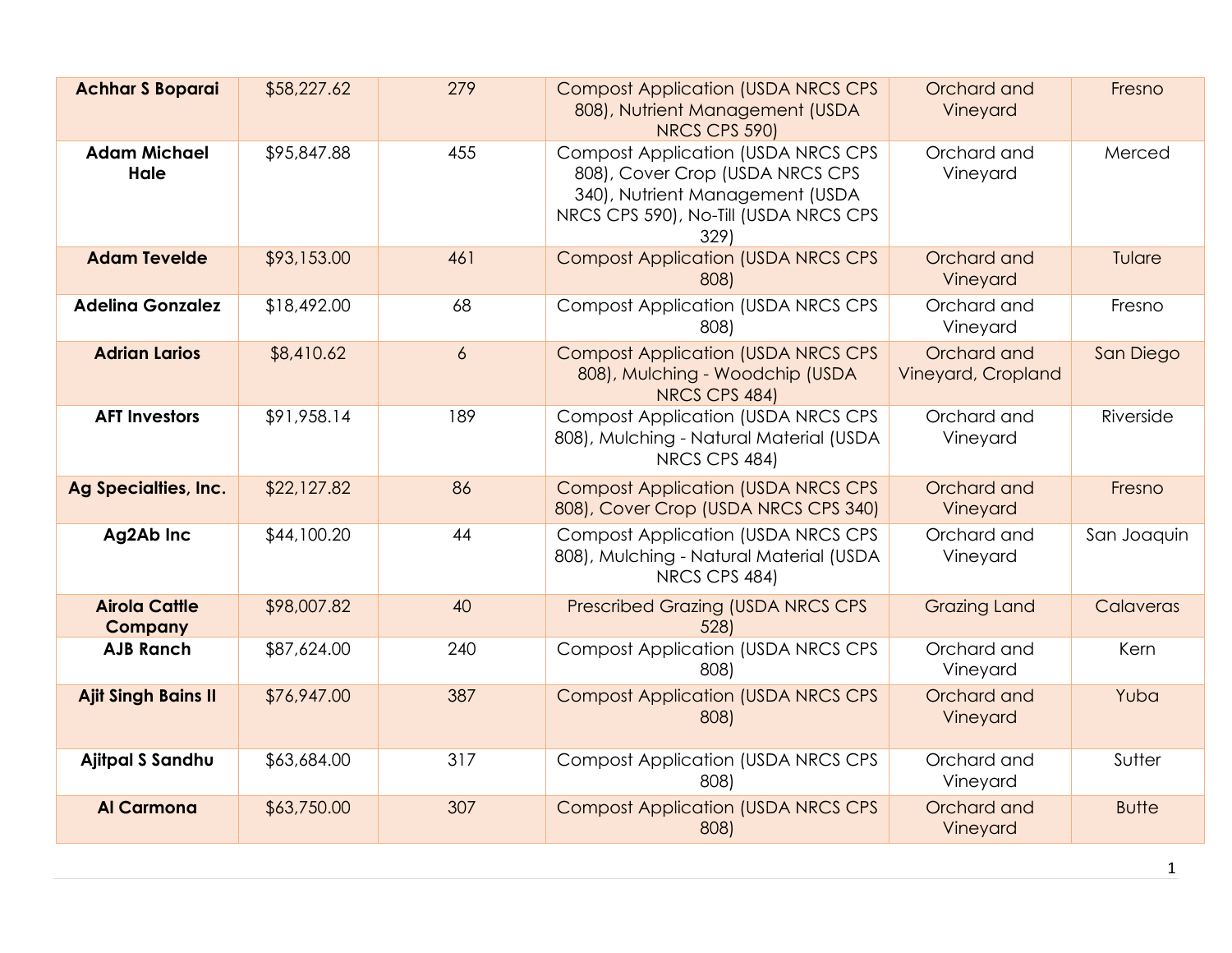| <b>Alana Fowler</b>                                 | \$99,505.37 | 183 | <b>Compost Application (USDA NRCS CPS</b><br>808), Hedgerow Planting (USDA NRCS<br>CPS 422), Range Planting (USDA NRCS<br>CPS 550) | Grazing Land            | Nevada           |
|-----------------------------------------------------|-------------|-----|------------------------------------------------------------------------------------------------------------------------------------|-------------------------|------------------|
| <b>Albert Smith</b>                                 | \$69,197.55 | 228 | <b>Compost Application (USDA NRCS CPS</b><br>808), Cover Crop (USDA NRCS CPS 340)                                                  | Orchard and<br>Vineyard | Fresno           |
| <b>Alder Springs</b><br>Vineyard                    | \$99,876.00 | 367 | <b>Compost Application (USDA NRCS CPS)</b><br>808)                                                                                 | Orchard and<br>Vineyard | Mendocino        |
| <b>Alejandro Espinosa</b>                           | \$21,626.76 | 49  | Cover Crop (USDA NRCS CPS 340),<br><b>Whole Orchard Recycling (USDA NRCS</b><br><b>CPS 808)</b>                                    | Orchard and<br>Vineyard | Merced           |
| Alex Abatti, Jr.<br><b>Family Trust</b>             | \$99,951.00 | 498 | <b>Compost Application (USDA NRCS CPS</b><br>808)                                                                                  | Cropland                | Imperial         |
| <b>Alex Tevelde</b>                                 | \$99,684.00 | 373 | <b>Compost Application (USDA NRCS CPS</b><br>808)                                                                                  | Orchard and<br>Vineyard | Tulare           |
| <b>Alexandre Acres</b>                              | \$99,199.00 | 356 | <b>Compost Application (USDA NRCS CPS</b><br>808), Range Planting (USDA NRCS CPS<br>550)                                           | Grazing Land            | Humboldt         |
| <b>Alexandre Dairy</b>                              | \$99,199.20 | 329 | <b>Compost Application (USDA NRCS CPS</b><br>808), Range Planting (USDA NRCS CPS<br>550)                                           | <b>Grazing Land</b>     | <b>Del Norte</b> |
| <b>Alexandre Kids</b>                               | \$98,649.76 | 330 | <b>Compost Application (USDA NRCS CPS</b><br>808), Range Planting (USDA NRCS CPS<br>550)                                           | Grazing Land            | Del Norte        |
| <b>All Star Seed</b>                                | \$99,885.00 | 488 | <b>Compost Application (USDA NRCS CPS</b><br>808)                                                                                  | Cropland                | Imperial         |
| Almond Joy Inc.                                     | \$80,964.00 | 304 | <b>Compost Application (USDA NRCS CPS</b><br>808)                                                                                  | Orchard and<br>Vineyard | Tulare           |
| <b>Alphabet Farms-</b><br><b>Filaree</b>            | \$93,216.00 | 348 | <b>Compost Application (USDA NRCS CPS</b><br>808)                                                                                  | Cropland                | Imperial         |
| <b>Alta California</b><br><b>Olive Partners LLC</b> | \$96,637.41 | 392 | Cover Crop (USDA NRCS CPS 340)                                                                                                     | Orchard and<br>Vineyard | Tehama           |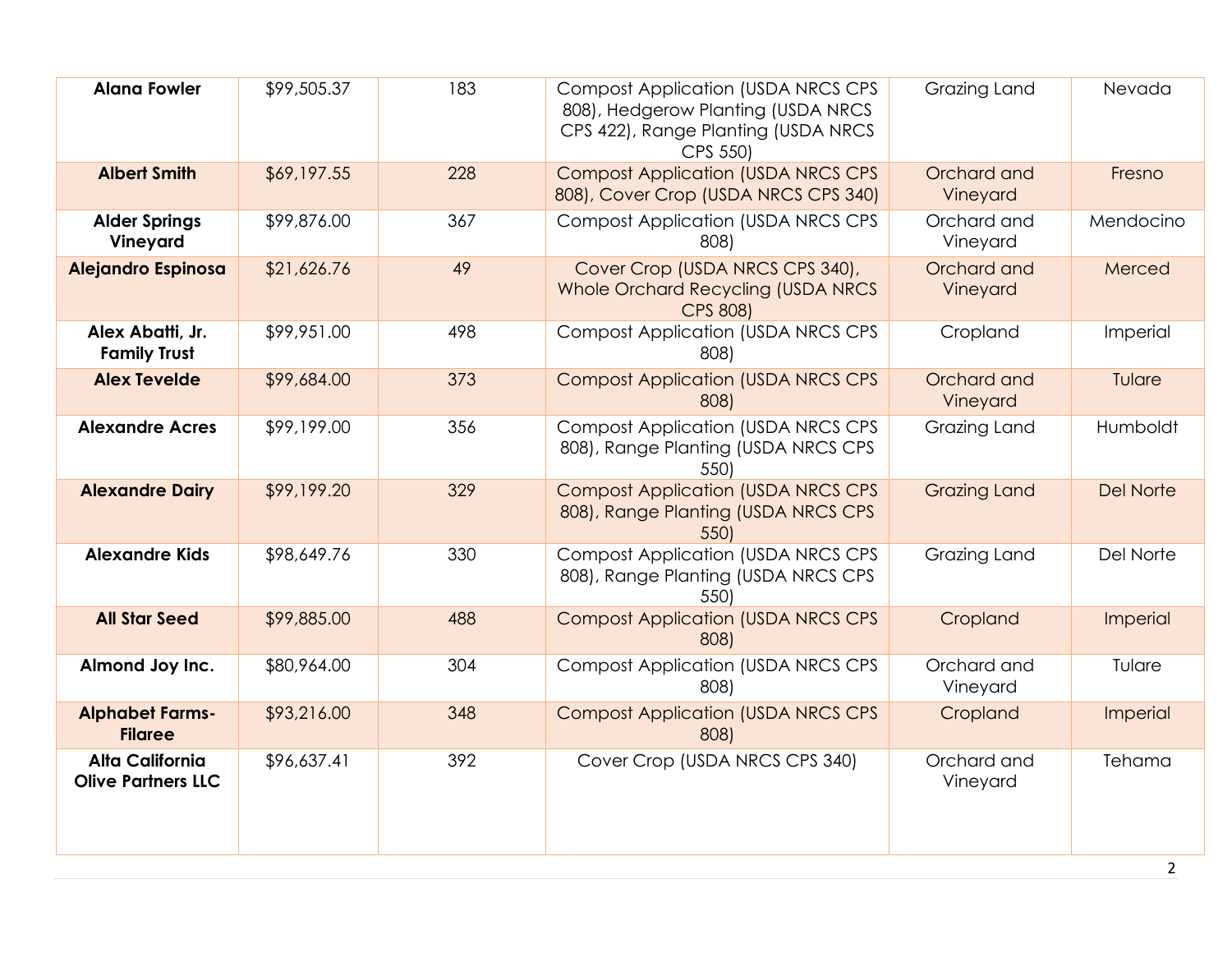| <b>Alyce LLC</b>                       | \$62,936.46 | 31  | Mulching - Natural Material (USDA<br>NRCS CPS 484), No-Till (USDA NRCS CPS<br>329)                                           | Orchard and<br>Vineyard                            | Yolo          |
|----------------------------------------|-------------|-----|------------------------------------------------------------------------------------------------------------------------------|----------------------------------------------------|---------------|
| <b>Amador Flower</b><br>Farm           | \$65,830.46 | 294 | <b>Compost Application (USDA NRCS CPS</b><br>808), Range Planting (USDA NRCS CPS<br>550), Reduced-Till (USDA NRCS CPS<br>345 | Grazing Land,<br>Orchard and<br>Vineyard, Cropland | Amador        |
| <b>Amarjit Pamma</b>                   | \$79,470.00 | 398 | <b>Compost Application (USDA NRCS CPS</b><br>808)                                                                            | Orchard and<br>Vineyard                            | Sutter, Butte |
| <b>AMC Farms, LLC</b>                  | \$99,483.00 | 488 | <b>Compost Application (USDA NRCS CPS</b><br>808)                                                                            | Cropland                                           | Imperial      |
| <b>Amerjit Bhatti</b>                  | \$97,413.00 | 492 | <b>Compost Application (USDA NRCS CPS</b><br>808)                                                                            | Orchard and<br>Vineyard                            | Sutter        |
| <b>Amnat Sumphuang</b>                 | \$7,650.00  | 22  | <b>Compost Application (USDA NRCS CPS</b><br>808)                                                                            | Cropland                                           | Fresno        |
| <b>Amrik Ghag</b>                      | \$24,873.00 | 125 | <b>Compost Application (USDA NRCS CPS</b><br>808)                                                                            | Orchard and<br>Vineyard                            | Sutter        |
| <b>Amritpal Gill</b>                   | \$82,032.00 | 412 | <b>Compost Application (USDA NRCS CPS</b><br>808)                                                                            | Orchard and<br>Vineyard                            | Fresno        |
| <b>Amy Van Dyk</b>                     | \$99,921.00 | 425 | <b>Compost Application (USDA NRCS CPS</b><br>808)                                                                            | Orchard and<br>Vineyard                            | Kings         |
| An Yang Chen                           | \$13,764.00 | 50  | <b>Compost Application (USDA NRCS CPS</b><br>808)                                                                            | Cropland                                           | Santa Clara   |
| <b>Analise Irigoyen</b>                | \$84,384.00 | 309 | <b>Compost Application (USDA NRCS CPS</b><br>808)                                                                            | Cropland                                           | Imperial      |
| <b>Andrew Leimgruber</b>               | \$98,886.00 | 488 | <b>Compost Application (USDA NRCS CPS</b><br>808)                                                                            | Cropland                                           | Imperial      |
| <b>Andrew Pandol</b><br><b>Farming</b> | \$63,858.00 | 236 | <b>Compost Application (USDA NRCS CPS</b><br>808)                                                                            | Orchard and<br>Vineyard                            | Kern          |
| <b>Anselmo Farms LLC</b>               | \$24,993.00 | 124 | <b>Compost Application (USDA NRCS CPS</b><br>808)                                                                            | Orchard and<br>Vineyard                            | Solano        |
| <b>Anthan He</b>                       | \$6,978.00  | 25  | <b>Compost Application (USDA NRCS CPS</b><br>808)                                                                            | Cropland                                           | Santa Clara   |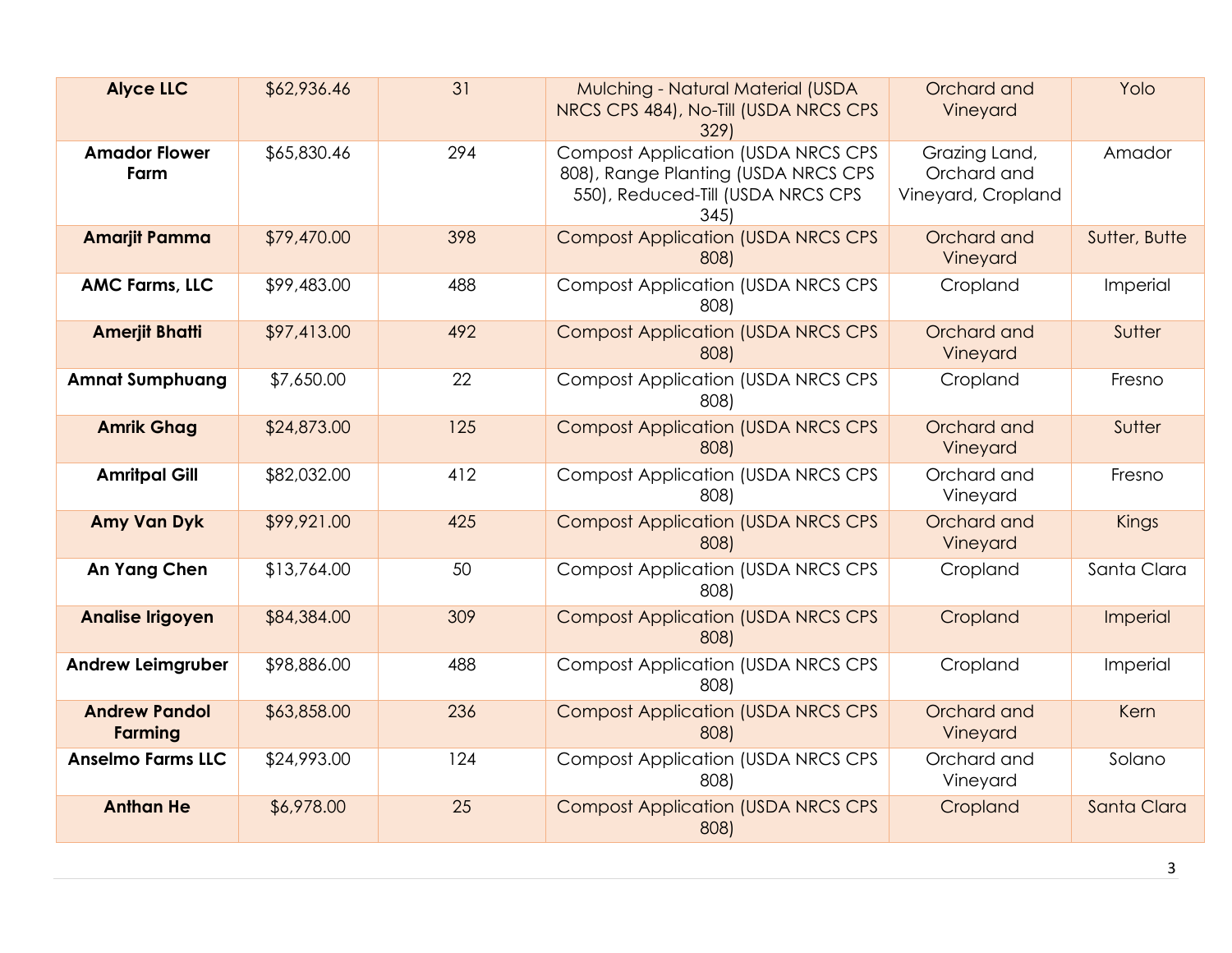| <b>Anthony Teresi</b><br><b>Farms</b> | \$99,224.80 | 382 | No-Till (USDA NRCS CPS 329), Cover<br>Crop (USDA NRCS CPS 340), Compost<br>Application (USDA NRCS CPS 808)                                                                         | Orchard and<br>Vineyard | San Joaquin  |
|---------------------------------------|-------------|-----|------------------------------------------------------------------------------------------------------------------------------------------------------------------------------------|-------------------------|--------------|
| <b>Anthony Vineyards,</b><br>Inc.     | \$99,912.37 | 362 | <b>Compost Application (USDA NRCS CPS</b><br>808), Cover Crop (USDA NRCS CPS 340)                                                                                                  | Orchard and<br>Vineyard | Kern         |
| <b>Antoning Scalia</b>                | \$96,366.00 | 481 | <b>Compost Application (USDA NRCS CPS)</b><br>808)                                                                                                                                 | Orchard and<br>Vineyard | Tulare       |
| <b>Antonio Cabrera</b>                | \$22,338.00 | 83  | <b>Compost Application (USDA NRCS CPS</b><br>808)                                                                                                                                  | Orchard and<br>Vineyard | Fresno       |
| <b>Antonio Ybarra</b>                 | \$16,590.00 | 62  | <b>Compost Application (USDA NRCS CPS</b><br>808)                                                                                                                                  | Orchard and<br>Vineyard | Tulare       |
| <b>Arjun Singh Samran</b>             | \$96,371.19 | 354 | <b>Compost Application (USDA NRCS CPS</b><br>808), No-Till (USDA NRCS CPS 329),<br>Nutrient Management (USDA NRCS<br>CPS 590)                                                      | Orchard and<br>Vineyard | Madera       |
| <b>Arline Huckabay</b>                | \$99,159.00 | 500 | <b>Compost Application (USDA NRCS CPS</b><br>808)                                                                                                                                  | Orchard and<br>Vineyard | Tulare       |
| <b>Arne Tutschulte</b>                | \$19,967.52 | 28  | <b>Compost Application (USDA NRCS CPS)</b><br>808), Hedgerow Planting (USDA NRCS<br>CPS 422)                                                                                       | Orchard and<br>Vineyard | Fresno       |
| <b>Artemio Cortez</b>                 | \$65,594.06 | 140 | <b>Hedgerow Planting (USDA NRCS CPS</b><br>422), Compost Application (USDA<br>NRCS CPS 808), Cover Crop (USDA<br>NRCS CPS 340), Mulching - Natural<br>Material (USDA NRCS CPS 484) | Orchard and<br>Vineyard | Contra Costa |
| <b>Artesia Farms Inc.</b>             | \$96,877.50 | 287 | <b>Compost Application (USDA NRCS CPS</b><br>808)                                                                                                                                  | Cropland                | Imperial     |
| <b>Arun Ohri</b>                      | \$99,699.00 | 501 | <b>Compost Application (USDA NRCS CPS</b><br>808)                                                                                                                                  | Orchard and<br>Vineyard | Sutter       |
| Ashley Lane, L.P.                     | \$99,582.00 | 368 | <b>Compost Application (USDA NRCS CPS</b><br>808)                                                                                                                                  | Orchard and<br>Vineyard | San Joaquin  |
| <b>ASHLYN K BRUNDY</b>                | \$88,221.00 | 438 | <b>Compost Application (USDA NRCS CPS</b><br>808)                                                                                                                                  | Cropland                | Imperial     |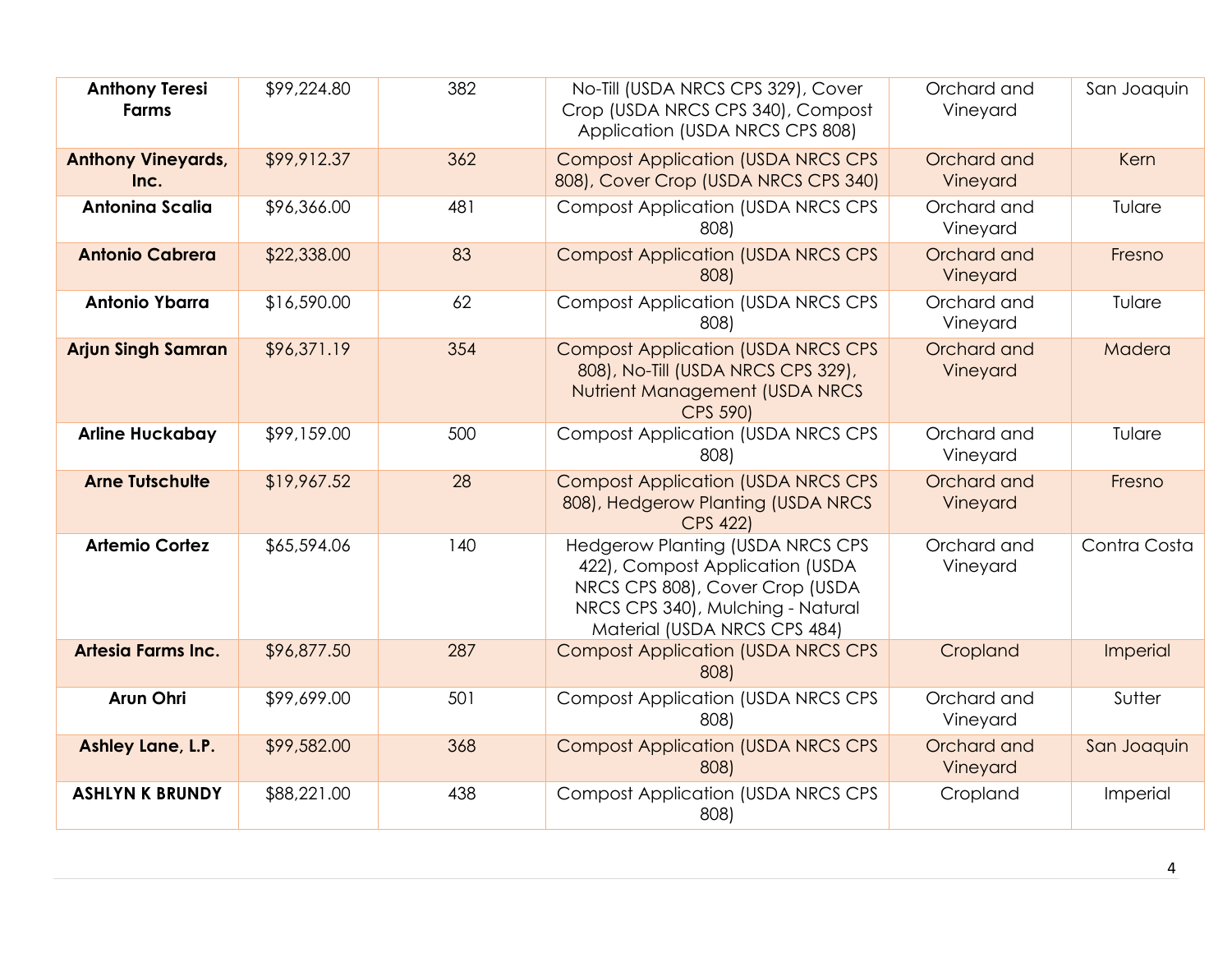| <b>Atlas Farms</b>                   | \$99,692.62 | 401 | Cover Crop (USDA NRCS CPS 340)                                                                      | Orchard and<br>Vineyard | Merced    |
|--------------------------------------|-------------|-----|-----------------------------------------------------------------------------------------------------|-------------------------|-----------|
| <b>Austin Campos</b>                 | \$62,529.00 | 308 | <b>Compost Application (USDA NRCS CPS)</b><br>808)                                                  | Orchard and<br>Vineyard | Sutter    |
| <b>Avtar Singh Judge</b>             | \$67,887.00 | 337 | <b>Compost Application (USDA NRCS CPS)</b><br>808)                                                  | Orchard and<br>Vineyard | Sutter    |
| Aya Farm                             | \$70,224.76 | 327 | <b>Compost Application (USDA NRCS CPS</b><br>808), Cover Crop (USDA NRCS CPS 340)                   | Orchard and<br>Vineyard | Imperial  |
| <b>Badger Avocado</b><br>Farm        | \$9,574.08  | 13  | <b>Compost Application (USDA NRCS CPS)</b><br>808), Hedgerow Planting (USDA NRCS<br><b>CPS 422)</b> | Orchard and<br>Vineyard | Riverside |
| <b>Bains Farm LLC</b>                | \$95,766.00 | 427 | <b>Compost Application (USDA NRCS CPS</b><br>808)                                                   | Orchard and<br>Vineyard | Yolo      |
| <b>Baja Farms</b>                    | \$95,292.00 | 468 | <b>Compost Application (USDA NRCS CPS)</b><br>808)                                                  | Cropland                | Imperial  |
| <b>Balbir Sandhu</b>                 | \$90,150.00 | 441 | <b>Compost Application (USDA NRCS CPS)</b><br>808)                                                  | Orchard and<br>Vineyard | Madera    |
| <b>Balbir Singh</b>                  | \$36,234.00 | 136 | <b>Compost Application (USDA NRCS CPS)</b><br>808)                                                  | Orchard and<br>Vineyard | Merced    |
| <b>Balbir Singh Bains</b>            | \$74,955.00 | 375 | <b>Compost Application (USDA NRCS CPS</b><br>808)                                                   | Orchard and<br>Vineyard | Sutter    |
| <b>Baljinder Singh</b>               | \$85,050.00 | 419 | <b>Compost Application (USDA NRCS CPS</b><br>808)                                                   | Orchard and<br>Vineyard | Merced    |
| <b>Baljit S Gill</b>                 | \$79,095.00 | 395 | <b>Compost Application (USDA NRCS CPS</b><br>808)                                                   | Orchard and<br>Vineyard | Sutter    |
| <b>Baljit Singh Boparai</b>          | \$82,906.27 | 398 | <b>Compost Application (USDA NRCS CPS</b><br>808), Nutrient Management (USDA<br>NRCS CPS 590)       | Orchard and<br>Vineyard | Fresno    |
| <b>Balvinder Dhanota</b>             | \$61,683.00 | 310 | <b>Compost Application (USDA NRCS CPS</b><br>808)                                                   | Orchard and<br>Vineyard | Yuba      |
| <b>Banducci</b><br><b>Pistachios</b> | \$99,750.00 | 374 | <b>Compost Application (USDA NRCS CPS</b><br>808)                                                   | Orchard and<br>Vineyard | Kern      |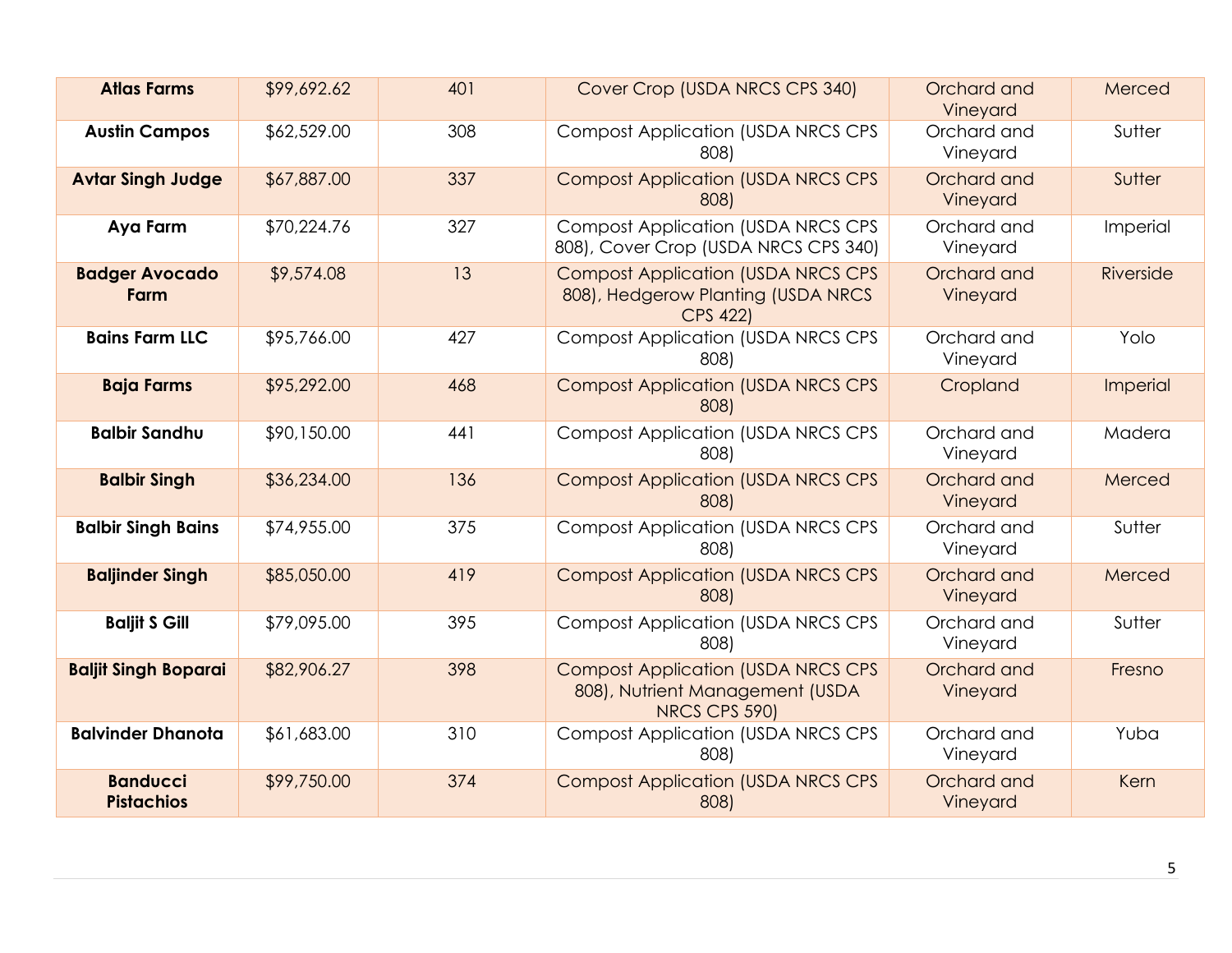| <b>Bantle Avocado</b><br>Farm                     | \$22,881.79 | 54  | Mulching - Natural Material (USDA<br>NRCS CPS 484), Compost Application<br>(USDA NRCS CPS 808)                                                                        | Orchard and<br>Vineyard | San Diego              |
|---------------------------------------------------|-------------|-----|-----------------------------------------------------------------------------------------------------------------------------------------------------------------------|-------------------------|------------------------|
| <b>Bar M Ranch</b>                                | \$98,705.05 | 366 | Cover Crop (USDA NRCS CPS 340),<br><b>Compost Application (USDA NRCS CPS</b><br>808)                                                                                  | Orchard and<br>Vineyard | Kings                  |
| <b>Bar VP Dairy</b>                               | \$73,152.00 | 388 | <b>Compost Application (USDA NRCS CPS</b><br>808)                                                                                                                     | Orchard and<br>Vineyard | Tulare                 |
| <b>Barbara J Seaver</b><br><b>Survivors Trust</b> | \$90,150.00 | 452 | <b>Compost Application (USDA NRCS CPS</b><br>808)                                                                                                                     | Orchard and<br>Vineyard | Colusa                 |
| <b>Barry Michael</b><br>Schager                   | \$87,947.45 | 333 | <b>Compost Application (USDA NRCS CPS)</b><br>808), Cover Crop (USDA NRCS CPS 340)                                                                                    | Orchard and<br>Vineyard | Glenn                  |
| <b>Bartel Farms LLC</b>                           | \$64,190.20 | 256 | <b>Compost Application (USDA NRCS CPS</b><br>808), Cover Crop (USDA NRCS CPS<br>340), Reduced-Till (USDA NRCS CPS<br>345                                              | Orchard and<br>Vineyard | Tulare                 |
| <b>Batth Ranch Inc</b>                            | \$91,829.22 | 358 | <b>Compost Application (USDA NRCS CPS</b><br>808), Nutrient Management (USDA<br>NRCS CPS 590), Cover Crop (USDA<br>NRCS CPS 340), Reduced-Till (USDA<br>NRCS CPS 345) | Orchard and<br>Vineyard | San Joaquin,<br>Fresno |
| <b>Bay Farms</b>                                  | \$9,762.00  | 35  | <b>Compost Application (USDA NRCS CPS</b><br>808)                                                                                                                     | Cropland                | Merced                 |
| <b>BB&amp;B</b>                                   | \$97,623.00 | 490 | <b>Compost Application (USDA NRCS CPS</b><br>808)                                                                                                                     | Orchard and<br>Vineyard | Tulare                 |
| <b>Becky Anne</b><br><b>Warkentin</b>             | \$94,281.00 | 402 | <b>Compost Application (USDA NRCS CPS</b><br>808)                                                                                                                     | Orchard and<br>Vineyard | Tulare                 |
| <b>Bedrock Vineyard</b><br><b>LP</b>              | \$30,032.39 | 3   | <b>Hedgerow Planting (USDA NRCS CPS</b><br>422), Mulching - Woodchip (USDA<br>NRCS CPS 484)                                                                           | Orchard and<br>Vineyard | Sonoma                 |
| <b>Beeman Farming</b><br>Corp                     | \$99,313.20 | 126 | Whole Orchard Recycling (USDA NRCS<br>CPS 808), Cover Crop (USDA NRCS CPS<br>340)                                                                                     | Orchard and<br>Vineyard | Yolo                   |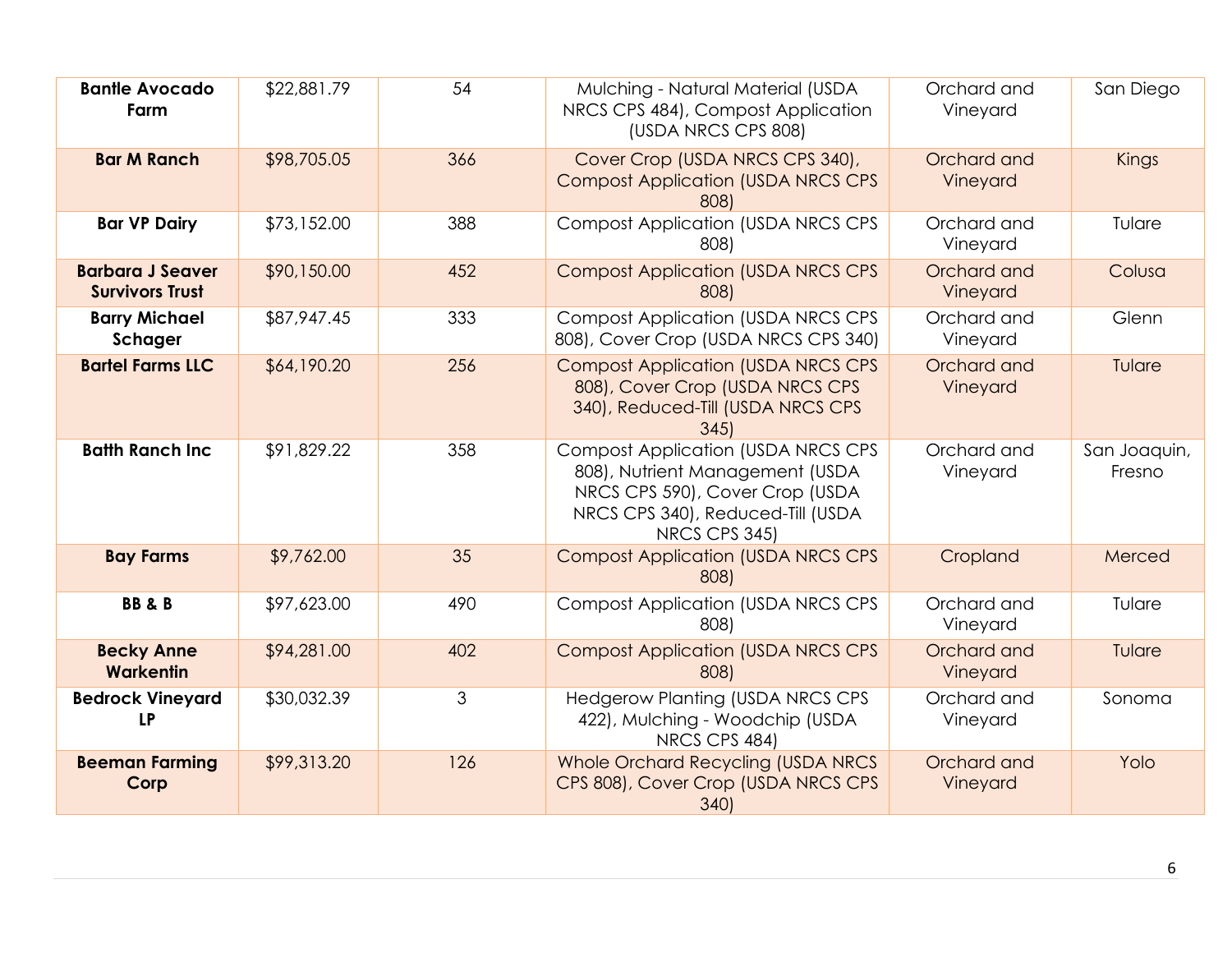| <b>Bellagio Farms</b>                  | \$97,992.00 | 422            | <b>Compost Application (USDA NRCS CPS</b><br>808)                                                                                                                              | Orchard and<br>Vineyard | Tulare       |
|----------------------------------------|-------------|----------------|--------------------------------------------------------------------------------------------------------------------------------------------------------------------------------|-------------------------|--------------|
| <b>Belluomini Farms,</b><br><b>Inc</b> | \$99,900.00 | 359            | <b>Compost Application (USDA NRCS CPS</b><br>808)                                                                                                                              | Cropland                | Kern         |
| <b>Ben Fox</b>                         | \$9,341.66  | $\overline{2}$ | Windbreak/Shelterbelt Establishment<br>(USDA NRCS CPS 380), Hedgerow<br>Planting (USDA NRCS CPS 422)                                                                           | Orchard and<br>Vineyard | Contra Costa |
| <b>Bended Tree LLC</b>                 | \$99,558.00 | 490            | <b>Compost Application (USDA NRCS CPS)</b><br>808)                                                                                                                             | Cropland                | Imperial     |
| <b>Benjamin Moitoso</b>                | \$36,767.10 | 144            | <b>Compost Application (USDA NRCS CPS)</b><br>808), Cover Crop (USDA NRCS CPS 340)                                                                                             | Orchard and<br>Vineyard | Merced       |
| <b>Bergman Farms LLC</b>               | \$32,436.00 | 117            | <b>Compost Application (USDA NRCS CPS</b><br>808)                                                                                                                              | Orchard and<br>Vineyard | Tulare       |
| <b>Bernadette M.</b><br><b>Davis</b>   | \$53,266.50 | 190            | <b>Compost Application (USDA NRCS CPS</b><br>808)                                                                                                                              | Orchard and<br>Vineyard | Fresno       |
| <b>Bernard Tevelde</b>                 | \$99,024.00 | 373            | <b>Compost Application (USDA NRCS CPS)</b><br>808)                                                                                                                             | Orchard and<br>Vineyard | Tulare       |
| <b>Beverly McKinney</b>                | \$40,996.01 | 99             | Reduced-Till (USDA NRCS CPS 345),<br><b>Compost Application (USDA NRCS CPS)</b><br>808), Mulching - Natural Material (USDA<br>NRCS CPS 484), Cover Crop (USDA<br>NRCS CPS 340) | Orchard and<br>Vineyard | Fresno       |
| <b>Bhajan Sihota</b>                   | \$95,448.00 | 481            | <b>Compost Application (USDA NRCS CPS</b><br>808)                                                                                                                              | Orchard and<br>Vineyard | Tulare       |
| <b>Bhupinder Sihota</b>                | \$93,259.50 | 402            | <b>Compost Application (USDA NRCS CPS</b><br>808)                                                                                                                              | Orchard and<br>Vineyard | Fresno       |
| <b>Big W Ranch Corp</b>                | \$96,847.95 | 392            | Cover Crop (USDA NRCS CPS 340)                                                                                                                                                 | Orchard and<br>Vineyard | Glenn        |
| <b>BILL CLAVERIE</b><br><b>FARMS</b>   | \$99,885.00 | 488            | <b>Compost Application (USDA NRCS CPS</b><br>808)                                                                                                                              | Cropland                | Imperial     |
| <b>Blackshire Almonds</b>              | \$7,278.00  | 27             | <b>Compost Application (USDA NRCS CPS</b><br>808)                                                                                                                              | Orchard and<br>Vineyard | Colusa       |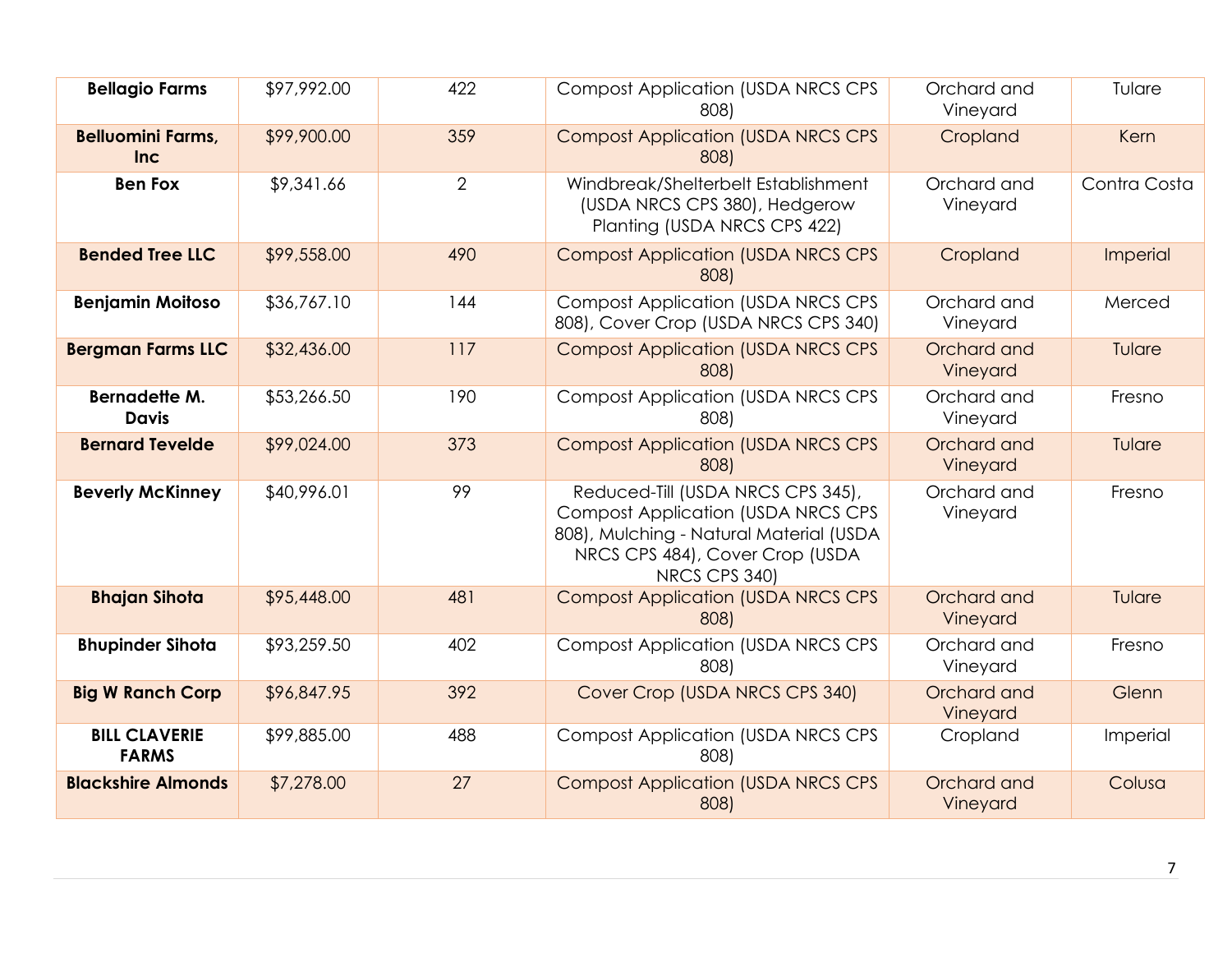| <b>Blossom Ranch, LP</b>               | \$96,150.00 | 370 | <b>Compost Application (USDA NRCS CPS</b><br>808)                                      | Orchard and<br>Vineyard           | San Joaquin  |
|----------------------------------------|-------------|-----|----------------------------------------------------------------------------------------|-----------------------------------|--------------|
| <b>Blue House Farm</b>                 | \$54,156.00 | 191 | <b>Compost Application (USDA NRCS CPS</b><br>808)                                      | Cropland                          | San Mateo    |
| <b>Blue Ridge Ranch.</b><br><b>LP</b>  | \$97,308.00 | 350 | <b>Compost Application (USDA NRCS CPS</b><br>808)                                      | Orchard and<br>Vineyard           | Tulare       |
| <b>Bodega Ave LLC</b>                  | \$98,922.00 | 366 | <b>Compost Application (USDA NRCS CPS</b><br>808)                                      | <b>Grazing Land</b>               | Sonoma       |
| <b>Boparai Farms</b>                   | \$99,692.67 | 479 | Nutrient Management (USDA NRCS<br>CPS 590), Compost Application (USDA<br>NRCS CPS 808) | Orchard and<br>Vineyard           | Fresno       |
| <b>Bordessa Family</b><br><b>Dairy</b> | \$99,744.00 | 376 | <b>Compost Application (USDA NRCS CPS</b><br>808)                                      | <b>Grazing Land</b>               | Sonoma       |
| <b>Bosma Dairy North</b>               | \$90,750.00 | 247 | <b>Compost Application (USDA NRCS CPS</b><br>808)                                      | Orchard and<br>Vineyard           | Tulare       |
| <b>Bosma Milk</b><br><b>Company</b>    | \$91,350.00 | 246 | <b>Compost Application (USDA NRCS CPS</b><br>808)                                      | Orchard and<br>Vineyard           | Tulare       |
| <b>Bosman Girls, LP</b>                | \$27,522.00 | 98  | <b>Compost Application (USDA NRCS CPS</b><br>808)                                      | Orchard and<br>Vineyard           | Tulare       |
| <b>Boundary Bend</b><br>Assets, Inc.   | \$99,919.65 | 309 | Cover Crop (USDA NRCS CPS 340),<br><b>Hedgerow Planting (USDA NRCS CPS</b><br>422)     | Orchard and<br>Vineyard           | Yolo         |
| <b>Brain J. Capp</b>                   | \$81,942.00 | 305 | <b>Compost Application (USDA NRCS CPS</b><br>808)                                      | Orchard and<br>Vineyard           | Solano       |
| <b>Brand Vang</b>                      | \$3,900.00  | 11  | <b>Compost Application (USDA NRCS CPS</b><br>808)                                      | Cropland                          | Fresno       |
| <b>Brent Jackson</b><br>Farms, Inc     | \$92,817.00 | 461 | <b>Compost Application (USDA NRCS CPS</b><br>808)                                      | Orchard and<br>Vineyard           | Tulare       |
| <b>Brent LaGrande</b>                  | \$99,510.00 | 500 | <b>Compost Application (USDA NRCS CPS</b><br>808)                                      | Orchard and<br>Vineyard           | Colusa       |
| <b>Brett Storm</b>                     | \$73,485.00 | 354 | <b>Compost Application (USDA NRCS CPS</b><br>808)                                      | Cropland, Orchard<br>and Vineyard | <b>Butte</b> |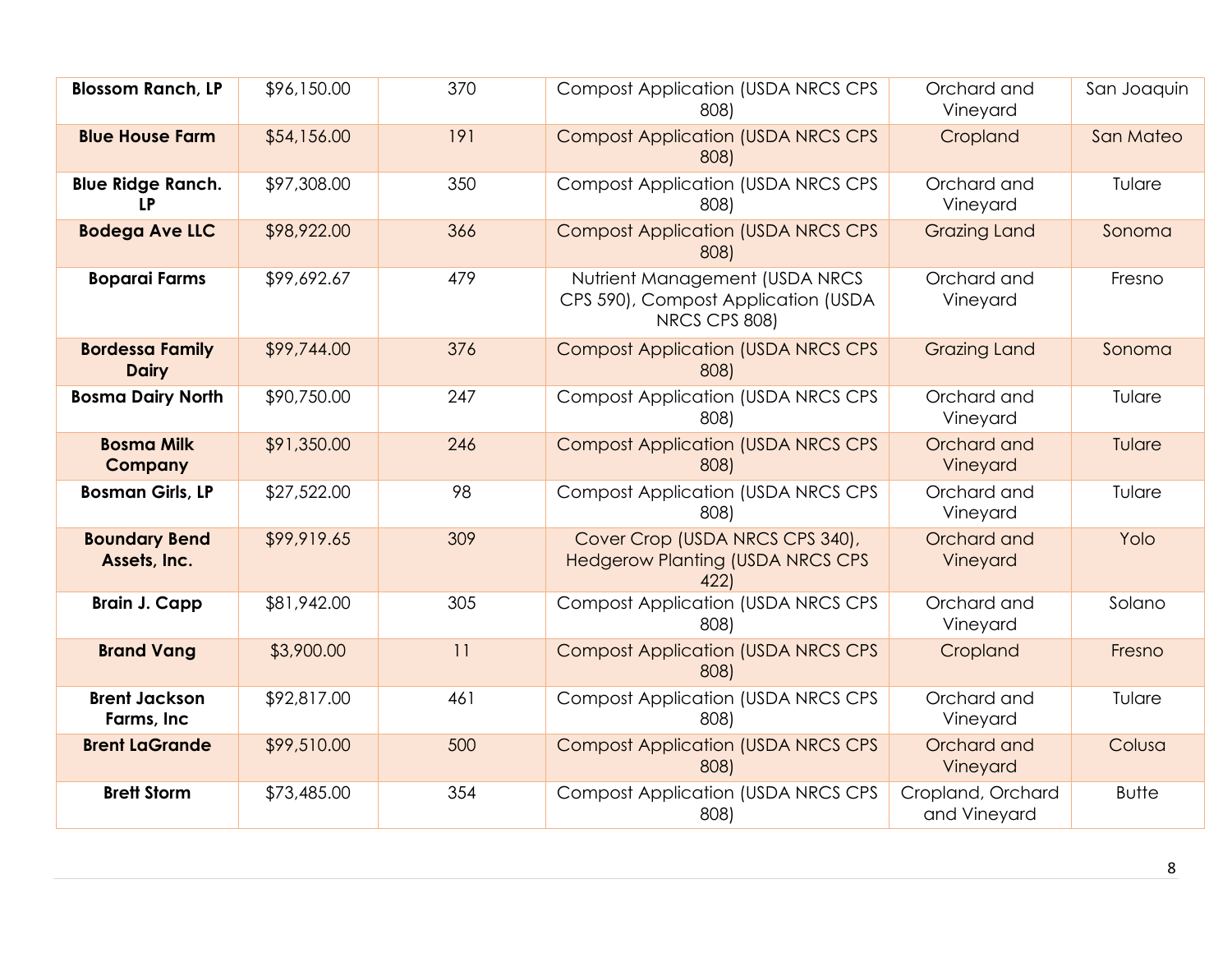| <b>Brian Erickson</b>                   | \$69,450.00 | 346            | <b>Compost Application (USDA NRCS CPS</b><br>808)                                                                                                | Orchard and<br>Vineyard | Glenn                    |
|-----------------------------------------|-------------|----------------|--------------------------------------------------------------------------------------------------------------------------------------------------|-------------------------|--------------------------|
| <b>Brian Strahm</b>                     | \$98,790.00 | 297            | <b>Compost Application (USDA NRCS CPS</b><br>808)                                                                                                | Cropland                | Imperial                 |
| <b>Brien Hamilton</b>                   | \$74,130.00 | 279            | <b>Compost Application (USDA NRCS CPS</b><br>808)                                                                                                | Orchard and<br>Vineyard | Glenn                    |
| <b>Brody Wilgenburg</b>                 | \$99,858.00 | 431            | <b>Compost Application (USDA NRCS CPS</b><br>808)                                                                                                | Orchard and<br>Vineyard | Fresno                   |
| <b>Brody Wilgenburg</b><br><b>Farms</b> | \$96,798.00 | 354            | <b>Compost Application (USDA NRCS CPS</b><br>808)                                                                                                | Orchard and<br>Vineyard | Tulare, Kings,<br>Fresno |
| <b>Brook Sodersten</b>                  | \$96,994.50 | 412            | <b>Compost Application (USDA NRCS CPS</b><br>808)                                                                                                | Orchard and<br>Vineyard | Tulare                   |
| <b>BROOKE N BRUNDY</b>                  | \$92,829.00 | 388            | <b>Compost Application (USDA NRCS CPS</b><br>808)                                                                                                | Cropland                | Imperial                 |
| <b>BRUNDY FARMS,</b><br>INC.            | \$97,035.00 | 478            | <b>Compost Application (USDA NRCS CPS)</b><br>808)                                                                                               | Cropland                | Imperial                 |
| <b>Bucks Happy Farms</b><br><b>LLC</b>  | \$3,293.67  | $\overline{7}$ | <b>Compost Application (USDA NRCS CPS</b><br>808), Cover Crop (USDA NRCS CPS<br>340), Windbreak/Shelterbelt<br>Establishment (USDA NRCS CPS 380) | Cropland                | San<br><b>Bernardino</b> |
| <b>Burns Blossom Farm</b><br><b>LLC</b> | \$9,878.22  | 5              | <b>Compost Application (USDA NRCS CPS)</b><br>808), Mulching - Woodchip (USDA<br>NRCS CPS 484), Hedgerow Planting<br>(USDA NRCS CPS 422)         | Cropland                | <b>Butte</b>             |
| C & R Farms, GP                         | \$56,659.02 | 223            | <b>Compost Application (USDA NRCS CPS)</b><br>808), Cover Crop (USDA NRCS CPS 340)                                                               | Orchard and<br>Vineyard | Tulare                   |
| Cai Da Zhang                            | \$4,698.00  | 17             | <b>Compost Application (USDA NRCS CPS)</b><br>808)                                                                                               | Cropland                | Santa Clara              |
| <b>Cal Ag Properties,</b><br><b>LLC</b> | \$98,739.00 | 492            | <b>Compost Application (USDA NRCS CPS</b><br>808)                                                                                                | Orchard and<br>Vineyard | Yolo                     |
| CalEVOO, LLC                            | \$99,756.00 | 373            | <b>Compost Application (USDA NRCS CPS)</b><br>808)                                                                                               | Orchard and<br>Vineyard | Imperial                 |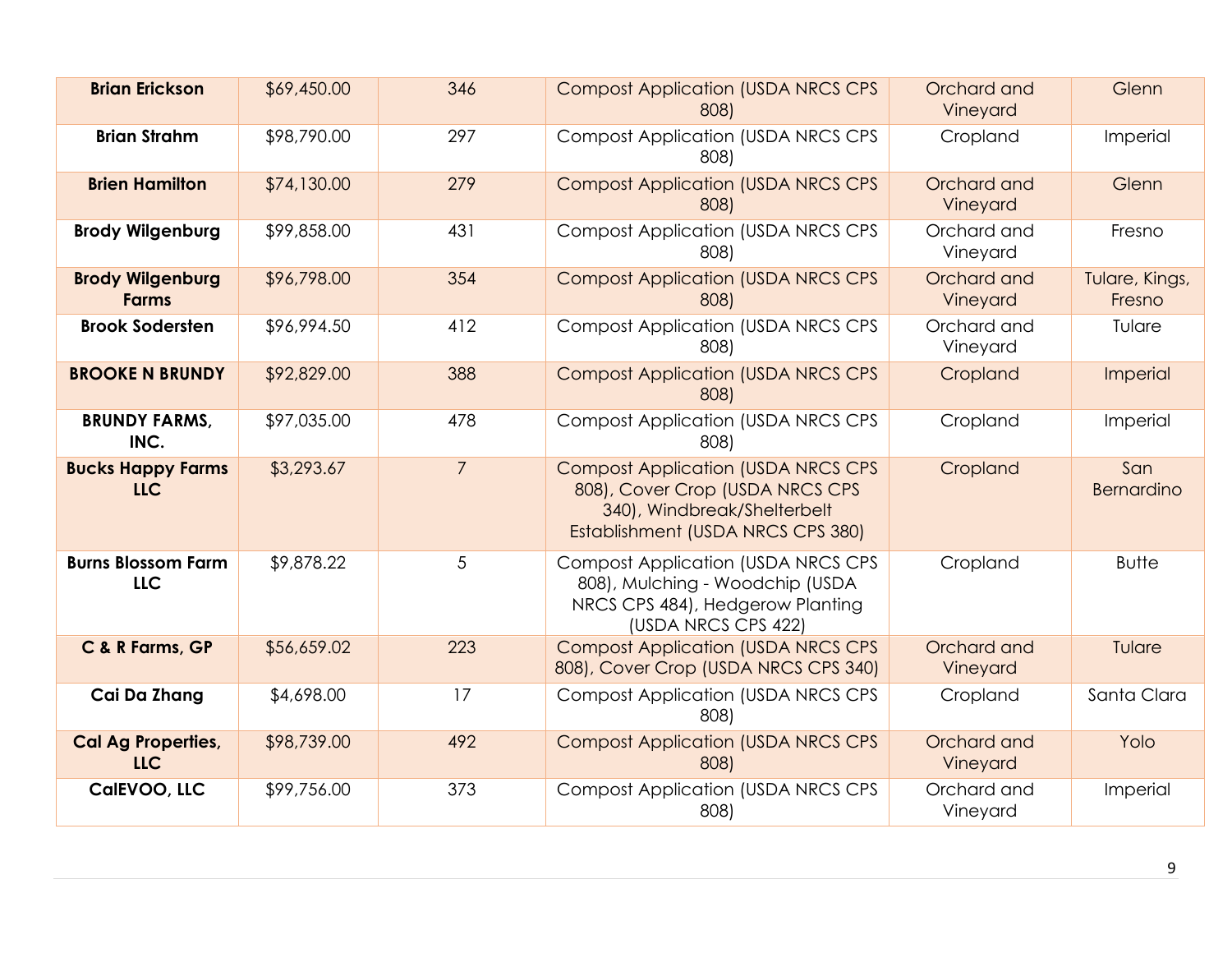| <b>California Olive</b><br>Ranch, Inc.     | \$99,900.00 | 255            | <b>Compost Application (USDA NRCS CPS</b><br>808)                                         | Orchard and<br>Vineyard           | Tehama            |
|--------------------------------------------|-------------|----------------|-------------------------------------------------------------------------------------------|-----------------------------------|-------------------|
| <b>Capital Farms</b>                       | \$99,507.00 | 484            | <b>Compost Application (USDA NRCS CPS</b><br>808)                                         | Orchard and<br>Vineyard           | Placer            |
| <b>Carl Giesbrecht</b>                     | \$86,775.00 | 453            | <b>Compost Application (USDA NRCS CPS</b><br>808)                                         | Orchard and<br>Vineyard           | Glenn             |
| <b>Carolyn Benson</b>                      | \$98,850.00 | 365            | <b>Compost Application (USDA NRCS CPS</b><br>808)                                         | Orchard and<br>Vineyard, Cropland | Imperial          |
| <b>Cary Roulet</b>                         | \$31,574.80 | 31             | Range Planting (USDA NRCS CPS 550),<br><b>Hedgerow Planting (USDA NRCS CPS</b><br>422)    | <b>Grazing Land</b>               | Amador            |
| <b>Catherine Diaz-</b><br><b>Khansefid</b> | \$4,084.4]  | $\overline{2}$ | Range Planting (USDA NRCS CPS 550)                                                        | Grazing Land                      | San Joaquin       |
| <b>Chad and Brandy</b><br>Godoy            | \$99,990.00 | 375            | <b>Compost Application (USDA NRCS CPS</b><br>808)                                         | Orchard and<br>Vineyard           | Yolo              |
| <b>Chalee Xiong</b>                        | \$7,650.00  | 22             | <b>Compost Application (USDA NRCS CPS</b><br>808)                                         | Cropland                          | Fresno            |
| <b>Chan Chankitnapus</b>                   | \$11,400.00 | 55             | <b>Compost Application (USDA NRCS CPS</b><br>808)                                         | Orchard and<br>Vineyard           | Fresno            |
| <b>Chandeli Vineyard</b>                   | \$99,774.00 | 372            | <b>Compost Application (USDA NRCS CPS</b><br>808)                                         | Orchard and<br>Vineyard           | Yolo, Solano      |
| <b>Charanjit Bains</b>                     | \$99,345.00 | 492            | <b>Compost Application (USDA NRCS CPS</b><br>808)                                         | Orchard and<br>Vineyard           | Sutter            |
| <b>Charles Brodie</b><br>Westmoreland      | \$91,326.00 | 448            | <b>Compost Application (USDA NRCS CPS</b><br>808)                                         | Cropland                          | Imperial          |
| <b>Charles E Barton</b>                    | \$96,588.00 | 363            | <b>Compost Application (USDA NRCS CPS</b><br>808)                                         | Orchard and<br>Vineyard           | Tulare            |
| <b>Charles Marsh</b><br>Farming            | \$17,037.83 | 55             | Forage and Biomass Planting (USDA<br><b>NRCS 512)</b>                                     | Cropland                          | Colusa            |
| <b>Charles Patrick</b>                     | \$5,815.68  | $\mathbf{1}$   | <b>Hedgerow Planting (USDA NRCS CPS</b><br>422                                            | Cropland                          | San<br>Bernardino |
| <b>Charles R Krag</b>                      | \$14,486.04 | 5              | Whole Orchard Recycling (USDA NRCS<br>CPS 808), Conservation Cover (USDA<br>NRCS CPS 327) | Orchard and<br>Vineyard           | Lake              |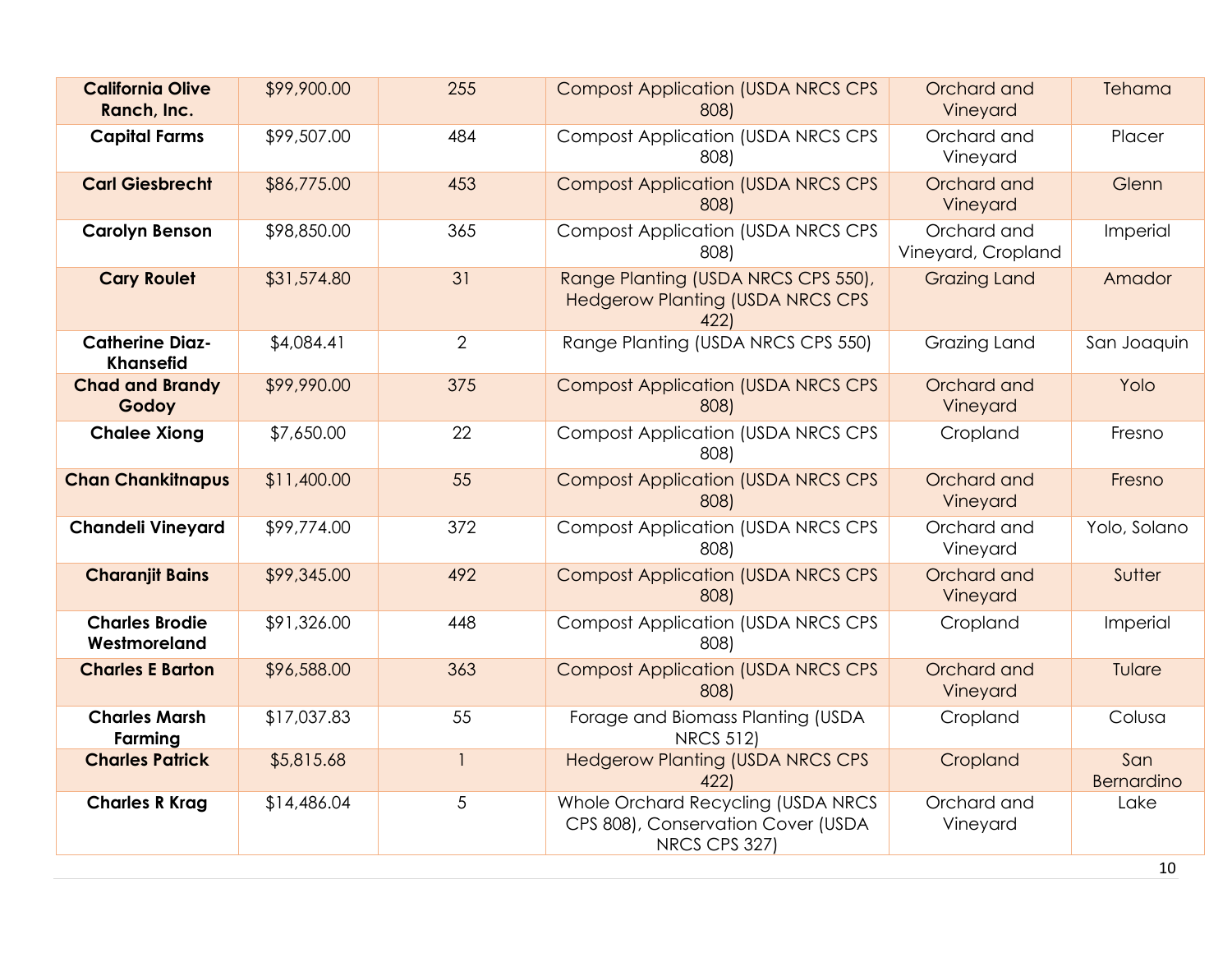| <b>Chateau Robles,</b><br>Inc.                        | \$55,244.96 | 205 | <b>Compost Application (USDA NRCS CPS</b><br>808), Nutrient Management (USDA<br>NRCS CPS 590), Reduced-Till (USDA<br>NRCS CPS 345), Cover Crop (USDA<br>NRCS CPS 340)                                                                     | Orchard and<br>Vineyard | San Luis<br>Obispo |
|-------------------------------------------------------|-------------|-----|-------------------------------------------------------------------------------------------------------------------------------------------------------------------------------------------------------------------------------------------|-------------------------|--------------------|
| Cheema and<br><b>Ghuman Properties,</b><br><b>LLC</b> | \$99,506.68 | 491 | <b>Compost Application (USDA NRCS CPS</b><br>808), Nutrient Management (USDA<br>NRCS CPS 590), No-Till (USDA NRCS CPS<br>329)                                                                                                             | Orchard and<br>Vineyard | Solano             |
| Cheng Jiu Li                                          | \$6,702.00  | 24  | <b>Compost Application (USDA NRCS CPS</b><br>808)                                                                                                                                                                                         | Cropland                | Santa Clara        |
| <b>Cheng Xiong</b>                                    | \$13,500.00 | 37  | <b>Compost Application (USDA NRCS CPS</b><br>808)                                                                                                                                                                                         | Cropland                | Sacramento         |
| <b>Chesumot Chili</b><br><b>Company LLC</b>           | \$42,178.66 | 21  | <b>Compost Application (USDA NRCS CPS</b><br>808), Mulching - Woodchip (USDA<br>NRCS CPS 484), Cover Crop (USDA<br>NRCS CPS 340), Hedgerow Planting<br>(USDA NRCS CPS 422),<br>Windbreak/Shelterbelt Establishment<br>(USDA NRCS CPS 380) | Cropland                | Contra Costa       |
| <b>Chhinderpal Sihota</b>                             | \$96,006.49 | 117 | Mulching - Natural Material (USDA<br>NRCS CPS 484), Compost Application<br>(USDA NRCS CPS 808)                                                                                                                                            | Orchard and<br>Vineyard | Fresno             |
| <b>Chichong Yang</b>                                  | \$3,525.00  | 10  | <b>Compost Application (USDA NRCS CPS</b><br>808)                                                                                                                                                                                         | Cropland                | Fresno             |
| <b>Chimits Farming</b><br>Company                     | \$86,223.00 | 428 | <b>Compost Application (USDA NRCS CPS</b><br>808)                                                                                                                                                                                         | Cropland                | Imperial           |
| <b>Chong L Cha</b>                                    | \$19,350.00 | 54  | <b>Compost Application (USDA NRCS CPS</b><br>808)                                                                                                                                                                                         | Cropland                | Sacramento         |
| <b>Chonglie Lee</b>                                   | \$11,400.00 | 33  | <b>Compost Application (USDA NRCS CPS</b><br>808)                                                                                                                                                                                         | Cropland                | Fresno             |
| <b>Chowchilla Farms</b><br><b>LLC</b>                 | \$90,300.00 | 497 | <b>Compost Application (USDA NRCS CPS</b><br>808)                                                                                                                                                                                         | Orchard and<br>Vineyard | Madera             |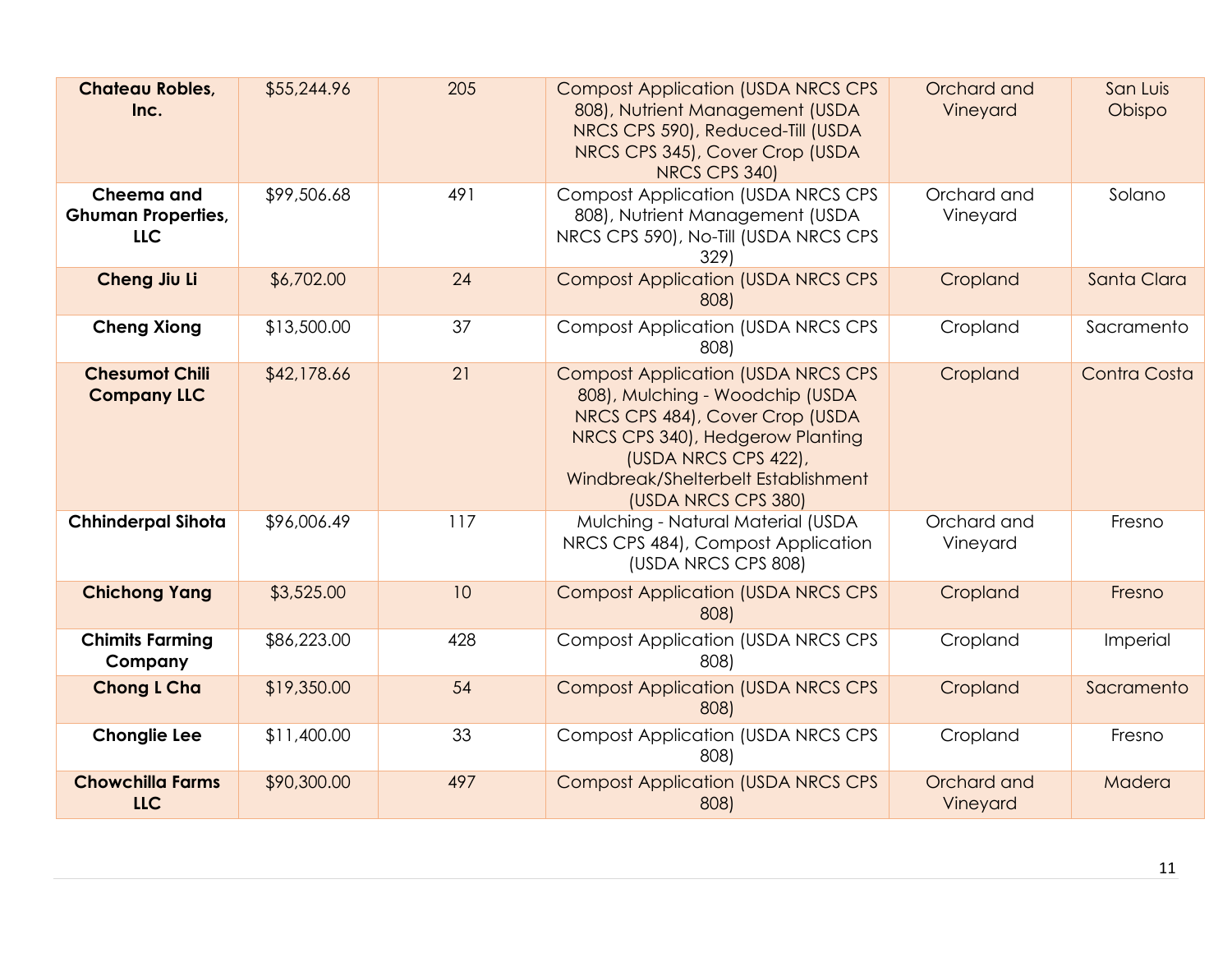| Chris De Jong                          | \$60,342.00 | 226                      | <b>Compost Application (USDA NRCS CPS</b><br>808)                                         | Orchard and<br>Vineyard | Tulare         |
|----------------------------------------|-------------|--------------------------|-------------------------------------------------------------------------------------------|-------------------------|----------------|
| <b>Christi Scalia</b>                  | \$98,856.00 | 490                      | <b>Compost Application (USDA NRCS CPS</b><br>808)                                         | Orchard and<br>Vineyard | Tulare         |
| <b>Christian Taylor</b>                | \$21,750.00 | 81                       | <b>Compost Application (USDA NRCS CPS)</b><br>808)                                        | Orchard and<br>Vineyard | Glenn          |
| <b>Christopher Harris</b>              | \$44,895.00 | 219                      | <b>Compost Application (USDA NRCS CPS</b><br>808)                                         | Orchard and<br>Vineyard | Sutter, Butte  |
| <b>Christopher Lange</b>               | \$89,928.00 | 331                      | <b>Compost Application (USDA NRCS CPS</b><br>808)                                         | Orchard and<br>Vineyard | Tulare, Fresno |
| <b>Christopher Rieber</b>              | \$65,748.00 | 246                      | <b>Compost Application (USDA NRCS CPS</b><br>808)                                         | Orchard and<br>Vineyard | Tulare         |
| <b>Ciara Chase</b>                     | \$96,118.57 | $\overline{2}$           | Mulching - Woodchip (USDA NRCS CPS<br>484)                                                | Orchard and<br>Vineyard | Tulare         |
| <b>Circle D Farms, Inc.</b>            | \$99,774.00 | 375                      | <b>Compost Application (USDA NRCS CPS</b><br>808)                                         | Orchard and<br>Vineyard | Yolo           |
| <b>CK Farms</b>                        | \$66,102.00 | 326                      | <b>Compost Application (USDA NRCS CPS</b><br>808)                                         | Orchard and<br>Vineyard | <b>Butte</b>   |
| <b>Clairmore</b><br><b>Company</b>     | \$42,108.00 | 4.44                     | <b>Compost Application (USDA NRCS CPS</b><br>808)                                         | Orchard and<br>Vineyard | Napa           |
| <b>Clayton Handy</b>                   | \$48,373.31 | 142                      | <b>Compost Application (USDA NRCS CPS)</b><br>808), Range Planting (USDA NRCS CPS<br>550) | Grazing Land            | Tehama         |
| <b>CLC Farms</b>                       | \$12,413.06 | 63                       | No-Till (USDA NRCS CPS 329)                                                               | Orchard and<br>Vineyard | San Joaquin    |
| <b>Clear Creek Ranch,</b><br><b>LP</b> | \$93,138.00 | 246                      | <b>Compost Application (USDA NRCS CPS</b><br>808)                                         | Orchard and<br>Vineyard | Tulare         |
| <b>Clifford A. Myers</b>               | \$95,473.50 | 404                      | <b>Compost Application (USDA NRCS CPS</b><br>808)                                         | Orchard and<br>Vineyard | Colusa         |
| <b>Clifford Strahm</b>                 | \$96,870.00 | 357                      | <b>Compost Application (USDA NRCS CPS</b><br>808)                                         | Cropland                | Imperial       |
| Clos de la Tech                        | \$14,133.60 | $\overline{\phantom{a}}$ | <b>Hedgerow Planting (USDA NRCS CPS</b><br>422)                                           | Orchard and<br>Vineyard | San Mateo      |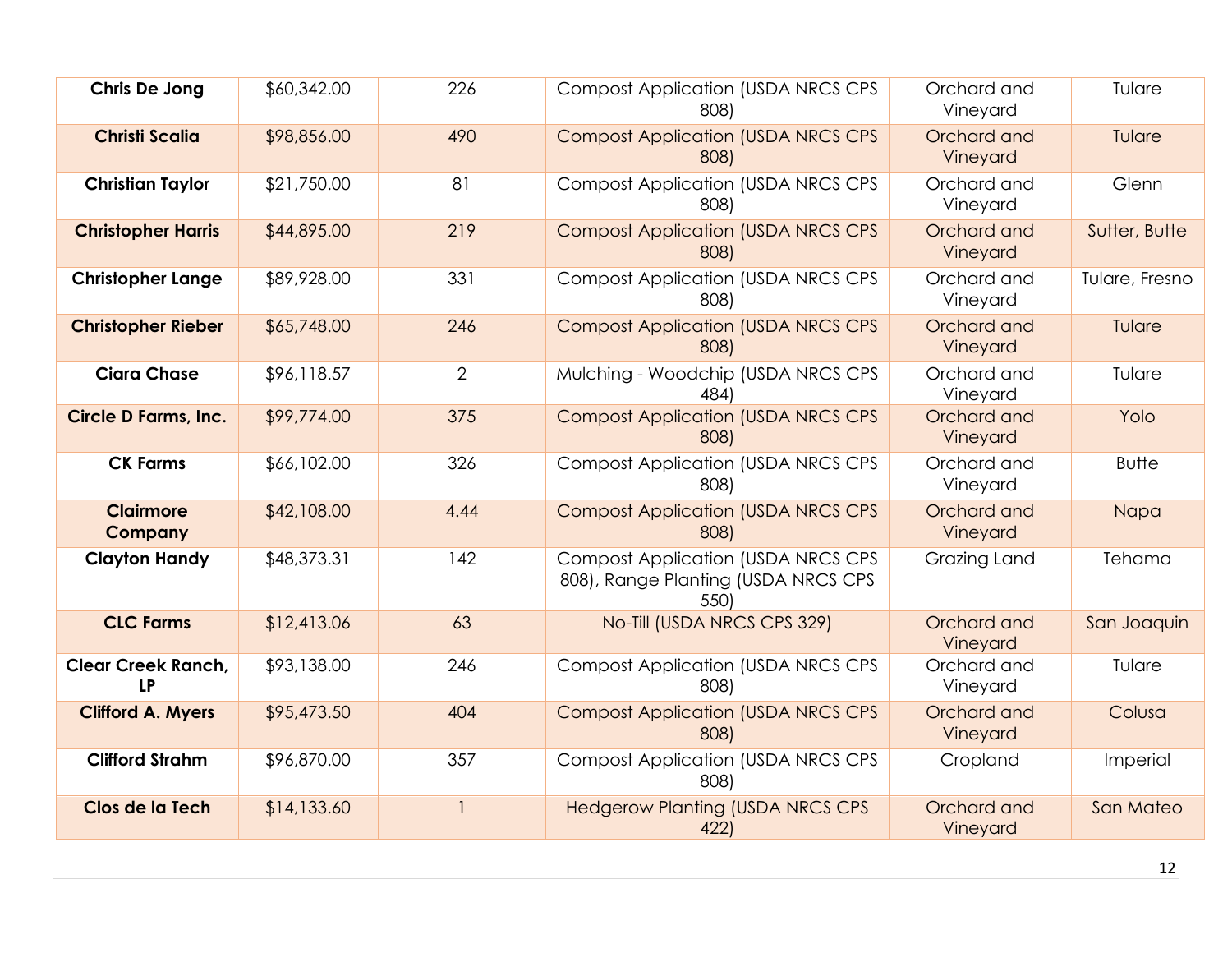| <b>CLYDE JAMES</b><br><b>PREECE DBA PREECE</b><br><b>FARMS</b> | \$96,021.00 | 476            | <b>Compost Application (USDA NRCS CPS)</b><br>808)                                       | Cropland                | Imperial |
|----------------------------------------------------------------|-------------|----------------|------------------------------------------------------------------------------------------|-------------------------|----------|
| <b>Colibri Vineyard</b>                                        | \$8,856.00  | $\overline{2}$ | <b>Hedgerow Planting (USDA NRCS CPS</b><br>422                                           | Orchard and<br>Vineyard | Sonoma   |
| <b>Connor Jameson</b>                                          | \$54,696.49 | 197            | <b>Compost Application (USDA NRCS CPS)</b><br>808), Reduced-Till (USDA NRCS CPS<br>345   | Orchard and<br>Vineyard | Tulare   |
| <b>Cook Place</b><br>Partners, LLC.                            | \$99,738.00 | 365            | <b>Compost Application (USDA NRCS CPS</b><br>808)                                        | Orchard and<br>Vineyard | Yolo     |
| <b>Copeland &amp;</b><br>Gordon                                | \$98,682.00 | 373            | <b>Compost Application (USDA NRCS CPS</b><br>808)                                        | Orchard and<br>Vineyard | Tulare   |
| <b>Coram Deo Ranch</b>                                         | \$93,792.00 | 471            | <b>Compost Application (USDA NRCS CPS</b><br>808)                                        | Orchard and<br>Vineyard | Tulare   |
| <b>Corey Clayton</b>                                           | \$97,966.50 | 408            | <b>Compost Application (USDA NRCS CPS)</b><br>808)                                       | Cropland                | Imperial |
| <b>Cornelia Sieber-</b><br><b>Davis</b>                        | \$907.50    | $\mathfrak{Z}$ | Cover Crop (USDA NRCS CPS 340),<br><b>Compost Application (USDA NRCS CPS)</b><br>808)    | Cropland                | Lake     |
| <b>Corning Olive 1 LLC</b>                                     | \$98,027.56 | 447            | Cover Crop (USDA NRCS CPS 340),<br><b>Compost Application (USDA NRCS CPS)</b><br>808)    | Orchard and<br>Vineyard | Tehama   |
| <b>Correia Dairy</b>                                           | \$96,756.50 | 385            | Range Planting (USDA NRCS CPS 550),<br><b>Compost Application (USDA NRCS CPS</b><br>808) | <b>Grazing Land</b>     | Marin    |
| <b>County Line Farms</b>                                       | \$99,990.84 | 64             | Mulching - Natural Material (USDA<br>NRCS CPS 484), No-Till (USDA NRCS CPS<br>329)       | Orchard and<br>Vineyard | Yolo     |
| <b>Craig Gist</b>                                              | \$19,314.00 | 71             | <b>Compost Application (USDA NRCS CPS</b><br>808)                                        | Orchard and<br>Vineyard | Tulare   |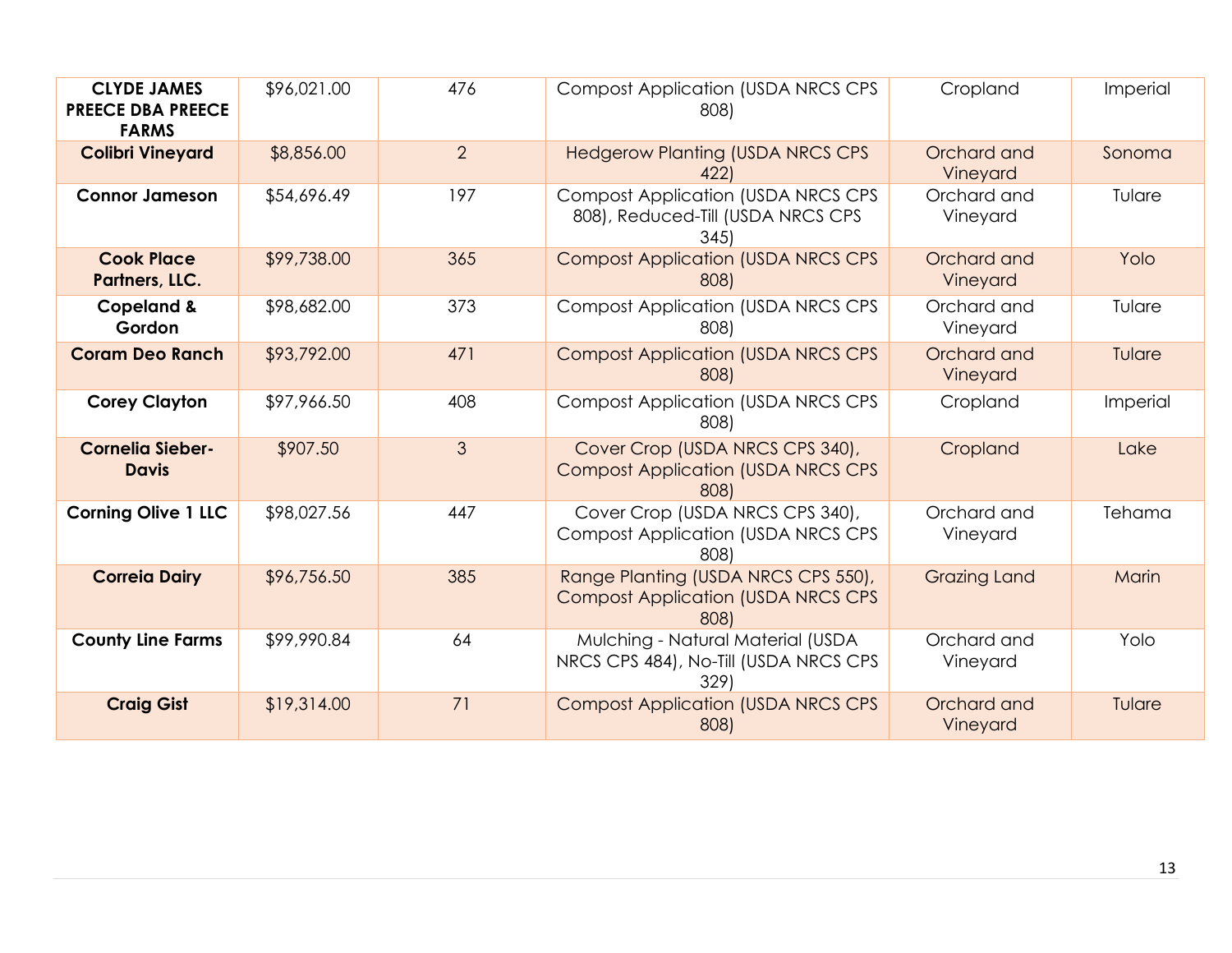| <b>Creative Farms LLC</b>                                 | \$42,832.09 | 25  | Mulching - Woodchip (USDA NRCS CPS<br>484), Compost Application (USDA<br>NRCS CPS 808), Cover Crop (USDA<br>NRCS CPS 340), Tree/Shrub<br>Establishment (USDA NRCS CPS 612),<br><b>Hedgerow Planting (USDA NRCS CPS</b><br>422) | Cropland, Orchard<br>and Vineyard | Riverside    |
|-----------------------------------------------------------|-------------|-----|--------------------------------------------------------------------------------------------------------------------------------------------------------------------------------------------------------------------------------|-----------------------------------|--------------|
| <b>Cui Li Liang</b>                                       | \$9,774.00  | 35  | <b>Compost Application (USDA NRCS CPS</b><br>808)                                                                                                                                                                              | Cropland                          | Santa Clara  |
| D & V Dairy                                               | \$97,218.00 | 256 | <b>Compost Application (USDA NRCS CPS</b><br>808)                                                                                                                                                                              | Orchard and<br>Vineyard           | Tulare       |
| <b>D. CAMPOS AG</b><br><b>AND ORCHARDS,</b><br><b>LLC</b> | \$99,219.00 | 492 | <b>Compost Application (USDA NRCS CPS</b><br>808)                                                                                                                                                                              | Orchard and<br>Vineyard           | Yolo         |
| D. I. Bufala Dairy<br>LLC.                                | \$46,279.50 | 199 | <b>Compost Application (USDA NRCS CPS</b><br>808)                                                                                                                                                                              | Grazing Land                      | Sonoma       |
| D.E. Boldt, LLC                                           | \$99,450.00 | 490 | <b>Compost Application (USDA NRCS CPS</b><br>808)                                                                                                                                                                              | Orchard and<br>Vineyard           | Fresno       |
| <b>Daljit Midha</b>                                       | \$90,630.00 | 453 | <b>Compost Application (USDA NRCS CPS</b><br>808)                                                                                                                                                                              | Orchard and<br>Vineyard           | Sutter       |
| <b>Daniel Long</b>                                        | \$23,310.00 | 85  | <b>Compost Application (USDA NRCS CPS</b><br>808)                                                                                                                                                                              | Cropland                          | Santa Clara  |
| <b>Dark Horse</b><br>Farming, LLC                         | \$55,230.00 | 207 | <b>Compost Application (USDA NRCS CPS</b><br>808)                                                                                                                                                                              | Orchard and<br>Vineyard           | Kern         |
| <b>Darlene te Velde</b>                                   | \$94,554.00 | 278 | <b>Compost Application (USDA NRCS CPS</b><br>808)                                                                                                                                                                              | Orchard and<br>Vineyard           | Tulare       |
| <b>Dave Daley</b>                                         | \$28,839.60 | 3   | <b>Hedgerow Planting (USDA NRCS CPS</b><br>422)                                                                                                                                                                                | Grazing Land                      | <b>Butte</b> |
| <b>David Ahlem</b>                                        | \$65,796.00 | 243 | <b>Compost Application (USDA NRCS CPS</b><br>808)                                                                                                                                                                              | Orchard and<br>Vineyard           | Merced       |
| <b>David Rai</b>                                          | \$70,500.00 | 346 | <b>Compost Application (USDA NRCS CPS</b><br>808)                                                                                                                                                                              | Orchard and<br>Vineyard           | Sutter       |
| <b>David Santos</b>                                       | \$99,930.00 | 371 | <b>Compost Application (USDA NRCS CPS</b><br>808)                                                                                                                                                                              | Orchard and<br>Vineyard           | Merced       |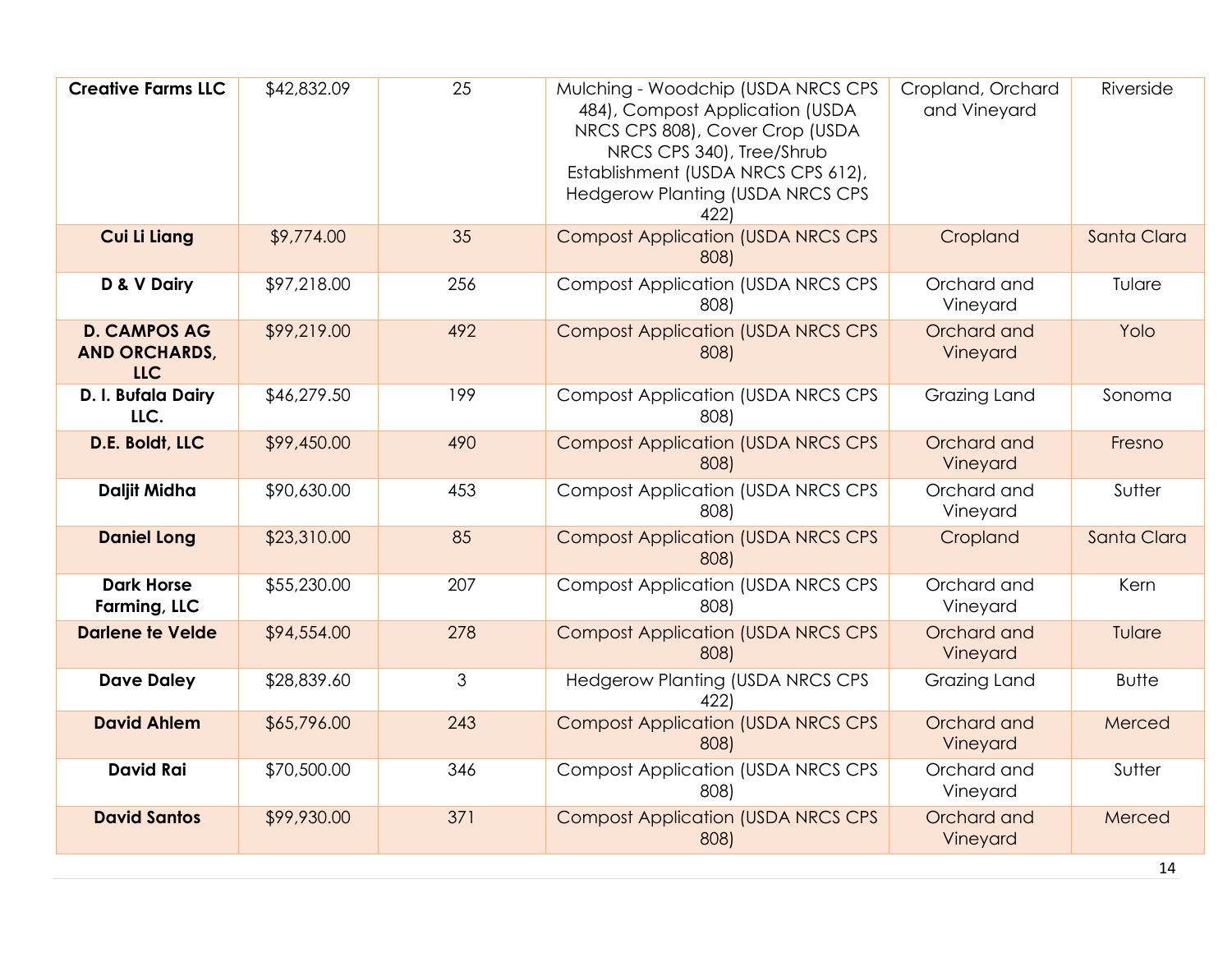| <b>David te Velde</b><br><b>Dairy</b>    | \$92,808.00 | 339 | <b>Compost Application (USDA NRCS CPS</b><br>808)                                                                                                                           | Cropland                | Tulare       |
|------------------------------------------|-------------|-----|-----------------------------------------------------------------------------------------------------------------------------------------------------------------------------|-------------------------|--------------|
| <b>David Tomlinson</b>                   | \$19,128.00 | 50  | <b>Compost Application (USDA NRCS CPS</b><br>808)                                                                                                                           | Orchard and<br>Vineyard | Tulare       |
| <b>David Van</b><br>Groningen            | \$99,540.00 | 373 | <b>Compost Application (USDA NRCS CPS)</b><br>808)                                                                                                                          | Orchard and<br>Vineyard | Tulare       |
| <b>Davinder Heer</b>                     | \$56,481.00 | 280 | <b>Compost Application (USDA NRCS CPS</b><br>808)                                                                                                                           | Orchard and<br>Vineyard | <b>Butte</b> |
| <b>Davinder K. Gill</b>                  | \$99,096.00 | 484 | <b>Compost Application (USDA NRCS CPS</b><br>808)                                                                                                                           | Orchard and<br>Vineyard | Placer       |
| <b>Davric Farms</b>                      | \$41,384.53 | 157 | Cover Crop (USDA NRCS CPS 340),<br>Nutrient Management (USDA NRCS<br>CPS 590), Compost Application (USDA<br>NRCS CPS 808)                                                   | Orchard and<br>Vineyard | Sutter       |
| <b>DCR Company</b>                       | \$93,156.00 | 343 | <b>Compost Application (USDA NRCS CPS</b><br>808)                                                                                                                           | Orchard and<br>Vineyard | Tulare       |
| De Jong Farms, LLC                       | \$88,590.00 | 237 | <b>Compost Application (USDA NRCS CPS</b><br>808)                                                                                                                           | Orchard and<br>Vineyard | Tulare       |
| <b>Deborah Owen</b>                      | \$97,824.00 | 478 | <b>Compost Application (USDA NRCS CPS</b><br>808)                                                                                                                           | Cropland                | Imperial     |
| <b>Deer Creek</b><br><b>Orchards, LP</b> | \$99,115.50 | 447 | <b>Compost Application (USDA NRCS CPS</b><br>808), Compost Application (USDA<br>NRCS CPS 808)                                                                               | Orchard and<br>Vineyard | Tulare       |
| <b>DeGroot Family</b><br><b>Trust</b>    | \$83,460.00 | 314 | <b>Compost Application (USDA NRCS CPS</b><br>808)                                                                                                                           | Orchard and<br>Vineyard | Tulare       |
| <b>Dejesus Ranch</b>                     | \$30,052.97 | 145 | <b>Compost Application (USDA NRCS CPS)</b><br>808), Cover Crop (USDA NRCS CPS<br>340), Mulching - Woodchip (USDA<br>NRCS CPS 484), Hedgerow Planting<br>(USDA NRCS CPS 422) | Orchard and<br>Vineyard | Contra Costa |
| <b>Del Rey Farms LLC</b>                 | \$79,286.61 | 157 | <b>Compost Application (USDA NRCS CPS)</b><br>808), Mulching - Natural Material (USDA<br>NRCS CPS 484)                                                                      | Orchard and<br>Vineyard | Riverside    |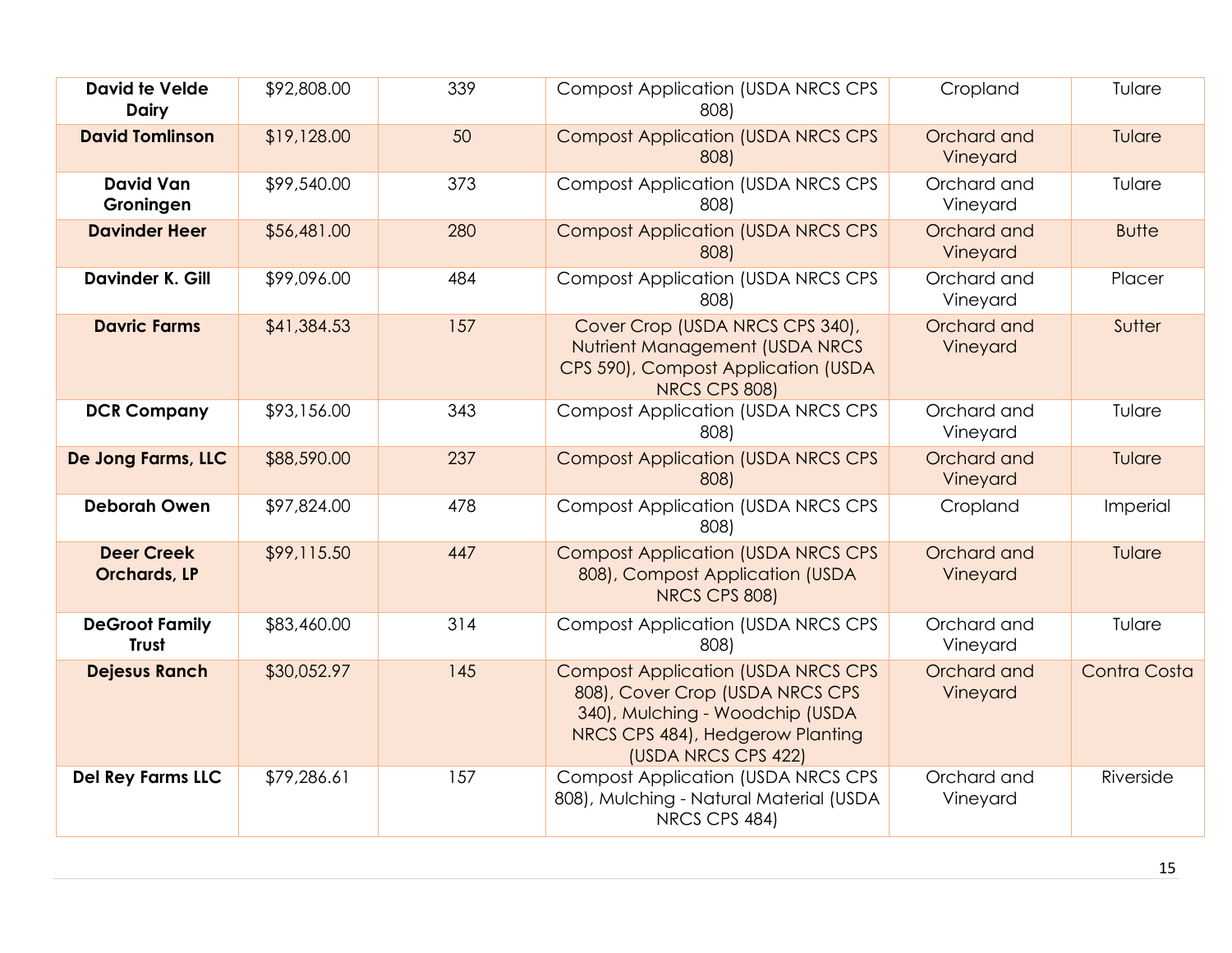| <b>Delta Olive</b><br><b>Producers LLC</b>       | \$99,840.11 | 339            | <b>Hedgerow Planting (USDA NRCS CPS</b><br>422), Compost Application (USDA<br>NRCS CPS 808), Cover Crop (USDA<br>NRCS CPS 340) | Orchard and<br>Vineyard | San Joaquin    |
|--------------------------------------------------|-------------|----------------|--------------------------------------------------------------------------------------------------------------------------------|-------------------------|----------------|
| <b>Dennis Nunes</b>                              | \$96,198.00 | 361            | <b>Compost Application (USDA NRCS CPS</b><br>808)                                                                              | Orchard and<br>Vineyard | Merced         |
| <b>Dennis Vanderham</b>                          | \$87,510.00 | 237            | <b>Compost Application (USDA NRCS CPS</b><br>808)                                                                              | Orchard and<br>Vineyard | Tulare         |
| Der Yang Moua                                    | \$1,650.00  | 5              | <b>Compost Application (USDA NRCS CPS</b><br>808)                                                                              | Cropland                | Fresno         |
| <b>Derek Lange</b>                               | \$98,793.00 | 421            | <b>Compost Application (USDA NRCS CPS)</b><br>808)                                                                             | Orchard and<br>Vineyard | Tulare, Fresno |
| <b>Devin Tos</b>                                 | \$94,776.00 | 353            | <b>Compost Application (USDA NRCS CPS</b><br>808)                                                                              | Orchard and<br>Vineyard | Tulare         |
| <b>DFHB LLC</b>                                  | \$98,658.00 | 367            | <b>Compost Application (USDA NRCS CPS</b><br>808)                                                                              | Orchard and<br>Vineyard | Tehama         |
| <b>DH Long Farming</b>                           | \$86,688.00 | 317            | <b>Compost Application (USDA NRCS CPS)</b><br>808)                                                                             | Cropland                | Yolo           |
| <b>Dhillon Balraj &amp;</b><br><b>Inderjit K</b> | \$64,644.00 | 317            | <b>Compost Application (USDA NRCS CPS</b><br>808)                                                                              | Orchard and<br>Vineyard | Yolo           |
| <b>Diamond W. Dairy</b><br>Ranch                 | \$96,156.00 | 356            | <b>Compost Application (USDA NRCS CPS</b><br>808)                                                                              | <b>Grazing Land</b>     | Sonoma         |
| <b>Dianna Diaz West</b>                          | \$10,071.60 | 48             | <b>Compost Application (USDA NRCS CPS)</b><br>808), Cover Crop (USDA NRCS CPS 340)                                             | Orchard and<br>Vineyard | San Joaquin    |
| <b>Dilbir Singh</b>                              | \$82,188.00 | 405            | <b>Compost Application (USDA NRCS CPS</b><br>808)                                                                              | Orchard and<br>Vineyard | Sutter         |
| <b>Dogtown Farm</b>                              | \$33,518.14 | $\mathfrak{S}$ | Mulching - Woodchip (USDA NRCS CPS<br>484), Hedgerow Planting (USDA NRCS<br><b>CPS 422)</b>                                    | Orchard and<br>Vineyard | Yolo           |
| <b>Domingo Mora</b>                              | \$7,944.00  | 21             | <b>Compost Application (USDA NRCS CPS</b><br>808)                                                                              | Orchard and<br>Vineyard | Fresno         |
| Dong He                                          | \$70,950.00 | 258            | <b>Compost Application (USDA NRCS CPS</b><br>808)                                                                              | Cropland                | Santa Clara    |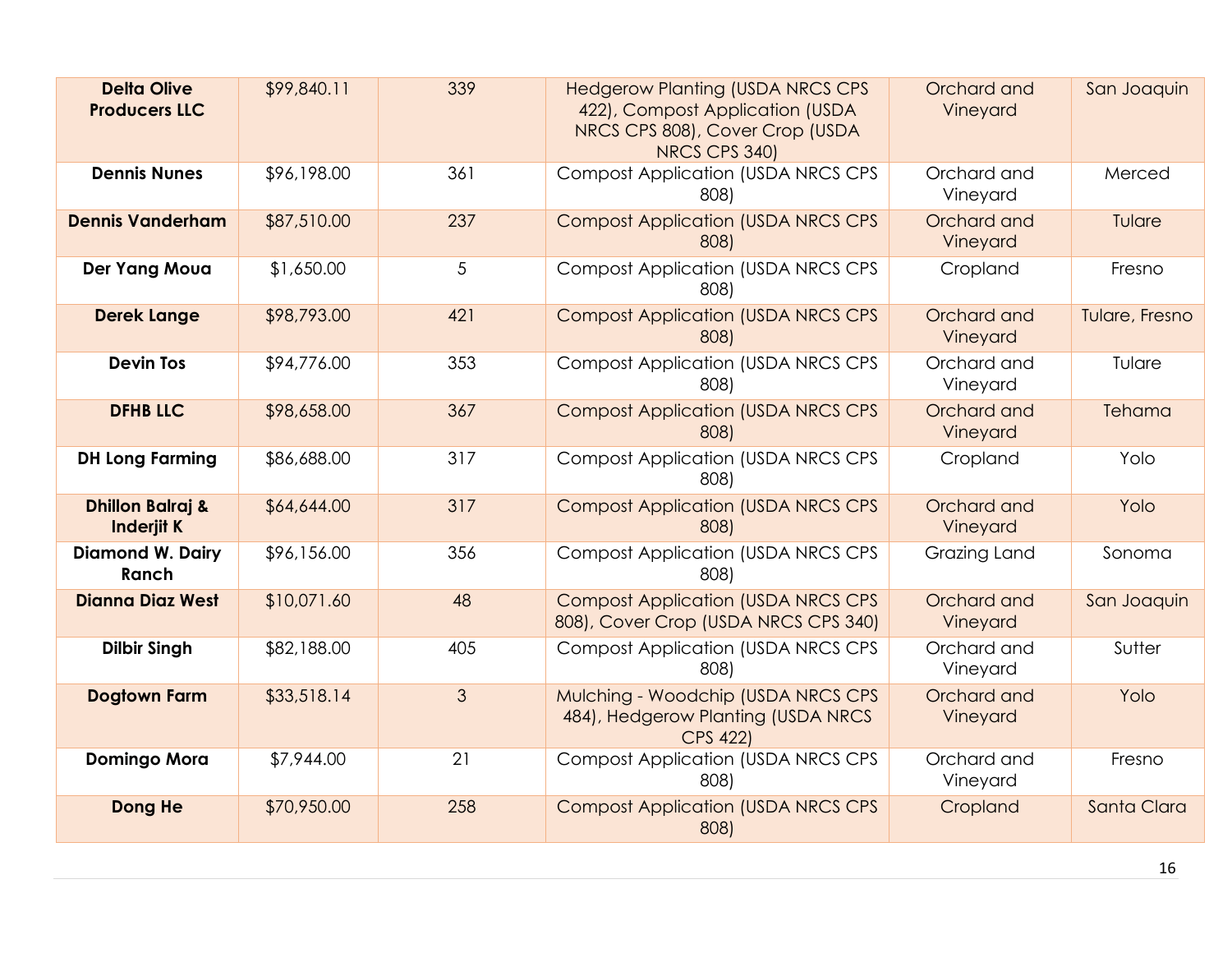| <b>Donna Zwart</b>                                   | \$99,204.00 | 500 | <b>Compost Application (USDA NRCS CPS)</b><br>808)                                       | Orchard and<br>Vineyard | Tulare   |
|------------------------------------------------------|-------------|-----|------------------------------------------------------------------------------------------|-------------------------|----------|
| <b>Dorris Ranch</b>                                  | \$96,679.50 | 429 | <b>Compost Application (USDA NRCS CPS</b><br>808)                                        | Cropland                | Siskiyou |
| <b>Dotti Brothers LLC</b>                            | \$99,492.00 | 354 | <b>Compost Application (USDA NRCS CPS</b><br>808)                                        | Cropland                | Sonoma   |
| <b>Double D Dairy LLC</b>                            | \$94,590.00 | 402 | <b>Compost Application (USDA NRCS CPS)</b><br>808)                                       | Orchard and<br>Vineyard | Tulare   |
| Doug and Cathy<br><b>Ielmorini Dairy</b>             | \$99,557.76 | 475 | <b>Compost Application (USDA NRCS CPS</b><br>808), Range Planting (USDA NRCS CPS<br>550) | Grazing Land            | Marin    |
| <b>Doug Ensz</b>                                     | \$95,842.50 | 420 | <b>Compost Application (USDA NRCS CPS</b><br>808)                                        | Orchard and<br>Vineyard | Fresno   |
| <b>Doug Westmorland</b>                              | \$98,109.00 | 488 | <b>Compost Application (USDA NRCS CPS)</b><br>808)                                       | Cropland                | Imperial |
| <b>Douglas R Beretta</b><br><b>DBA Beretta Dairy</b> | \$44,770.87 | 213 | <b>Compost Application (USDA NRCS CPS</b><br>808), Range Planting (USDA NRCS CPS<br>550) | <b>Grazing Land</b>     | Sonoma   |
| <b>DPM LP</b>                                        | \$26,709.00 | 135 | <b>Compost Application (USDA NRCS CPS</b><br>808)                                        | Orchard and<br>Vineyard | Sutter   |
| Droogh Dairy, LP                                     | \$95,916.00 | 462 | <b>Compost Application (USDA NRCS CPS</b><br>808)                                        | Cropland                | Kings    |
| <b>Dustin Timothy</b><br>Farming                     | \$82,896.61 | 334 | Cover Crop (USDA NRCS CPS 340)                                                           | Orchard and<br>Vineyard | Solano   |
| dutschke ranch                                       | \$42,319.52 | 151 | <b>Compost Application (USDA NRCS CPS)</b><br>808), Range Planting (USDA NRCS CPS<br>550 | <b>Grazing Land</b>     | Amador   |
| Dwayne A.<br><b>Cardoza Ranches</b><br>Inc.          | \$64,668.00 | 245 | <b>Compost Application (USDA NRCS CPS</b><br>808)                                        | Orchard and<br>Vineyard | Fresno   |
| <b>Dwayne Barton</b>                                 | \$11,682.00 | 43  | <b>Compost Application (USDA NRCS CPS</b><br>808)                                        | Orchard and<br>Vineyard | Tulare   |
| <b>Dykstra Dairy</b>                                 | \$99,642.00 | 265 | <b>Compost Application (USDA NRCS CPS</b><br>808)                                        | Orchard and<br>Vineyard | Tulare   |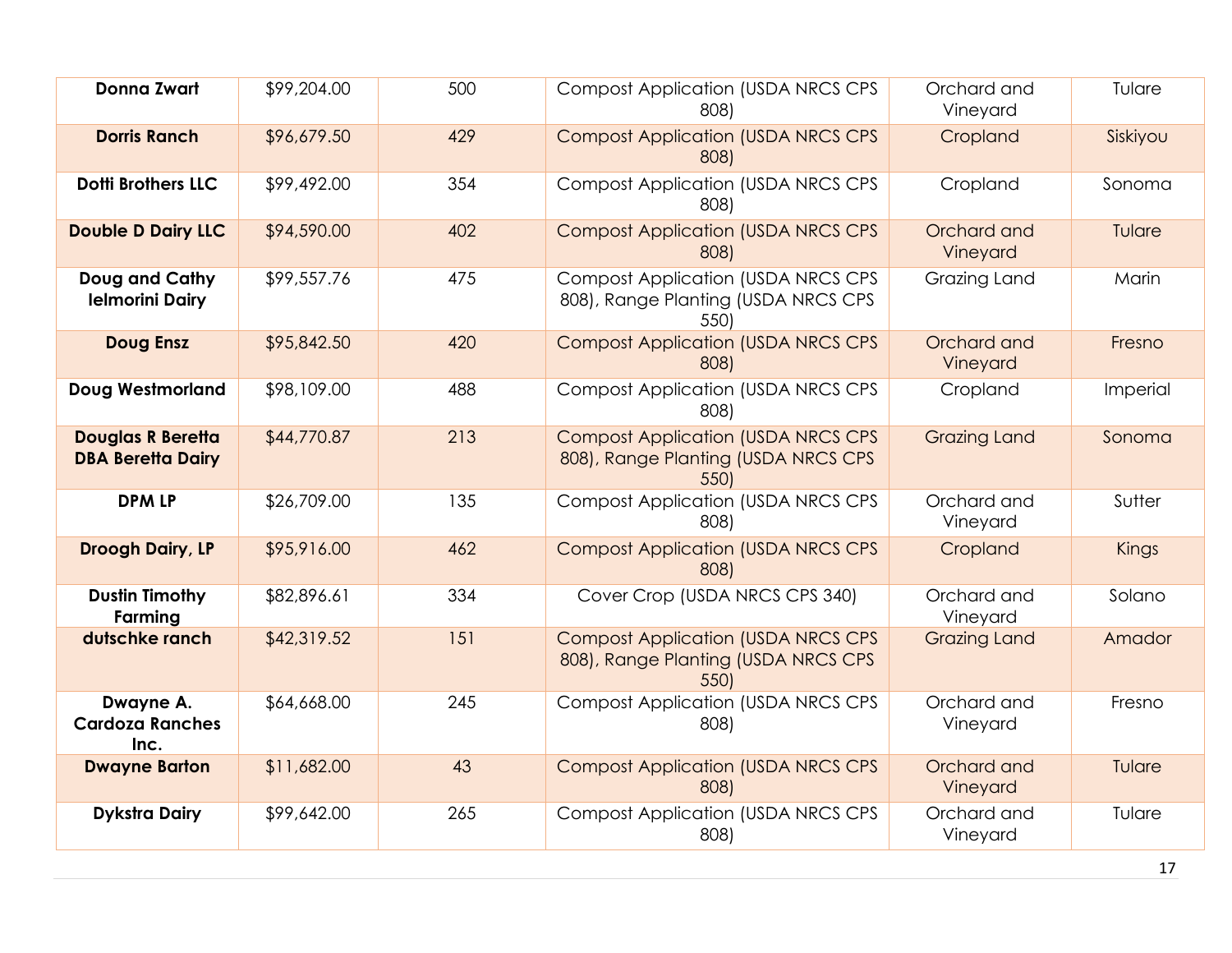| <b>Dyt Farms</b>                            | \$98,892.00 | 265            | <b>Compost Application (USDA NRCS CPS</b><br>808)                                                                                                                          | Orchard and<br>Vineyard   | Tulare      |
|---------------------------------------------|-------------|----------------|----------------------------------------------------------------------------------------------------------------------------------------------------------------------------|---------------------------|-------------|
| E. & M. Deniz Dairy                         | \$98,869.50 | 415            | <b>Compost Application (USDA NRCS CPS)</b><br>808)                                                                                                                         | Grazing Land              | Sonoma      |
| <b>Earthseed</b><br><b>Laboratories</b>     | \$16,939.33 | $\overline{2}$ | Mulching - Woodchip (USDA NRCS CPS<br>484), Hedgerow Planting (USDA NRCS<br>CPS 422), Range Planting (USDA NRCS<br><b>CPS 550)</b>                                         | Grazing Land,<br>Cropland | Humboldt    |
| <b>Eguzkia LLC</b>                          | \$78,138.00 | 289            | <b>Compost Application (USDA NRCS CPS</b><br>808)                                                                                                                          | Cropland                  | Imperial    |
| <b>Eilers Ranch LLC</b>                     | \$93,683.16 | 390            | Cover Crop (USDA NRCS CPS 340)                                                                                                                                             | Orchard and<br>Vineyard   | San Joaquin |
| <b>El Abuelo Organic</b><br>Herbs Corp.     | \$84,483.08 | 71             | Cover Crop (USDA NRCS CPS 340),<br><b>Hedgerow Planting (USDA NRCS CPS</b><br>422), Compost Application (USDA<br>NRCS CPS 808), Mulching - Woodchip<br>(USDA NRCS CPS 484) | Cropland                  | Ventura     |
| El Molino Farms,<br>LLC.                    | \$77,866.33 | 315            | Cover Crop (USDA NRCS CPS 340)                                                                                                                                             | Orchard and<br>Vineyard   | Solano      |
| Elena<br>Westmoreland                       | \$86,898.00 | 428            | <b>Compost Application (USDA NRCS CPS</b><br>808)                                                                                                                          | Cropland                  | Imperial    |
| <b>Eliseo Fragoso</b>                       | \$27,417.50 | $\overline{2}$ | Whole Orchard Recycling (USDA NRCS<br><b>CPS 808)</b>                                                                                                                      | Orchard and<br>Vineyard   | Merced      |
| <b>Elite Vineyard</b><br><b>Farming LLC</b> | \$95,130.00 | 465            | <b>Compost Application (USDA NRCS CPS</b><br>808)                                                                                                                          | Orchard and<br>Vineyard   | San Joaquin |
| <b>Elizabeth Ingraham</b>                   | \$19,500.00 | 52             | <b>Compost Application (USDA NRCS CPS</b><br>808)                                                                                                                          | Orchard and<br>Vineyard   | Tulare      |
| <b>Ella Chase</b>                           | \$98,844.00 | 373            | <b>Compost Application (USDA NRCS CPS</b><br>808)                                                                                                                          | Orchard and<br>Vineyard   | Tulare      |
| <b>Emerald Farms, LLC</b>                   | \$89,184.00 | 337            | <b>Compost Application (USDA NRCS CPS</b><br>808)                                                                                                                          | Orchard and<br>Vineyard   | Glenn       |
| <b>Emiliana Irungaray</b>                   | \$99,270.00 | 368            | <b>Compost Application (USDA NRCS CPS</b><br>808)                                                                                                                          | Cropland                  | Imperial    |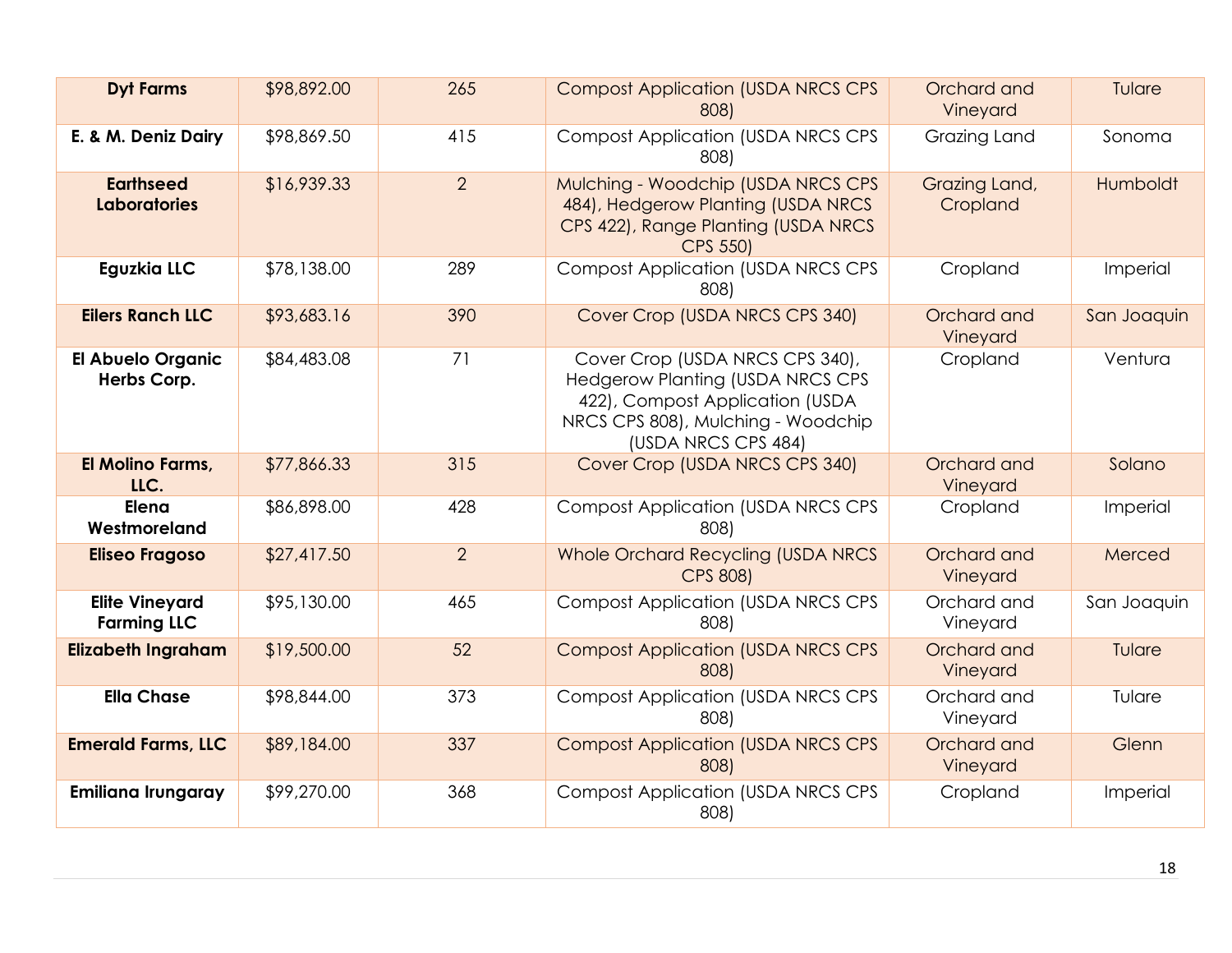| <b>Emmanuel Silva</b>                              | \$28,923.00 | 140          | <b>Compost Application (USDA NRCS CPS</b><br>808)                                                                                    | Orchard and<br>Vineyard | <b>Butte</b> |
|----------------------------------------------------|-------------|--------------|--------------------------------------------------------------------------------------------------------------------------------------|-------------------------|--------------|
| <b>Empresas Del</b><br>Bosque, Inc                 | \$99,328.50 | 351          | <b>Compost Application (USDA NRCS CPS</b><br>808)                                                                                    | Orchard and<br>Vineyard | Fresno       |
| <b>Enterprise</b><br><b>Vineyards</b>              | \$18,390.00 | 47           | <b>Compost Application (USDA NRCS CPS</b><br>808)                                                                                    | Orchard and<br>Vineyard | Sonoma       |
| <b>Erdman Farms LLC</b>                            | \$78,012.60 | 205          | Cover Crop (USDA NRCS CPS 340),<br><b>Hedgerow Planting (USDA NRCS CPS</b><br>422)                                                   | Orchard and<br>Vineyard | Colusa       |
| <b>ETX, LLC</b>                                    | \$40,578.00 | 149          | <b>Compost Application (USDA NRCS CPS</b><br>808)                                                                                    | Cropland                | Imperial     |
| Eu Yang                                            | \$11,445.00 | 55           | <b>Compost Application (USDA NRCS CPS</b><br>808)                                                                                    | Cropland                | Fresno       |
| <b>Evan Jones</b>                                  | \$90,486.00 | 344          | <b>Compost Application (USDA NRCS CPS)</b><br>808)                                                                                   | Orchard and<br>Vineyard | Tulare       |
| <b>Everett and Shirley</b><br><b>Ashurst Trust</b> | \$99,444.00 | 368          | <b>Compost Application (USDA NRCS CPS)</b><br>808)                                                                                   | Cropland                | Imperial     |
| <b>Evergreen Estate</b><br><b>LLC</b>              | \$99,855.00 | 486          | <b>Compost Application (USDA NRCS CPS</b><br>808)                                                                                    | Cropland                | San Joaquin  |
| <b>F84 LLC</b>                                     | \$78,578.59 | 15           | Mulching - Natural Material (USDA<br>NRCS CPS 484)                                                                                   | Orchard and<br>Vineyard | Fresno       |
| <b>Faith Retails Inc</b>                           | \$99,727.60 | 486          | <b>Compost Application (USDA NRCS CPS</b><br>808), No-Till (USDA NRCS CPS 329),<br>Nutrient Management (USDA NRCS<br><b>CPS 590)</b> | Orchard and<br>Vineyard | Yolo         |
| <b>Fancher Creek</b><br>Packing, Inc               | \$5,670.00  | 29           | <b>Compost Application (USDA NRCS CPS</b><br>808)                                                                                    | Orchard and<br>Vineyard | Tulare       |
| <b>Far View Enterprises</b><br>Inc.                | \$13,658.79 | $\mathbf{1}$ | <b>Hedgerow Planting (USDA NRCS CPS</b><br>422), Range Planting (USDA NRCS CPS<br>550)                                               | <b>Grazing Land</b>     | <b>Butte</b> |
| Farmo<br><b>Management INC</b>                     | \$96,290.88 | 395          | <b>Compost Application (USDA NRCS CPS</b><br>808), Cover Crop (USDA NRCS CPS<br>340), Nutrient Management (USDA                      | Orchard and<br>Vineyard | Madera       |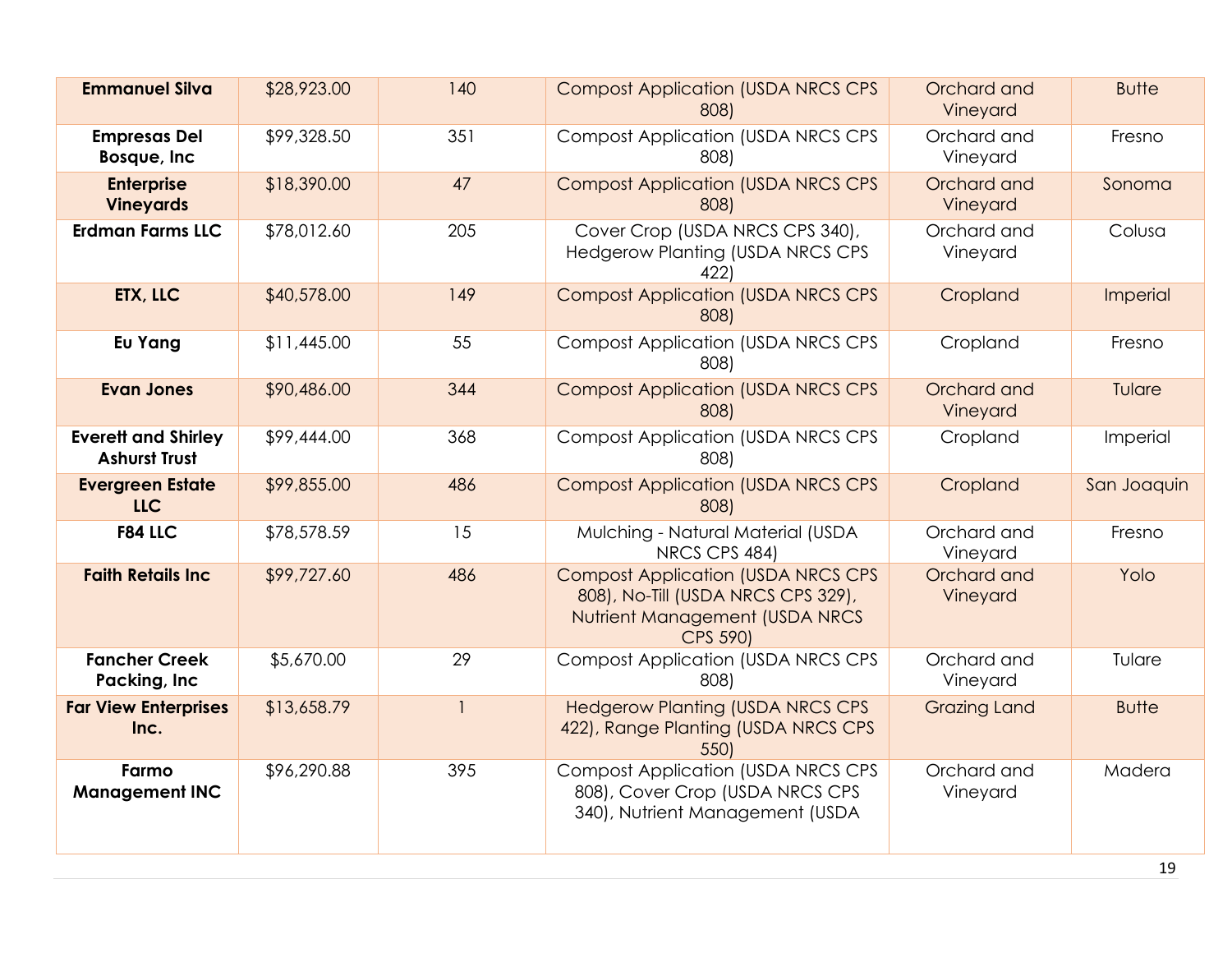|                                              |             |     | NRCS CPS 590), No-Till (USDA NRCS CPS<br>329)                                                                                        |                         |                 |
|----------------------------------------------|-------------|-----|--------------------------------------------------------------------------------------------------------------------------------------|-------------------------|-----------------|
| <b>Ferrington Vineyard</b>                   | \$79,734.00 | 328 | <b>Compost Application (USDA NRCS CPS</b><br>808)                                                                                    | Orchard and<br>Vineyard | Mendocino       |
| <b>Fiorini Ranch</b>                         | \$99,918.31 | 430 | <b>Compost Application (USDA NRCS CPS</b><br>808), Whole Orchard Recycling (USDA<br>NRCS CPS 808)                                    | Orchard and<br>Vineyard | Merced          |
| <b>Firetree Vineyards</b><br><b>LLC</b>      | \$29,340.00 | 106 | <b>Compost Application (USDA NRCS CPS</b><br>808)                                                                                    | Orchard and<br>Vineyard | Napa            |
| <b>Five Amigos</b><br>Farming, LLC           | \$51,753.97 | 164 | <b>Compost Application (USDA NRCS CPS</b><br>808), Cover Crop (USDA NRCS CPS 340)                                                    | Orchard and<br>Vineyard | Tulare          |
| <b>Five Rivers Holding</b><br><b>LLC</b>     | \$93,723.00 | 472 | <b>Compost Application (USDA NRCS CPS</b><br>808)                                                                                    | Orchard and<br>Vineyard | Sutter          |
| <b>Foley Family Farms</b>                    | \$40,974.00 | 202 | <b>Compost Application (USDA NRCS CPS</b><br>808)                                                                                    | Orchard and<br>Vineyard | Sonoma          |
| <b>Fong Tchieng</b>                          | \$19,068.00 | 92  | <b>Compost Application (USDA NRCS CPS</b><br>808)                                                                                    | Cropland                | Fresno          |
| <b>Francesco Paul</b><br><b>Scalia</b>       | \$99,906.00 | 373 | <b>Compost Application (USDA NRCS CPS</b><br>808)                                                                                    | Orchard and<br>Vineyard | Tulare          |
| <b>Frank Konyn Dairy</b>                     | \$92,311.00 | 275 | <b>Compost Application (USDA NRCS CPS</b><br>808), Cover Crop (USDA NRCS CPS<br>340), Forage and Biomass Planting<br>(USDA NRCS 512) | Cropland                | San Diego       |
| <b>Frank Olagaray</b>                        | \$99,750.00 | 368 | <b>Compost Application (USDA NRCS CPS</b><br>808)                                                                                    | Orchard and<br>Vineyard | San Joaquin     |
| <b>Frank Scalia</b>                          | \$99,903.00 | 432 | <b>Compost Application (USDA NRCS CPS</b><br>808)                                                                                    | Orchard and<br>Vineyard | Tulare          |
| <b>Fred DeBoer</b><br><b>Survivors Trust</b> | \$91,398.00 | 246 | <b>Compost Application (USDA NRCS CPS</b><br>808)                                                                                    | Orchard and<br>Vineyard | Tulare          |
| <b>FREDDI ABATTI</b><br><b>FARMS INC.</b>    | \$99,301.50 | 495 | <b>Compost Application (USDA NRCS CPS</b><br>808)                                                                                    | Cropland                | <b>Imperial</b> |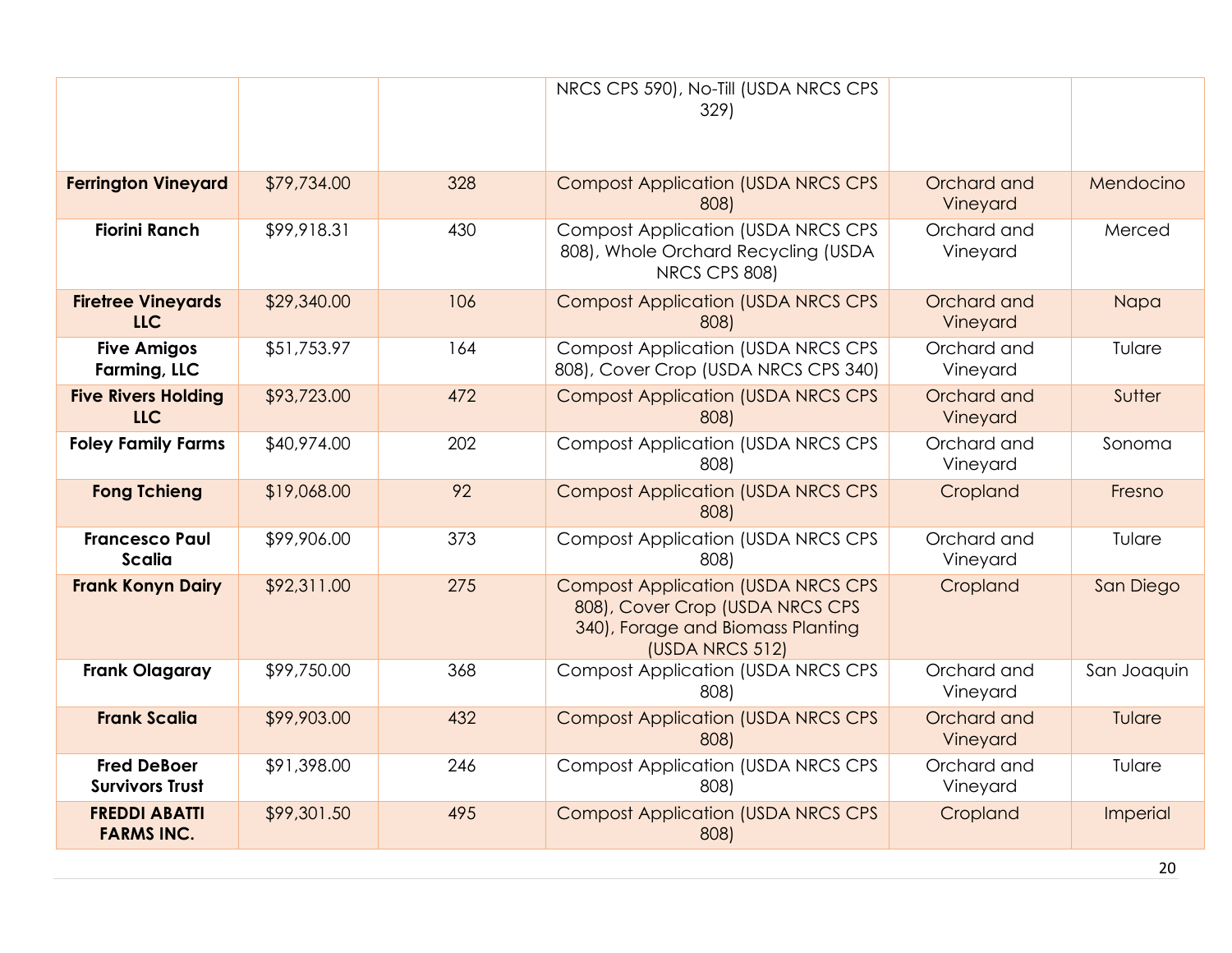| <b>Fregulia Ranch</b>                           | \$33,457.06 | 79  | Range Planting (USDA NRCS CPS 550),<br><b>Hedgerow Planting (USDA NRCS CPS</b><br>422), Compost Application (USDA<br>NRCS CPS 808) | Grazing Land                      | Amador       |
|-------------------------------------------------|-------------|-----|------------------------------------------------------------------------------------------------------------------------------------|-----------------------------------|--------------|
| <b>Freshwater Farms</b><br>Inc                  | \$95,697.00 | 471 | <b>Compost Application (USDA NRCS CPS</b><br>808)                                                                                  | Orchard and<br>Vineyard           | Colusa       |
| FTB Ag3, LLC                                    | \$69,540.00 | 189 | <b>Compost Application (USDA NRCS CPS)</b><br>808)                                                                                 | Orchard and<br>Vineyard           | Tulare       |
| <b>Fue Moua</b>                                 | \$8,700.00  | 24  | <b>Compost Application (USDA NRCS CPS</b><br>808)                                                                                  | Cropland                          | Sacramento   |
| <b>Future farming</b><br><b>Investments 2</b>   | \$99,624.00 | 501 | <b>Compost Application (USDA NRCS CPS</b><br>808)                                                                                  | Orchard and<br>Vineyard           | Sutter       |
| <b>Future farming</b><br><b>Investments LLC</b> | \$99,075.00 | 491 | <b>Compost Application (USDA NRCS CPS</b><br>808)                                                                                  | Orchard and<br>Vineyard           | Sutter       |
| <b>G &amp; N Creekside</b><br>Farms Inc.        | \$54,019.54 | 178 | Whole Orchard Recycling (USDA NRCS<br>CPS 808), Compost Application (USDA<br>NRCS CPS 808)                                         | Orchard and<br>Vineyard           | <b>Butte</b> |
| G.A.Pamma                                       | \$73,464.00 | 366 | <b>Compost Application (USDA NRCS CPS</b><br>808)                                                                                  | Orchard and<br>Vineyard           | Sutter       |
| <b>Gable Farms</b>                              | \$17,540.88 | 17  | <b>Hedgerow Planting (USDA NRCS CPS</b><br>422), Compost Application (USDA<br>NRCS CPS 808)                                        | Orchard and<br>Vineyard, Cropland | Riverside    |
| <b>Gagan deep Mall</b>                          | \$70,734.00 | 356 | <b>Compost Application (USDA NRCS CPS</b><br>808)                                                                                  | Orchard and<br>Vineyard           | Yolo         |
| <b>Galea Farms</b>                              | \$87,150.00 | 433 | <b>Compost Application (USDA NRCS CPS</b><br>808)                                                                                  | Orchard and<br>Vineyard           | Yolo         |
| <b>Gamble Ranch LLC</b>                         | \$80,533.50 | 345 | <b>Compost Application (USDA NRCS CPS</b><br>808)                                                                                  | <b>Grazing Land</b>               | Napa         |
| <b>Gap's Crown LLC</b>                          | \$99,324.00 | 481 | <b>Compost Application (USDA NRCS CPS</b><br>808)                                                                                  | Orchard and<br>Vineyard           | Sonoma       |
| <b>Gardiner Farms, LLC</b>                      | \$96,546.00 | 258 | <b>Compost Application (USDA NRCS CPS</b><br>808)                                                                                  | Orchard and<br>Vineyard           | Kern         |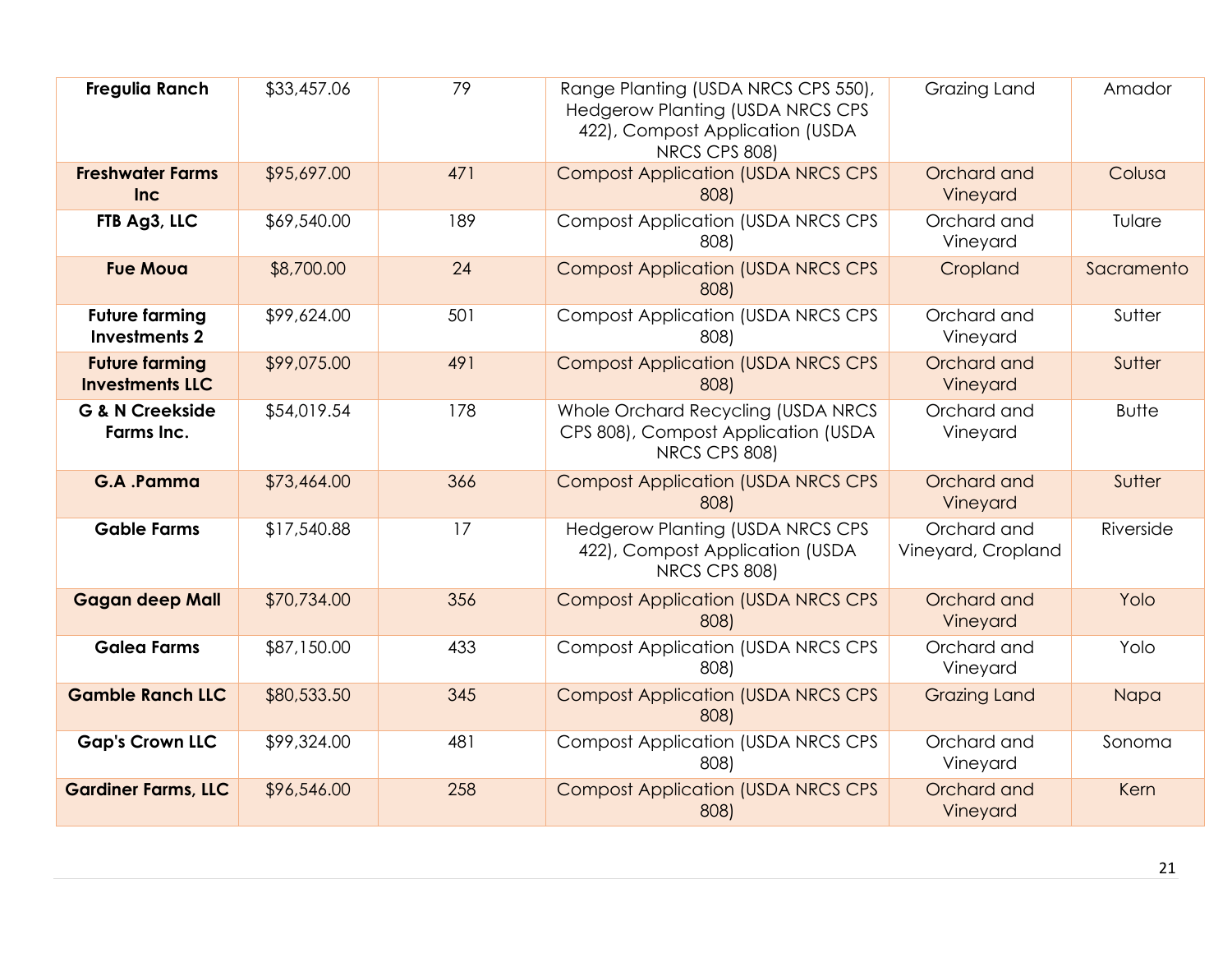| <b>Garth Williams</b>                                                           | \$85,182.00 | 318 | <b>Compost Application (USDA NRCS CPS</b><br>808)                                                                                                                                   | Cropland                  | Colusa                  |
|---------------------------------------------------------------------------------|-------------|-----|-------------------------------------------------------------------------------------------------------------------------------------------------------------------------------------|---------------------------|-------------------------|
| <b>Gary &amp; Elene</b><br><b>Esajian Family Trust</b>                          | \$98,980.80 | 494 | No-Till (USDA NRCS CPS 329), Compost<br>Application (USDA NRCS CPS 808)                                                                                                             | Orchard and<br>Vineyard   | Kings                   |
| <b>Gary Gilbert</b>                                                             | \$87,636.00 | 237 | <b>Compost Application (USDA NRCS CPS</b><br>808)                                                                                                                                   | Orchard and<br>Vineyard   | Tulare                  |
| <b>Gary M Bursey</b>                                                            | \$81,248.61 | 321 | <b>Compost Application (USDA NRCS CPS</b><br>808), Cover Crop (USDA NRCS CPS<br>340), Reduced-Till (USDA NRCS CPS<br>345                                                            | Orchard and<br>Vineyard   | Madera                  |
| <b>Gaviota Givings,</b><br><b>Orella Ranch</b>                                  | \$33,709.00 | 64  | <b>Hedgerow Planting (USDA NRCS CPS</b><br>422), Tree/Shrub Establishment (USDA<br>NRCS CPS 612), Range Planting (USDA<br>NRCS CPS 550), Compost Application<br>(USDA NRCS CPS 808) | Grazing Land              | Santa<br><b>Barbara</b> |
| <b>Ge Moua</b>                                                                  | \$4,912.50  | 13  | <b>Compost Application (USDA NRCS CPS</b><br>808)                                                                                                                                   | Cropland                  | Sacramento              |
| Gemperle<br><b>Orchards</b>                                                     | \$76,792.56 | 203 | Cover Crop (USDA NRCS CPS 340),<br><b>Compost Application (USDA NRCS CPS</b><br>808)                                                                                                | Orchard and<br>Vineyard   | Merced                  |
| <b>George and Dora</b><br><b>McClelland Trust -</b><br><b>George McClelland</b> | \$99,084.00 | 362 | <b>Compost Application (USDA NRCS CPS</b><br>808)                                                                                                                                   | <b>Grazing Land</b>       | Marin                   |
| George Bianchi<br>Inc.                                                          | \$99,873.84 | 351 | <b>Compost Application (USDA NRCS CPS</b><br>808), Range Planting (USDA NRCS CPS<br>550)                                                                                            | Grazing Land,<br>Cropland | Sonoma                  |
| <b>Gerald Chooljian</b><br><b>Farms</b>                                         | \$57,846.30 | 218 | Cover Crop (USDA NRCS CPS 340),<br><b>Compost Application (USDA NRCS CPS</b><br>808)                                                                                                | Orchard and<br>Vineyard   | Fresno                  |
| Gerardo Irungaray                                                               | \$99,030.00 | 368 | <b>Compost Application (USDA NRCS CPS</b><br>808)                                                                                                                                   | Cropland                  | Imperial                |
| <b>Gertrude Barrera</b>                                                         | \$47,473.44 | 127 | <b>Compost Application (USDA NRCS CPS</b><br>808), Range Planting (USDA NRCS CPS<br>550)                                                                                            | <b>Grazing Land</b>       | Santa Clara             |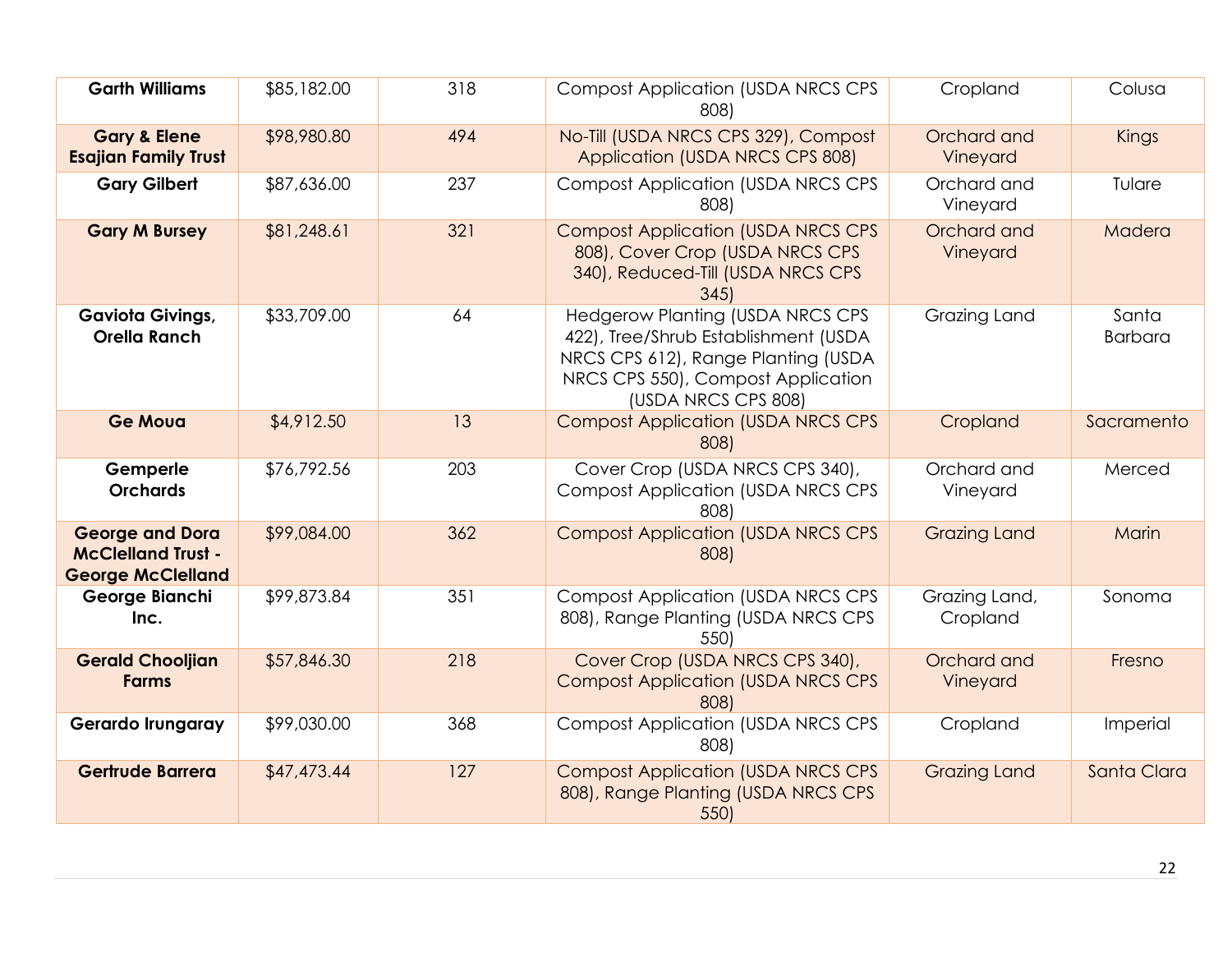| <b>Gill and Sahota</b><br><b>Group LLC</b> | \$99,561.57 | 485 | <b>Compost Application (USDA NRCS CPS</b><br>808), Nutrient Management (USDA<br>NRCS CPS 590)              | Orchard and<br>Vineyard | Solano               |
|--------------------------------------------|-------------|-----|------------------------------------------------------------------------------------------------------------|-------------------------|----------------------|
| <b>Gold Oak</b><br>Partnership             | \$40,603.63 | 198 | <b>Compost Application (USDA NRCS CPS</b><br>808), Cover Crop (USDA NRCS CPS 340)                          | Orchard and<br>Vineyard | Yolo                 |
| <b>Golden Pacific</b><br><b>Farms</b>      | \$70,995.00 | 347 | <b>Compost Application (USDA NRCS CPS</b><br>808)                                                          | Orchard and<br>Vineyard | <b>Butte, Sutter</b> |
| <b>Golden Shell LLC</b>                    | \$91,608.00 | 340 | <b>Compost Application (USDA NRCS CPS</b><br>808)                                                          | Orchard and<br>Vineyard | Sacramento           |
| <b>Golden Valley</b><br><b>Farms</b>       | \$99,016.20 | 413 | <b>Compost Application (USDA NRCS CPS</b><br>808), Nutrient Management (USDA<br>NRCS CPS 590)              | Orchard and<br>Vineyard | Yuba                 |
| <b>Golden-America</b><br>Inc               | \$26,419.74 | 14  | <b>Compost Application (USDA NRCS CPS</b><br>808), Mulching - Woodchip (USDA<br>NRCS CPS 484)              | Orchard and<br>Vineyard | Napa                 |
| <b>Gordon Farms Inc.</b>                   | \$99,750.00 | 365 | <b>Compost Application (USDA NRCS CPS</b><br>808)                                                          | Orchard and<br>Vineyard | Yolo                 |
| <b>Grandmas Orchard</b><br><b>LLC</b>      | \$29,700.00 | 106 | <b>Compost Application (USDA NRCS CPS</b><br>808)                                                          | Orchard and<br>Vineyard | Colusa               |
| Grangetto<br>Ranches, Inc.                 | \$99,707.26 | 98  | <b>Compost Application (USDA NRCS CPS</b><br>808), Mulching - Woodchip (USDA<br>NRCS CPS 484)              | Orchard and<br>Vineyard | San Diego            |
| <b>Grant Garcia Farms</b>                  | \$67,073.94 | 340 | No-Till (USDA NRCS CPS 329), Compost<br>Application (USDA NRCS CPS 808)                                    | Orchard and<br>Vineyard | Tulare               |
| <b>Greg Wiersma</b>                        | \$15,174.00 | 57  | <b>Compost Application (USDA NRCS CPS</b><br>808)                                                          | Orchard and<br>Vineyard | Tulare               |
| <b>Gregory Dean</b><br><b>Hooker</b>       | \$77,300.16 | 310 | Cover Crop (USDA NRCS CPS 340),<br>Nutrient Management (USDA NRCS<br>CPS 590), No-Till (USDA NRCS CPS 329) | Orchard and<br>Vineyard | Madera               |
| <b>Gregory Dolcini</b>                     | \$40,798.94 | 35  | Range Planting (USDA NRCS CPS 550)                                                                         | Grazing Land            | Marin                |
| <b>Grewal Orchards</b>                     | \$57,210.00 | 144 | <b>Compost Application (USDA NRCS CPS</b><br>808)                                                          | Orchard and<br>Vineyard | Yolo                 |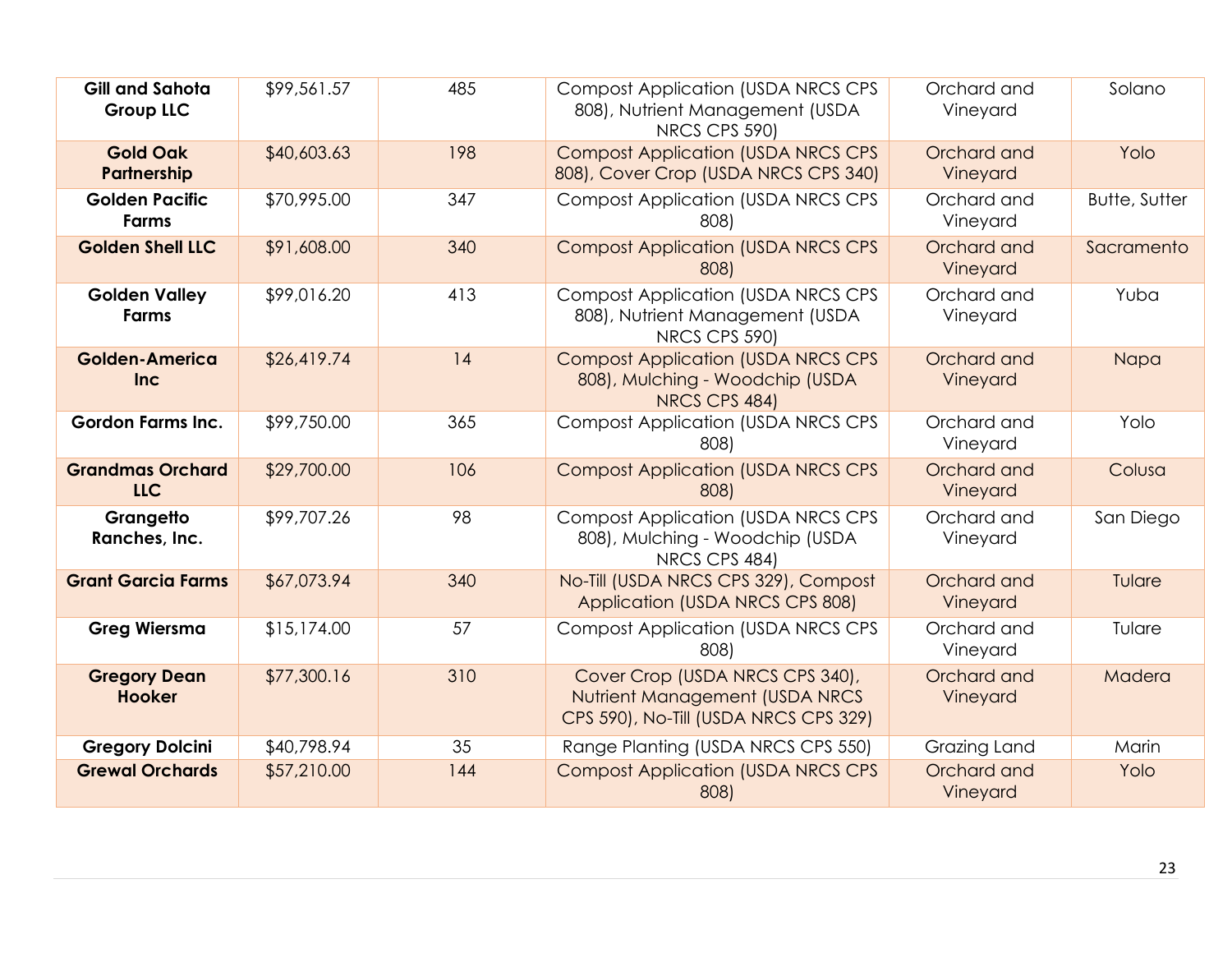| <b>Grimes Rice</b><br><b>Canyon Ranches,</b><br><b>LLC</b> | \$99,750.00 | 377 | <b>Compost Application (USDA NRCS CPS</b><br>808)                                                                                                                        | Cropland                | Lassen       |
|------------------------------------------------------------|-------------|-----|--------------------------------------------------------------------------------------------------------------------------------------------------------------------------|-------------------------|--------------|
| <b>Grimmius Cattle</b><br><b>Company, Inc.</b>             | \$26,046.00 | 97  | <b>Compost Application (USDA NRCS CPS</b><br>808)                                                                                                                        | Orchard and<br>Vineyard | Fresno       |
| <b>Grivey Orchards,</b><br>Inc.                            | \$99,862.33 | 300 | Whole Orchard Recycling (USDA NRCS<br>CPS 808), Compost Application (USDA<br>NRCS CPS 808)                                                                               | Orchard and<br>Vineyard | Glenn        |
| <b>Grouse Creek</b><br>Farms, LLC                          | \$99,867.00 | 494 | <b>Compost Application (USDA NRCS CPS</b><br>808)                                                                                                                        | Orchard and<br>Vineyard | <b>Kings</b> |
| <b>Grover Family</b><br>Properties L.P.                    | \$95,541.00 | 469 | <b>Compost Application (USDA NRCS CPS)</b><br>808)                                                                                                                       | Orchard and<br>Vineyard | Stanislaus   |
| <b>Guadalupe Aguilar</b>                                   | \$16,050.00 | 58  | <b>Compost Application (USDA NRCS CPS</b><br>808)                                                                                                                        | Orchard and<br>Vineyard | Stanislaus   |
| <b>Guiseppe Scalia</b>                                     | \$99,894.00 | 373 | <b>Compost Application (USDA NRCS CPS)</b><br>808)                                                                                                                       | Orchard and<br>Vineyard | Tulare       |
| <b>Guiseppe Scalia</b>                                     | \$99,111.00 | 490 | <b>Compost Application (USDA NRCS CPS</b><br>808)                                                                                                                        | Orchard and<br>Vineyard | Tulare       |
| Gulzar Sran, Sran<br><b>Farms</b>                          | \$99,603.31 | 428 | Cover Crop (USDA NRCS CPS 340), No-<br>Till (USDA NRCS CPS 329), Compost<br>Application (USDA NRCS CPS 808)                                                              | Orchard and<br>Vineyard | Fresno       |
| <b>Gurbir Singh</b><br><b>Samran</b>                       | \$45,156.21 | 171 | <b>Compost Application (USDA NRCS CPS)</b><br>808), Cover Crop (USDA NRCS CPS<br>340), No-Till (USDA NRCS CPS 329),<br>Nutrient Management (USDA NRCS<br><b>CPS 590)</b> | Orchard and<br>Vineyard | Madera       |
| <b>Gurdial Singh</b>                                       | \$94,800.00 | 401 | <b>Compost Application (USDA NRCS CPS</b><br>808)                                                                                                                        | Orchard and<br>Vineyard | <b>Butte</b> |
| <b>Guri &amp; Jai Farms</b>                                | \$99,234.00 | 417 | <b>Compost Application (USDA NRCS CPS</b><br>808)                                                                                                                        | Orchard and<br>Vineyard | San Joaquin  |
| <b>Gurjinder Dhanota</b>                                   | \$55,032.00 | 271 | <b>Compost Application (USDA NRCS CPS</b><br>808)                                                                                                                        | Orchard and<br>Vineyard | Yuba         |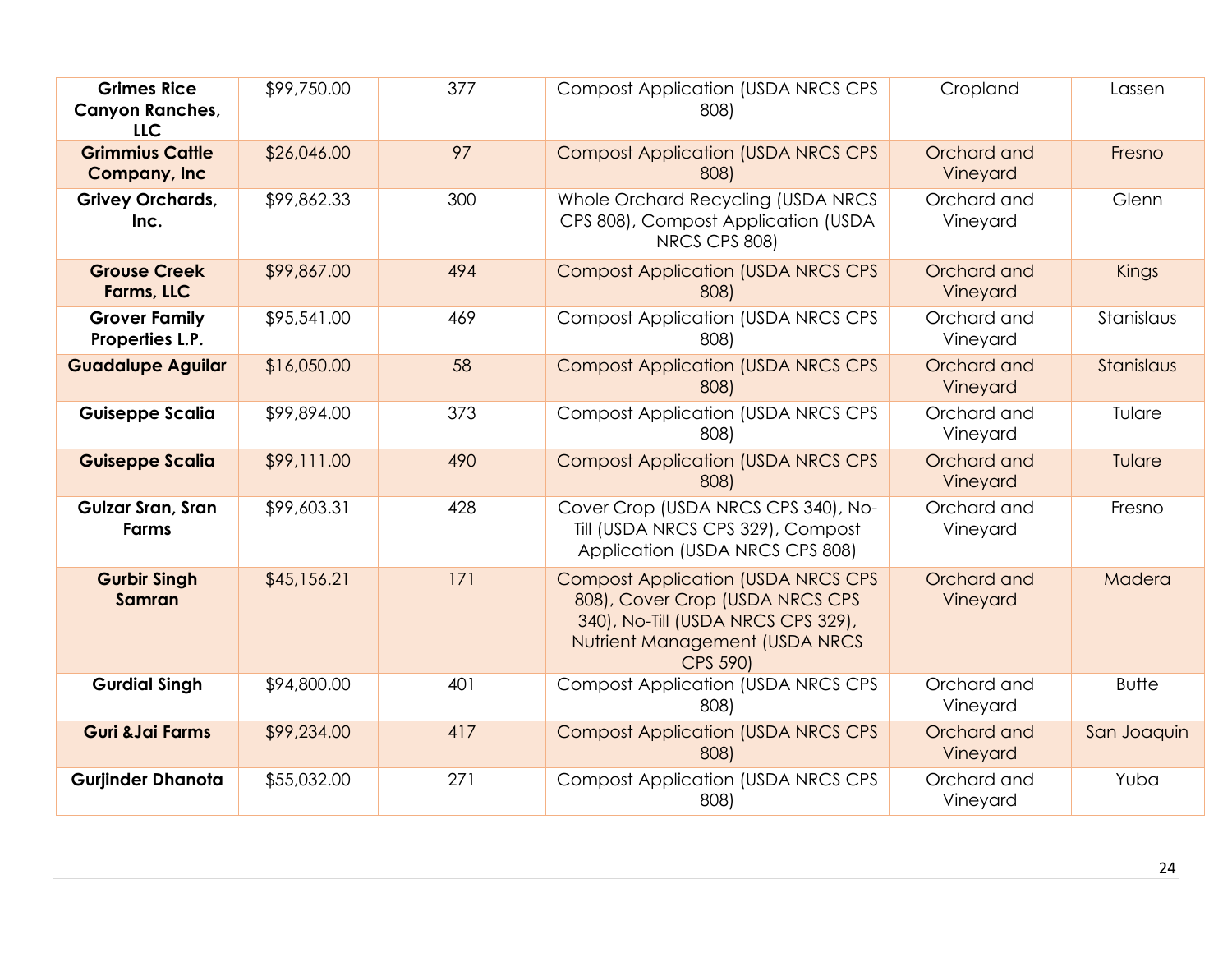| <b>Gurpreet K. Gill</b>                     | \$51,999.00 | 255 | <b>Compost Application (USDA NRCS CPS)</b><br>808)                                                                                | Orchard and<br>Vineyard | Fresno       |
|---------------------------------------------|-------------|-----|-----------------------------------------------------------------------------------------------------------------------------------|-------------------------|--------------|
| <b>Gurvinder Pamma</b>                      | \$99,549.00 | 485 | <b>Compost Application (USDA NRCS CPS</b><br>808)                                                                                 | Orchard and<br>Vineyard | <b>Butte</b> |
| <b>Hannon Farms Inc.</b>                    | \$90,421.50 | 446 | <b>Compost Application (USDA NRCS CPS</b><br>808)                                                                                 | Cropland                | Imperial     |
| <b>Hao Qin Chen</b>                         | \$8,514.00  | 30  | <b>Compost Application (USDA NRCS CPS)</b><br>808)                                                                                | Cropland                | Santa Clara  |
| <b>Harinder S Mahil</b>                     | \$92,925.79 | 442 | <b>Compost Application (USDA NRCS CPS)</b><br>808), Cover Crop (USDA NRCS CPS<br>340), No-Till (USDA NRCS CPS 329)                | Orchard and<br>Vineyard | Madera       |
| <b>Harjinder Singh</b>                      | \$51,863.94 | 191 | <b>Compost Application (USDA NRCS CPS)</b><br>808), Nutrient Management (USDA<br>NRCS CPS 590), Cover Crop (USDA<br>NRCS CPS 340) | Orchard and<br>Vineyard | Tulare       |
| <b>Harjinder Singh</b>                      | \$50,404.34 | 191 | Nutrient Management (USDA NRCS<br>CPS 590), Cover Crop (USDA NRCS CPS<br>340), Compost Application (USDA<br>NRCS CPS 808)         | Orchard and<br>Vineyard | Tulare       |
| <b>Harmun Takhar</b>                        | \$91,452.00 | 453 | <b>Compost Application (USDA NRCS CPS</b><br>808)                                                                                 | Orchard and<br>Vineyard | Sutter       |
| <b>Hawkey Citrus</b>                        | \$97,698.00 | 363 | <b>Compost Application (USDA NRCS CPS</b><br>808)                                                                                 | Orchard and<br>Vineyard | Tulare       |
| <b>Heer Farms LLC</b>                       | \$83,229.00 | 410 | <b>Compost Application (USDA NRCS CPS</b><br>808)                                                                                 | Orchard and<br>Vineyard | <b>Butte</b> |
| <b>Heer Pistachios</b><br><b>Farms Inc.</b> | \$56,934.00 | 279 | <b>Compost Application (USDA NRCS CPS</b><br>808)                                                                                 | Orchard and<br>Vineyard | Yolo         |
| Helen H. Loi                                | \$54,018.00 | 201 | <b>Compost Application (USDA NRCS CPS</b><br>808)                                                                                 | Cropland                | Santa Clara  |
| <b>Henry Perucchi and</b><br>Son            | \$60,321.28 | 220 | <b>Compost Application (USDA NRCS CPS</b><br>808), Range Planting (USDA NRCS CPS<br>550)                                          | <b>Grazing Land</b>     | Sonoma       |
| <b>Heritage Dairy</b>                       | \$99,882.00 | 500 | <b>Compost Application (USDA NRCS CPS</b><br>808)                                                                                 | Orchard and<br>Vineyard | Tulare       |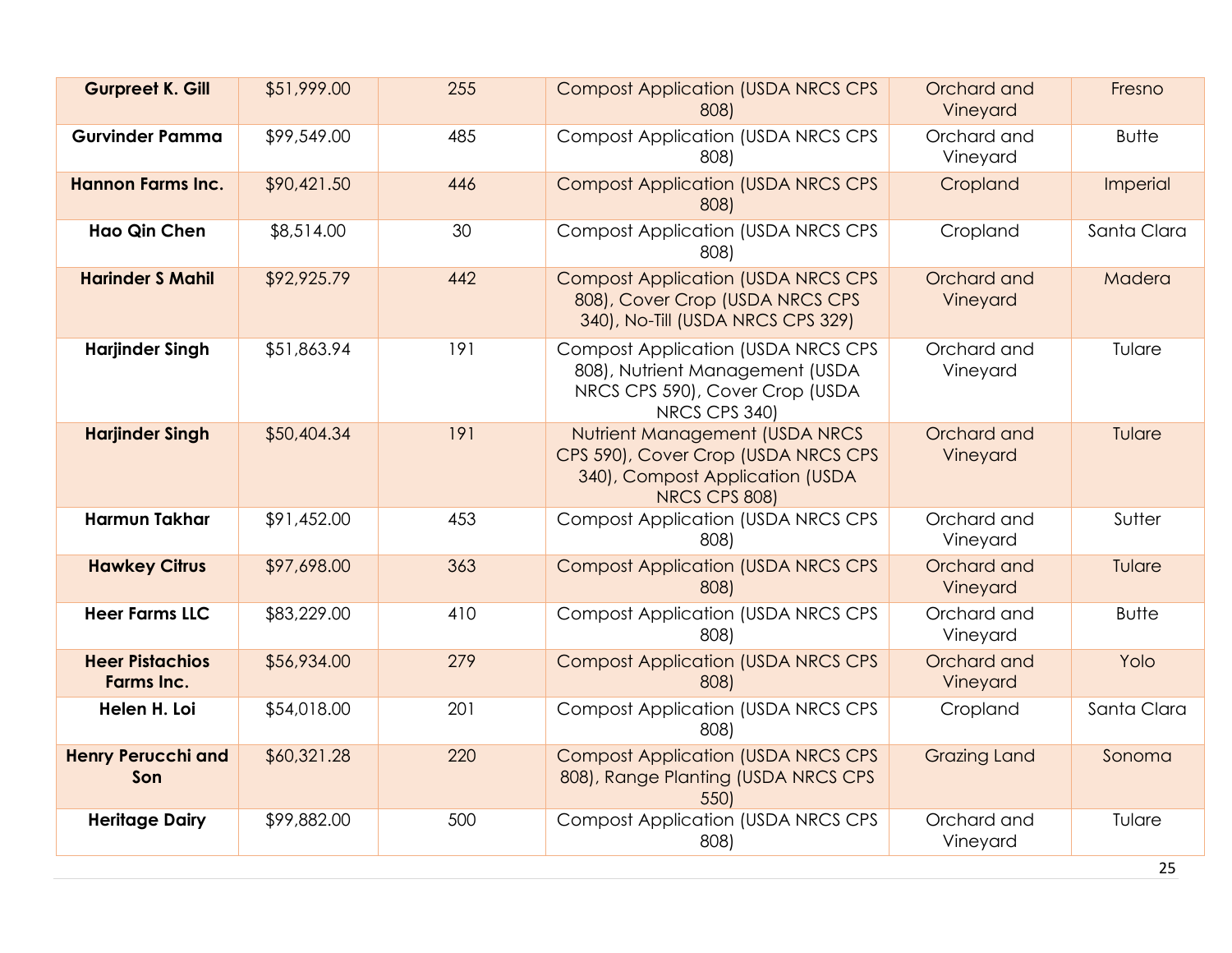| <b>Hick's Canyon</b><br><b>Ranch LLC</b> | \$99,840.00 | 421            | <b>Compost Application (USDA NRCS CPS</b><br>808)                                                                                                                                                         | <b>Grazing Land</b>               | Marin                   |
|------------------------------------------|-------------|----------------|-----------------------------------------------------------------------------------------------------------------------------------------------------------------------------------------------------------|-----------------------------------|-------------------------|
| <b>Highstreet Dairy</b>                  | \$84,228.00 | 228            | <b>Compost Application (USDA NRCS CPS</b><br>808)                                                                                                                                                         | Orchard and<br>Vineyard           | Tulare                  |
| Hijas de la Fresa,<br>Inc.               | \$46,384.05 | 54             | <b>Hedgerow Planting (USDA NRCS CPS</b><br>422), Cover Crop (USDA NRCS CPS<br>340), Herbaceous Wind Barrier (USDA<br>NRCS CPS 603), Compost Application<br>(USDA NRCS CPS 808)                            | Cropland                          | Santa<br><b>Barbara</b> |
| <b>Hillview Farms LLC</b>                | \$13,572.11 | $\overline{2}$ | Riparian Forest Buffer (USDA NRCS CPS<br>391), Mulching - Natural Material (USDA<br>NRCS CPS 484)                                                                                                         | Cropland                          | Placer                  |
| <b>Hogwallow Farms</b>                   | \$91,596.00 | 344            | <b>Compost Application (USDA NRCS CPS</b><br>808)                                                                                                                                                         | Orchard and<br>Vineyard           | Tulare                  |
| <b>Hongan Kuang</b>                      | \$9,846.00  | 35             | <b>Compost Application (USDA NRCS CPS</b><br>808)                                                                                                                                                         | Cropland                          | Santa Clara             |
| <b>Hood Farm LLC</b>                     | \$89,700.00 | 237            | <b>Compost Application (USDA NRCS CPS</b><br>808)                                                                                                                                                         | Orchard and<br>Vineyard           | Solano                  |
| <b>Hoopes Vineyard</b><br>LLC.           | \$6,576.49  | 5              | <b>Conservation Crop Rotation (USDA</b><br>NRCS CPS 328), No-Till (USDA NRCS CPS<br>329), Field Border (USDA NRCS CPS<br>386), Hedgerow Planting (USDA NRCS<br>CPS 422), Cover Crop (USDA NRCS CPS<br>340 | Orchard and<br>Vineyard, Cropland | Napa                    |
| <b>Hope Almond</b><br><b>Ranch LLC</b>   | \$98,184.00 | 490            | <b>Compost Application (USDA NRCS CPS</b><br>808)                                                                                                                                                         | Orchard and<br>Vineyard           | Tulare                  |
| <b>Hopkins River</b><br>Ranch, LP        | \$89,736.00 | 327            | <b>Compost Application (USDA NRCS CPS</b><br>808)                                                                                                                                                         | Orchard and<br>Vineyard           | Sonoma                  |
| <b>Horizon Farms, LLC</b>                | \$99,120.00 | 488            | <b>Compost Application (USDA NRCS CPS</b><br>808)                                                                                                                                                         | Cropland                          | Imperial                |
| <b>Huanlun Guan</b>                      | \$6,594.00  | 24             | <b>Compost Application (USDA NRCS CPS</b><br>808)                                                                                                                                                         | Cropland                          | Santa Clara             |
| <b>Hughes Dairy</b>                      | \$99,777.00 | 445            | <b>Compost Application (USDA NRCS CPS</b><br>808)                                                                                                                                                         | Cropland, Grazing<br>Land         | Sonoma                  |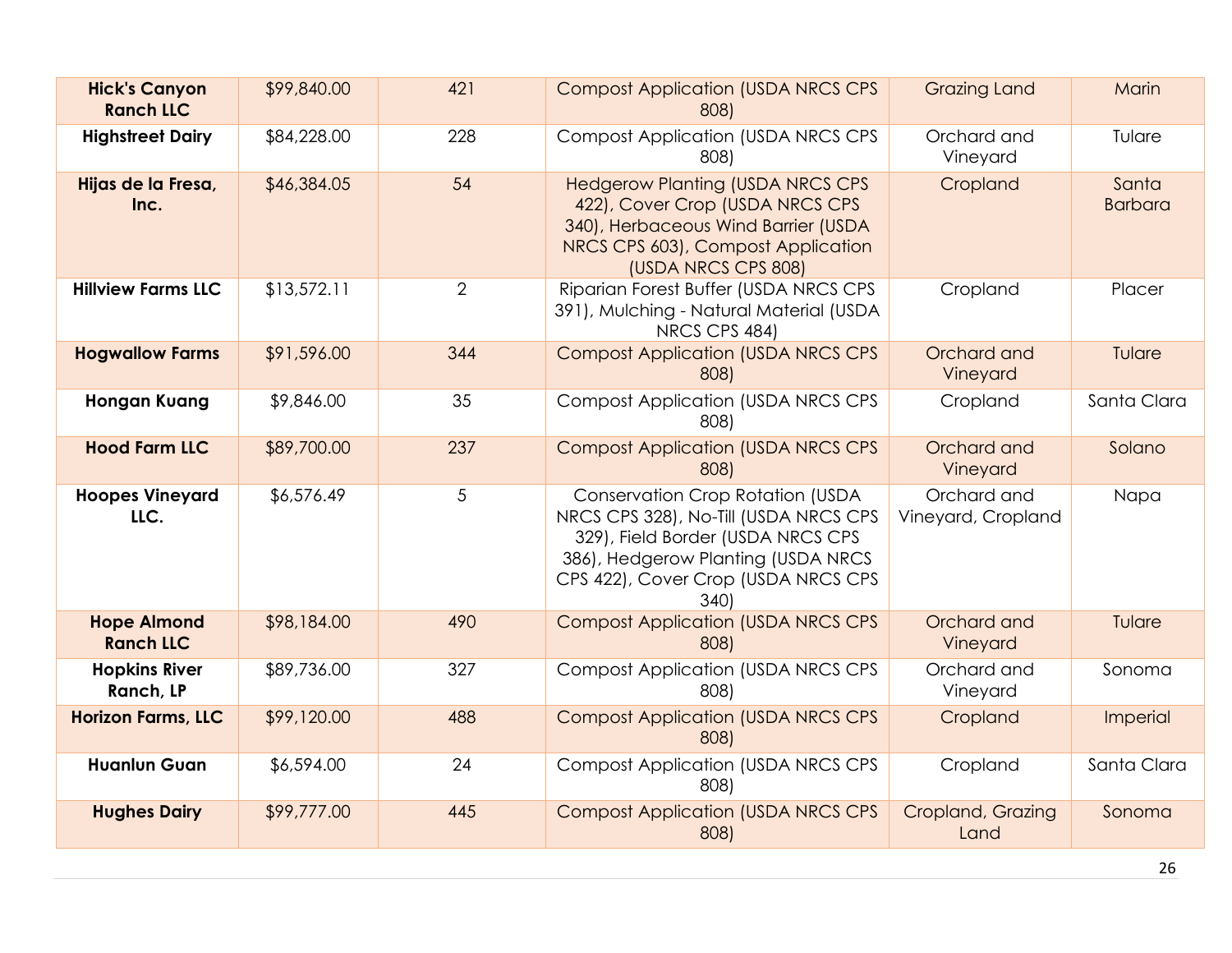| <b>Ideal Walnut</b><br>Company, LLC                               | \$99,576.28 | 487 | <b>Compost Application (USDA NRCS CPS</b><br>808), Nutrient Management (USDA<br>NRCS CPS 590), No-Till (USDA NRCS CPS<br>329)  | Orchard and<br>Vineyard   | Sutter                       |
|-------------------------------------------------------------------|-------------|-----|--------------------------------------------------------------------------------------------------------------------------------|---------------------------|------------------------------|
| <b>Ielmorini-Moody</b><br><b>Dairy</b>                            | \$92,922.00 | 367 | <b>Compost Application (USDA NRCS CPS</b><br>808)                                                                              | Grazing Land,<br>Cropland | Marin                        |
| Ignacio Hernandez                                                 | \$71,894.42 | 146 | <b>Compost Application (USDA NRCS CPS</b><br>808), Cover Crop (USDA NRCS CPS<br>340), Hedgerow Planting (USDA NRCS<br>CPS 422) | Orchard and<br>Vineyard   | Napa                         |
| <b>Inder M Singh</b>                                              | \$77,226.00 | 386 | <b>Compost Application (USDA NRCS CPS</b><br>808)                                                                              | Orchard and<br>Vineyard   | Sutter                       |
| <b>Inspire Ranch</b>                                              | \$20,659.00 | 77  | <b>Compost Application (USDA NRCS CPS</b><br>808), Cover Crop (USDA NRCS CPS 340)                                              | Orchard and<br>Vineyard   | Sacramento                   |
| lo Kei Chan                                                       | \$8,154.00  | 31  | <b>Compost Application (USDA NRCS CPS</b><br>808)                                                                              | Cropland                  | San Benito                   |
| <b>J&amp;J Goldsmith's Inc.</b><br>dba Plasse Ranch               | \$99,552.00 | 360 | <b>Compost Application (CPS 808)</b>                                                                                           | Grazing Land              | Amador                       |
| <b>Jacob Tevelde</b>                                              | \$63,024.00 | 236 | <b>Compost Application (USDA NRCS CPS</b><br>808)                                                                              | Orchard and<br>Vineyard   | Tulare                       |
| <b>Jacobus W</b><br><b>DeGroot</b>                                | \$18,024.00 | 76  | <b>Compost Application (USDA NRCS CPS</b><br>808)                                                                              | Orchard and<br>Vineyard   | Tulare                       |
| <b>Jaddeep Ohri</b>                                               | \$84,771.00 | 424 | <b>Compost Application (USDA NRCS CPS</b><br>808)                                                                              | Orchard and<br>Vineyard   | Sutter                       |
| Jagdeep Bajwa                                                     | \$98,700.00 | 492 | <b>Compost Application (USDA NRCS CPS</b><br>808)                                                                              | Orchard and<br>Vineyard   | Sutter                       |
| <b>Jagdeep S Khera</b>                                            | \$99,384.00 | 375 | <b>Compost Application (USDA NRCS CPS</b><br>808)                                                                              | Orchard and<br>Vineyard   | Sutter                       |
| Jagmail and<br><b>Randeep Dulai</b><br><b>General Partnership</b> | \$89,668.00 | 440 | <b>Compost Application (USDA NRCS CPS</b><br>808)                                                                              | Orchard and<br>Vineyard   | Madera,<br>Merced,<br>Sutter |
| <b>James Abatti</b>                                               | \$99,204.00 | 488 | <b>Compost Application (USDA NRCS CPS</b><br>808)                                                                              | Cropland                  | Imperial                     |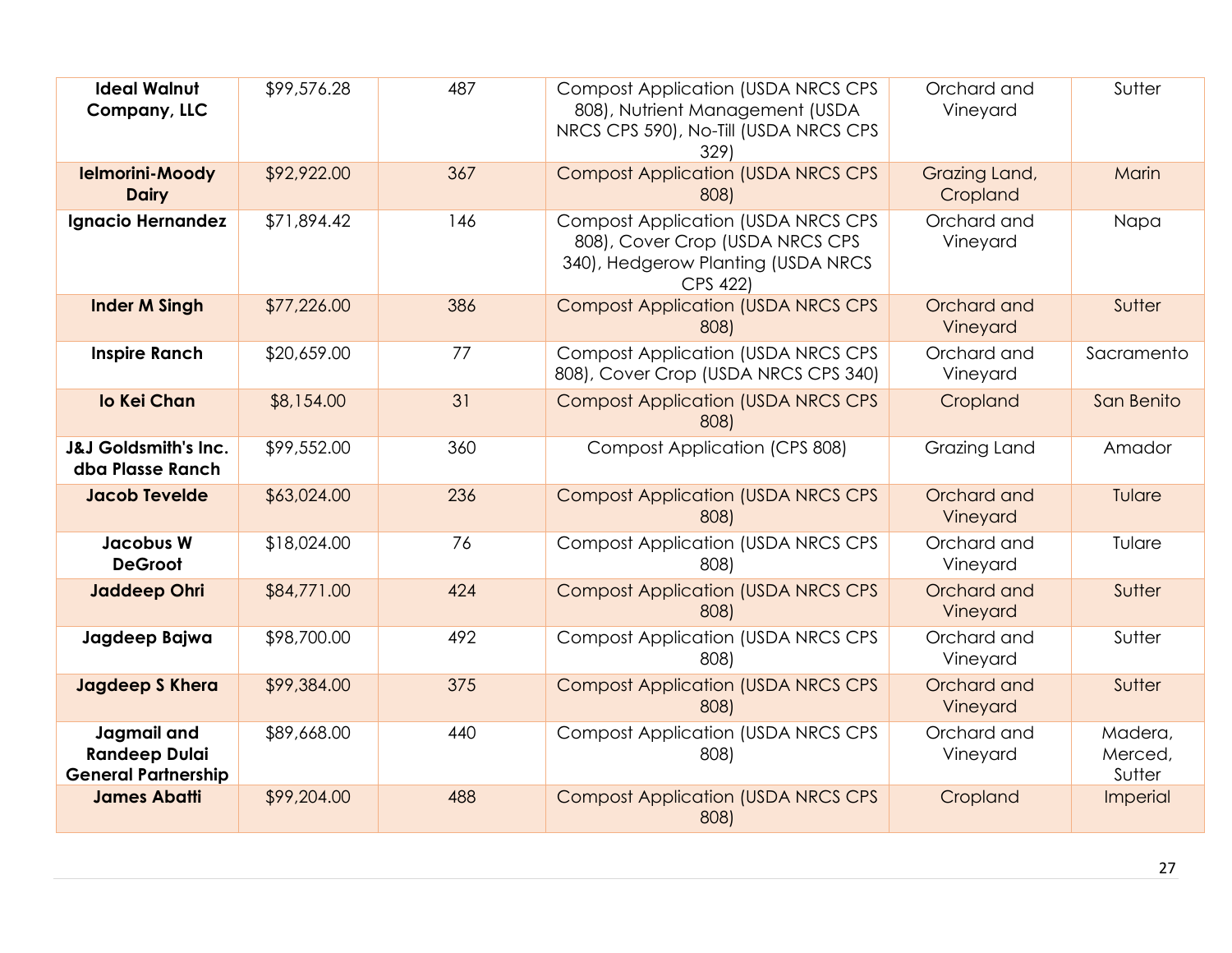| <b>James and</b><br><b>Rachael Bertagna</b> | \$9,105.00  | 44  | <b>Compost Application (USDA NRCS CPS)</b><br>808)                                                                                    | Orchard and<br>Vineyard | <b>Butte</b> |
|---------------------------------------------|-------------|-----|---------------------------------------------------------------------------------------------------------------------------------------|-------------------------|--------------|
| <b>James L Harris III</b>                   | \$48,437.07 | 27  | <b>Compost Application (USDA NRCS CPS)</b><br>808), Mulching - Woodchip (USDA<br>NRCS CPS 484)                                        | Orchard and<br>Vineyard | San Diego    |
| <b>James Postma</b>                         | \$66,852.00 | 244 | <b>Compost Application (USDA NRCS CPS</b><br>808)                                                                                     | Orchard and<br>Vineyard | Stanislaus   |
| <b>JAMES PREECE</b>                         | \$94,629.00 | 466 | <b>Compost Application (USDA NRCS CPS</b><br>808)                                                                                     | Cropland                | Imperial     |
| <b>Jarrod Takemoto</b>                      | \$1,326.18  | 6   | No-Till (USDA NRCS CPS 329)                                                                                                           | Orchard and<br>Vineyard | Fresno       |
| <b>Jasmeet Hundal</b>                       | \$52,683.00 | 262 | <b>Compost Application (USDA NRCS CPS</b><br>808)                                                                                     | Orchard and<br>Vineyard | Placer       |
| <b>Jason Russell</b><br><b>Zalinski</b>     | \$98,982.00 | 361 | <b>Compost Application (USDA NRCS CPS)</b><br>808)                                                                                    | Orchard and<br>Vineyard | Stanislaus   |
| <b>Jason Spaletta</b>                       | \$98,758.95 | 372 | <b>Compost Application (USDA NRCS CPS</b><br>808), Cover Crop (USDA NRCS CPS 340)                                                     | Orchard and<br>Vineyard | San Joaquin  |
| Jaspree K Johl                              | \$20,067.00 | 96  | <b>Compost Application (USDA NRCS CPS)</b><br>808)                                                                                    | Orchard and<br>Vineyard | Sutter       |
| <b>Jasren Sihota</b>                        | \$86,896.39 | 193 | <b>Compost Application (USDA NRCS CPS</b><br>808), Mulching - Natural Material (USDA<br>NRCS CPS 484), No-Till (USDA NRCS CPS<br>329) | Orchard and<br>Vineyard | Fresno       |
| <b>Jasvir k Madare</b>                      | \$69,852.00 | 346 | <b>Compost Application (USDA NRCS CPS)</b><br>808)                                                                                    | Orchard and<br>Vineyard | Sutter       |
| <b>Jasvir S Rana</b>                        | \$99,099.00 | 484 | <b>Compost Application (USDA NRCS CPS</b><br>808)                                                                                     | Orchard and<br>Vineyard | Placer       |
| Jatinderjeet Sihota                         | \$86,815.50 | 373 | <b>Compost Application (USDA NRCS CPS</b><br>808)                                                                                     | Orchard and<br>Vineyard | Fresno       |
| <b>JATV A Cal Limited</b><br>Partnership    | \$95,076.00 | 256 | <b>Compost Application (USDA NRCS CPS</b><br>808)                                                                                     | Orchard and<br>Vineyard | Tulare       |
| <b>Jay Fiorini</b>                          | \$25,163.77 | 98  | <b>Compost Application (USDA NRCS CPS)</b><br>808), Cover Crop (USDA NRCS CPS 340)                                                    | Orchard and<br>Vineyard | Merced       |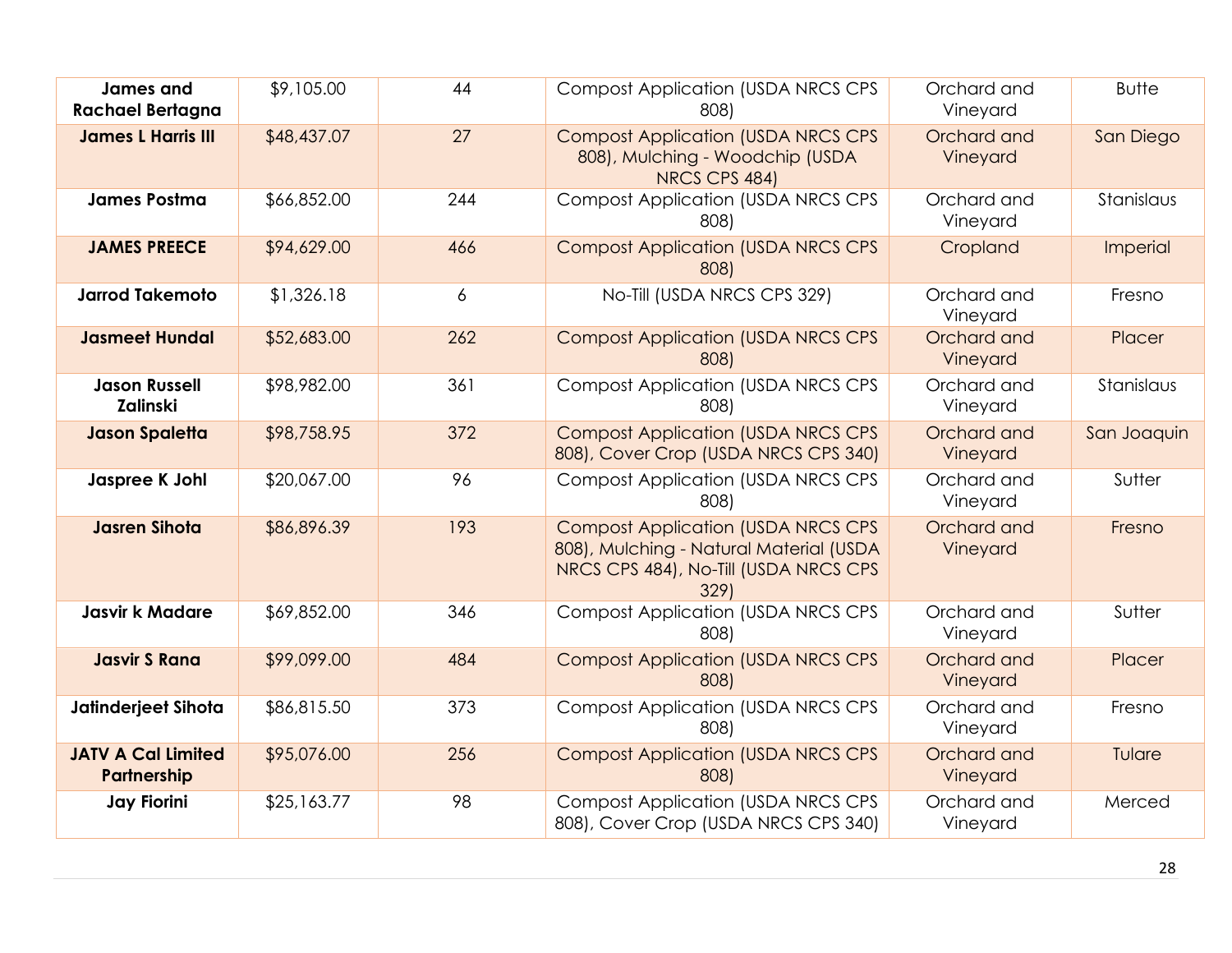| Jay te Velde Jr &<br><b>Darlene te Velde</b><br><b>Family Revocable</b><br><b>Trust</b> | \$94,374.00 | 256 | <b>Compost Application (USDA NRCS CPS</b><br>808)                                                                                                                                                                                                         | Orchard and<br>Vineyard | Tulare       |
|-----------------------------------------------------------------------------------------|-------------|-----|-----------------------------------------------------------------------------------------------------------------------------------------------------------------------------------------------------------------------------------------------------------|-------------------------|--------------|
| Jayden Tevelde                                                                          | \$98,005.00 | 422 | <b>Compost Application (USDA NRCS CPS)</b><br>808)                                                                                                                                                                                                        | Orchard and<br>Vineyard | Tulare       |
| <b>JB Land &amp;</b><br><b>Investments LLC</b>                                          | \$99,636.00 | 501 | <b>Compost Application (USDA NRCS CPS)</b><br>808)                                                                                                                                                                                                        | Orchard and<br>Vineyard | Sutter       |
| <b>Jedessa Partners</b><br><b>LLC</b>                                                   | \$88,896.00 | 443 | <b>Compost Application (USDA NRCS CPS)</b><br>808)                                                                                                                                                                                                        | Orchard and<br>Vineyard | Glenn        |
| <b>Jeevan S Sandhu</b>                                                                  | \$60,450.00 | 298 | <b>Compost Application (USDA NRCS CPS</b><br>808)                                                                                                                                                                                                         | Orchard and<br>Vineyard | <b>Butte</b> |
| Jeff & Diane L.<br>Rowley                                                               | \$85,058.27 | 345 | Range Planting (USDA NRCS CPS 550),<br><b>Compost Application (USDA NRCS CPS</b><br>808)                                                                                                                                                                  | Grazing Land            | Marin        |
| <b>Jeff Banducci</b><br>Farms, Inc.                                                     | \$99,750.00 | 365 | <b>Compost Application (USDA NRCS CPS)</b><br>808)                                                                                                                                                                                                        | Cropland                | Kern         |
| <b>Jeff Pilegard</b>                                                                    | \$11,232.00 | 57  | <b>Compost Application (USDA NRCS CPS</b><br>808)                                                                                                                                                                                                         | Orchard and<br>Vineyard | Fresno       |
| <b>Jeffrey Dickerson</b>                                                                | \$99,420.00 | 368 | <b>Compost Application (USDA NRCS CPS</b><br>808)                                                                                                                                                                                                         | Cropland                | Imperial     |
| Jeffrey Robertson                                                                       | \$26,286.00 | 98  | <b>Compost Application (USDA NRCS CPS</b><br>808)                                                                                                                                                                                                         | Orchard and<br>Vineyard | Tulare       |
| <b>Jenifer Mitosinka</b>                                                                | \$96,028.50 | 408 | <b>Compost Application (USDA NRCS CPS</b><br>808)                                                                                                                                                                                                         | Cropland                | Imperial     |
| <b>Jeremy Engle</b>                                                                     | \$90,072.00 | 334 | <b>Compost Application (USDA NRCS CPS</b><br>808)                                                                                                                                                                                                         | Orchard and<br>Vineyard | Tulare       |
| <b>Jeremy Thomas</b><br><b>Marsaglia</b>                                                | \$19,390.87 | 34  | Mulching - Natural Material (USDA<br>NRCS CPS 484), Cover Crop (USDA<br>NRCS CPS 340), Windbreak/Shelterbelt<br>Establishment (USDA NRCS CPS 380),<br><b>Compost Application (USDA NRCS CPS</b><br>808), Conservation Cover (USDA NRCS<br><b>CPS 327)</b> | Orchard and<br>Vineyard | San Diego    |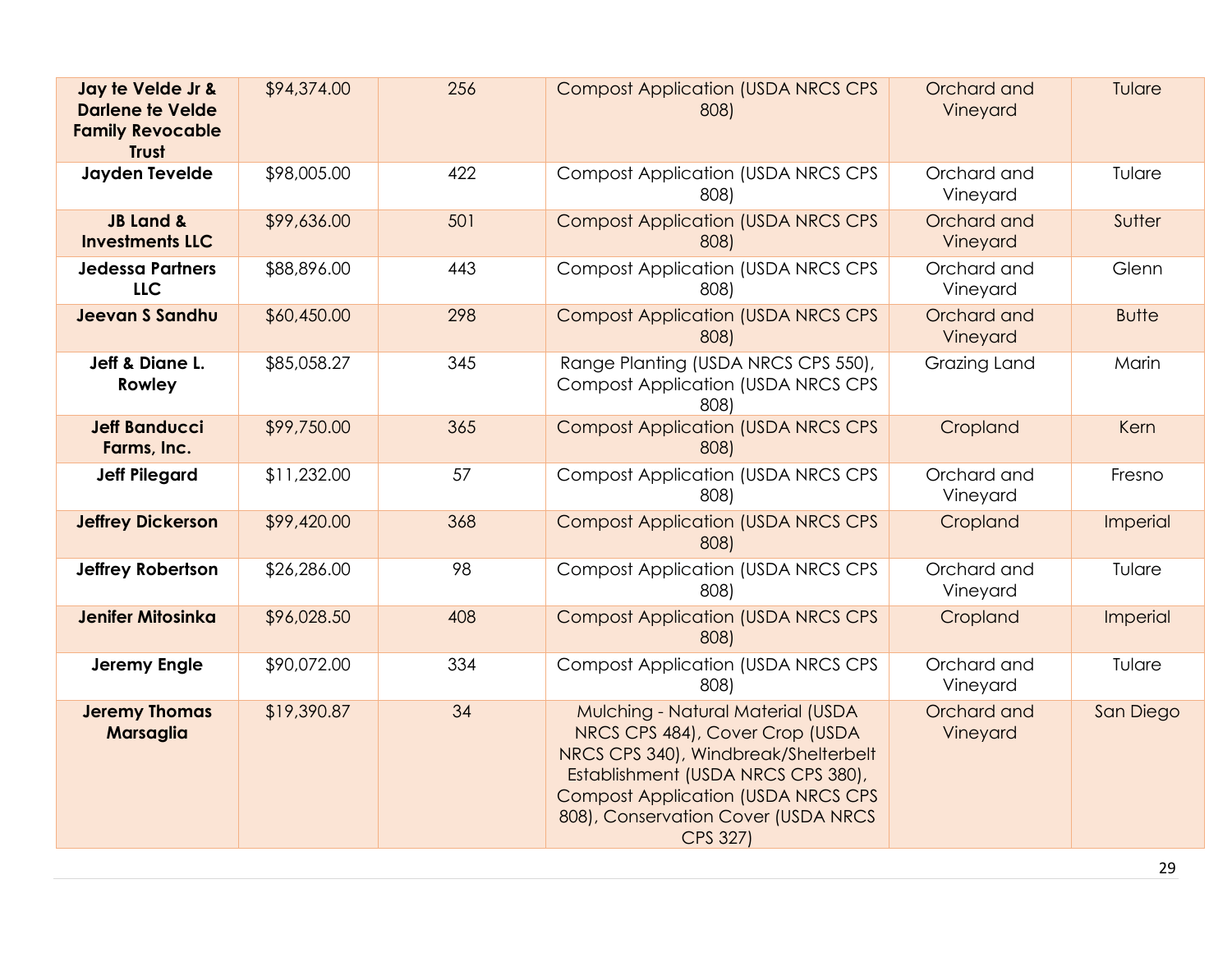| Jericho Canyon<br><b>Vineyards, LLC</b>  | \$49,932.00 | 183 | <b>Compost Application (USDA NRCS CPS</b><br>808)                                                                                                                                                                                                                                         | Orchard and<br>Vineyard           | Napa              |
|------------------------------------------|-------------|-----|-------------------------------------------------------------------------------------------------------------------------------------------------------------------------------------------------------------------------------------------------------------------------------------------|-----------------------------------|-------------------|
| <b>Jessica Cruz</b>                      | \$9,720.00  | 35  | <b>Compost Application (USDA NRCS CPS</b><br>808)                                                                                                                                                                                                                                         | Orchard and<br>Vineyard           | Fresno            |
| JGF Orchards, LLC                        | \$27,009.00 | 144 | <b>Compost Application (USDA NRCS CPS)</b><br>808)                                                                                                                                                                                                                                        | Orchard and<br>Vineyard           | Kern              |
| <b>Jim Riebli Dairy</b>                  | \$82,833.00 | 405 | <b>Compost Application (USDA NRCS CPS</b><br>808)                                                                                                                                                                                                                                         | <b>Grazing Land</b>               | Sonoma            |
| <b>Jim Walters</b>                       | \$18,114.00 | 89  | <b>Compost Application (USDA NRCS CPS</b><br>808)                                                                                                                                                                                                                                         | Orchard and<br>Vineyard           | <b>Butte</b>      |
| <b>JMK DeGroot</b><br><b>Family, LLC</b> | \$92,874.00 | 262 | <b>Compost Application (USDA NRCS CPS</b><br>808)                                                                                                                                                                                                                                         | Orchard and<br>Vineyard           | Tulare            |
| Jodi Vanderham                           | \$95,010.00 | 256 | <b>Compost Application (USDA NRCS CPS</b><br>808)                                                                                                                                                                                                                                         | Orchard and<br>Vineyard           | Fresno            |
| <b>Joe Chen</b>                          | \$12,624.00 | 45  | <b>Compost Application (USDA NRCS CPS</b><br>808)                                                                                                                                                                                                                                         | Cropland                          | Santa Clara       |
| <b>Joey C Campbell</b>                   | \$97,139.48 | 159 | Cover Crop (USDA NRCS CPS 340),<br>Mulching - Woodchip (USDA NRCS CPS<br>484), Windbreak/Shelterbelt<br>Establishment (USDA NRCS CPS 380),<br>Reduced-Till (USDA NRCS CPS 345),<br><b>Compost Application (USDA NRCS CPS)</b><br>808), Mulching - Natural Material (USDA<br>NRCS CPS 484) | Orchard and<br>Vineyard           | Fresno            |
| <b>Joga Singh Bains</b>                  | \$11,769.00 | 58  | <b>Compost Application (USDA NRCS CPS</b><br>808)                                                                                                                                                                                                                                         | Orchard and<br>Vineyard           | Sutter            |
| <b>Johal Farms</b>                       | \$24,853.50 | 106 | <b>Compost Application (USDA NRCS CPS)</b><br>808)                                                                                                                                                                                                                                        | Orchard and<br>Vineyard, Cropland | Madera,<br>Merced |
| <b>John Cahalin</b>                      | \$41,223.16 | 185 | <b>Compost Application (USDA NRCS CPS</b><br>808), Range Planting (USDA NRCS CPS<br>550)                                                                                                                                                                                                  | <b>Grazing Land</b>               | Mariposa          |
| <b>John Chandler</b>                     | \$3,770.70  |     | <b>Compost Application (USDA NRCS CPS</b><br>808), Hedgerow Planting (USDA NRCS                                                                                                                                                                                                           | Cropland, Orchard<br>and Vineyard | Mendocino         |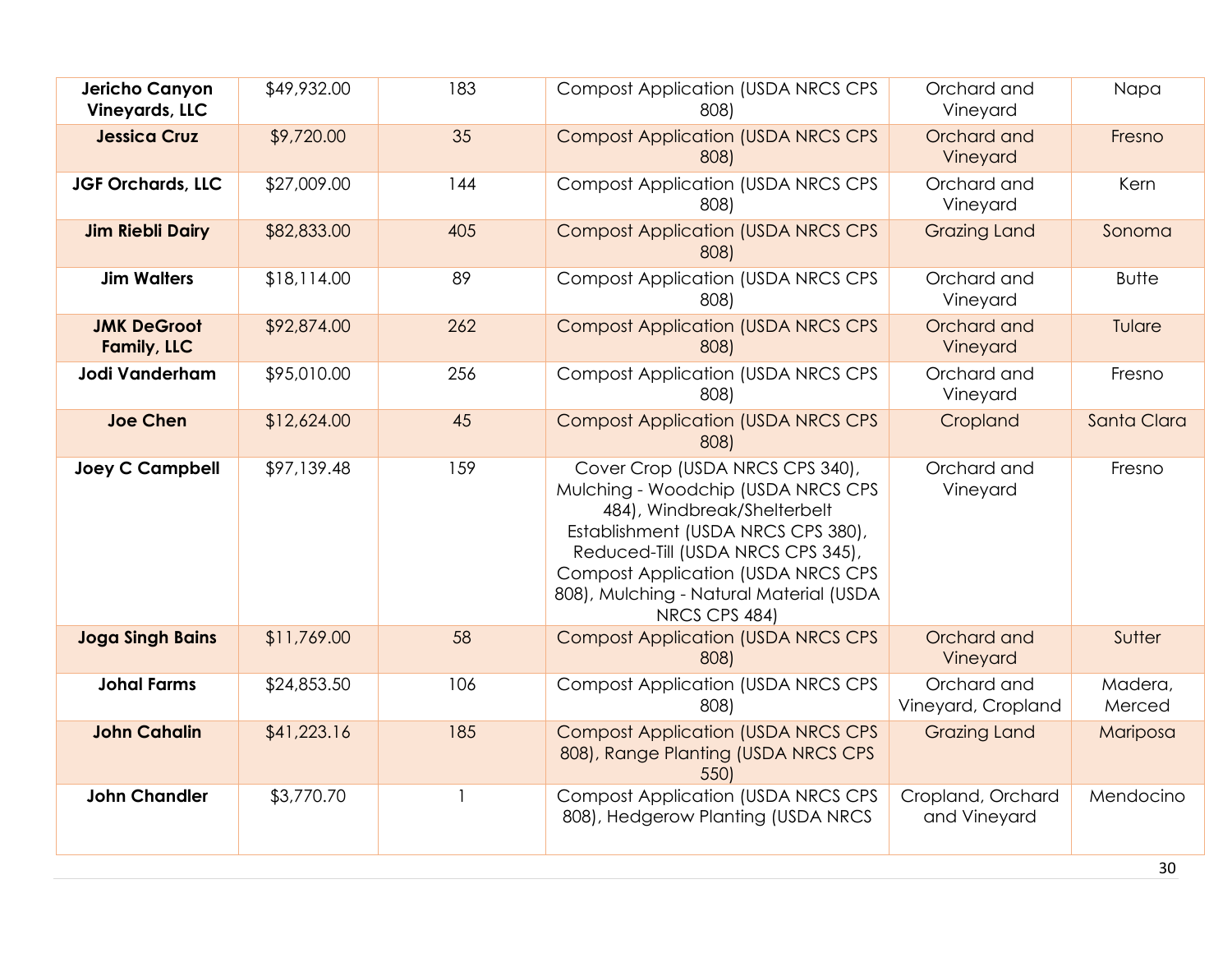|                                                 |             |     | CPS 422), Mulching - Woodchip (USDA<br>NRCS CPS 484)                                       |                         |                  |
|-------------------------------------------------|-------------|-----|--------------------------------------------------------------------------------------------|-------------------------|------------------|
| <b>John Crum III</b>                            | \$21,222.00 | 79  | <b>Compost Application (USDA NRCS CPS</b><br>808)                                          | Orchard and<br>Vineyard | Tulare           |
| John E. Zuppan                                  | \$90,180.00 | 337 | <b>Compost Application (USDA NRCS CPS</b><br>808)                                          | Orchard and<br>Vineyard | Glenn,<br>Tehama |
| <b>John Eilers</b>                              | \$96,666.00 | 358 | <b>Compost Application (USDA NRCS CPS</b><br>808)                                          | Orchard and<br>Vineyard | San Joaquin      |
| <b>John Fitzpatrick</b>                         | \$28,962.00 | 107 | <b>Compost Application (USDA NRCS CPS</b><br>808)                                          | Grazing Land            | Calaveras        |
| <b>John Gomes</b>                               | \$6,940.88  | 15  | Forage and Biomass Planting (USDA<br>NRCS 512), Nutrient Management<br>(USDA NRCS CPS 590) | Cropland                | Merced           |
| John Micheli<br><b>Marital Trust</b>            | \$99,600.00 | 501 | <b>Compost Application (USDA NRCS CPS</b><br>808)                                          | Orchard and<br>Vineyard | Sutter           |
| <b>John Miles</b>                               | \$98,075.70 | 260 | <b>Compost Application (USDA NRCS CPS</b><br>808), Range Planting (USDA NRCS CPS<br>550)   | <b>Grazing Land</b>     | Amador           |
| John P & Vicki L<br><b>Dykstra Living Trust</b> | \$99,552.00 | 265 | <b>Compost Application (USDA NRCS CPS</b><br>808)                                          | Orchard and<br>Vineyard | Tulare           |
| <b>John Shelly</b>                              | \$87,060.00 | 327 | <b>Compost Application (USDA NRCS CPS</b><br>808)                                          | Orchard and<br>Vineyard | Colusa           |
| John T. Ham, Jr.                                | \$37,506.80 | 5   | Riparian Forest Buffer (USDA NRCS CPS<br>391                                               | Grazing Land            | Placer           |
| <b>Jon Justeson</b>                             | \$38,341.75 | 140 | Cover Crop (USDA NRCS CPS 340),<br><b>Compost Application (USDA NRCS CPS</b><br>808)       | Orchard and<br>Vineyard | <b>Butte</b>     |
| <b>Jones Family Dairy</b>                       | \$14,022.75 | 39  | Range Planting (USDA NRCS CPS 550)                                                         | Grazing Land            | Sonoma           |
| <b>Joni Mattos</b>                              | \$99,150.00 | 439 | <b>Compost Application (USDA NRCS CPS</b><br>808)                                          | Cropland                | Siskiyou         |
| <b>Jordan Abatti</b>                            | \$98,841.00 | 488 | <b>Compost Application (USDA NRCS CPS</b><br>808)                                          | Cropland                | Imperial         |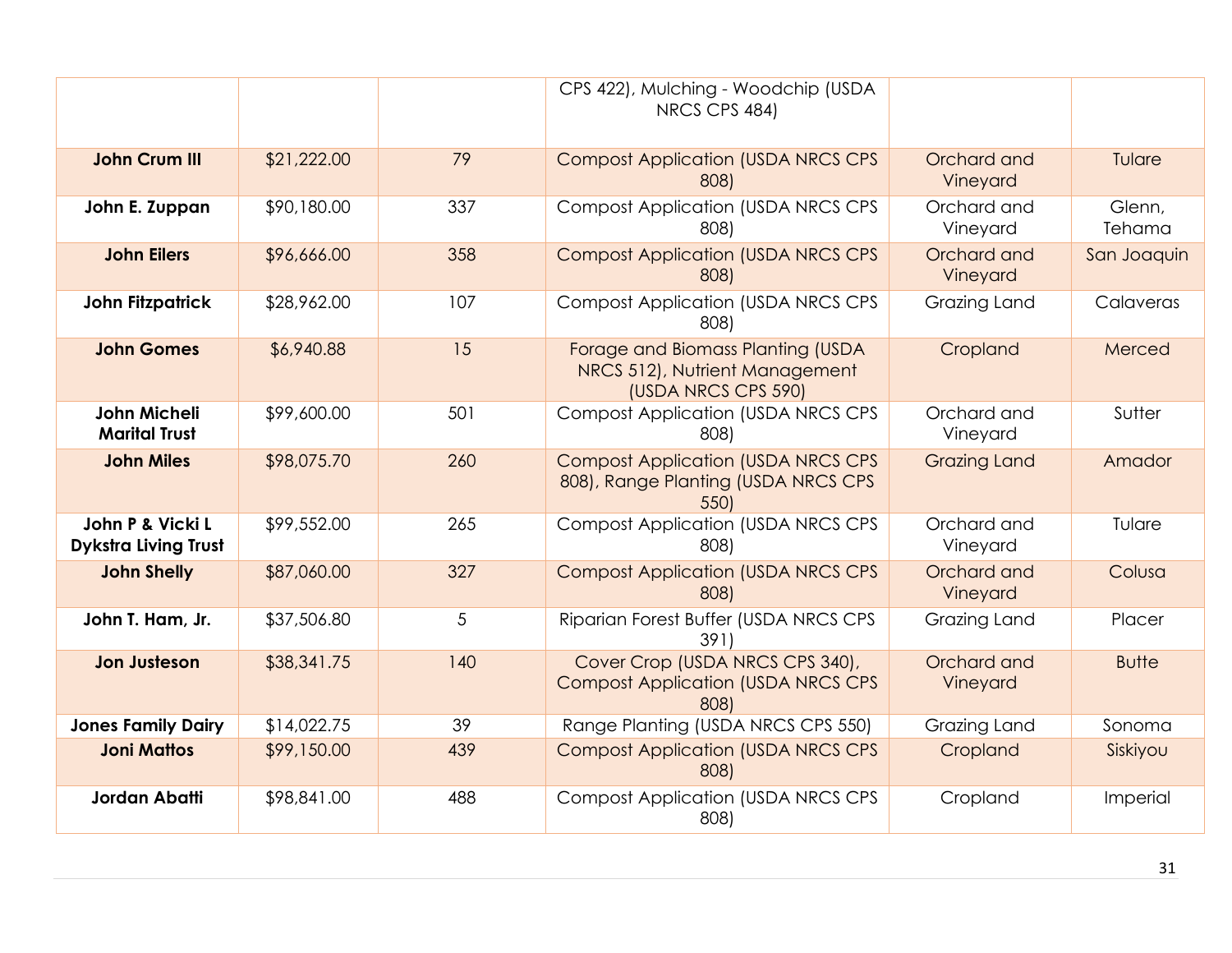| <b>Jorge Rocha</b>                  | \$93,204.00 | 361                      | <b>Compost Application (USDA NRCS CPS</b><br>808)                                                                                      | Orchard and<br>Vineyard | Merced        |
|-------------------------------------|-------------|--------------------------|----------------------------------------------------------------------------------------------------------------------------------------|-------------------------|---------------|
| <b>Jose M Estrella</b>              | \$19,020.00 | 70                       | <b>Compost Application (USDA NRCS CPS</b><br>808)                                                                                      | Orchard and<br>Vineyard | Fresno        |
| <b>Joshua Pippitt</b>               | \$91,953.00 | 463                      | <b>Compost Application (USDA NRCS CPS</b><br>808)                                                                                      | Orchard and<br>Vineyard | Sutter        |
| <b>Josina Vanderham</b>             | \$78,294.00 | 209                      | <b>Compost Application (USDA NRCS CPS)</b><br>808)                                                                                     | Orchard and<br>Vineyard | Tulare        |
| <b>Joy Dolcini</b>                  | \$99,571.37 | 85                       | Range Planting (USDA NRCS CPS 550)                                                                                                     | <b>Grazing Land</b>     | Marin         |
| <b>JR Dairy</b>                     | \$94,944.00 | 353                      | <b>Compost Application (USDA NRCS CPS</b><br>808)                                                                                      | Orchard and<br>Vineyard | Tulare        |
| <b>JS Enterprises LLC</b>           | \$92,823.00 | 463                      | <b>Compost Application (USDA NRCS CPS</b><br>808)                                                                                      | Orchard and<br>Vineyard | Yolo          |
| <b>JS Johal Sons Inc</b>            | \$98,025.00 | 492                      | <b>Compost Application (USDA NRCS CPS</b><br>808)                                                                                      | Orchard and<br>Vineyard | Sutter        |
| <b>JSW Management</b><br><b>LLC</b> | \$46,920.00 | 174                      | <b>Compost Application (USDA NRCS CPS</b><br>808)                                                                                      | Orchard and<br>Vineyard | Fresno, Kings |
| <b>Juan Medrano</b>                 | \$41,442.00 | 152                      | <b>Compost Application (USDA NRCS CPS</b><br>808)                                                                                      | Orchard and<br>Vineyard | Solano        |
| <b>Julia Violich</b>                | \$71,556.00 | 356                      | <b>Compost Application (USDA NRCS CPS</b><br>808)                                                                                      | Orchard and<br>Vineyard | Glenn         |
| <b>Julian Dion Ashurst</b>          | \$99,180.00 | 368                      | <b>Compost Application (USDA NRCS CPS</b><br>808)                                                                                      | Cropland                | Imperial      |
| <b>JW Farms</b>                     | \$28,845.84 | 5                        | <b>Hedgerow Planting (USDA NRCS CPS</b><br>422)                                                                                        | Cropland                | Monterey      |
| K & J Partnership                   | \$32,964.00 | 164                      | <b>Compost Application (USDA NRCS CPS</b><br>808)                                                                                      | Orchard and<br>Vineyard | Sutter        |
| <b>K</b> and D Aoki LLC             | \$4,438.32  | $\overline{\phantom{a}}$ | <b>Hedgerow Planting (USDA NRCS CPS</b><br>422                                                                                         | Orchard and<br>Vineyard | Yolo          |
| <b>Kaben Kramer</b>                 | \$85,933.61 | 265                      | Nutrient Management (USDA NRCS<br>CPS 590), Whole Orchard Recycling<br>(USDA NRCS CPS 808), Compost<br>Application (USDA NRCS CPS 808) | Orchard and<br>Vineyard | <b>Butte</b>  |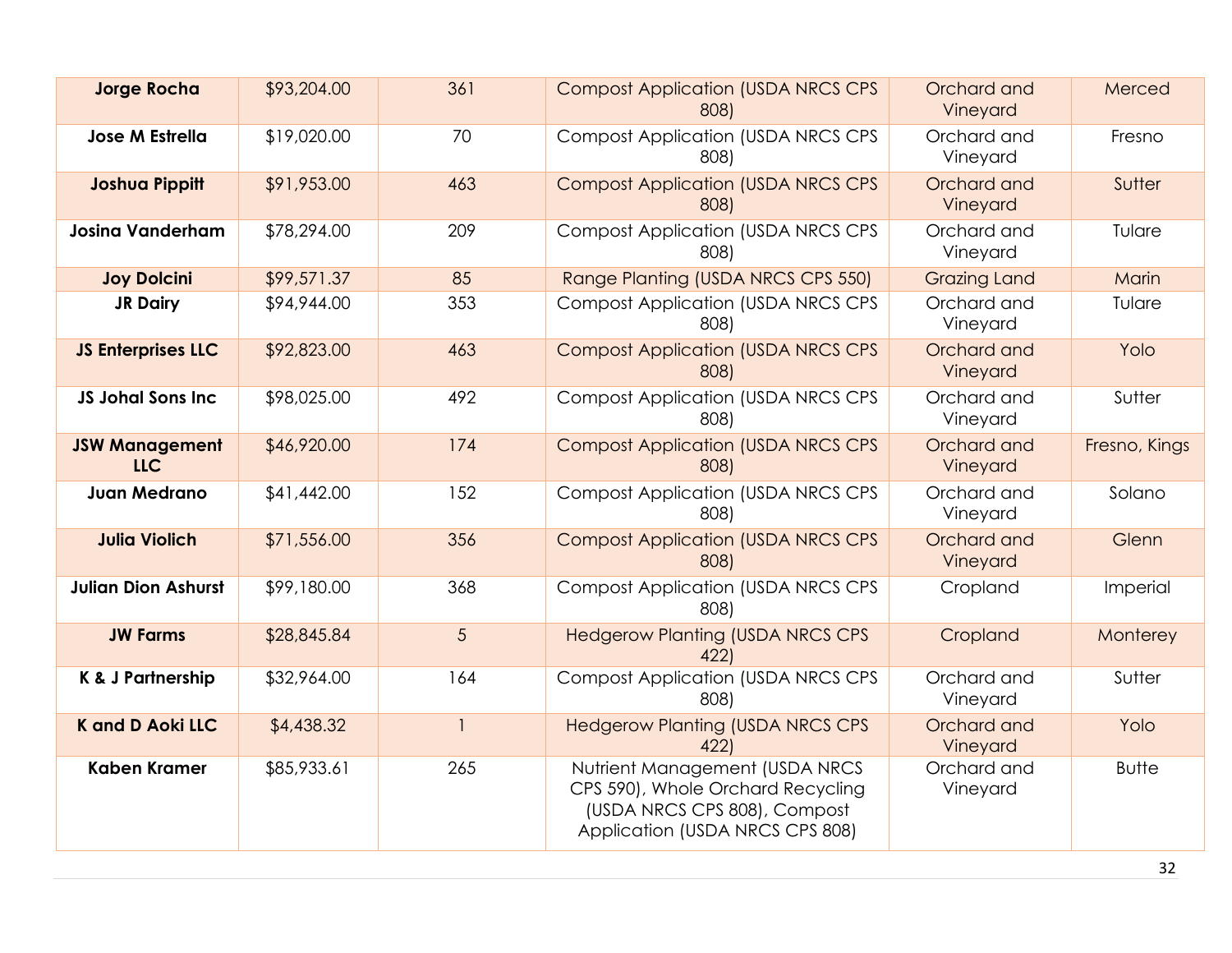| <b>Kamaljit Singh</b><br><b>Boparai</b> | \$74,465.82 | 359 | <b>Compost Application (USDA NRCS CPS</b><br>808), Nutrient Management (USDA<br>NRCS CPS 590)                                              | Orchard and<br>Vineyard           | Fresno       |
|-----------------------------------------|-------------|-----|--------------------------------------------------------------------------------------------------------------------------------------------|-----------------------------------|--------------|
| Kamehamiya<br>Growers, LLC              | \$92,676.00 | 373 | <b>Compost Application (USDA NRCS CPS</b><br>808)                                                                                          | Orchard and<br>Vineyard           | Kings        |
| <b>Kang Farms</b>                       | \$57,414.00 | 289 | <b>Compost Application (USDA NRCS CPS</b><br>808)                                                                                          | Orchard and<br>Vineyard           | Sutter       |
| <b>Karan Farms LLC</b>                  | \$99,514.32 | 480 | <b>Compost Application (USDA NRCS CPS</b><br>808), Nutrient Management (USDA<br>NRCS CPS 590)                                              | Orchard and<br>Vineyard           | Sutter       |
| <b>Karanjit Singh</b>                   | \$61,611.00 | 308 | <b>Compost Application (USDA NRCS CPS</b><br>808)                                                                                          | Orchard and<br>Vineyard           | Yolo         |
| <b>KAREN D. BRUNDY</b>                  | \$89,130.00 | 438 | <b>Compost Application (USDA NRCS CPS</b><br>808)                                                                                          | Cropland                          | Imperial     |
| <b>Karen Rippey</b>                     | \$53,277.20 | 23  | <b>Hedgerow Planting (USDA NRCS CPS</b><br>422), Tree/Shrub Establishment (USDA<br>NRCS CPS 612)                                           | <b>Grazing Land</b>               | Napa         |
| <b>Kari Flores</b>                      | \$438.00    |     | <b>Compost Application (USDA NRCS CPS</b><br>808)                                                                                          | Orchard and<br>Vineyard           | Napa         |
| <b>Karla S Carroll</b>                  | \$4,464.4]  | 30  | Tree/Shrub Establishment (USDA NRCS<br>CPS 612), Compost Application (USDA<br>NRCS CPS 808), Riparian Forest Buffer<br>(USDA NRCS CPS 391) | Orchard and<br>Vineyard, Cropland | San Diego    |
| <b>Karun Singh</b><br>Samran            | \$94,963.50 | 335 | <b>Compost Application (USDA NRCS CPS</b><br>808)                                                                                          | Orchard and<br>Vineyard           | Merced       |
| <b>Kashmir Dhami</b>                    | \$27,336.00 | 135 | <b>Compost Application (USDA NRCS CPS</b><br>808)                                                                                          | Orchard and<br>Vineyard           | Sutter       |
| <b>Kashmir Gill</b>                     | \$69,237.00 | 346 | <b>Compost Application (USDA NRCS CPS</b><br>808)                                                                                          | Orchard and<br>Vineyard           | Sutter       |
| <b>Kashmir Rai</b>                      | \$99,204.00 | 493 | <b>Compost Application (USDA NRCS CPS</b><br>808)                                                                                          | Orchard and<br>Vineyard           | Sutter, Yuba |
| <b>KAT Farms Inc.</b>                   | \$90,654.00 | 337 | <b>Compost Application (USDA NRCS CPS</b><br>808)                                                                                          | Orchard and<br>Vineyard           | Colusa       |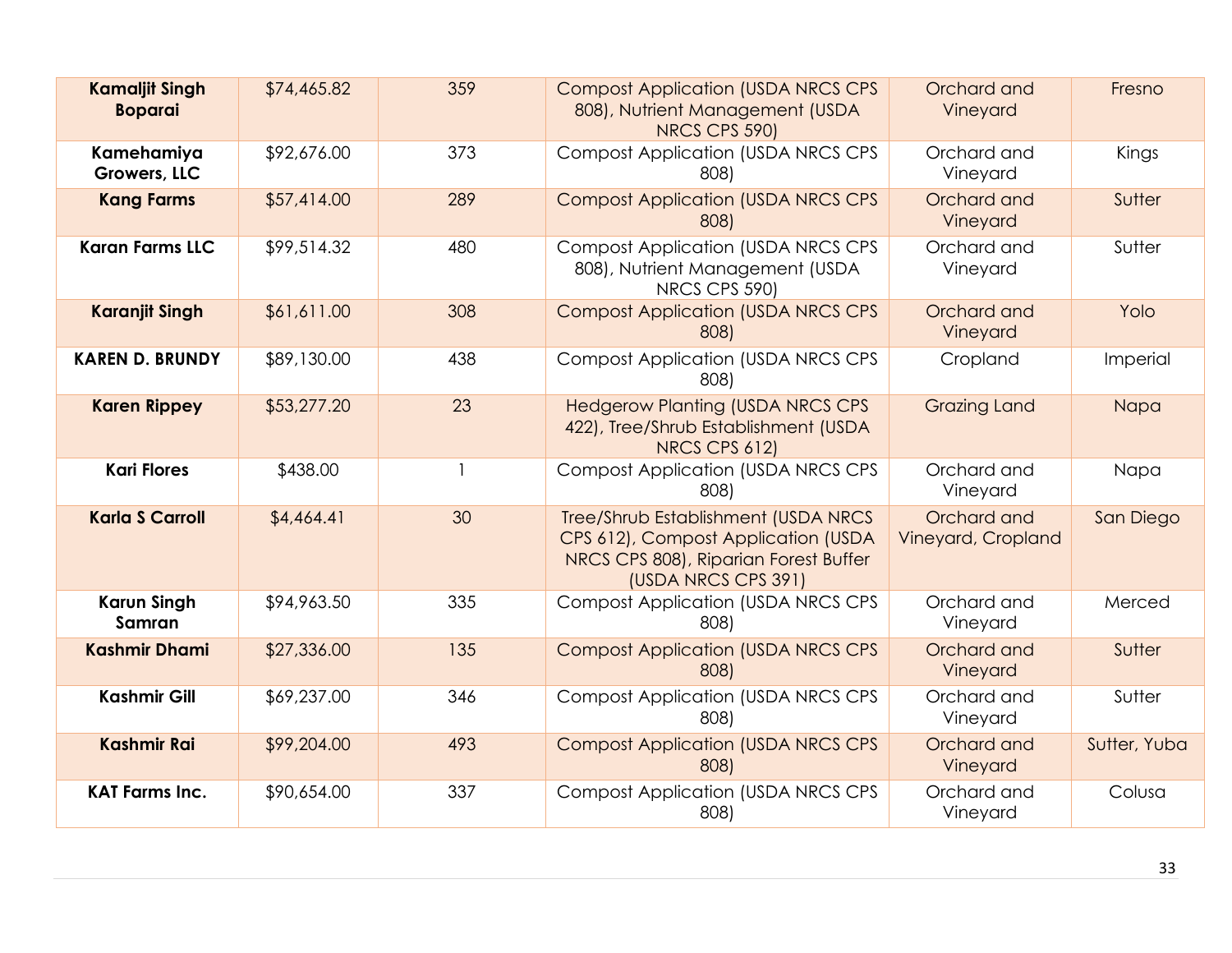| <b>Kathy Qiu</b>                          | \$75,876.00 | 277            | <b>Compost Application (USDA NRCS CPS</b><br>808)                                                                                             | Cropland                                              | Santa Clara        |
|-------------------------------------------|-------------|----------------|-----------------------------------------------------------------------------------------------------------------------------------------------|-------------------------------------------------------|--------------------|
| <b>Katrina Bartel</b>                     | \$82,138.26 | 306            | <b>Compost Application (USDA NRCS CPS</b><br>808), Cover Crop (USDA NRCS CPS<br>340), Reduced-Till (USDA NRCS CPS<br>345                      | Orchard and<br>Vineyard                               | Tulare             |
| <b>Keith Gardiner</b><br>Farms, LLC       | \$92,238.00 | 249            | <b>Compost Application (USDA NRCS CPS</b><br>808)                                                                                             | Orchard and<br>Vineyard                               | Kern               |
| <b>Keith Gilbert</b>                      | \$79,074.00 | 208            | <b>Compost Application (USDA NRCS CPS</b><br>808)                                                                                             | Orchard and<br>Vineyard                               | Tulare             |
| <b>Kerri Abatti</b>                       | \$99,714.00 | 488            | <b>Compost Application (USDA NRCS CPS</b><br>808)                                                                                             | Cropland                                              | Imperial           |
| <b>Kerry Mezger</b>                       | \$99,000.00 | 423            | <b>Compost Application (USDA NRCS CPS</b><br>808)                                                                                             | Orchard and<br>Vineyard                               | Colusa             |
| <b>Khera Orchards</b><br>Inc.             | \$99,120.00 | 365            | <b>Compost Application (USDA NRCS CPS</b><br>808)                                                                                             | Orchard and<br>Vineyard                               | Sutter             |
| Kiran k Bhatti                            | \$85,047.00 | 424            | <b>Compost Application (USDA NRCS CPS</b><br>808)                                                                                             | Orchard and<br>Vineyard                               | Sutter             |
| <b>Kirschenmann Bros</b>                  | \$97,790.04 | 374            | <b>Compost Application (USDA NRCS CPS</b><br>808), Cover Crop (USDA NRCS CPS 340)                                                             | Orchard and<br>Vineyard                               | Kern               |
| <b>KL Barr, LLC</b>                       | \$13,235.76 | $\overline{2}$ | <b>Hedgerow Planting (USDA NRCS CPS</b><br>422)                                                                                               | Orchard and<br>Vineyard                               | Sonoma             |
| <b>KLT Vineyards, LLC</b>                 | \$6,816.72  | $\mathbf{1}$   | <b>Hedgerow Planting (USDA NRCS CPS</b><br>422                                                                                                | Orchard and<br>Vineyard                               | Sonoma             |
| Krishan Dhanota                           | \$74,586.00 | 365            | <b>Compost Application (USDA NRCS CPS</b><br>808)                                                                                             | Orchard and<br>Vineyard                               | Sutter             |
| <b>Kronfli Family Farms</b><br><b>LLC</b> | \$14,472.90 | 47             | Windbreak/Shelterbelt Establishment<br>(USDA NRCS CPS 380), Range Planting<br>(USDA NRCS CPS 550), Compost<br>Application (USDA NRCS CPS 808) | Orchard and<br>Vineyard,<br>Cropland, Grazing<br>Land | San Luis<br>Obispo |
| <b>KTN Joint Venture</b>                  | \$88,812.00 | 327            | <b>Compost Application (USDA NRCS CPS</b><br>808)                                                                                             | Orchard and<br>Vineyard                               | Colusa             |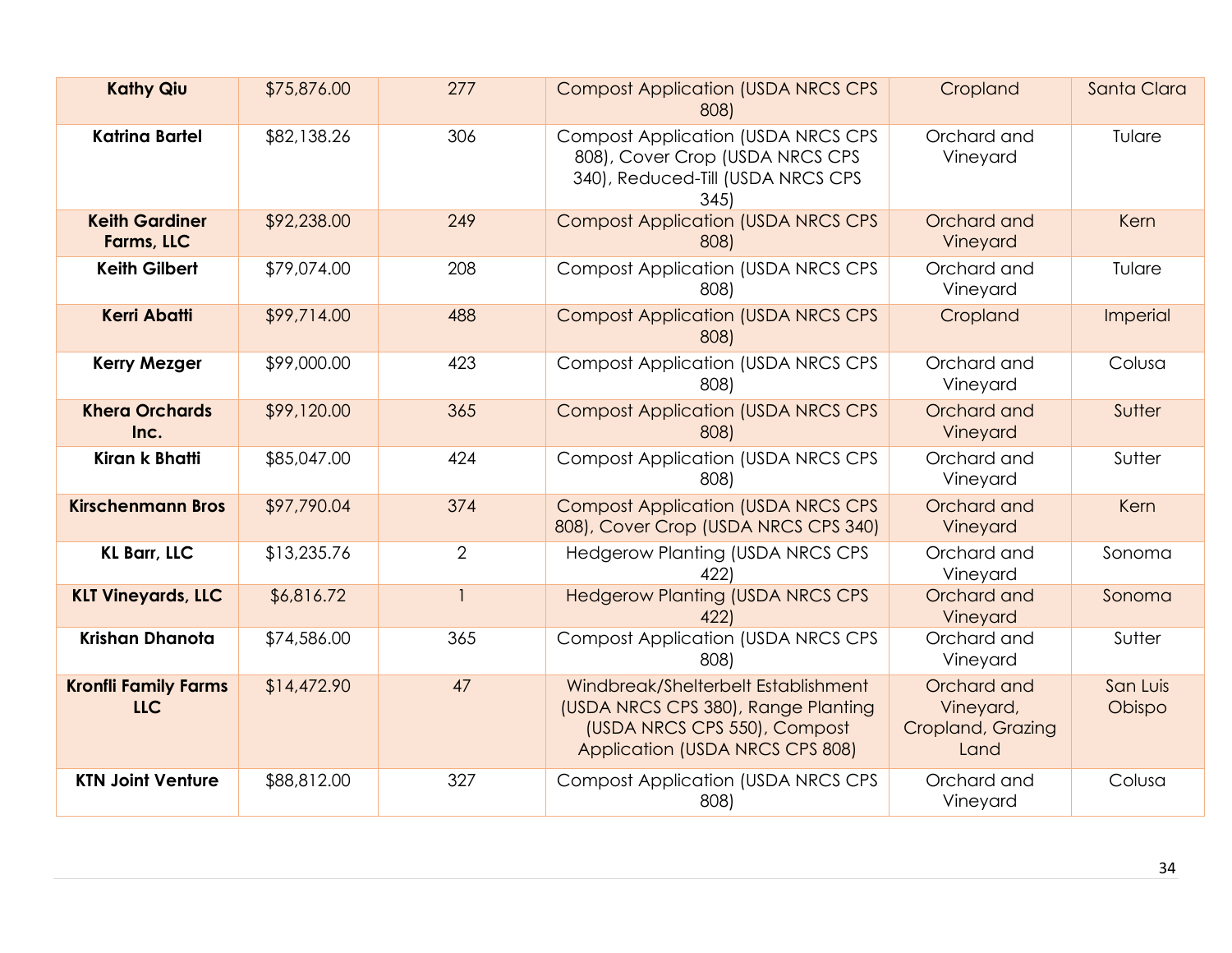| <b>Kuldip Bhungal</b>                    | \$63,654.00 | 318 | <b>Compost Application (USDA NRCS CPS</b><br>808) | Orchard and<br>Vineyard | Sutter               |
|------------------------------------------|-------------|-----|---------------------------------------------------|-------------------------|----------------------|
| <b>Kuldip Madare</b>                     | \$49,902.00 | 242 | <b>Compost Application (USDA NRCS CPS</b><br>808) | Orchard and<br>Vineyard | <b>Butte, Sutter</b> |
| <b>Kuljeet Mundi</b>                     | \$75,870.00 | 279 | <b>Compost Application (USDA NRCS CPS</b><br>808) | Orchard and<br>Vineyard | Sutter               |
| <b>Kulwant Johl</b>                      | \$73,407.00 | 368 | <b>Compost Application (USDA NRCS CPS</b><br>808) | Orchard and<br>Vineyard | Yuba                 |
| <b>Kulwant S Sandhu</b>                  | \$67,056.00 | 337 | <b>Compost Application (USDA NRCS CPS</b><br>808) | Orchard and<br>Vineyard | Sutter               |
| L & J Vanderham<br><b>Dairy</b>          | \$96,120.00 | 256 | <b>Compost Application (USDA NRCS CPS</b><br>808) | Orchard and<br>Vineyard | Fresno               |
| L & J Vanderham<br><b>Properties LLC</b> | \$99,336.00 | 266 | <b>Compost Application (USDA NRCS CPS</b><br>808) | Orchard and<br>Vineyard | Fresno               |
| L. Silva Dairy                           | \$99,171.00 | 490 | <b>Compost Application (USDA NRCS CPS</b><br>808) | Grazing Land            | Marin                |
| La Valle Sabbia,<br>Inc.                 | \$99,861.00 | 498 | <b>Compost Application (USDA NRCS CPS</b><br>808) | Cropland                | Imperial             |
| LaBrucherie Farms,<br><b>LLC</b>         | \$88,158.00 | 329 | <b>Compost Application (USDA NRCS CPS</b><br>808) | Cropland                | Imperial             |
| <b>LaBrucherie</b><br>Produce, LLC       | \$99,588.00 | 368 | <b>Compost Application (USDA NRCS CPS</b><br>808) | Cropland                | Imperial             |
| Lakkhvir S Ghag                          | \$92,367.00 | 462 | <b>Compost Application (USDA NRCS CPS</b><br>808) | Orchard and<br>Vineyard | Sutter, Butte        |
| <b>Lam Truong</b>                        | \$37,770.00 | 187 | <b>Compost Application (USDA NRCS CPS</b><br>8081 | Orchard and<br>Vineyard | Fresno               |
| Lantana Farms, LLC                       | \$99,642.00 | 368 | <b>Compost Application (USDA NRCS CPS</b><br>808) | Cropland                | Imperial             |
| <b>Larry Castro</b>                      | \$73,110.00 | 275 | <b>Compost Application (USDA NRCS CPS</b><br>808) | Orchard and<br>Vineyard | Tulare               |
| <b>Larry Cruff</b>                       | \$92,922.00 | 461 | <b>Compost Application (USDA NRCS CPS</b><br>808) | Orchard and<br>Vineyard | Fresno               |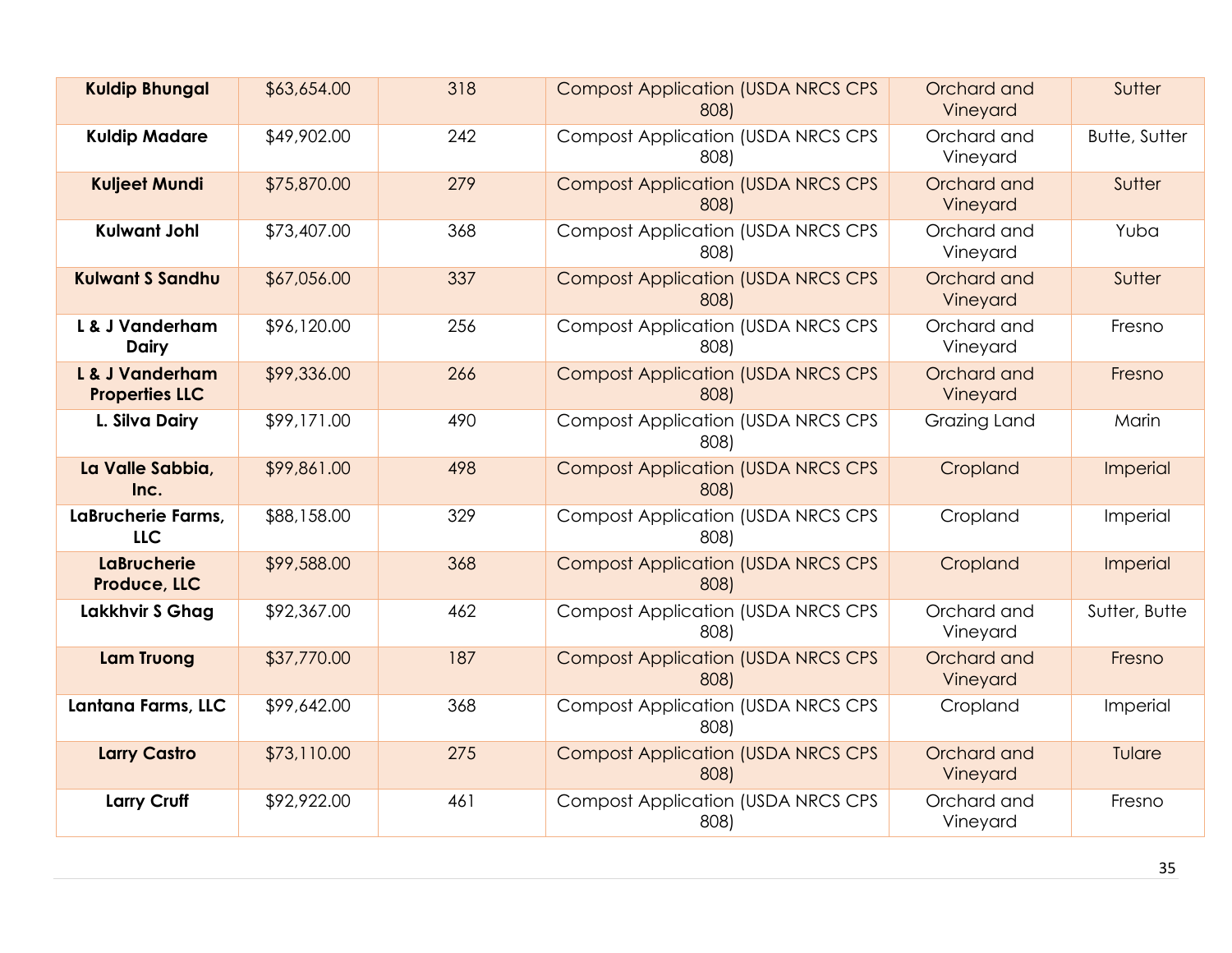| <b>Lawrence Mills</b>                                                                               | \$2,435.09  | 8              | <b>Compost Application (USDA NRCS CPS)</b><br>808), Cover Crop (USDA NRCS CPS 340)        | Orchard and<br>Vineyard                  | Napa               |
|-----------------------------------------------------------------------------------------------------|-------------|----------------|-------------------------------------------------------------------------------------------|------------------------------------------|--------------------|
| Leo LaGrande                                                                                        | \$99,651.00 | 500            | <b>Compost Application (USDA NRCS CPS)</b><br>808)                                        | Orchard and<br>Vineyard                  | Colusa             |
| Lerdo Farming, LLC                                                                                  | \$94,446.00 | 259            | <b>Compost Application (USDA NRCS CPS)</b><br>808)                                        | Orchard and<br>Vineyard                  | Kern               |
| <b>Liangqiang Chen</b>                                                                              | \$9,162.00  | 33             | <b>Compost Application (USDA NRCS CPS</b><br>808)                                         | Cropland                                 | Santa Clara        |
| <b>Lindsey Tevelde</b>                                                                              | \$99,483.00 | 422            | <b>Compost Application (USDA NRCS CPS</b><br>808)                                         | Orchard and<br>Vineyard                  | Tulare             |
| Lion Nathan USA.<br><b>INC dba</b><br>Distinguished<br><b>Vineyards and</b><br><b>Wine Partners</b> | \$99,858.84 | $\overline{4}$ | Mulching - Woodchip (USDA NRCS CPS<br>484), Riparian Forest Buffer (USDA NRCS<br>CPS 391) | Grazing Land,<br>Orchard and<br>Vineyard | Napa               |
| <b>Lisa Chorbajian</b>                                                                              | \$49,210.57 | 245            | <b>Compost Application (USDA NRCS CPS</b><br>808), No-Till (USDA NRCS CPS 329)            | Orchard and<br>Vineyard                  | Tulare             |
| <b>Lisa Harris</b>                                                                                  | \$34,824.00 | 173            | <b>Compost Application (USDA NRCS CPS</b><br>808)                                         | Orchard and<br>Vineyard                  | Sutter             |
| <b>Lisa Heynen</b>                                                                                  | \$51,504.00 | 192            | <b>Compost Application (USDA NRCS CPS</b><br>808)                                         | Orchard and<br>Vineyard                  | Fresno, Tulare     |
| Lisa Van Groningen                                                                                  | \$98,832.00 | 373            | <b>Compost Application (USDA NRCS CPS</b><br>808)                                         | Orchard and<br>Vineyard                  | Tulare             |
| <b>Lola Cruff</b>                                                                                   | \$74,520.00 | 373            | <b>Compost Application (USDA NRCS CPS</b><br>808)                                         | Orchard and<br>Vineyard                  | Fresno             |
| Loma Seca L.L.C.                                                                                    | \$30,553.01 | 142            | <b>Compost Application (USDA NRCS CPS)</b><br>808), Cover Crop (USDA NRCS CPS 340)        | Orchard and<br>Vineyard                  | San Luis<br>Obispo |
| <b>Lorraine Marsh</b>                                                                               | \$4,997.06  | 16             | Forage and Biomass Planting (USDA<br><b>NRCS 512)</b>                                     | Cropland                                 | Colusa             |
| Los Otros Land &<br>Cattle                                                                          | \$81,414.00 | 299            | <b>Compost Application (USDA NRCS CPS</b><br>808)                                         | Cropland                                 | Imperial           |
| <b>Louis Pandol</b><br><b>Farming</b>                                                               | \$90,708.00 | 343            | <b>Compost Application (USDA NRCS CPS</b><br>808)                                         | Orchard and<br>Vineyard                  | Kern               |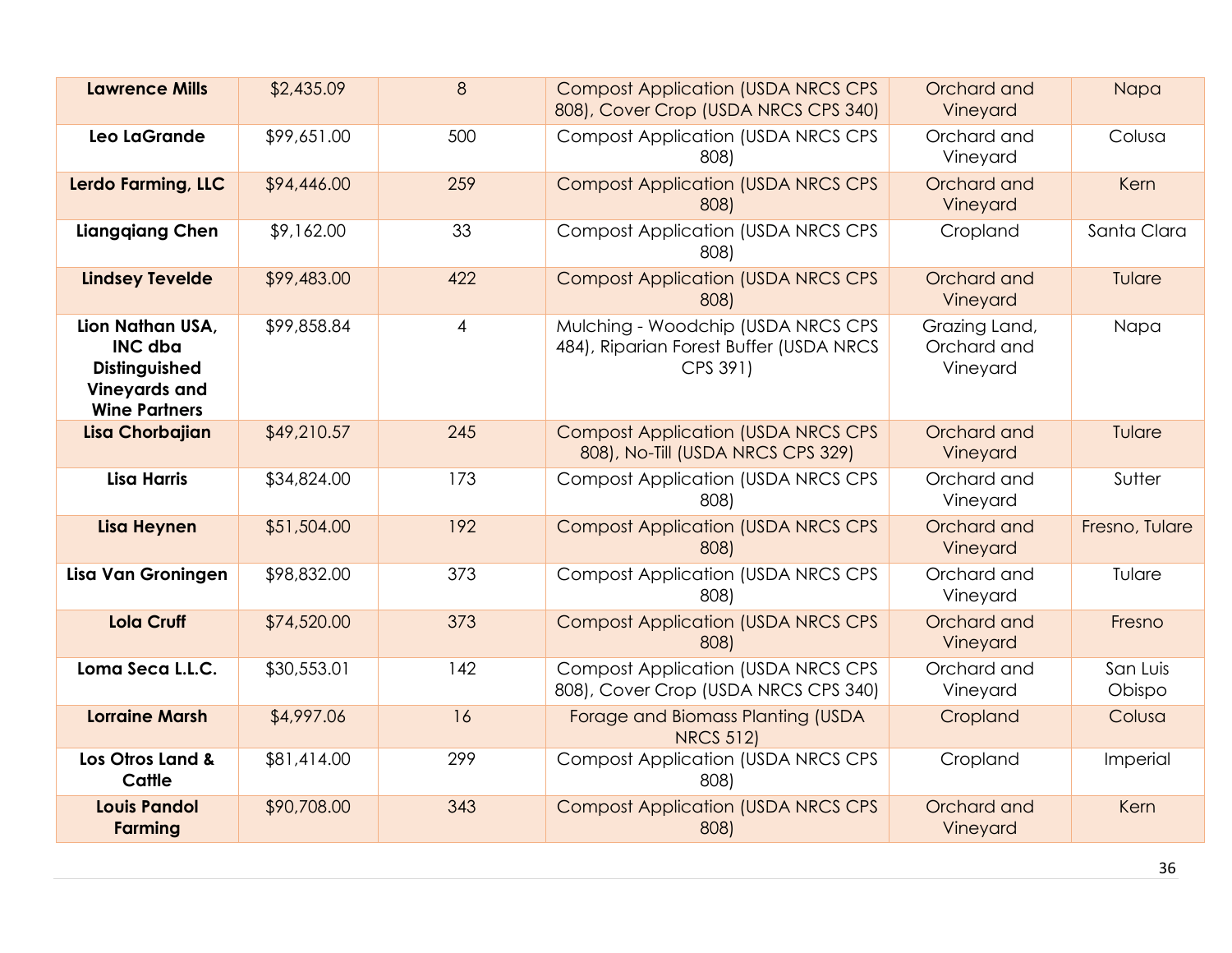| <b>LP Farms</b>                         | \$90,030.00 | 334  | <b>Compost Application (USDA NRCS CPS</b><br>808)                                                                            | Orchard and<br>Vineyard   | Tulare       |
|-----------------------------------------|-------------|------|------------------------------------------------------------------------------------------------------------------------------|---------------------------|--------------|
| <b>Lucky Dog Farms</b>                  | \$72,480.00 | 262  | <b>Compost Application (USDA NRCS CPS</b><br>808)                                                                            | Cropland                  | Tehama       |
| <b>Lucy Pandol Family</b><br>Farms, LLC | \$99,300.00 | 502  | <b>Compost Application (USDA NRCS CPS</b><br>808)                                                                            | Orchard and<br>Vineyard   | Kern         |
| <b>LUKE A. BRUNDY</b>                   | \$92,658.00 | 388  | <b>Compost Application (USDA NRCS CPS</b><br>808)                                                                            | Cropland                  | Imperial     |
| <b>Luke Vanderham</b>                   | \$89,706.00 | 237  | <b>Compost Application (USDA NRCS CPS</b><br>808)                                                                            | Orchard and<br>Vineyard   | Fresno       |
| <b>M&amp;C Myers, Inc.</b>              | \$94,650.00 | 356  | <b>Compost Application (USDA NRCS CPS</b><br>808)                                                                            | Orchard and<br>Vineyard   | Colusa       |
| <b>M&amp;T Chico Ranch</b>              | \$42,189.00 | 205  | <b>Compost Application (USDA NRCS CPS</b><br>808)                                                                            | Orchard and<br>Vineyard   | <b>Butte</b> |
| M. C. E. Amos Inc.                      | \$99,318.00 | 367  | <b>Compost Application (USDA NRCS CPS</b><br>808)                                                                            | <b>Grazing Land</b>       | Sonoma       |
| <b>MA Properties, LLC</b>               | \$54,008.04 | 204  | <b>Compost Application (USDA NRCS CPS</b><br>808), Hedgerow Planting (USDA NRCS<br>CPS 422)                                  | Orchard and<br>Vineyard   | Sonoma       |
| <b>Maceo Hart-Kapic</b>                 | \$91,684.09 | 157  | Cover Crop (USDA NRCS CPS 340),<br>Riparian Forest Buffer (USDA NRCS CPS<br>391), Compost Application (USDA<br>NRCS CPS 808) | Grazing Land,<br>Cropland | Sacramento   |
| <b>Madjac Farms Inc</b>                 | \$98,202.00 | 488  | <b>Compost Application (USDA NRCS CPS)</b><br>808)                                                                           | Cropland                  | Imperial     |
| <b>MAG Farms LLC</b>                    | \$99,294.00 | 367  | <b>Compost Application (USDA NRCS CPS</b><br>808)                                                                            | Orchard and<br>Vineyard   | Tehama       |
| <b>Magnolia West</b><br>Farms Co.       | \$98,682.00 | 488  | <b>Compost Application (USDA NRCS CPS</b><br>808)                                                                            | Cropland                  | Imperial     |
| <b>Mai Lee Vue</b>                      | \$16,110.00 | 4.44 | <b>Compost Application (USDA NRCS CPS</b><br>808)                                                                            | Cropland                  | Stanislaus   |
| <b>Makhan Singh</b>                     | \$70,350.00 | 351  | <b>Compost Application (USDA NRCS CPS</b><br>808)                                                                            | Orchard and<br>Vineyard   | Merced       |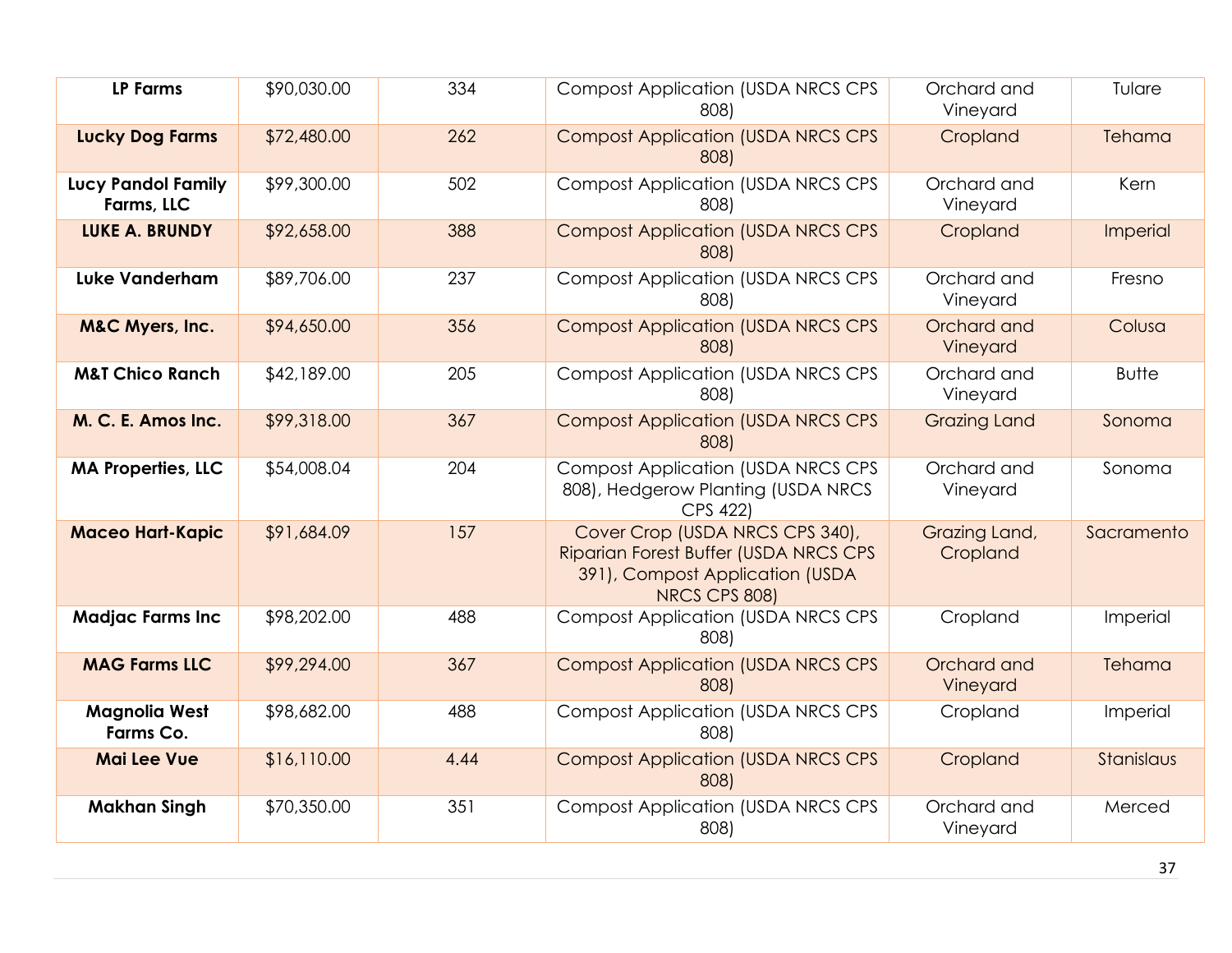| <b>Malhi Farms A</b><br><b>Limited Family</b><br>Partnership | \$71,610.00 | 265 | <b>Compost Application (USDA NRCS CPS</b><br>808)                                                                                                                       | Orchard and<br>Vineyard | Tulare     |
|--------------------------------------------------------------|-------------|-----|-------------------------------------------------------------------------------------------------------------------------------------------------------------------------|-------------------------|------------|
| <b>Malli Enterprises LLC</b>                                 | \$91,806.00 | 246 | <b>Compost Application (USDA NRCS CPS</b><br>808)                                                                                                                       | Orchard and<br>Vineyard | Tulare     |
| <b>Malli Family Trust</b>                                    | \$91,290.00 | 344 | <b>Compost Application (USDA NRCS CPS</b><br>808)                                                                                                                       | Orchard and<br>Vineyard | Tulare     |
| <b>Manet Spring LLC</b>                                      | \$56,472.00 | 217 | <b>Compost Application (USDA NRCS CPS</b><br>808)                                                                                                                       | Orchard and<br>Vineyard | Sacramento |
| <b>Manjinder K. Gill</b>                                     | \$59,082.00 | 298 | <b>Compost Application (USDA NRCS CPS</b><br>808)                                                                                                                       | Orchard and<br>Vineyard | Sutter     |
| <b>Manminderjit Singh</b><br>Lally                           | \$64,527.48 | 6   | Whole Orchard Recycling (USDA NRCS<br>CPS 808)                                                                                                                          | Orchard and<br>Vineyard | Kern       |
| <b>Mann Brothers</b>                                         | \$99,381.00 | 493 | <b>Compost Application (USDA NRCS CPS</b><br>808)                                                                                                                       | Orchard and<br>Vineyard | Yuba       |
| <b>Manseena</b><br><b>Orchards</b><br>Partnership            | \$89,088.98 | 431 | <b>Compost Application (USDA NRCS CPS</b><br>808), Nutrient Management (USDA<br>NRCS CPS 590)                                                                           | Orchard and<br>Vineyard | Sutter     |
| <b>Manuel Anguiano</b>                                       | \$84,891.64 | 275 | <b>Compost Application (USDA NRCS CPS</b><br>808), Cover Crop (USDA NRCS CPS<br>340), No-Till (USDA NRCS CPS 329),<br>Nutrient Management (USDA NRCS<br><b>CPS 590)</b> | Orchard and<br>Vineyard | Madera     |
| <b>Manveen Sekhon</b><br><b>MBBS, INC</b>                    | \$99,996.19 | 377 | <b>Compost Application (USDA NRCS CPS</b><br>808), Nutrient Management (USDA<br>NRCS CPS 590), No-Till (USDA NRCS CPS<br>329)                                           | Orchard and<br>Vineyard | Solano     |
| <b>Mao Lee</b>                                               | \$4,002.00  | 13  | <b>Compost Application (USDA NRCS CPS</b><br>808)                                                                                                                       | Cropland                | Fresno     |
| <b>Maple Dairy</b>                                           | \$99,894.00 | 268 | <b>Compost Application (USDA NRCS CPS</b><br>808)                                                                                                                       | Orchard and<br>Vineyard | Kern       |
| <b>Marc Camino</b>                                           | \$24,949.79 | 94  | <b>Compost Application (USDA NRCS CPS)</b><br>808), Cover Crop (USDA NRCS CPS 340)                                                                                      | Orchard and<br>Vineyard | Fresno     |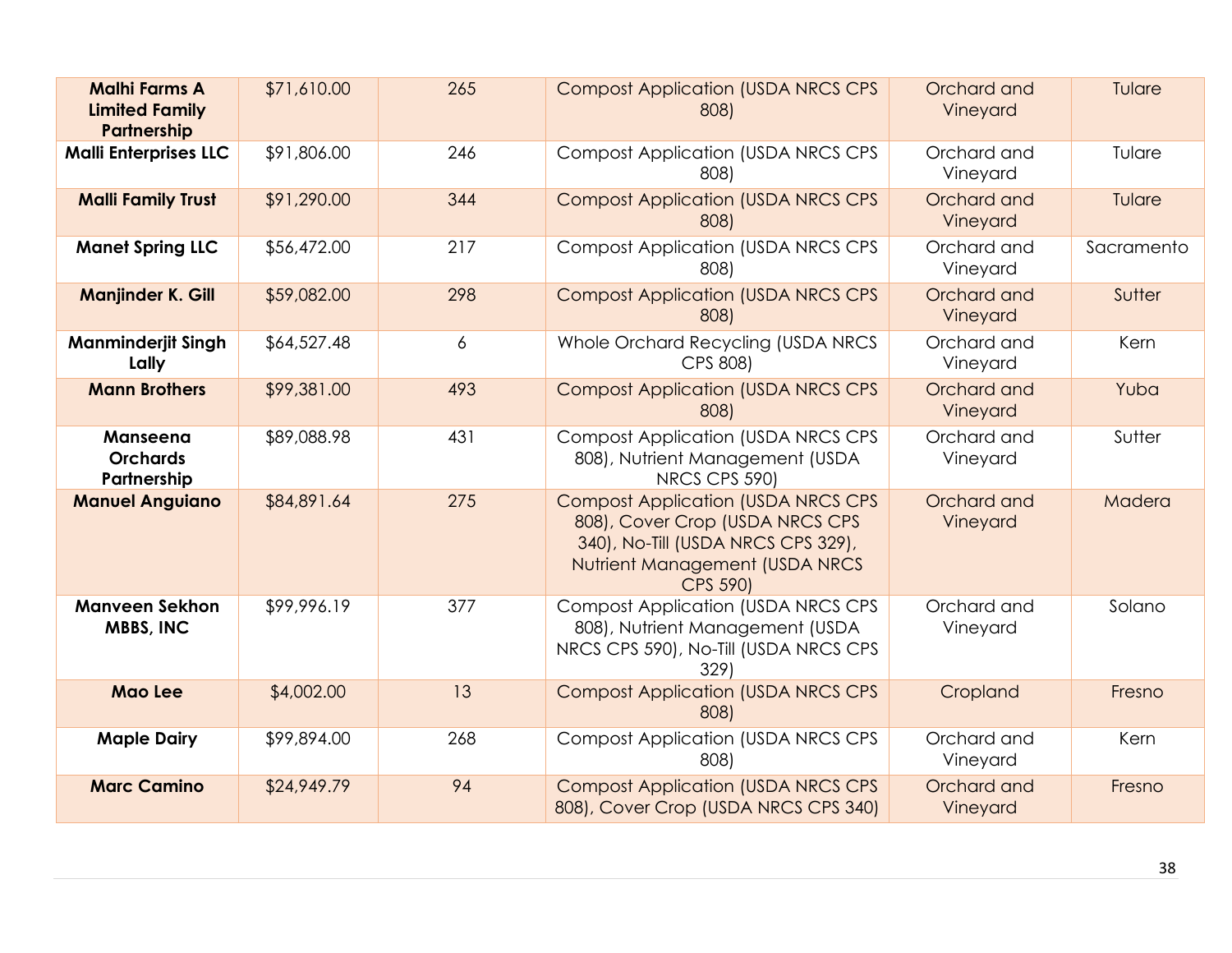| <b>MARIA CARMEN</b><br><b>LOERA-ORTIZ</b> | \$99,896.86 | 4              | Mulching - Woodchip (USDA NRCS CPS<br>484)                                                                                                                        | Orchard and<br>Vineyard | Riverside      |
|-------------------------------------------|-------------|----------------|-------------------------------------------------------------------------------------------------------------------------------------------------------------------|-------------------------|----------------|
| <b>Maria Del Carmen</b><br><b>Bains</b>   | \$74,938.00 | 375            | <b>Compost Application (USDA NRCS CPS</b><br>808)                                                                                                                 | Orchard and<br>Vineyard | Sutter         |
| <b>Maria Ines Catalan</b>                 | \$36,951.76 | 118            | <b>Compost Application (USDA NRCS CPS</b><br>808), Cover Crop (USDA NRCS CPS 340)                                                                                 | Cropland                | San Benito     |
| <b>Maria Joseph</b>                       | \$13,416.36 | 9              | Range Planting (USDA NRCS CPS 550),<br><b>Compost Application (USDA NRCS CPS)</b><br>808), Riparian Forest Buffer (USDA NRCS<br>CPS 391)                          | <b>Grazing Land</b>     | Contra Costa   |
| <b>Maria Romero</b>                       | \$30,852.57 | 96             | <b>Compost Application (USDA NRCS CPS</b><br>808), Cover Crop (USDA NRCS CPS 340)                                                                                 | Cropland                | Santa Clara    |
| <b>Mario Bazan</b>                        | \$9,133.45  | $\overline{7}$ | <b>Compost Application (USDA NRCS CPS)</b><br>808), Mulching - Woodchip (USDA<br>NRCS CPS 484), Cover Crop (USDA<br>NRCS CPS 340)                                 | Orchard and<br>Vineyard | Napa           |
| <b>Mark Jordan</b>                        | \$64,335.00 | 317            | <b>Compost Application (USDA NRCS CPS</b><br>808)                                                                                                                 | Orchard and<br>Vineyard | <b>Butte</b>   |
| <b>Mark Pratt</b>                         | \$99,624.00 | 373            | <b>Compost Application (USDA NRCS CPS</b><br>808)                                                                                                                 | Orchard and<br>Vineyard | Tulare         |
| <b>Mark Rip</b>                           | \$69,432.00 | 255            | <b>Compost Application (USDA NRCS CPS</b><br>808)                                                                                                                 | Orchard and<br>Vineyard | Tulare         |
| <b>Mark Wolfshorndl</b>                   | \$97,248.47 | 367            | Cover Crop (USDA NRCS CPS 340),<br><b>Compost Application (USDA NRCS CPS)</b><br>808), Nutrient Management (USDA<br>NRCS CPS 590), No-Till (USDA NRCS CPS<br>329) | Orchard and<br>Vineyard | Madera         |
| <b>Marta Matvienko</b>                    | \$30,376.32 |                | Mulching - Woodchip (USDA NRCS CPS<br>484)                                                                                                                        | Orchard and<br>Vineyard | Yolo           |
| <b>Martha Pilegard</b>                    | \$17,421.00 | 90             | <b>Compost Application (USDA NRCS CPS</b><br>808)                                                                                                                 | Orchard and<br>Vineyard | Tulare, Fresno |
| <b>Martinez Orchards</b><br>Inc.          | \$93,792.00 | 352            | <b>Compost Application (USDA NRCS CPS)</b><br>808)                                                                                                                | Orchard and<br>Vineyard | Solano         |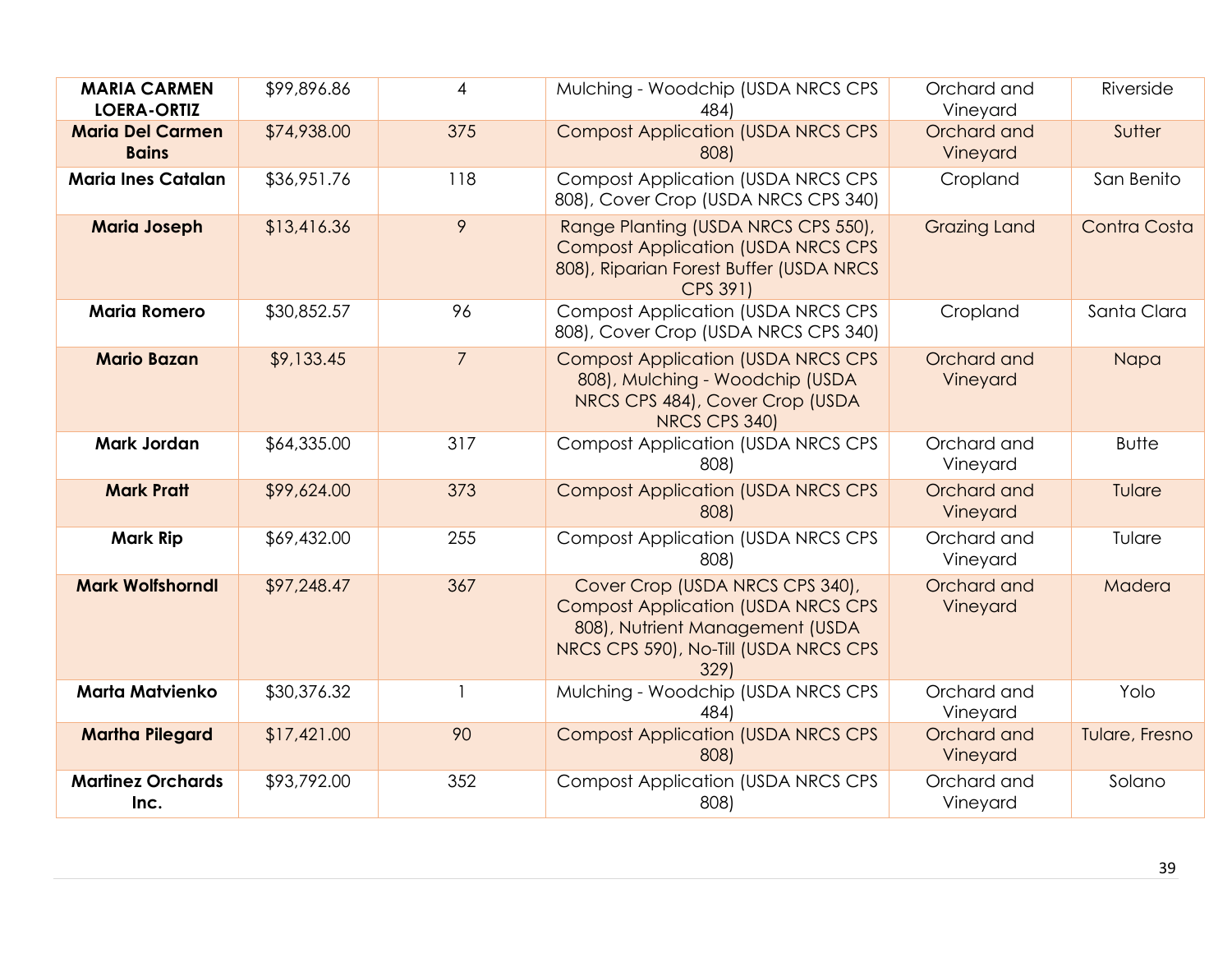| <b>Marvin Lawrence</b>               | \$87,695.18 | 397          | <b>Compost Application (USDA NRCS CPS</b><br>808), Cover Crop (USDA NRCS CPS 340)                                                                  | Orchard and<br>Vineyard                  | Tehama         |
|--------------------------------------|-------------|--------------|----------------------------------------------------------------------------------------------------------------------------------------------------|------------------------------------------|----------------|
| <b>Marvin Taylor</b>                 | \$84,000.00 | 382          | <b>Compost Application (USDA NRCS CPS)</b><br>808)                                                                                                 | Orchard and<br>Vineyard                  | Glenn          |
| <b>Marvin Van Den</b><br><b>Berg</b> | \$28,182.00 | 108          | <b>Compost Application (USDA NRCS CPS)</b><br>808)                                                                                                 | Orchard and<br>Vineyard                  | Tulare         |
| <b>Marvin Warkentin</b>              | \$92,695.50 | 402          | <b>Compost Application (USDA NRCS CPS</b><br>808)                                                                                                  | Orchard and<br>Vineyard                  | Fresno, Tulare |
| <b>Mary Abatti</b>                   | \$99,159.00 | 488          | <b>Compost Application (USDA NRCS CPS</b><br>808)                                                                                                  | Cropland                                 | Imperial       |
| <b>Mary Anne Kapila</b>              | \$27,427.67 | 6            | Mulching - Woodchip (USDA NRCS CPS<br>484), Compost Application (USDA<br>NRCS CPS 808)                                                             | Orchard and<br>Vineyard, Cropland        | Placer         |
| <b>Mary K. LaBrucherie</b>           | \$80,952.00 | 299          | <b>Compost Application (USDA NRCS CPS</b><br>808)                                                                                                  | Cropland                                 | Imperial       |
| Massa LLC.                           | \$32,875.68 | 42           | <b>Compost Application (USDA NRCS CPS)</b><br>808), Tree/Shrub Establishment (USDA<br>NRCS CPS 612), Riparian Forest Buffer<br>(USDA NRCS CPS 391) | Grazing Land,<br>Orchard and<br>Vineyard | Napa           |
| <b>Mathew Schager</b>                | \$47,079.23 | 178          | <b>Compost Application (USDA NRCS CPS</b><br>808), Cover Crop (USDA NRCS CPS 340)                                                                  | Orchard and<br>Vineyard                  | Glenn          |
| <b>Matt McEwen</b>                   | \$98,496.00 | 373          | <b>Compost Application (USDA NRCS CPS)</b><br>808)                                                                                                 | Orchard and<br>Vineyard                  | Tulare         |
| <b>Matt Palmerlee</b>                | \$10,448.17 | $\mathbf{1}$ | <b>Hedgerow Planting (USDA NRCS CPS</b><br>422), Range Planting (USDA NRCS CPS<br>550)                                                             | <b>Grazing Land</b>                      | <b>Butte</b>   |
| <b>Matt Pandol Jr</b><br>Faming      | \$76,449.00 | 275          | <b>Compost Application (USDA NRCS CPS</b><br>808)                                                                                                  | Orchard and<br>Vineyard                  | Kern, Kings    |
| <b>Matthew Abatti</b>                | \$98,967.00 | 488          | <b>Compost Application (USDA NRCS CPS</b><br>808)                                                                                                  | Cropland                                 | Imperial       |
| <b>Matthew Crow</b>                  | \$66,942.00 | 244          | <b>Compost Application (USDA NRCS CPS)</b><br>808)                                                                                                 | Orchard and<br>Vineyard                  | Stanislaus     |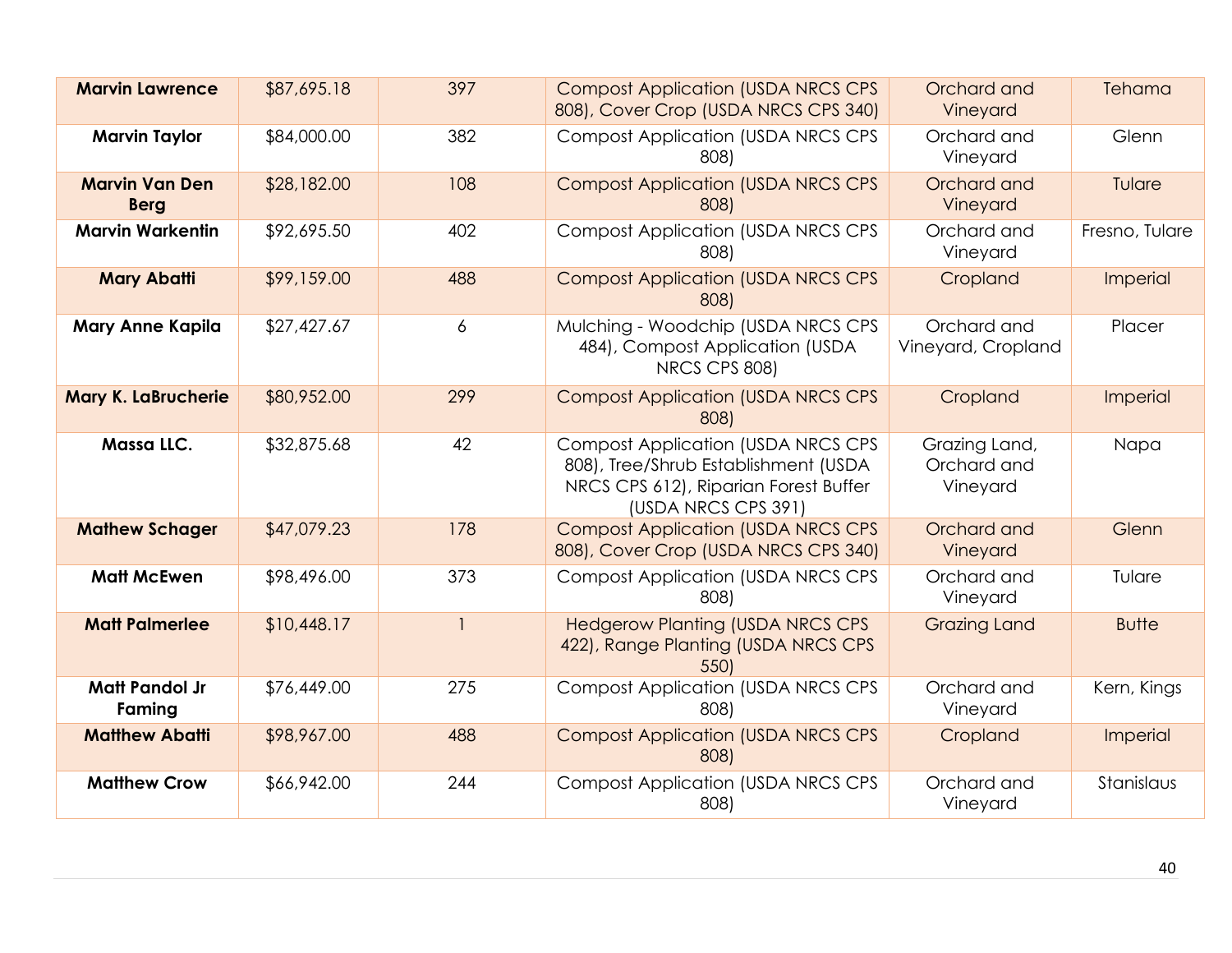| <b>Matthew Ritchie</b>              | \$99,840.00 | 373            | <b>Compost Application (USDA NRCS CPS</b><br>808)                                                                                                                                                                                                 | Orchard and<br>Vineyard                  | Tulare        |
|-------------------------------------|-------------|----------------|---------------------------------------------------------------------------------------------------------------------------------------------------------------------------------------------------------------------------------------------------|------------------------------------------|---------------|
| <b>May Vang</b>                     | \$1,627.50  | $\overline{4}$ | <b>Compost Application (USDA NRCS CPS)</b><br>808)                                                                                                                                                                                                | Cropland                                 | Fresno        |
| <b>Mayo Donald TR 97</b>            | \$68,088.00 | 168            | <b>Compost Application (USDA NRCS CPS)</b><br>808)                                                                                                                                                                                                | Orchard and<br>Vineyard                  | Sutter, Butte |
| <b>Mazzetta Dairy</b>               | \$99,421.50 | 400            | <b>Compost Application (USDA NRCS CPS</b><br>808)                                                                                                                                                                                                 | Cropland, Grazing<br>Land                | Sonoma        |
| <b>McClelland</b><br>Livestock LLC  | \$99,774.00 | 372            | <b>Compost Application (USDA NRCS CPS)</b><br>808)                                                                                                                                                                                                | <b>Grazing Land</b>                      | Marin         |
| <b>McClure Dairy Inc.</b>           | \$99,882.78 | 484            | <b>Compost Application (USDA NRCS CPS)</b><br>808), Range Planting (USDA NRCS CPS<br>550)                                                                                                                                                         | Grazing Land                             | Sonoma        |
| <b>Medeiros Family</b><br>Land, LP  | \$89,194.07 | 332            | Cover Crop (USDA NRCS CPS 340),<br><b>Compost Application (USDA NRCS CPS</b><br>808)                                                                                                                                                              | Orchard and<br>Vineyard                  | <b>Kings</b>  |
| <b>Megan Ventura</b>                | \$27,310.92 | 103            | <b>Compost Application (USDA NRCS CPS)</b><br>808), Cover Crop (USDA NRCS CPS 340)                                                                                                                                                                | Orchard and<br>Vineyard                  | Merced        |
| <b>Melanie Vander</b><br>Tuig       | \$91,590.00 | 344            | <b>Compost Application (USDA NRCS CPS)</b><br>808)                                                                                                                                                                                                | Orchard and<br>Vineyard                  | Tulare        |
| <b>Melgoza Vineyard</b>             | \$61,339.08 | 103            | Cover Crop (USDA NRCS CPS 340),<br><b>Hedgerow Planting (USDA NRCS CPS</b><br>422), Compost Application (USDA<br>NRCS CPS 808), Mulching - Natural<br>Material (USDA NRCS CPS 484),<br>Windbreak/Shelterbelt Establishment<br>(USDA NRCS CPS 380) | Orchard and<br>Vineyard, Grazing<br>Land | Contra Costa  |
| <b>Melissa Ventura</b>              | \$47,808.00 | 175            | <b>Compost Application (USDA NRCS CPS)</b><br>808)                                                                                                                                                                                                | Orchard and<br>Vineyard                  | Merced        |
| <b>Metanoia Farms</b><br><b>LLC</b> | \$28,228.46 | 105            | Cover Crop (USDA NRCS CPS 340),<br><b>Compost Application (USDA NRCS CPS</b><br>808), No-Till (USDA NRCS CPS 329),<br>Nutrient Management (USDA NRCS<br>CPS 590)                                                                                  | Orchard and<br>Vineyard                  | Madera        |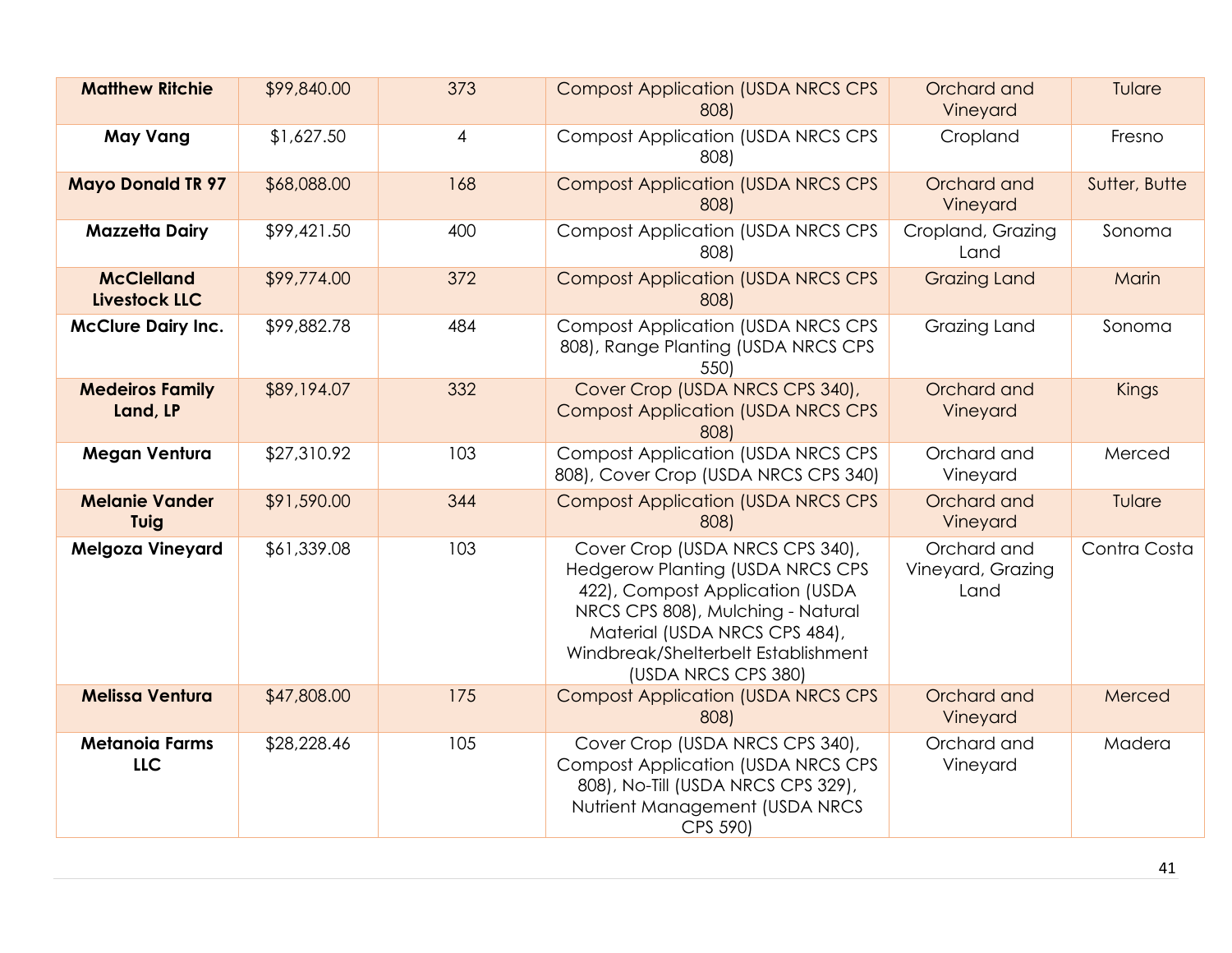| <b>MFC Imperial 1 LLC</b>                             | \$68,772.00 | 181            | <b>Compost Application (USDA NRCS CPS</b><br>808)                                                                                                                                                                               | Orchard and<br>Vineyard                  | Imperial     |
|-------------------------------------------------------|-------------|----------------|---------------------------------------------------------------------------------------------------------------------------------------------------------------------------------------------------------------------------------|------------------------------------------|--------------|
| <b>Mica Bennett</b>                                   | \$12,865.41 | 4              | Tree/Shrub Establishment (USDA NRCS<br>CPS 612), Range Planting (USDA NRCS<br>CPS 550), Whole Orchard Recycling<br>(USDA NRCS CPS 808), Hedgerow<br>Planting (USDA NRCS CPS 422),<br>Mulching - Woodchip (USDA NRCS CPS<br>484) | Orchard and<br>Vineyard, Grazing<br>Land | Yolo         |
| <b>Michael Davis</b>                                  | \$45,876.00 | 174            | <b>Compost Application (USDA NRCS CPS</b><br>808)                                                                                                                                                                               | Orchard and<br>Vineyard                  | Tehama       |
| <b>Michael Shaeffer</b>                               | \$33,231.00 | 158            | <b>Compost Application (USDA NRCS CPS</b><br>808)                                                                                                                                                                               | Orchard and<br>Vineyard                  | <b>Butte</b> |
| Michaela Abatti                                       | \$98,832.00 | 488            | <b>Compost Application (USDA NRCS CPS</b><br>808)                                                                                                                                                                               | Cropland                                 | Imperial     |
| <b>Michelle Rossow</b>                                | \$99,664.47 | 335            | <b>Compost Application (USDA NRCS CPS)</b><br>808), Reduced-Till (USDA NRCS CPS<br>345), Nutrient Management (USDA<br>NRCS CPS 590)                                                                                             | Cropland                                 | Merced       |
| <b>Mike Abatti Farms,</b><br>LLC                      | \$99,138.00 | 488            | <b>Compost Application (USDA NRCS CPS</b><br>808)                                                                                                                                                                               | Cropland                                 | Imperial     |
| <b>Mike Gale</b>                                      | \$33,933.60 | 6              | <b>Hedgerow Planting (USDA NRCS CPS</b><br>422)                                                                                                                                                                                 | Grazing Land                             | Marin        |
| <b>Mike Keck</b>                                      | \$51,901.31 | $\overline{7}$ | <b>Hedgerow Planting (USDA NRCS CPS</b><br>422), Silvopasture (USDA NRCS CPS 381)                                                                                                                                               | <b>Grazing Land</b>                      | Alpine       |
| <b>Millennium Farms</b><br>LLC                        | \$83,454.00 | 415            | <b>Compost Application (USDA NRCS CPS</b><br>808)                                                                                                                                                                               | Orchard and<br>Vineyard                  | Sutter       |
| <b>Millennium</b><br><b>Investments Group,</b><br>LLC | \$99,795.00 | 501            | <b>Compost Application (USDA NRCS CPS</b><br>808)                                                                                                                                                                               | Orchard and<br>Vineyard                  | Sutter       |
| <b>Miss Cal Orchards</b>                              | \$98,904.00 | 491            | <b>Compost Application (USDA NRCS CPS</b><br>808)                                                                                                                                                                               | Orchard and<br>Vineyard                  | Glenn        |
| Miya Farms, Inc                                       | \$98,856.00 | 262            | <b>Compost Application (USDA NRCS CPS</b><br>808)                                                                                                                                                                               | Orchard and<br>Vineyard                  | Kings        |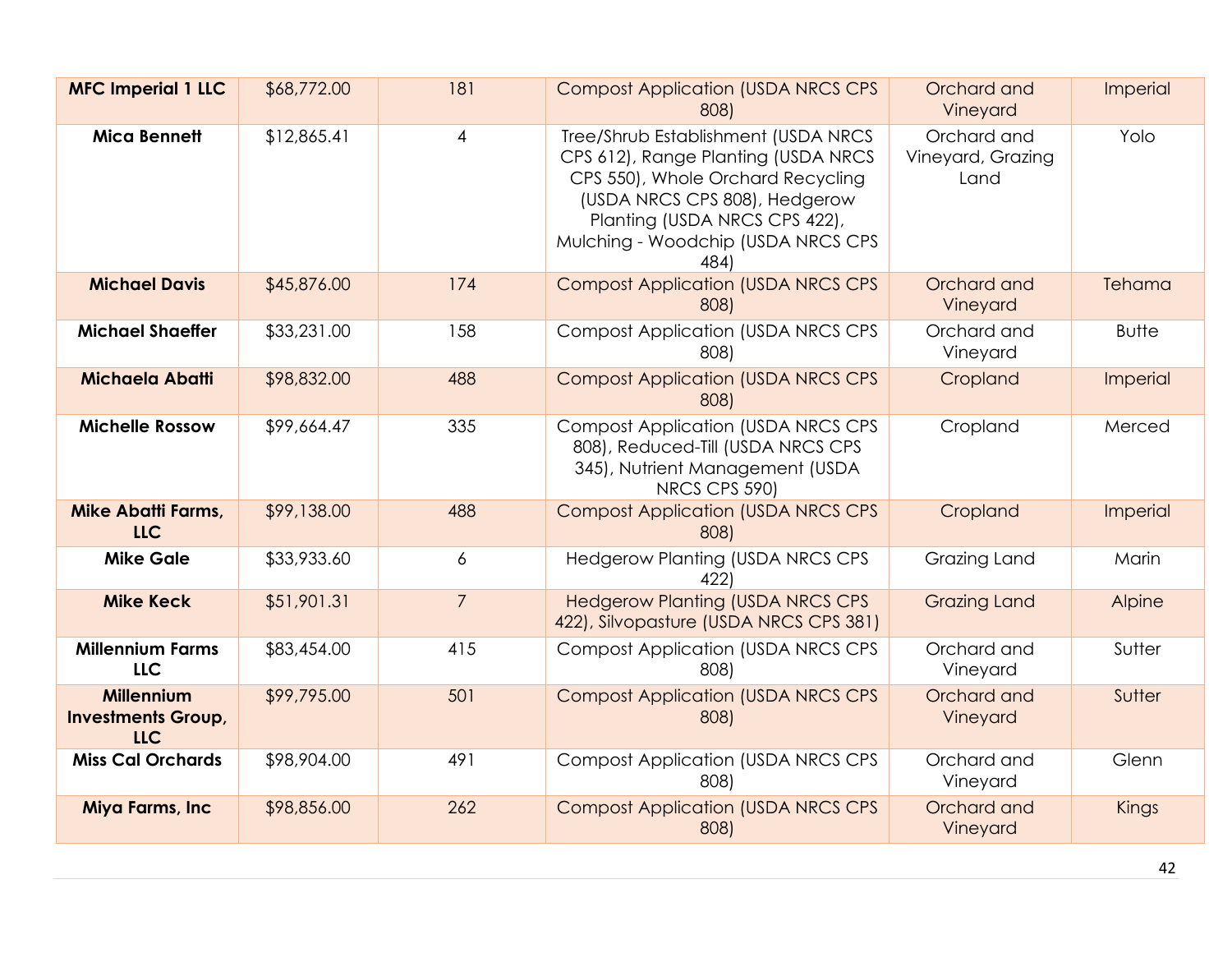| <b>Monte Cristo</b><br><b>Vineyards LLC</b>           | \$93,876.00 | 467 | <b>Compost Application (USDA NRCS CPS</b><br>808)                                                                                         | Orchard and<br>Vineyard   | Lake             |
|-------------------------------------------------------|-------------|-----|-------------------------------------------------------------------------------------------------------------------------------------------|---------------------------|------------------|
| <b>Montesol LLC.</b>                                  | \$97,924.24 | 135 | Whole Orchard Recycling (USDA NRCS<br>CPS 808), Compost Application (USDA<br>NRCS CPS 808), Cover Crop (USDA<br>NRCS CPS 340)             | Orchard and<br>Vineyard   | Napa             |
| <b>Moody Land and</b><br>Livestock LLC                | \$86,363.83 | 255 | Range Planting (USDA NRCS CPS 550)                                                                                                        | Grazing Land              | Sonoma           |
| <b>Mooney Makers</b>                                  | \$59,880.00 | 226 | <b>Compost Application (USDA NRCS CPS</b><br>808)                                                                                         | Orchard and<br>Vineyard   | Tulare           |
| <b>Moreda Valley</b><br>Dairy 1                       | \$95,874.00 | 450 | <b>Compost Application (USDA NRCS CPS</b><br>808)                                                                                         | Cropland, Grazing<br>Land | Marin,<br>Sonoma |
| <b>Moreda Valley</b><br>Dairy 4                       | \$84,432.72 | 73  | <b>Hedgerow Planting (USDA NRCS CPS</b><br>422), Compost Application (USDA<br>NRCS CPS 808)                                               | Cropland                  | San Joaquin      |
| <b>Morgan Family</b><br>Farms Inc.                    | \$99,940.50 | 495 | <b>Compost Application (USDA NRCS CPS</b><br>808)                                                                                         | Cropland                  | Imperial         |
| <b>Morris Farms</b>                                   | \$87,042.00 | 319 | <b>Compost Application (USDA NRCS CPS</b><br>808)                                                                                         | Cropland                  | Imperial         |
| <b>Mourning Dove</b><br>Farms                         | \$95,876.41 | 237 | <b>Compost Application (USDA NRCS CPS</b><br>808), Whole Orchard Recycling (USDA<br>NRCS CPS 808), Cover Crop (USDA<br>NRCS CPS 340)      | Orchard and<br>Vineyard   | Solano           |
| <b>MTA Ranch, LLC</b>                                 | \$99,492.00 | 368 | <b>Compost Application (USDA NRCS CPS</b><br>808)                                                                                         | Cropland                  | Imperial         |
| <b>Mundeep Dhami</b>                                  | \$86,112.00 | 424 | <b>Compost Application (USDA NRCS CPS</b><br>808)                                                                                         | Orchard and<br>Vineyard   | Sutter           |
| <b>Myra Davies -</b><br><b>Dipper Valley</b><br>Ranch | \$27,372.93 | 51  | Range Planting (USDA NRCS CPS 550),<br><b>Compost Application (USDA NRCS CPS</b><br>808), Hedgerow Planting (USDA NRCS<br><b>CPS 422)</b> | <b>Grazing Land</b>       | Nevada           |
| <b>Naimi Ranch Inc.</b>                               | \$88,962.00 | 332 | <b>Compost Application (USDA NRCS CPS</b><br>808)                                                                                         | Orchard and<br>Vineyard   | Merced           |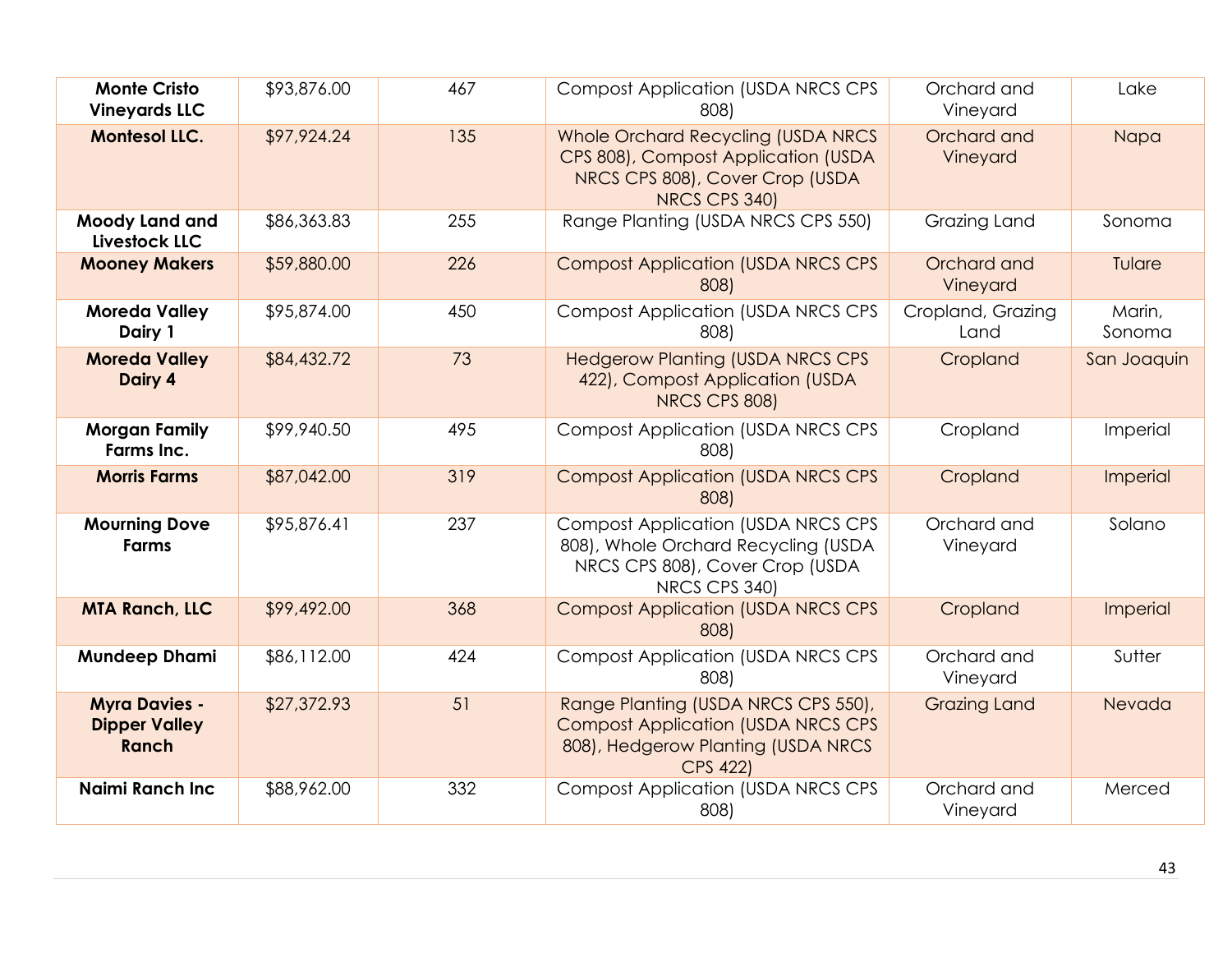| <b>Nathan Heeringa</b>                  | \$78,744.00 | 295            | <b>Compost Application (USDA NRCS CPS</b><br>808)                                                                                       | Orchard and<br>Vineyard           | Tulare           |
|-----------------------------------------|-------------|----------------|-----------------------------------------------------------------------------------------------------------------------------------------|-----------------------------------|------------------|
| <b>Neil McIsaac &amp; Son</b><br>Inc.   | \$83,934.38 | 355            | Range Planting (USDA NRCS CPS 550),<br><b>Compost Application (USDA NRCS CPS)</b><br>808)                                               | Cropland, Grazing<br>Land         | Marin,<br>Sonoma |
| <b>Neil Zwart</b>                       | \$99,303.00 | 500            | <b>Compost Application (USDA NRCS CPS</b><br>808)                                                                                       | Orchard and<br>Vineyard           | Tulare           |
| <b>New Horizon Farms,</b><br><b>LLC</b> | \$98,556.00 | 265            | <b>Compost Application (USDA NRCS CPS</b><br>808)                                                                                       | Orchard and<br>Vineyard           | Tulare           |
| <b>Nick Andes</b>                       | \$79,527.03 | 297            | <b>Compost Application (USDA NRCS CPS</b><br>808), Cover Crop (USDA NRCS CPS 340)                                                       | Orchard and<br>Vineyard, Cropland | <b>Butte</b>     |
| <b>Nick Mattos</b>                      | \$98,640.00 | 495            | <b>Compost Application (USDA NRCS CPS</b><br>808)                                                                                       | Grazing Land                      | Sonoma           |
| <b>Nicolaus Nut</b><br>Company, Inc.    | \$63,273.57 | 62             | Whole Orchard Recycling (USDA NRCS<br>CPS 808), Cover Crop (USDA NRCS CPS<br>340), Reduced-Till (USDA NRCS CPS<br>345                   | Orchard and<br>Vineyard           | <b>Butte</b>     |
| <b>Niesen Ranch</b>                     | \$23,799.00 | 115            | <b>Compost Application (USDA NRCS CPS</b><br>808)                                                                                       | Orchard and<br>Vineyard           | Sutter           |
| Nikolai Chorbajian                      | \$99,146.14 | 500            | <b>Compost Application (USDA NRCS CPS)</b><br>808), No-Till (USDA NRCS CPS 329)                                                         | Orchard and<br>Vineyard           | Tulare, Fresno   |
| <b>Nindy P Sandhu</b>                   | \$86,034.00 | 227            | <b>Compost Application (USDA NRCS CPS)</b><br>808)                                                                                      | Orchard and<br>Vineyard           | Fresno           |
| <b>Niu LLC</b>                          | \$97,068.00 | 486            | <b>Compost Application (USDA NRCS CPS</b><br>808)                                                                                       | Orchard and<br>Vineyard           | Sacramento       |
| <b>Noam Kowitt</b>                      | \$9,492.24  | $\mathfrak{Z}$ | <b>Hedgerow Planting (USDA NRCS CPS</b><br>422), Compost Application (USDA<br>NRCS CPS 808), Mulching - Woodchip<br>(USDA NRCS CPS 484) | Cropland, Orchard<br>and Vineyard | San Diego        |
| <b>Noce Farms</b>                       | \$99,624.00 | 502            | <b>Compost Application (USDA NRCS CPS</b><br>808)                                                                                       | Orchard and<br>Vineyard           | Yolo             |
| Norberto Irungaray                      | \$96,030.00 | 358            | <b>Compost Application (USDA NRCS CPS</b><br>808)                                                                                       | Cropland                          | Imperial         |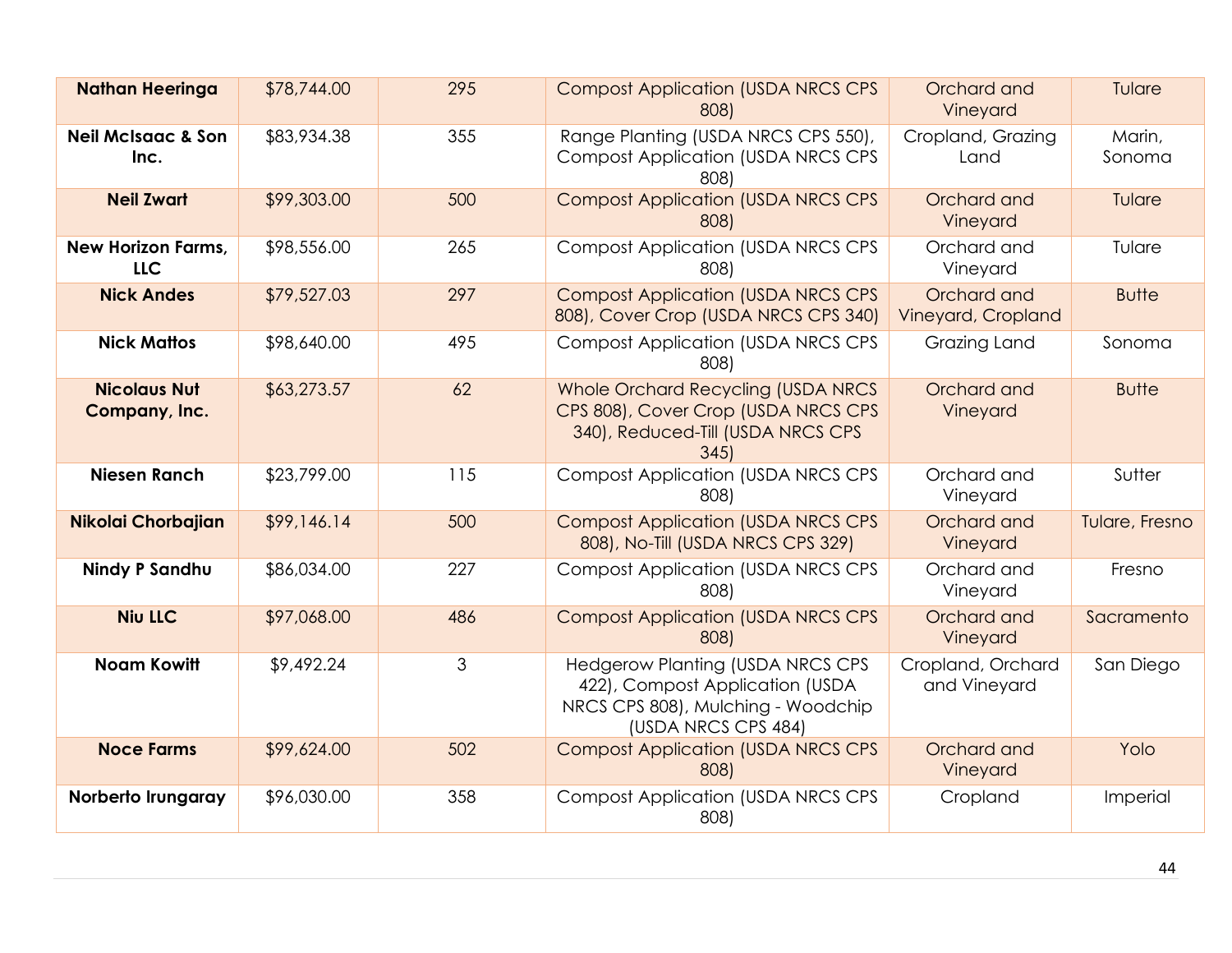| <b>North Butte Nuts</b>                   | \$68,904.00 | 337            | <b>Compost Application (USDA NRCS CPS</b><br>808)                                                                                                                          | Orchard and<br>Vineyard           | Sutter               |
|-------------------------------------------|-------------|----------------|----------------------------------------------------------------------------------------------------------------------------------------------------------------------------|-----------------------------------|----------------------|
| Nyet V. Yong                              | \$79,548.00 | 202            | <b>Compost Application (USDA NRCS CPS</b><br>808)                                                                                                                          | Orchard and<br>Vineyard           | San Joaquin          |
| <b>Oasis Organics Inc.</b>                | \$99,589.00 | 495            | <b>Compost Application (USDA NRCS CPS</b><br>808)                                                                                                                          | Cropland                          | Imperial             |
| <b>Ocean Breeze</b><br><b>Dairy</b>       | \$99,696.00 | 376            | <b>Compost Application (USDA NRCS CPS</b><br>808)                                                                                                                          | Grazing Land                      | Sonoma               |
| <b>Old Grove Orange</b><br>Inc            | \$99,954.38 | $\overline{6}$ | <b>Hedgerow Planting (USDA NRCS CPS</b><br>422), Mulching - Woodchip (USDA<br>NRCS CPS 484)                                                                                | Orchard and<br>Vineyard, Cropland | San<br>Bernardino    |
| Old River Ranch,<br><b>LLC</b>            | \$89,226.00 | 239            | <b>Compost Application (USDA NRCS CPS)</b><br>808)                                                                                                                         | Orchard and<br>Vineyard           | Kern                 |
| <b>Old World Winery</b><br><b>LLC</b>     | \$80,441.07 | 11             | <b>Conservation Cover (USDA NRCS CPS</b><br>327), Mulching - Woodchip (USDA<br>NRCS CPS 484), No-Till (USDA NRCS CPS<br>329)                                               | Orchard and<br>Vineyard           | Sonoma,<br>Mendocino |
| <b>Olea Ranch</b><br>Company              | \$95,664.00 | 353            | <b>Compost Application (USDA NRCS CPS</b><br>808)                                                                                                                          | Orchard and<br>Vineyard           | Tulare               |
| <b>Organic Hass</b><br><b>Avocado LLC</b> | \$63,522.51 | 34             | <b>Compost Application (USDA NRCS CPS</b><br>808), Mulching - Woodchip (USDA<br>NRCS CPS 484)                                                                              | Orchard and<br>Vineyard           | San Diego            |
| <b>Oro Verde Ranch</b>                    | \$99,715.22 | 67             | Mulching - Natural Material (USDA<br>NRCS CPS 484), No-Till (USDA NRCS CPS<br>329)                                                                                         | Orchard and<br>Vineyard           | Yolo                 |
| <b>Orsi Benedetti</b><br><b>Winery</b>    | \$6,040.08  | $\overline{2}$ | <b>Hedgerow Planting (USDA NRCS CPS</b><br>422), Mulching - Woodchip (USDA<br>NRCS CPS 484), Cover Crop (USDA<br>NRCS CPS 340), Compost Application<br>(USDA NRCS CPS 808) | Orchard and<br>Vineyard           | San Diego            |
| <b>Osage LLC</b>                          | \$90,522.00 | 333            | <b>Compost Application (USDA NRCS CPS)</b><br>808)                                                                                                                         | Orchard and<br>Vineyard           | Imperial             |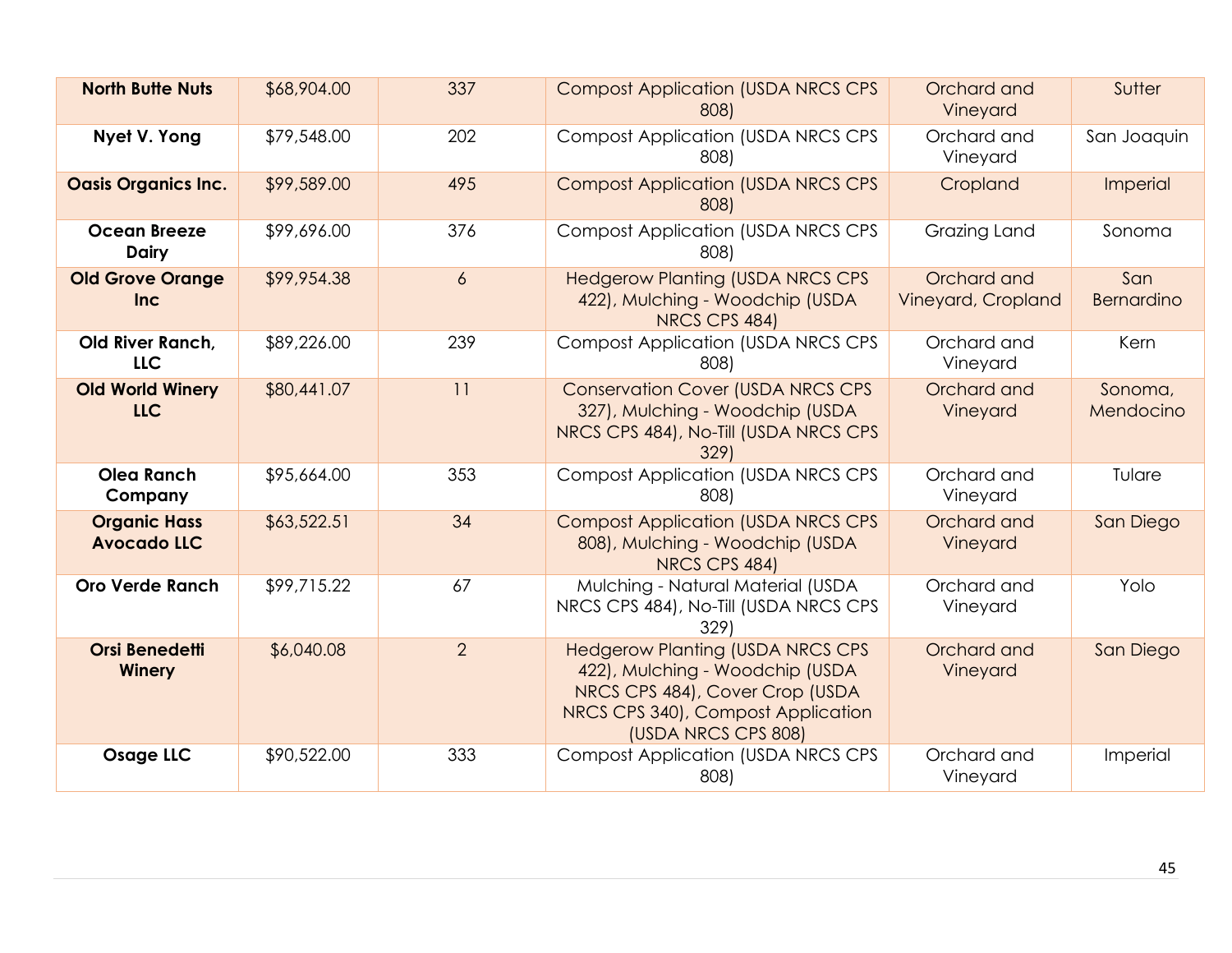| Our Lady of<br>Guadalupe<br><b>Vineyard owned by</b><br>David S. and<br><b>Kimberly L. Phinney</b><br>2011 Revocable<br><b>Trust</b> | \$16,415.60 | 18  | Windbreak/Shelterbelt Establishment<br>(USDA NRCS CPS 380), No-Till (USDA<br>NRCS CPS 329)                                              | Orchard and<br>Vineyard | Santa<br><b>Barbara</b> |
|--------------------------------------------------------------------------------------------------------------------------------------|-------------|-----|-----------------------------------------------------------------------------------------------------------------------------------------|-------------------------|-------------------------|
| <b>Our Way</b><br>Partnership                                                                                                        | \$99,075.00 | 491 | <b>Compost Application (USDA NRCS CPS</b><br>808)                                                                                       | Orchard and<br>Vineyard | Sutter                  |
| <b>Outback Ranch,</b><br><b>LLC</b>                                                                                                  | \$92,238.00 | 246 | <b>Compost Application (USDA NRCS CPS)</b><br>808)                                                                                      | Orchard and<br>Vineyard | Tulare                  |
| P & D Dairy                                                                                                                          | \$94,215.00 | 271 | <b>Compost Application (USDA NRCS CPS</b><br>808)                                                                                       | Cropland                | Kern                    |
| P & L Land Co. LLC                                                                                                                   | \$98,550.00 | 368 | <b>Compost Application (USDA NRCS CPS</b><br>808)                                                                                       | Cropland                | Imperial                |
| <b>Pacific Farms LLC</b>                                                                                                             | \$96,600.00 | 475 | <b>Compost Application (USDA NRCS CPS)</b><br>808)                                                                                      | Orchard and<br>Vineyard | San Joaquin             |
| <b>Pacini Vineyards,</b><br><b>LLC</b>                                                                                               | \$29,928.00 | 145 | <b>Compost Application (USDA NRCS CPS</b><br>808)                                                                                       | Orchard and<br>Vineyard | Mendocino               |
| <b>Paige Tevelde</b>                                                                                                                 | \$77,022.00 | 285 | <b>Compost Application (USDA NRCS CPS</b><br>808)                                                                                       | Orchard and<br>Vineyard | Tulare                  |
| Pamela<br><b>Aufhammer</b>                                                                                                           | \$27,829.83 | 11  | <b>Compost Application (USDA NRCS CPS</b><br>808), Mulching - Woodchip (USDA<br>NRCS CPS 484), Hedgerow Planting<br>(USDA NRCS CPS 422) | Orchard and<br>Vineyard | San Diego               |
| <b>Pamma Brothers</b><br><b>Farms</b>                                                                                                | \$85,752.00 | 420 | <b>Compost Application (USDA NRCS CPS</b><br>808)                                                                                       | Orchard and<br>Vineyard | <b>Butte</b>            |
| <b>Parminder Heer</b>                                                                                                                | \$34,866.00 | 173 | <b>Compost Application (USDA NRCS CPS</b><br>808)                                                                                       | Orchard and<br>Vineyard | Colusa                  |
| <b>Parminder Pamma</b>                                                                                                               | \$95,421.00 | 472 | <b>Compost Application (USDA NRCS CPS</b><br>808)                                                                                       | Orchard and<br>Vineyard | Sutter                  |
| <b>Parminder Singh</b><br><b>Khera</b>                                                                                               | \$53,529.00 | 260 | <b>Compost Application (USDA NRCS CPS</b><br>808)                                                                                       | Orchard and<br>Vineyard | Sutter                  |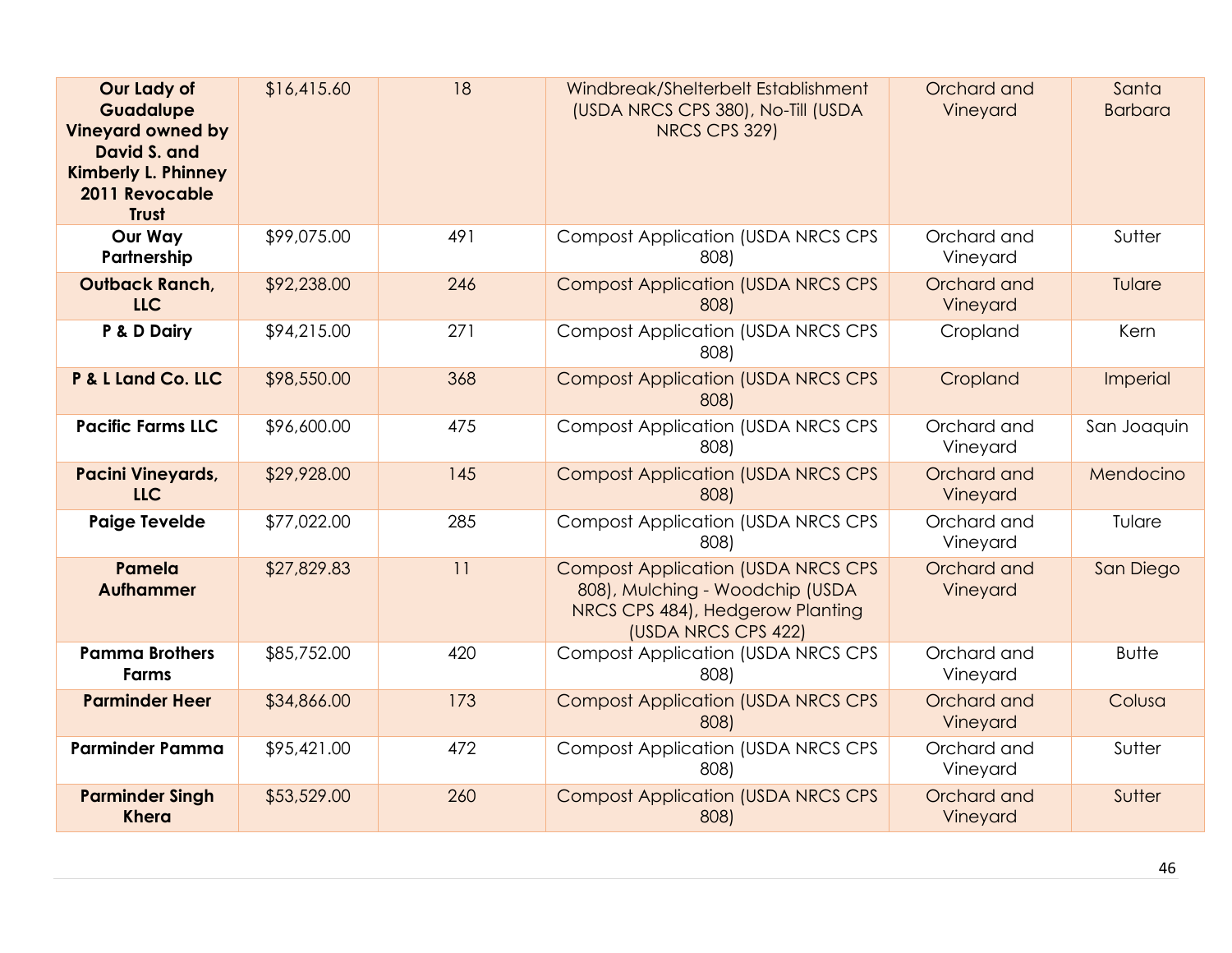| Parmjit K Sandhu                              | \$46,374.00 | 240            | <b>Compost Application (USDA NRCS CPS</b><br>808)                                                                                           | Orchard and<br>Vineyard                  | Sutter      |
|-----------------------------------------------|-------------|----------------|---------------------------------------------------------------------------------------------------------------------------------------------|------------------------------------------|-------------|
| Patricia Irungaray                            | \$98,190.00 | 368            | <b>Compost Application (USDA NRCS CPS</b><br>808)                                                                                           | Cropland                                 | Imperial    |
| <b>Patrick James</b><br>Archibeque            | \$11,883.25 | 45             | <b>Compost Application (USDA NRCS CPS</b><br>808), Cover Crop (USDA NRCS CPS 340)                                                           | Orchard and<br>Vineyard                  | San Joaquin |
| <b>Paul Locker</b>                            | \$97,137.00 | 480            | <b>Compost Application (USDA NRCS CPS</b><br>808)                                                                                           | Orchard and<br>Vineyard                  | Fresno      |
| <b>Pavitt Family</b><br><b>Vineyards LLC</b>  | \$6,213.80  | $\overline{2}$ | <b>Hedgerow Planting (USDA NRCS CPS</b><br>422), Tree/Shrub Establishment (USDA<br>NRCS CPS 612), Conservation Cover<br>(USDA NRCS CPS 327) | Orchard and<br>Vineyard, Grazing<br>Land | Napa        |
| <b>Payne Family</b><br><b>Partnership, LP</b> | \$89,910.00 | 326            | <b>Compost Application (USDA NRCS CPS</b><br>808)                                                                                           | Orchard and<br>Vineyard                  | Yolo        |
| Peter & Dona<br><b>Bouma Family Trust</b>     | \$99,630.00 | 502            | <b>Compost Application (USDA NRCS CPS</b><br>808)                                                                                           | Orchard and<br>Vineyard                  | Kern        |
| <b>Peter Barnes</b>                           | \$18,911.39 | 5              | <b>Compost Application (USDA NRCS CPS</b><br>808), Hedgerow Planting (USDA NRCS<br>CPS 422), Mulching - Woodchip (USDA<br>NRCS CPS 484)     | Orchard and<br>Vineyard                  | San Diego   |
| Peter Serventi dba<br>Serventi Ranch          | \$16,473.93 | 29             | <b>Hedgerow Planting (USDA NRCS CPS</b><br>422), Compost Application (USDA<br>NRCS CPS 808), Whole Orchard<br>Recycling (USDA NRCS CPS 808) | Orchard and<br>Vineyard                  | Santa Cruz  |
| <b>Phillip Bartel</b>                         | \$83,045.71 | 307            | <b>Compost Application (USDA NRCS CPS</b><br>808), Cover Crop (USDA NRCS CPS<br>340), Reduced-Till (USDA NRCS CPS<br>345                    | Orchard and<br>Vineyard                  | Tulare      |
| <b>Piara Singh</b>                            | \$47,111.19 | 175            | Cover Crop (USDA NRCS CPS 340),<br>Reduced-Till (USDA NRCS CPS 345),<br><b>Compost Application (USDA NRCS CPS</b><br>808)                   | Orchard and<br>Vineyard                  | Fresno      |
| <b>Plenteous Harvest</b><br><b>LLC</b>        | \$99,389.81 | 19             | Mulching - Natural Material (USDA<br>NRCS CPS 484)                                                                                          | Orchard and<br>Vineyard                  | Yolo        |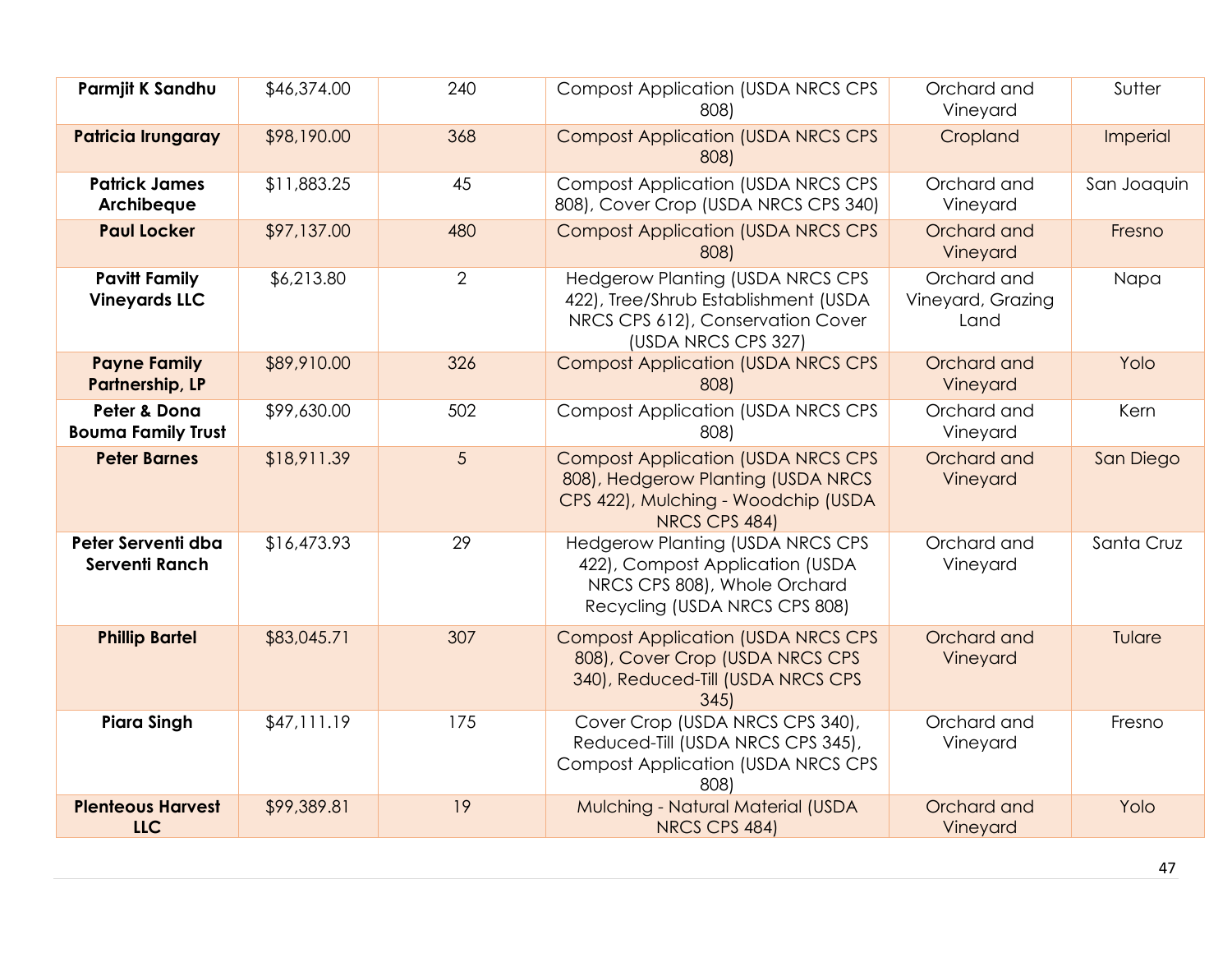| <b>Pomponio Farms</b><br><b>LLC</b>            | \$53,206.13 | 107   | <b>Compost Application (USDA NRCS CPS</b><br>808), Cover Crop (USDA NRCS CPS<br>340), Hedgerow Planting (USDA NRCS<br>CPS 422)                               | Cropland                | San Mateo    |
|------------------------------------------------|-------------|-------|--------------------------------------------------------------------------------------------------------------------------------------------------------------|-------------------------|--------------|
| <b>Porto Brothers</b>                          | \$97,827.75 | 391   | No-Till (USDA NRCS CPS 329), Cover<br>Crop (USDA NRCS CPS 340), Nutrient<br>Management (USDA NRCS CPS 590)                                                   | Orchard and<br>Vineyard | Fresno       |
| <b>Poso Creek Family</b><br>Dairy, LLC         | \$99,522.00 | 483   | <b>Compost Application (USDA NRCS CPS</b><br>808)                                                                                                            | Cropland                | Kern         |
| <b>Poythress Farms</b>                         | \$91,356.58 | 423   | Nutrient Management (USDA NRCS<br>CPS 590), Cover Crop (USDA NRCS CPS<br>340), Compost Application (USDA<br>NRCS CPS 808), No-Till (USDA NRCS CPS<br>329)    | Orchard and<br>Vineyard | Madera       |
| <b>Price Family</b><br><b>Vineyards LLC</b>    | \$98,550.00 | 472   | <b>Compost Application (USDA NRCS CPS</b><br>808)                                                                                                            | Orchard and<br>Vineyard | Sonoma       |
| <b>Priya Tuvell</b>                            | \$4,166.26  | 22.56 | <b>Hedgerow Planting (USDA NRCS CPS</b><br>422), Tree/Shrub Establishment (USDA<br>NRCS CPS 612), Windbreak/Shelterbelt<br>Establishment (USDA NRCS CPS 380) | <b>Grazing Land</b>     | <b>Butte</b> |
| Progressive<br>Pastures, LLC                   | \$41,122.39 | 10    | Riparian Forest Buffer (USDA NRCS CPS<br>391)                                                                                                                | Grazing Land            | Marin        |
| <b>Putah Creek</b><br><b>Farming Co. Corp.</b> | \$91,216.00 | 390   | <b>Compost Application (USDA NRCS CPS</b><br>808)                                                                                                            | Orchard and<br>Vineyard | Solano       |
| Qinfa Huang                                    | \$4,554.00  | 16    | <b>Compost Application (USDA NRCS CPS</b><br>808)                                                                                                            | Cropland                | Santa Clara  |
| <b>R-3 Farms</b>                               | \$86,871.00 | 428   | <b>Compost Application (USDA NRCS CPS</b><br>808)                                                                                                            | Cropland                | Imperial     |
| <b>R-7 Enterprises</b>                         | \$98,664.00 | 363   | <b>Compost Application (USDA NRCS CPS</b><br>808)                                                                                                            | Orchard and<br>Vineyard | Tulare       |
| <b>Rahul Family Farms,</b><br>L.P.             | \$99,590.55 | 495   | <b>Compost Application (USDA NRCS CPS</b><br>808), No-Till (USDA NRCS CPS 329)                                                                               | Orchard and<br>Vineyard | Yuba         |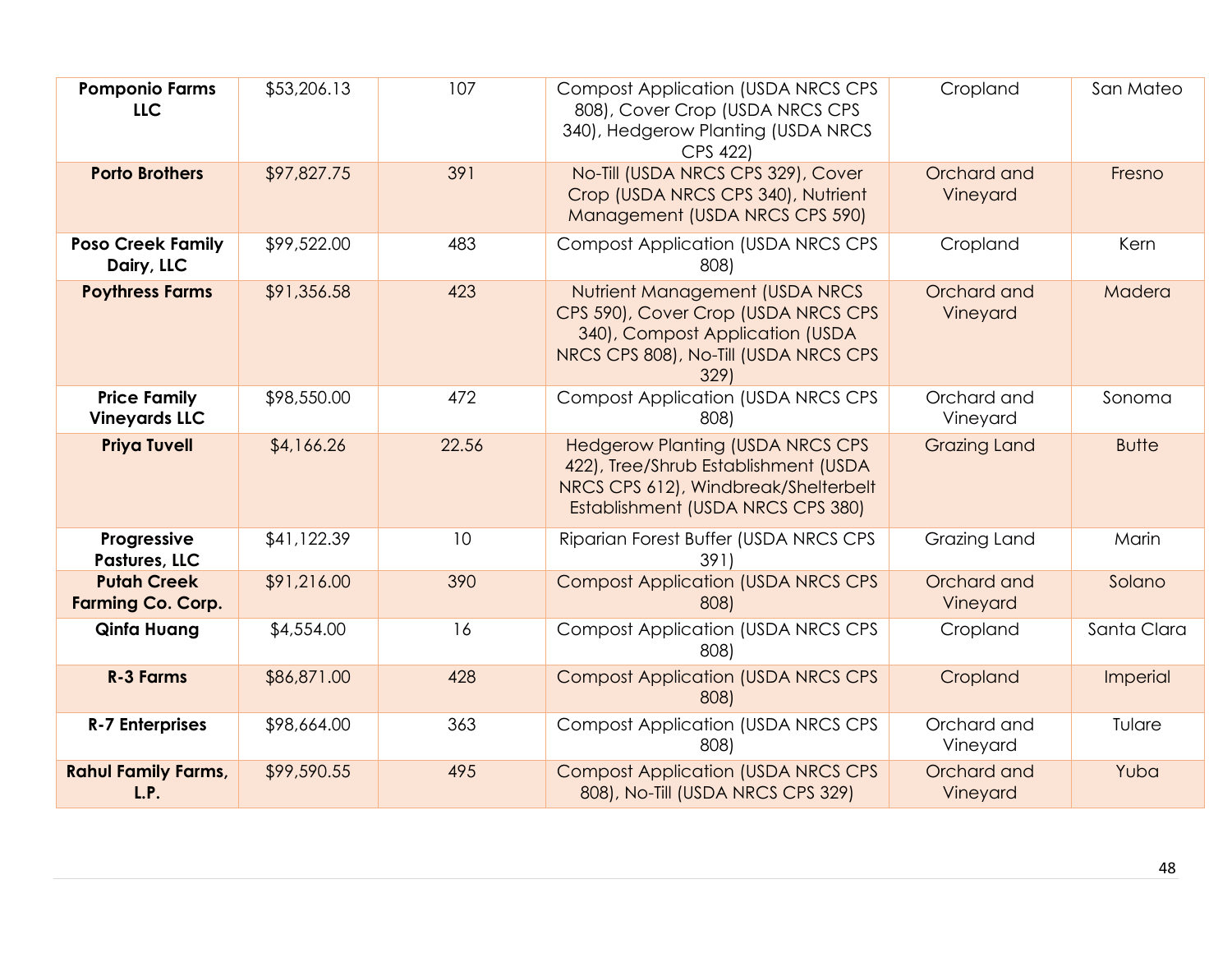| Rainwater Ranch,<br><b>LLC</b>                                     | \$20,778.34 | 11             | Cover Crop (USDA NRCS CPS 340),<br><b>Hedgerow Planting (USDA NRCS CPS</b><br>422)                                                                                             | Orchard and<br>Vineyard, Cropland        | Yolo                    |
|--------------------------------------------------------------------|-------------|----------------|--------------------------------------------------------------------------------------------------------------------------------------------------------------------------------|------------------------------------------|-------------------------|
| <b>RAJ KUMAR</b><br><b>SHARMA</b>                                  | \$99,996.00 | 501            | <b>Compost Application (USDA NRCS CPS</b><br>808)                                                                                                                              | Orchard and<br>Vineyard                  | Sutter                  |
| <b>Rajinder Kaur Toor</b>                                          | \$90,900.00 | 386            | <b>Compost Application (USDA NRCS CPS</b><br>808)                                                                                                                              | Orchard and<br>Vineyard                  | Sutter                  |
| <b>Rajpal Batth</b>                                                | \$13,423.62 | 33             | Windbreak/Shelterbelt Establishment<br>(USDA NRCS CPS 380), Cover Crop<br>(USDA NRCS CPS 340), Nutrient<br>Management (USDA NRCS CPS 590),<br>Reduced-Till (USDA NRCS CPS 345) | Orchard and<br>Vineyard                  | San Joaquin             |
| <b>Rana Family Farm</b><br><b>LLC</b>                              | \$99,102.00 | 492            | <b>Compost Application (USDA NRCS CPS</b><br>808)                                                                                                                              | Orchard and<br>Vineyard                  | Yolo                    |
| <b>Rancho Colombini</b>                                            | \$98,637.59 | 8              | Range Planting (USDA NRCS CPS 550)                                                                                                                                             | <b>Grazing Land</b>                      | Mono                    |
| <b>Rancho Cortez</b>                                               | \$45,447.52 | 134            | <b>Compost Application (USDA NRCS CPS</b><br>808), Hedgerow Planting (USDA NRCS<br>CPS 422), Cover Crop (USDA NRCS CPS<br>340)                                                 | Cropland                                 | Santa<br><b>Barbara</b> |
| <b>Rancho Dos</b><br><b>Hombres</b>                                | \$99,804.00 | 373            | <b>Compost Application (USDA NRCS CPS</b><br>808)                                                                                                                              | Orchard and<br>Vineyard                  | Imperial                |
| <b>Randeep Dulai</b>                                               | \$88,404.00 | 444            | <b>Compost Application (USDA NRCS CPS</b><br>808)                                                                                                                              | Orchard and<br>Vineyard                  | Sutter                  |
| <b>Rander Bains</b>                                                | \$98,142.00 | 366            | <b>Compost Application (USDA NRCS CPS)</b><br>808)                                                                                                                             | Orchard and<br>Vineyard                  | Yolo                    |
| <b>Ranjit Singh Dhillon</b><br>and Sukhwant Kaur<br><b>Dhillon</b> | \$99,570.00 | 375            | <b>Compost Application (USDA NRCS CPS</b><br>808)                                                                                                                              | Orchard and<br>Vineyard                  | Yolo                    |
| <b>Ravinderjit Singh</b>                                           | \$72,993.00 | 366            | <b>Compost Application (USDA NRCS CPS</b><br>808)                                                                                                                              | Orchard and<br>Vineyard                  | Yolo                    |
| <b>Rebecca Laird</b>                                               | \$23,014.32 | $\overline{4}$ | <b>Hedgerow Planting (USDA NRCS CPS</b><br>422)                                                                                                                                | Orchard and<br>Vineyard, Grazing<br>Land | Sonoma                  |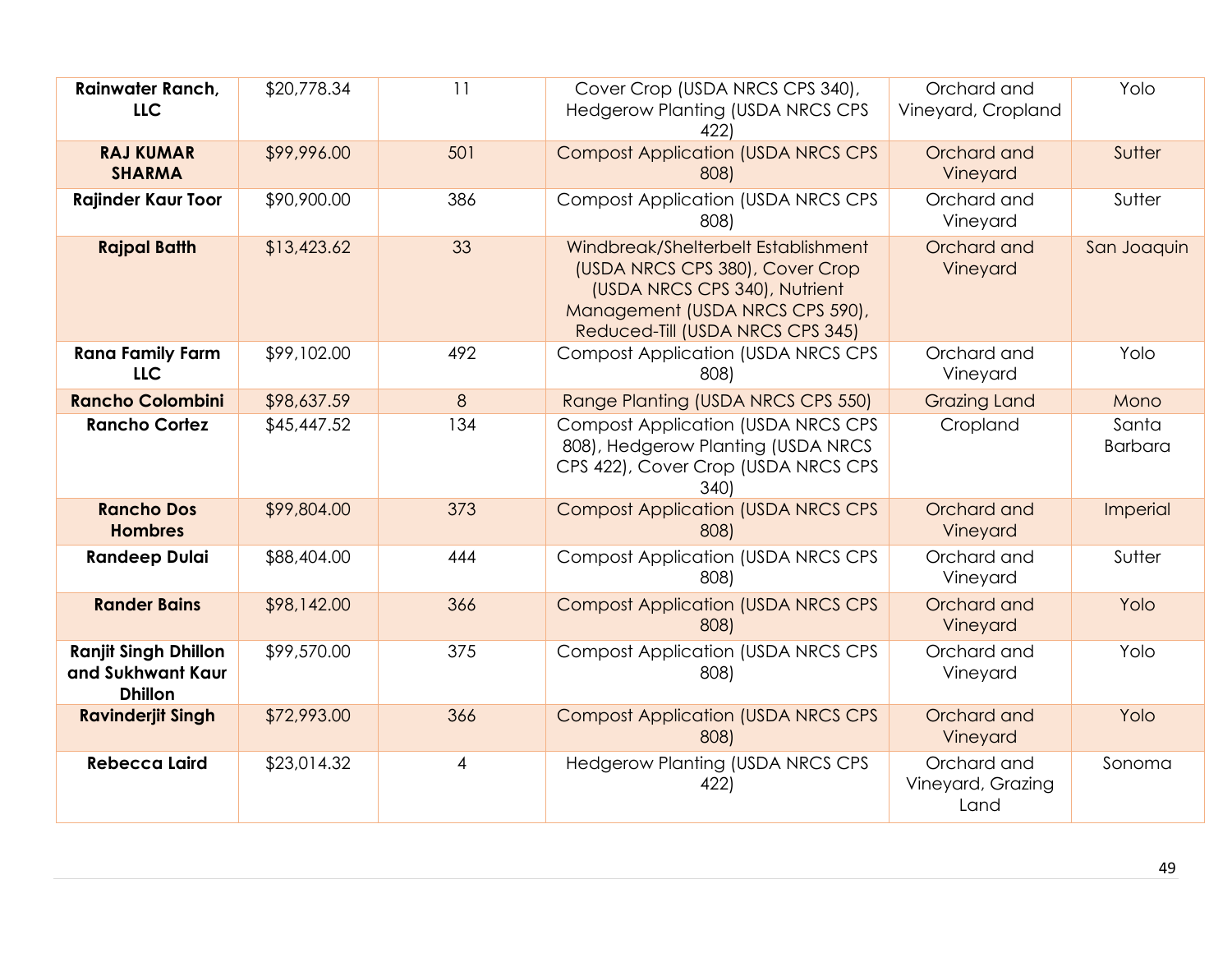| <b>Rebecca Tevelde</b>                                       | \$99,840.00 | 373            | <b>Compost Application (USDA NRCS CPS</b><br>808)                                                                                                                                                    | Orchard and<br>Vineyard | Tulare         |
|--------------------------------------------------------------|-------------|----------------|------------------------------------------------------------------------------------------------------------------------------------------------------------------------------------------------------|-------------------------|----------------|
| <b>Rebekka Siemens</b>                                       | \$99,443.65 | 16             | Riparian Forest Buffer (USDA NRCS CPS<br>391)                                                                                                                                                        | Cropland                | Modoc          |
| <b>Redwood Empire</b><br><b>Vineyard</b><br>Management, Inc. | \$10,593.84 | $\overline{2}$ | <b>Hedgerow Planting (USDA NRCS CPS</b><br>422)                                                                                                                                                      | Orchard and<br>Vineyard | Sonoma         |
| <b>Reeya Enterprises</b><br><b>LLC</b>                       | \$95,842.00 | 472            | <b>Compost Application (USDA NRCS CPS)</b><br>808)                                                                                                                                                   | Orchard and<br>Vineyard | Sutter, Yuba   |
| <b>Reinstein Ranch LLC</b>                                   | \$29,189.26 | 54             | Mulching - Woodchip (USDA NRCS CPS<br>484), Compost Application (USDA<br>NRCS CPS 808), Riparian Forest Buffer<br>(USDA NRCS CPS 391),<br>Windbreak/Shelterbelt Establishment<br>(USDA NRCS CPS 380) | Cropland                | Contra Costa   |
| <b>Renati Dairy</b>                                          | \$44,905.84 | 140            | Range Planting (USDA NRCS CPS 550)                                                                                                                                                                   | Grazing Land            | Sonoma         |
| <b>Reyes Vineyard</b>                                        | \$5,146.65  | 12             | <b>Compost Application (USDA NRCS CPS)</b><br>808), Mulching - Natural Material (USDA<br>NRCS CPS 484)                                                                                               | Orchard and<br>Vineyard | San Diego      |
| <b>Richard Dyt</b>                                           | \$99,241.50 | 422            | <b>Compost Application (USDA NRCS CPS)</b><br>808)                                                                                                                                                   | Orchard and<br>Vineyard | Tulare         |
| <b>Richards Land and</b><br><b>Cattle Co.</b>                | \$35,637.00 | 178            | <b>Compost Application (USDA NRCS CPS</b><br>808)                                                                                                                                                    | <b>Grazing Land</b>     | Yuba           |
| <b>Richter Bros Inc</b>                                      | \$89,700.00 | 376            | <b>Compost Application (USDA NRCS CPS)</b><br>808)                                                                                                                                                   | Cropland                | Sutter         |
| <b>Rick Filippini</b>                                        | \$39,989.40 | 157            | <b>Compost Application (USDA NRCS CPS)</b><br>808), Cover Crop (USDA NRCS CPS 340)                                                                                                                   | Orchard and<br>Vineyard | Merced         |
| <b>Rick Jackson Farms</b>                                    | \$57,033.30 | 286            | No-Till (USDA NRCS CPS 329), Compost<br>Application (USDA NRCS CPS 808)                                                                                                                              | Orchard and<br>Vineyard | Tulare, Fresno |
| <b>Ridgeview Farms,</b><br><b>LLC</b>                        | \$19,326.00 | 71             | <b>Compost Application (USDA NRCS CPS</b><br>808)                                                                                                                                                    | Orchard and<br>Vineyard | Tulare         |
| <b>Ritu Singh</b>                                            | \$71,835.00 | 343            | <b>Compost Application (USDA NRCS CPS)</b><br>808)                                                                                                                                                   | Orchard and<br>Vineyard | Merced         |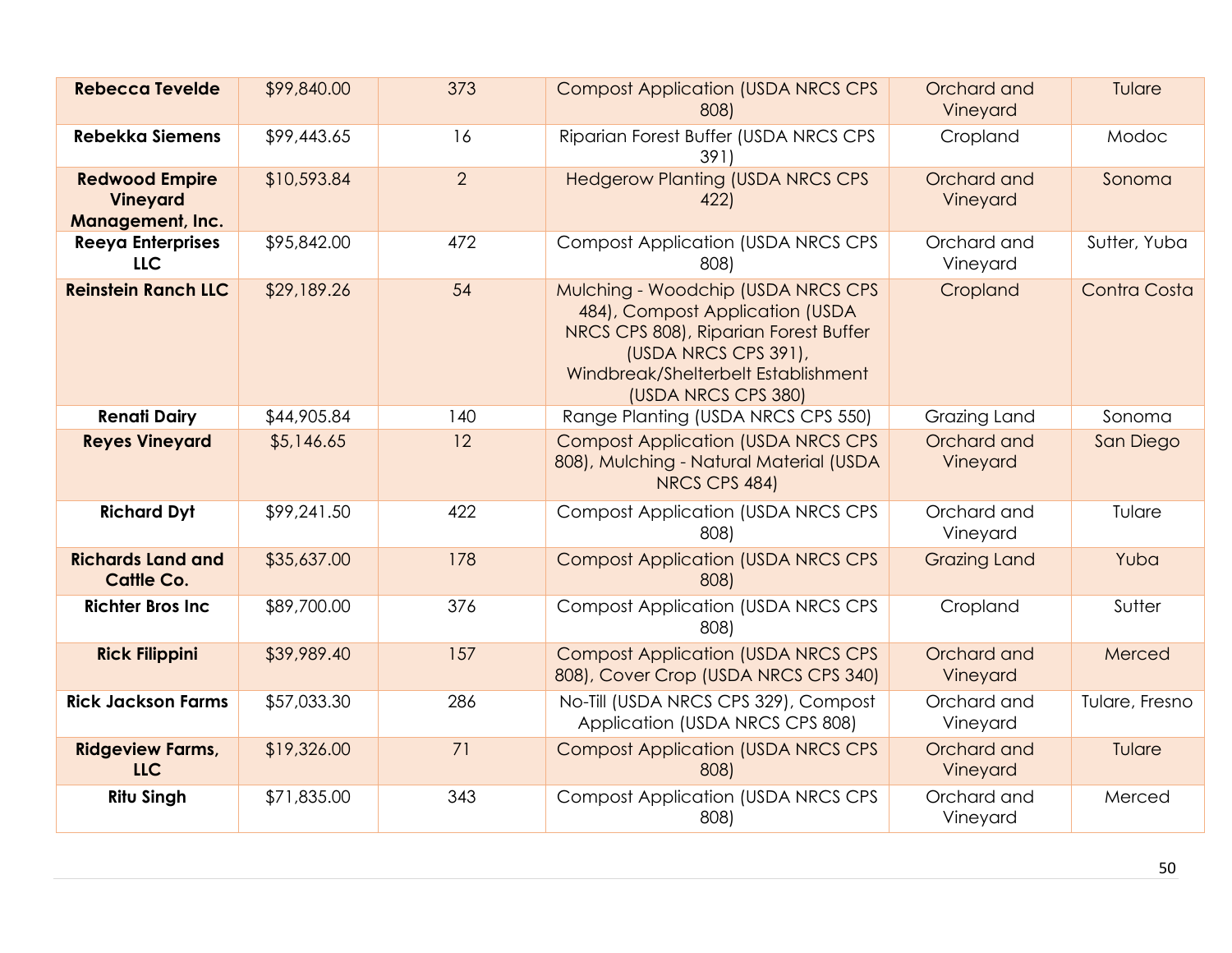| <b>River Oak Ranch,</b><br><b>Inc</b>                            | \$96,492.00 | 356 | <b>Compost Application (USDA NRCS CPS</b><br>808)                                                                                  | Orchard and<br>Vineyard                  | Kings     |
|------------------------------------------------------------------|-------------|-----|------------------------------------------------------------------------------------------------------------------------------------|------------------------------------------|-----------|
| <b>Road Runner</b><br>Farming, LLC                               | \$99,366.00 | 502 | <b>Compost Application (USDA NRCS CPS</b><br>808)                                                                                  | Orchard and<br>Vineyard                  | Kern      |
| <b>Robbie Fonseca</b>                                            | \$45,918.00 | 175 | <b>Compost Application (USDA NRCS CPS</b><br>808)                                                                                  | Orchard and<br>Vineyard                  | Merced    |
| <b>Robco Farms Inc.</b>                                          | \$93,654.00 | 348 | <b>Compost Application (USDA NRCS CPS)</b><br>808)                                                                                 | Cropland                                 | Imperial  |
| <b>Robert Capp</b>                                               | \$44,868.00 | 163 | <b>Compost Application (USDA NRCS CPS</b><br>808)                                                                                  | Orchard and<br>Vineyard                  | Napa      |
| <b>Robert Carter</b>                                             | \$14,550.00 | 72  | <b>Compost Application (USDA NRCS CPS</b><br>808)                                                                                  | Orchard and<br>Vineyard                  | Glenn     |
| Robert Gibson /<br>Anderson<br><b>Vineyards Inc</b>              | \$84,729.00 | 426 | <b>Compost Application (USDA NRCS CPS</b><br>808)                                                                                  | Orchard and<br>Vineyard                  | Mendocino |
| Robert Gibson /<br><b>Gibson Ranch &amp;</b><br><b>Vineyards</b> | \$31,896.00 | 155 | <b>Compost Application (USDA NRCS CPS</b><br>808)                                                                                  | Orchard and<br>Vineyard                  | Mendocino |
| Robert Gibson /<br><b>Redwood Grove</b><br><b>Vineyards Inc</b>  | \$89,532.00 | 450 | <b>Compost Application (USDA NRCS CPS</b><br>808)                                                                                  | Orchard and<br>Vineyard                  | Mendocino |
| <b>Robert McClelland</b><br><b>Dairy</b>                         | \$99,510.00 | 495 | <b>Compost Application (USDA NRCS CPS</b><br>808)                                                                                  | Grazing Land                             | Sonoma    |
| <b>Rombauer</b><br><b>Vineyards Inc.</b>                         | \$7,784.62  | 87  | <b>Conservation Cover (USDA NRCS CPS</b><br>327), Tree/Shrub Establishment (USDA<br>NRCS CPS 612)                                  | Grazing Land,<br>Orchard and<br>Vineyard | Sonoma    |
| <b>Ron Tadlock</b>                                               | \$96,811.00 | 490 | <b>Compost Application (USDA NRCS CPS</b><br>808), No-Till (USDA NRCS CPS 329)                                                     | Orchard and<br>Vineyard                  | Yolo      |
| <b>Ron Tadlock Farms</b>                                         | \$91,687.44 | 297 | <b>Hedgerow Planting (USDA NRCS CPS</b><br>422), No-Till (USDA NRCS CPS 329),<br><b>Compost Application (USDA NRCS CPS</b><br>808) | Orchard and<br>Vineyard                  | Yolo      |
| Ronald C.<br>Leimgruber Farms                                    | \$99,342.00 | 368 | <b>Compost Application (USDA NRCS CPS</b><br>808)                                                                                  | Cropland                                 | Imperial  |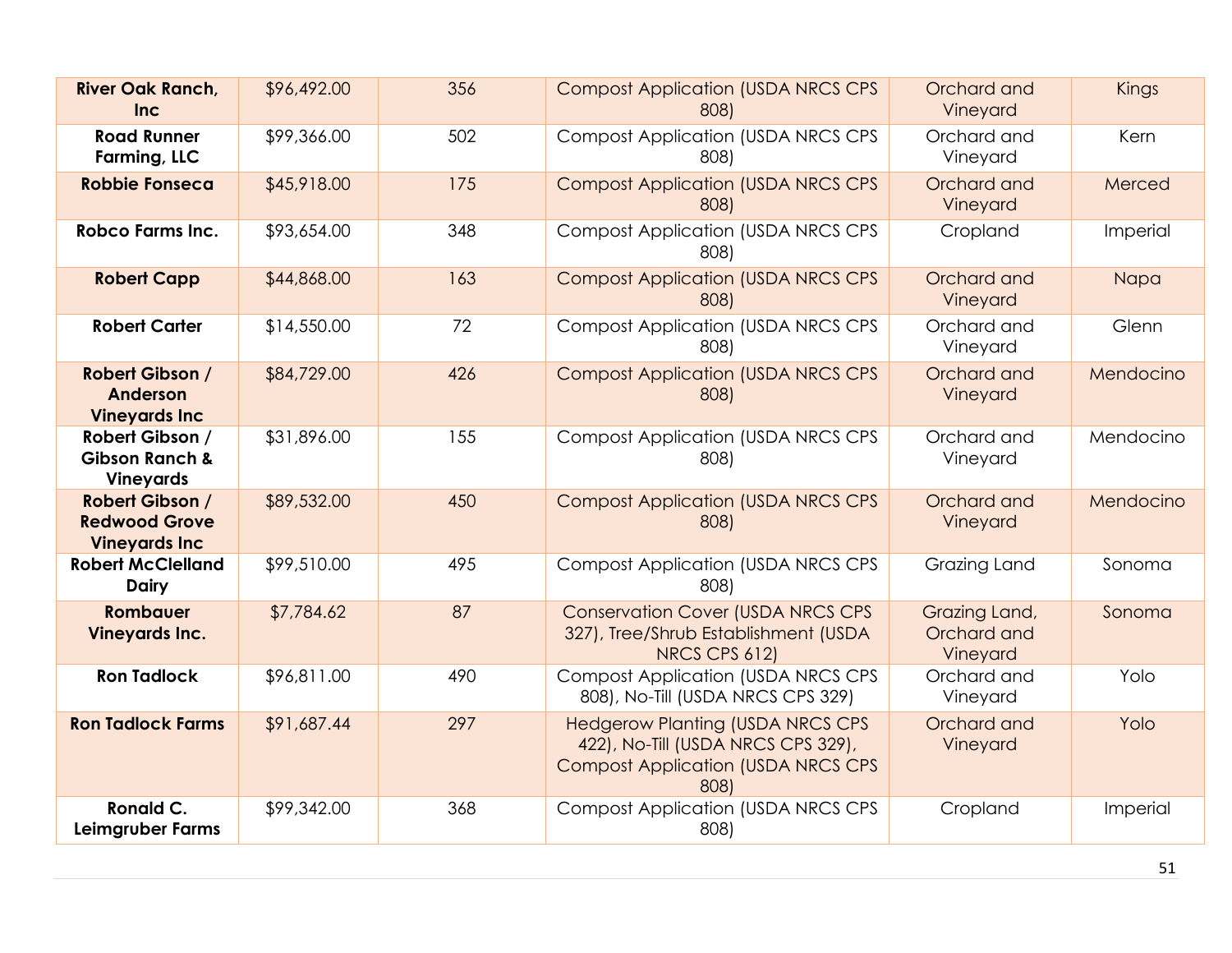| <b>Ronald Ray</b><br>Westbrook Jr.                          | \$13,961.59 | 53   | <b>Compost Application (USDA NRCS CPS</b><br>808), Cover Crop (USDA NRCS CPS 340)                                                                                 | Orchard and<br>Vineyard | Tulare         |
|-------------------------------------------------------------|-------------|------|-------------------------------------------------------------------------------------------------------------------------------------------------------------------|-------------------------|----------------|
| <b>Ronald Sutton</b>                                        | \$32,490.00 | 81   | <b>Compost Application (USDA NRCS CPS)</b><br>808)                                                                                                                | Orchard and<br>Vineyard | Mendocino      |
| <b>Ronald Timothy</b><br><b>Farming</b>                     | \$17,477.99 | 70   | Cover Crop (USDA NRCS CPS 340)                                                                                                                                    | Orchard and<br>Vineyard | Solano         |
| <b>Rosal Ranches</b>                                        | \$99,834.00 | 498  | <b>Compost Application (USDA NRCS CPS)</b><br>808)                                                                                                                | Cropland                | Imperial       |
| <b>Rose Ann Gutierrez</b>                                   | \$43,067.44 | 120  | Range Planting (USDA NRCS CPS 550)                                                                                                                                | <b>Grazing Land</b>     | El Dorado      |
| Rosedale Ranch,<br><b>GP</b>                                | \$91,464.00 | 249  | <b>Compost Application (USDA NRCS CPS</b><br>808)                                                                                                                 | Orchard and<br>Vineyard | Kern           |
| <b>Roseville Farms LLC</b>                                  | \$67,200.00 | 329  | <b>Compost Application (USDA NRCS CPS</b><br>808)                                                                                                                 | Orchard and<br>Vineyard | Placer         |
| <b>Rosie Lee</b>                                            | \$6,258.00  | 4.38 | <b>Compost Application (USDA NRCS CPS</b><br>808)                                                                                                                 | Cropland                | Merced         |
| <b>Rossow Farms</b><br><b>Management, LLC</b>               | \$93,190.43 | 331  | <b>Compost Application (USDA NRCS CPS</b><br>808)                                                                                                                 | Cropland                | Merced         |
| <b>RRG Garden</b><br><b>Farming Operation</b><br><b>LLC</b> | \$71,957.52 | 45   | Cover Crop (USDA NRCS CPS 340)                                                                                                                                    | Cropland                | Yolo           |
| <b>RSM Properties and</b><br><b>Investments</b>             | \$99,090.00 | 373  | <b>Compost Application (USDA NRCS CPS</b><br>808)                                                                                                                 | Orchard and<br>Vineyard | Tulare         |
| <b>RSW FARMING CO</b><br><b>LLC</b>                         | \$96,024.00 | 362  | <b>Compost Application (USDA NRCS CPS</b><br>808)                                                                                                                 | Orchard and<br>Vineyard | Tulare, Fresno |
| <b>Rubisco US</b><br><b>Farmland Blocker</b><br><b>LLC</b>  | \$99,987.00 | 432  | <b>Compost Application (USDA NRCS CPS</b><br>808)                                                                                                                 | Orchard and<br>Vineyard | Tulare         |
| <b>Rupinder Kaur</b><br>Samran                              | \$88,398.21 | 367  | Cover Crop (USDA NRCS CPS 340),<br><b>Compost Application (USDA NRCS CPS)</b><br>808), No-Till (USDA NRCS CPS 329),<br>Nutrient Management (USDA NRCS<br>CPS 590) | Orchard and<br>Vineyard | Madera         |
| <b>Ryan Cho</b>                                             | \$17,742.00 | 65   | <b>Compost Application (USDA NRCS CPS</b><br>808)                                                                                                                 | Cropland                | Santa Clara    |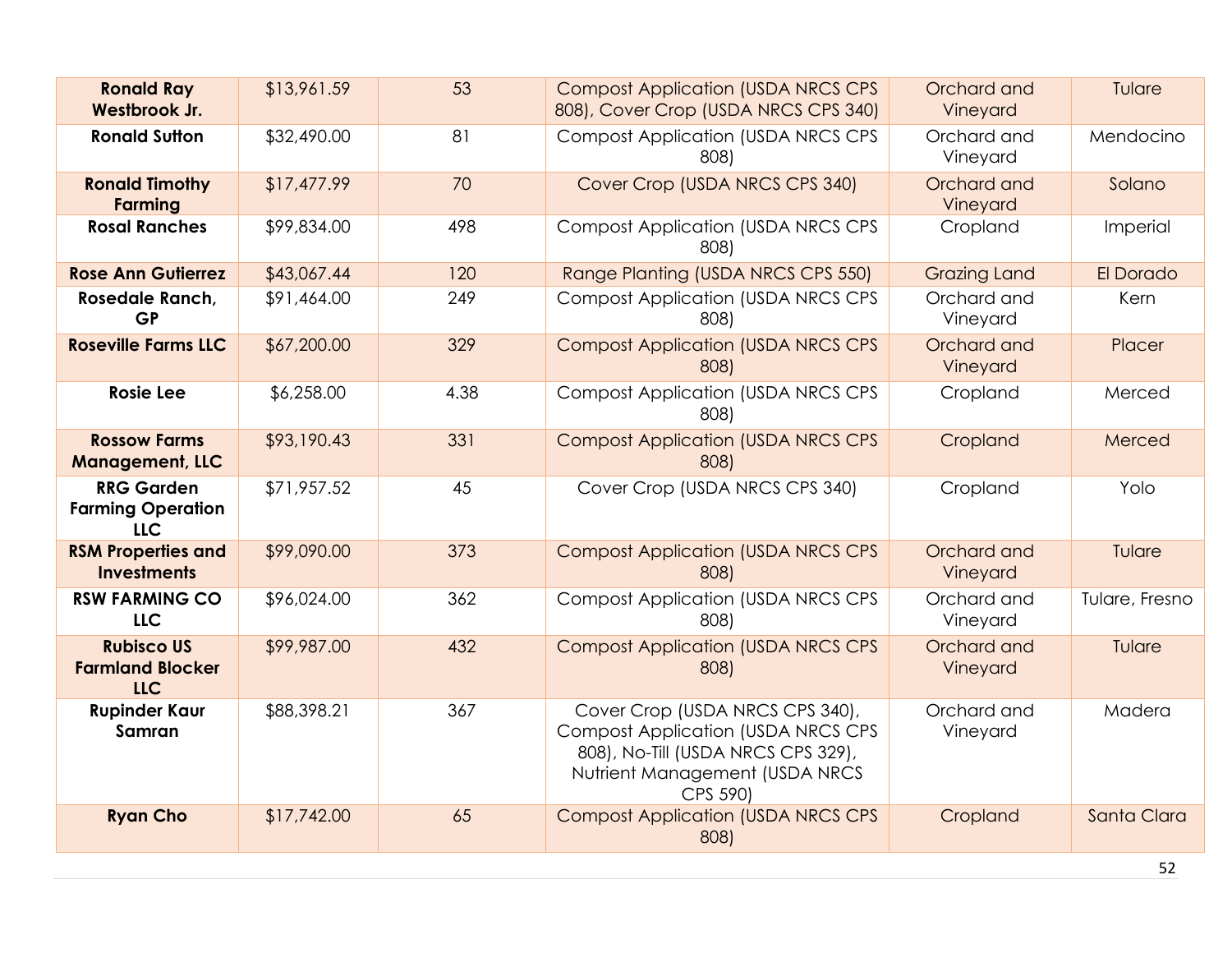| <b>Ryan Morgan</b><br>Livestock         | \$59,714.83 | 150 | Range Planting (USDA NRCS CPS 550)                                                            | Grazing Land            | Alpine     |
|-----------------------------------------|-------------|-----|-----------------------------------------------------------------------------------------------|-------------------------|------------|
| <b>Rylan Jantz</b>                      | \$22,659.66 | 5   | Mulching - Natural Material (USDA<br>NRCS CPS 484)                                            | Orchard and<br>Vineyard | Glenn      |
| S & B Farms LLC                         | \$89,712.00 | 334 | <b>Compost Application (USDA NRCS CPS</b><br>808)                                             | Orchard and<br>Vineyard | Tulare     |
| S & J Kostelyk                          | \$20,946.00 | 78  | <b>Compost Application (USDA NRCS CPS</b><br>808)                                             | Orchard and<br>Vineyard | Tulare     |
| S & L Land Co. LLC                      | \$93,630.00 | 348 | <b>Compost Application (USDA NRCS CPS)</b><br>808)                                            | Cropland                | Imperial   |
| <b>S&amp;S Select, LLC</b>              | \$95,480.56 | 367 | <b>Compost Application (USDA NRCS CPS</b><br>808), Cover Crop (USDA NRCS CPS 340)             | Orchard and<br>Vineyard | Kern       |
| <b>Saavi Farms LLC</b>                  | \$88,392.00 | 443 | <b>Compost Application (USDA NRCS CPS</b><br>808)                                             | Orchard and<br>Vineyard | Yolo       |
| <b>Sacramento Valley</b><br>Conservancy | \$59,142.00 | 219 | <b>Compost Application (USDA NRCS CPS</b><br>808)                                             | <b>Grazing Land</b>     | Sacramento |
| Sage Ag LLC                             | \$81,582.00 | 298 | <b>Compost Application (USDA NRCS CPS</b><br>808)                                             | Cropland                | Colusa     |
| <b>Sam Etchegaray</b>                   | \$99,138.00 | 360 | <b>Compost Application (USDA NRCS CPS)</b><br>808)                                            | Orchard and<br>Vineyard | Tulare     |
| Samra Orchards,<br><b>LLC</b>           | \$99,016.20 | 413 | <b>Compost Application (USDA NRCS CPS</b><br>808), Nutrient Management (USDA<br>NRCS CPS 590) | Orchard and<br>Vineyard | Sutter     |
| Sandeep Sajjan                          | \$64,482.00 | 317 | <b>Compost Application (USDA NRCS CPS</b><br>808)                                             | Orchard and<br>Vineyard | Yolo       |
| Sanjiv Midha                            | \$96,519.00 | 482 | <b>Compost Application (USDA NRCS CPS</b><br>808)                                             | Orchard and<br>Vineyard | Sutter     |
| <b>Santa Fe Farms</b>                   | \$70,212.00 | 265 | <b>Compost Application (USDA NRCS CPS</b><br>808)                                             | Orchard and<br>Vineyard | Tulare     |
| <b>Sarah Pippitt</b>                    | \$39,447.00 | 192 | <b>Compost Application (USDA NRCS CPS</b><br>808)                                             | Orchard and<br>Vineyard | Sutter     |
| <b>Sarbdeep Atwal</b>                   | \$82,326.00 | 406 | <b>Compost Application (USDA NRCS CPS</b><br>808)                                             | Orchard and<br>Vineyard | Yuba       |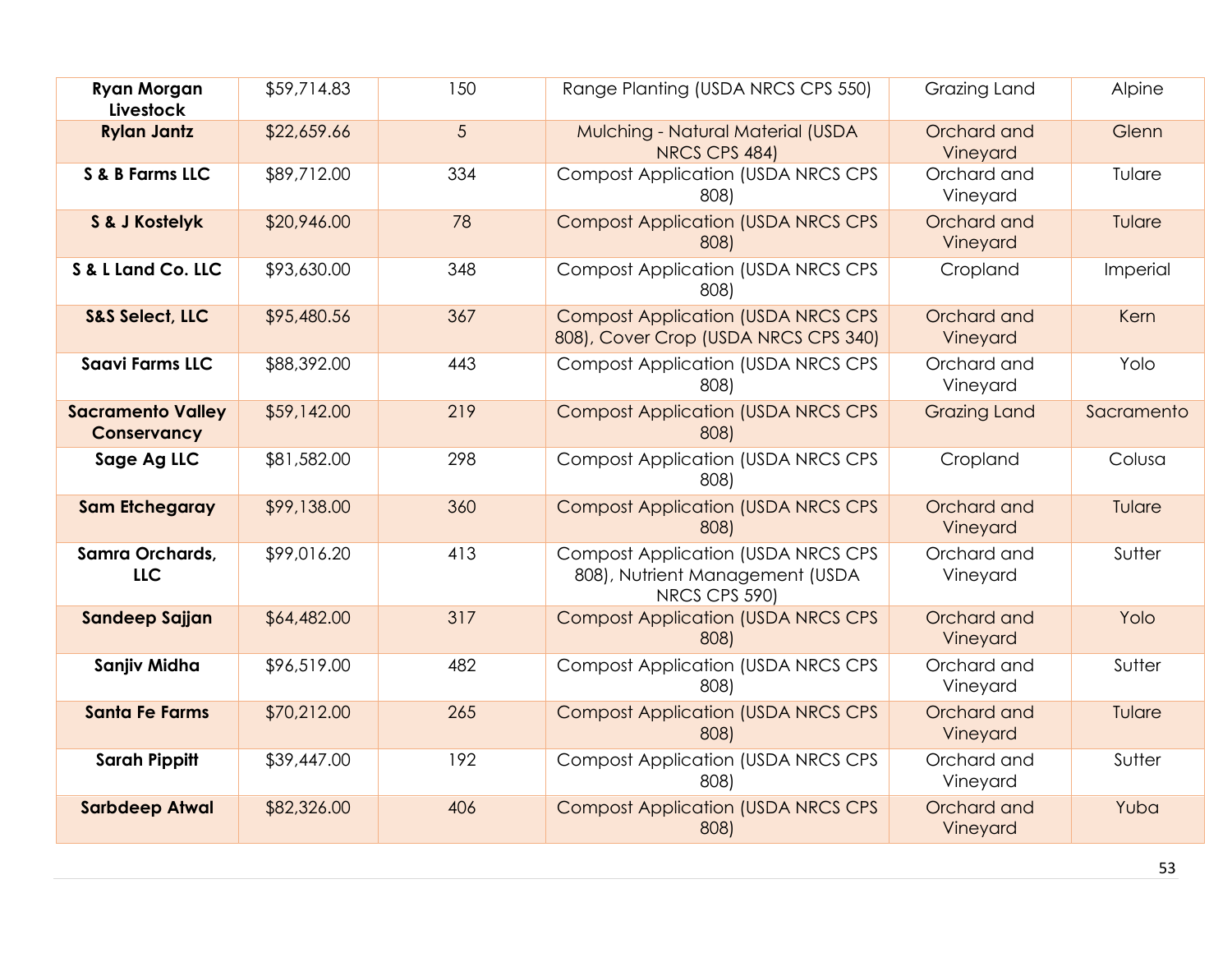| Sarbjit K Sohal                                 | \$69,663.00 | 346 | <b>Compost Application (USDA NRCS CPS</b><br>808)                                                                                   | Orchard and<br>Vineyard | Sutter     |
|-------------------------------------------------|-------------|-----|-------------------------------------------------------------------------------------------------------------------------------------|-------------------------|------------|
| <b>Satinderjit Singh</b>                        | \$34,236.00 | 128 | <b>Compost Application (USDA NRCS CPS</b><br>808)                                                                                   | Cropland                | Madera     |
| <b>Scalia Farms</b>                             | \$93,624.00 | 353 | <b>Compost Application (USDA NRCS CPS</b><br>808)                                                                                   | Orchard and<br>Vineyard | Tulare     |
| <b>Scalia Inc.</b>                              | \$99,648.00 | 373 | <b>Compost Application (USDA NRCS CPS</b><br>808)                                                                                   | Orchard and<br>Vineyard | Tulare     |
| SE Land, LLC                                    | \$97,578.00 | 363 | <b>Compost Application (USDA NRCS CPS</b><br>808)                                                                                   | Orchard and<br>Vineyard | Tulare     |
| <b>SeaMist Oragnics</b>                         | \$99,199.00 | 356 | <b>Compost Application (USDA NRCS CPS)</b><br>808), Range Planting (USDA NRCS CPS<br>550)                                           | <b>Grazing Land</b>     | Humboldt   |
| Sean Ohri                                       | \$47,604.00 | 241 | <b>Compost Application (USDA NRCS CPS</b><br>808)                                                                                   | Orchard and<br>Vineyard | Sutter     |
| <b>Sean V Doherty</b><br><b>Farms</b>           | \$89,310.00 | 443 | <b>Compost Application (USDA NRCS CPS</b><br>808)                                                                                   | Cropland                | Yolo       |
| Sergio Viera                                    | \$16,590.00 | 60  | <b>Compost Application (USDA NRCS CPS</b><br>808)                                                                                   | Orchard and<br>Vineyard | Stanislaus |
| <b>Seth and Michelle</b><br><b>Rossow Farms</b> | \$99,312.00 | 361 | <b>Compost Application (USDA NRCS CPS</b><br>808)                                                                                   | Cropland                | Merced     |
| <b>Seth Rossow</b>                              | \$99,645.25 | 394 | <b>Compost Application (USDA NRCS CPS)</b><br>808), Nutrient Management (USDA<br>NRCS CPS 590), Reduced-Till (USDA<br>NRCS CPS 345) | Cropland                | Merced     |
| <b>Shahi and Dhillon</b><br>Farm                | \$67,866.00 | 336 | <b>Compost Application (USDA NRCS CPS</b><br>808)                                                                                   | Orchard and<br>Vineyard | Glenn      |
| <b>Shamrock Ag Inc</b>                          | \$91,860.00 | 392 | <b>Compost Application (USDA NRCS CPS)</b><br>808)                                                                                  | Orchard and<br>Vineyard | Tulare     |
| <b>SHANE BRUNDY</b>                             | \$99,834.00 | 498 | <b>Compost Application (USDA NRCS CPS</b><br>808)                                                                                   | Cropland                | Imperial   |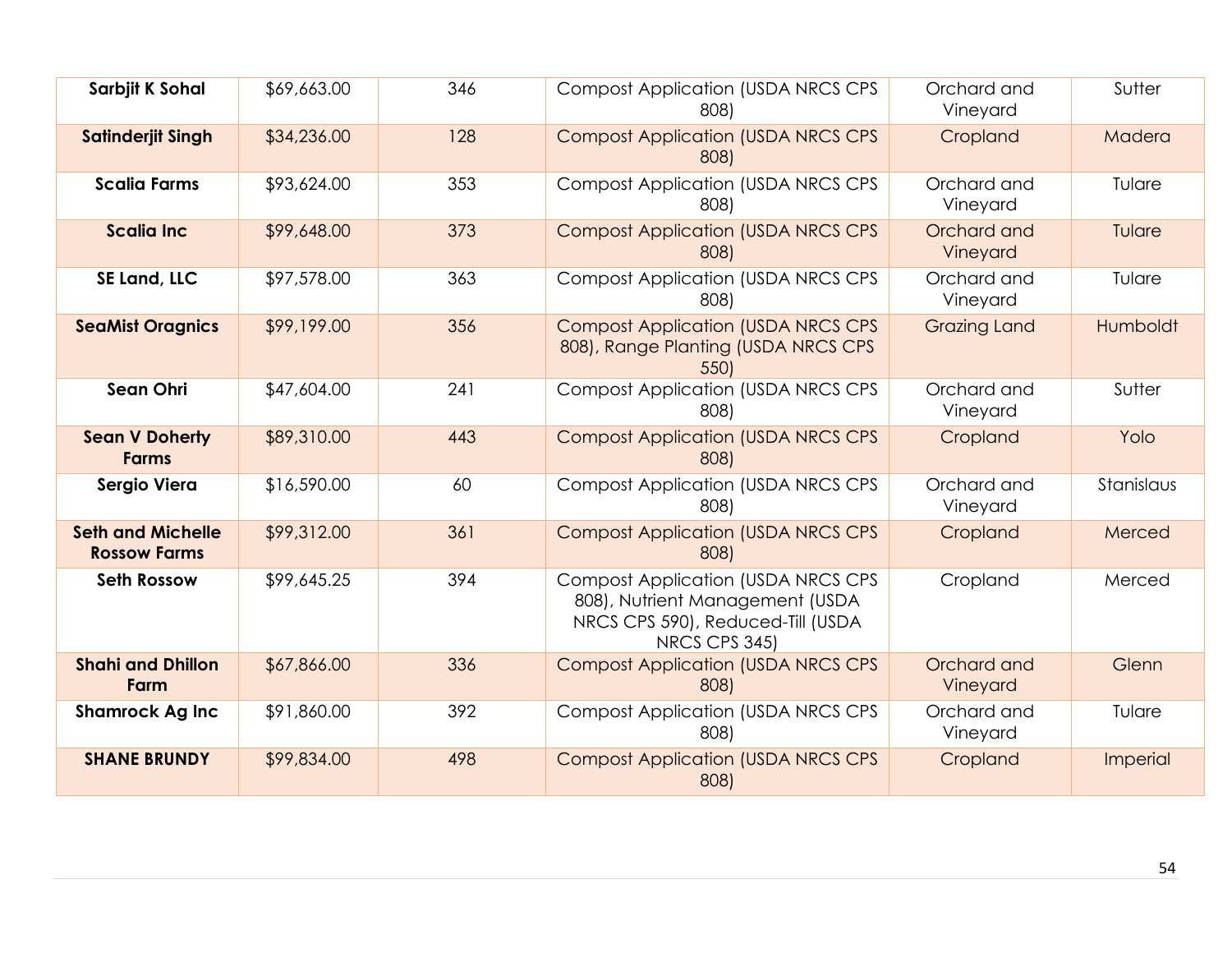| <b>Shane L. Butler</b><br><b>Family Growers</b>              | \$63,687.44 | 20  | Mulching - Natural Material (USDA<br>NRCS CPS 484), Cover Crop (USDA<br>NRCS CPS 340)                                                                            | Orchard and<br>Vineyard           | Ventura |
|--------------------------------------------------------------|-------------|-----|------------------------------------------------------------------------------------------------------------------------------------------------------------------|-----------------------------------|---------|
| <b>Shannon lest</b>                                          | \$79,468.73 | 301 | <b>Compost Application (USDA NRCS CPS</b><br>808), Nutrient Management (USDA<br>NRCS CPS 590), Cover Crop (USDA<br>NRCS CPS 340), No-Till (USDA NRCS CPS<br>329) | Orchard and<br>Vineyard           | Madera  |
| <b>Shannon Ranches,</b><br>Inc.                              | \$98,028.00 | 253 | <b>Compost Application (USDA NRCS CPS</b><br>808)                                                                                                                | Orchard and<br>Vineyard           | Lake    |
| <b>Sharon Campos</b><br><b>Trust</b>                         | \$72,978.82 | 184 | <b>Hedgerow Planting (USDA NRCS CPS</b><br>422), Compost Application (USDA<br>NRCS CPS 808), No-Till (USDA NRCS CPS<br>329)                                      | Orchard and<br>Vineyard, Cropland | Yolo    |
| <b>Shashi Kent Sharma</b>                                    | \$90,318.00 | 344 | <b>Compost Application (USDA NRCS CPS</b><br>808)                                                                                                                | Orchard and<br>Vineyard           | Tulare  |
| <b>Shepherdess Land</b><br>+ Livestock                       | \$48,273.60 | 85  | <b>Hedgerow Planting (USDA NRCS CPS</b><br>422), Range Planting (USDA NRCS CPS<br>550), Compost Application (USDA<br>NRCS CPS 808)                               | <b>Grazing Land</b>               | Ventura |
| <b>Sid Brent Leo</b><br><b>LaGrande Tenants</b><br>In Common | \$83,697.00 | 413 | <b>Compost Application (USDA NRCS CPS</b><br>808)                                                                                                                | Orchard and<br>Vineyard           | Colusa  |
| <b>Sidney Brent Leo</b><br><b>LaGrande</b><br>Partnership    | \$99,159.00 | 490 | <b>Compost Application (USDA NRCS CPS</b><br>808)                                                                                                                | Orchard and<br>Vineyard           | Colusa  |
| <b>Sidney LaGrande</b>                                       | \$95,785.00 | 471 | <b>Compost Application (USDA NRCS CPS</b><br>808)                                                                                                                | Orchard and<br>Vineyard, Cropland | Colusa  |
| <b>Sierra Cattle</b>                                         | \$94,836.00 | 471 | <b>Compost Application (USDA NRCS CPS</b><br>808)                                                                                                                | Orchard and<br>Vineyard           | Tulare  |
| Sierra del Oro<br><b>Trading Company</b><br>LLC.             | \$99,179.84 | 11  | <b>Hedgerow Planting (USDA NRCS CPS</b><br>422), Mulching - Woodchip (USDA<br>NRCS CPS 484)                                                                      | Orchard and<br>Vineyard           | Mono    |
| <b>Sierra Land &amp;</b><br><b>Farming, LLC</b>              | \$72,312.00 | 393 | <b>Compost Application (USDA NRCS CPS</b><br>808)                                                                                                                | Orchard and<br>Vineyard           | Kern    |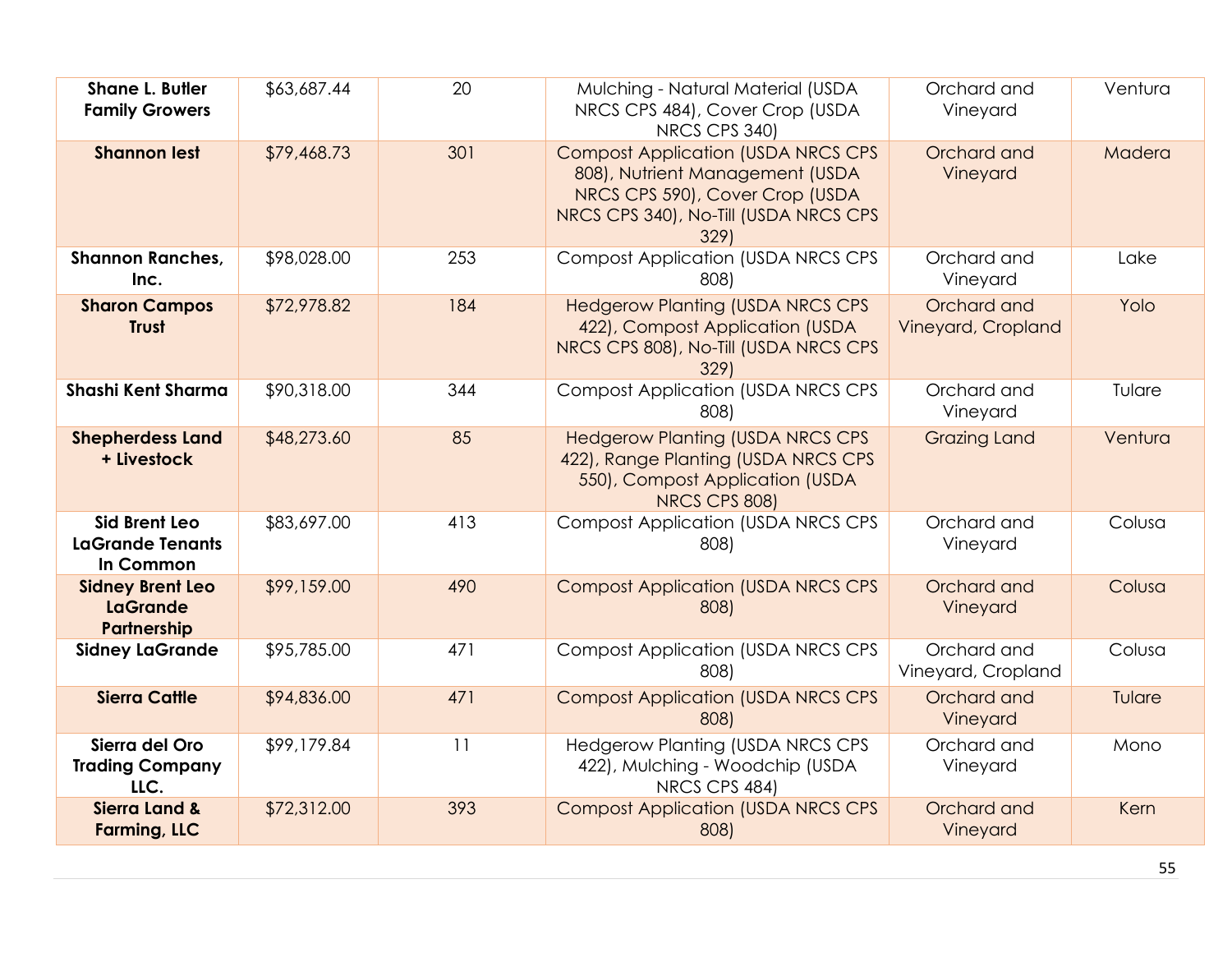| <b>Sierra Orchards</b>                     | \$91,474.68 | 251 | Whole Orchard Recycling (USDA NRCS<br>CPS 808), Compost Application (USDA<br>NRCS CPS 808), Cover Crop (USDA<br>NRCS CPS 340)                                            | Orchard and<br>Vineyard                               | Solano             |
|--------------------------------------------|-------------|-----|--------------------------------------------------------------------------------------------------------------------------------------------------------------------------|-------------------------------------------------------|--------------------|
| <b>Silenus International</b><br>Group Inc. | \$7,412.91  | 16  | Cover Crop (USDA NRCS CPS 340),<br><b>Compost Application (USDA NRCS CPS</b><br>808), Filter Strip (USDA NRCS CPS 393),<br>Riparian Forest Buffer (USDA NRCS CPS<br>391) | Orchard and<br>Vineyard, Cropland                     | Napa               |
| <b>Silveira Vineyard</b>                   | \$21,510.00 | 80  | <b>Compost Application (USDA NRCS CPS</b><br>808)                                                                                                                        | Orchard and<br>Vineyard                               | San Luis<br>Obispo |
| <b>Simon Her</b>                           | \$11,400.00 | 55  | <b>Compost Application (USDA NRCS CPS</b><br>808)                                                                                                                        | Cropland                                              | Fresno             |
| <b>Simon Tevelde</b>                       | \$99,618.00 | 373 | <b>Compost Application (USDA NRCS CPS</b><br>808)                                                                                                                        | Orchard and<br>Vineyard                               | Tulare             |
| <b>Sinskey Vineyards</b><br>Inc.           | \$77,833.64 | 123 | Tree/Shrub Establishment (USDA NRCS<br>CPS 612), Hedgerow Planting (USDA<br>NRCS CPS 422)                                                                                | Orchard and<br>Vineyard,<br>Cropland, Grazing<br>Land | Napa,<br>Sonoma    |
| Sita Sharma                                | \$76,512.00 | 285 | <b>Compost Application (USDA NRCS CPS)</b><br>808)                                                                                                                       | Orchard and<br>Vineyard                               | Tulare             |
| <b>SJB Farms</b>                           | \$96,573.00 | 482 | <b>Compost Application (USDA NRCS CPS</b><br>808)                                                                                                                        | Orchard and<br>Vineyard                               | Sutter             |
| <b>Sloughside Farms</b>                    | \$99,900.00 | 365 | <b>Compost Application (USDA NRCS CPS</b><br>808)                                                                                                                        | Cropland                                              | Yolo               |
| <b>SMG investments,</b><br><b>INC</b>      | \$99,711.58 | 483 | <b>Compost Application (USDA NRCS CPS</b><br>808), Cover Crop (USDA NRCS CPS 340)                                                                                        | Orchard and<br>Vineyard                               | Solano             |
| <b>Sohan Singh</b><br>Samran               | \$86,681.90 | 316 | No-Till (USDA NRCS CPS 329), Compost<br>Application (USDA NRCS CPS 808),<br>Nutrient Management (USDA NRCS<br>CPS 590)                                                   | Orchard and<br>Vineyard                               | Kern               |
| <b>Sol Seeker Farm</b><br>Inc.             | \$74,595.60 | 152 | <b>Hedgerow Planting (USDA NRCS CPS</b><br>422), Compost Application (USDA<br>NRCS CPS 808), Range Planting (USDA<br>NRCS CPS 550)                                       | <b>Grazing Land</b>                                   | Monterey           |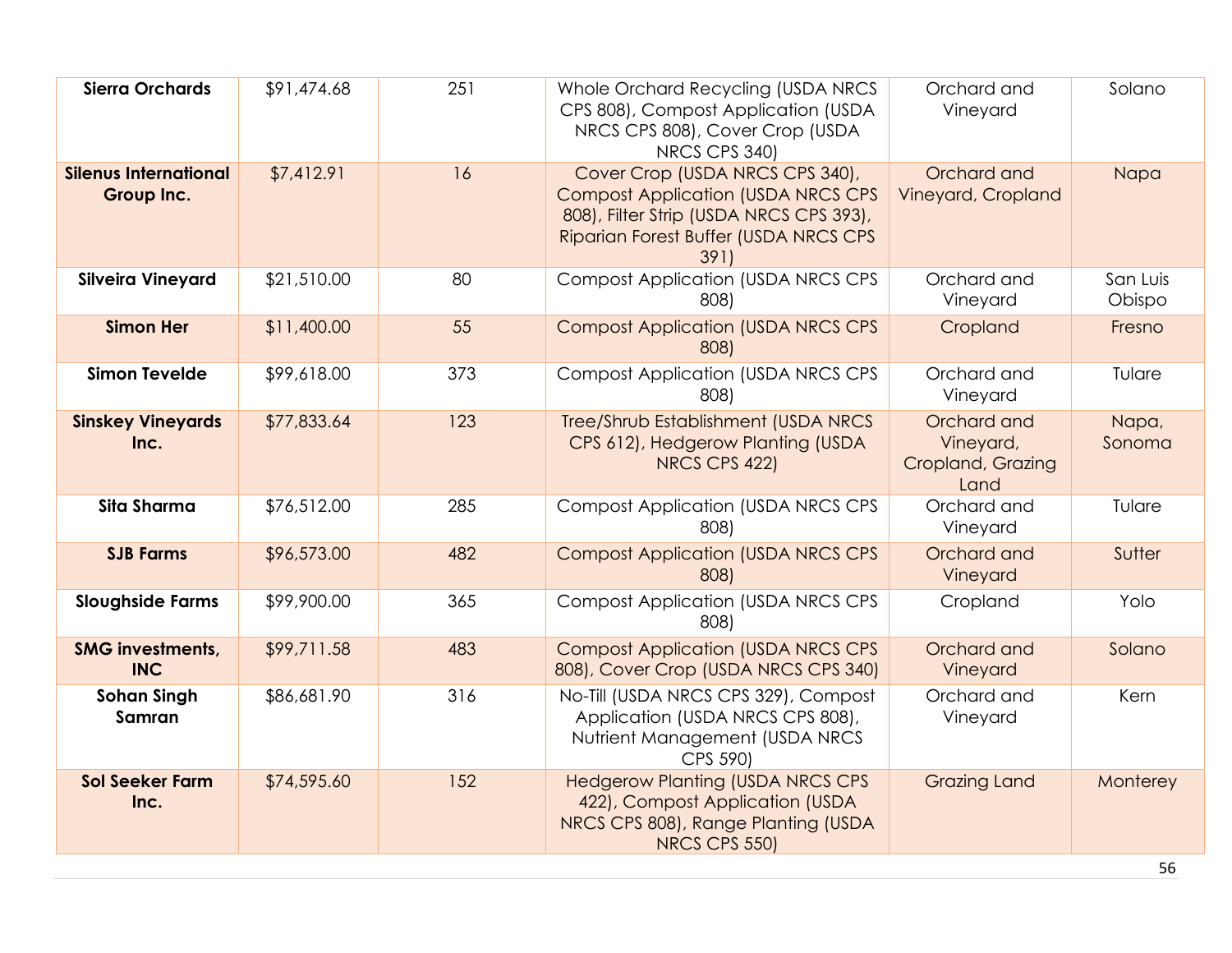| Songguang Lin                                | \$6,594.00  | 24  | <b>Compost Application (USDA NRCS CPS</b><br>808)                                                                     | Cropland                | Santa Clara        |
|----------------------------------------------|-------------|-----|-----------------------------------------------------------------------------------------------------------------------|-------------------------|--------------------|
| <b>SOUTHWEST VALLEY</b><br><b>FARMS INC.</b> | \$98,244.00 | 485 | <b>Compost Application (USDA NRCS CPS)</b><br>808)                                                                    | Cropland                | Imperial           |
| <b>Spectrum Farms, LP</b>                    | \$99,829.50 | 318 | <b>Compost Application (USDA NRCS CPS)</b><br>808)                                                                    | Cropland                | Tulare             |
| <b>Spring Ranch Inc.</b>                     | \$87,138.00 | 330 | <b>Compost Application (USDA NRCS CPS</b><br>808)                                                                     | Orchard and<br>Vineyard | Tulare             |
| <b>Steel City Cellars</b><br><b>LLC</b>      | \$8,417.39  | 31  | <b>Compost Application (USDA NRCS CPS</b><br>808), Cover Crop (USDA NRCS CPS 340)                                     | Orchard and<br>Vineyard | San Luis<br>Obispo |
| <b>Stemple Creek</b><br><b>Ranch Inc.</b>    | \$95,483.10 | 337 | <b>Compost Application (USDA NRCS CPS)</b><br>808), Range Planting (USDA NRCS CPS<br>550)                             | <b>Grazing Land</b>     | Marin              |
| <b>Stephanie</b><br><b>LaBrucherie</b>       | \$90,030.00 | 329 | <b>Compost Application (USDA NRCS CPS</b><br>808)                                                                     | Cropland                | Imperial           |
| <b>Sterling Oaks LLC</b>                     | \$98,587.92 | 115 | Cover Crop (USDA NRCS CPS 340),<br>Mulching - Natural Material (USDA<br>NRCS CPS 484), No-Till (USDA NRCS CPS<br>329) | Orchard and<br>Vineyard | Yolo               |
| <b>Stevenson Farms</b>                       | \$5,814.00  | 22  | <b>Compost Application (USDA NRCS CPS</b><br>808)                                                                     | Grazing Land            | <b>Butte</b>       |
| <b>Still Waters Ranch,</b><br><b>LLC</b>     | \$90,732.00 | 317 | <b>Compost Application (USDA NRCS CPS)</b><br>808)                                                                    | Cropland                | Kings              |
| <b>Stockdale</b><br>Orchards, LLC            | \$68,217.00 | 364 | <b>Compost Application (USDA NRCS CPS)</b><br>808)                                                                    | Orchard and<br>Vineyard | Kern               |
| <b>Stone Ranch</b>                           | \$91,140.00 | 340 | <b>Compost Application (USDA NRCS CPS</b><br>808)                                                                     | Cropland                | Kings              |
| <b>Stonyford Land</b><br>Company, LLC        | \$92,700.00 | 410 | <b>Compost Application (USDA NRCS CPS</b><br>808)                                                                     | Grazing Land            | Glenn              |
| <b>Stonyford Ranch,</b><br><b>LLC</b>        | \$95,700.00 | 420 | <b>Compost Application (USDA NRCS CPS</b><br>808)                                                                     | <b>Grazing Land</b>     | Glenn              |
| <b>Stratford Ranch</b>                       | \$76,300.00 | 356 | <b>Compost Application (USDA NRCS CPS</b><br>808)                                                                     | Cropland                | Kings              |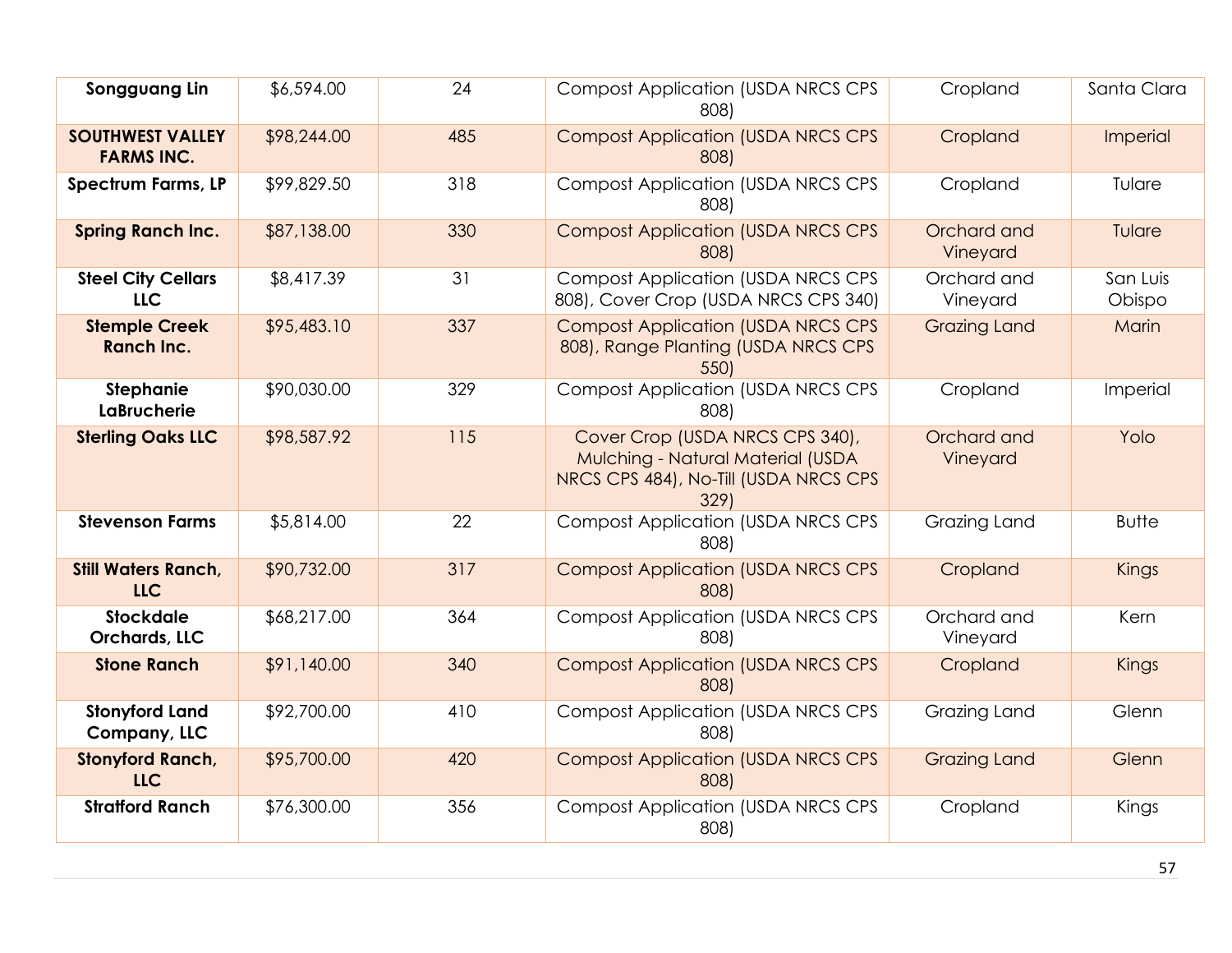| <b>Sukhdip S Rahul</b>                    | \$41,373.29 | 159 | <b>Compost Application (USDA NRCS CPS)</b><br>808), Nutrient Management (USDA<br>NRCS CPS 590), No-Till (USDA NRCS CPS<br>329) | Orchard and<br>Vineyard | Sutter       |
|-------------------------------------------|-------------|-----|--------------------------------------------------------------------------------------------------------------------------------|-------------------------|--------------|
| Sukhjinder Pamma                          | \$94,311.00 | 472 | <b>Compost Application (USDA NRCS CPS</b><br>808)                                                                              | Orchard and<br>Vineyard | Sutter       |
| <b>Sukhjiven S Bains</b>                  | \$69,900.00 | 346 | <b>Compost Application (USDA NRCS CPS</b><br>808)                                                                              | Orchard and<br>Vineyard | Yuba         |
| <b>Sukhvinder Bhungal</b>                 | \$66,162.00 | 327 | <b>Compost Application (USDA NRCS CPS</b><br>808)                                                                              | Orchard and<br>Vineyard | Sutter       |
| <b>Sukhwant S. Gill</b>                   | \$85,800.00 | 431 | <b>Compost Application (USDA NRCS CPS</b><br>808)                                                                              | Orchard and<br>Vineyard | Fresno       |
| <b>Sukhwinder K Bains</b>                 | \$66,885.00 | 329 | <b>Compost Application (USDA NRCS CPS</b><br>808)                                                                              | Orchard and<br>Vineyard | Yuba         |
| <b>Sulfur Gap Inc</b>                     | \$99,759.00 | 500 | <b>Compost Application (USDA NRCS CPS</b><br>808)                                                                              | Orchard and<br>Vineyard | Colusa       |
| <b>Summer Ranch Inc.</b>                  | \$99,648.00 | 440 | <b>Compost Application (USDA NRCS CPS</b><br>808)                                                                              | Orchard and<br>Vineyard | Tulare       |
| <b>Sun Valley</b><br><b>Orchards, INC</b> | \$97,698.00 | 475 | <b>Compost Application (USDA NRCS CPS</b><br>808)                                                                              | Orchard and<br>Vineyard | <b>Butte</b> |
| <b>Fallon Turner</b>                      | \$56,856.00 | 288 | <b>Compost Application (USDA NRCS CPS</b><br>808)                                                                              | Grazing Land            | Sierra       |
| <b>Sunset Endeavors,</b><br>Inc.          | \$89,448.00 | 337 | <b>Compost Application (USDA NRCS CPS</b><br>808)                                                                              | <b>Grazing Land</b>     | Sierra       |
| <b>SUNSET RIDGE</b><br><b>FARMS INC.</b>  | \$98,800.50 | 485 | <b>Compost Application (USDA NRCS CPS</b><br>808)                                                                              | Cropland                | Imperial     |
| <b>Sunshine Meadow</b><br><b>LLC</b>      | \$46,848.00 | 174 | <b>Compost Application (USDA NRCS CPS</b><br>808)                                                                              | Orchard and<br>Vineyard | San Joaquin  |
| <b>Supreet Mujral</b>                     | \$99,768.00 | 335 | <b>Compost Application (USDA NRCS CPS)</b><br>808), Hedgerow Planting (USDA NRCS<br>CPS 422)                                   | Orchard and<br>Vineyard | Solano       |
| <b>Surjit Gill</b>                        | \$93,405.00 | 463 | <b>Compost Application (USDA NRCS CPS</b><br>808)                                                                              | Orchard and<br>Vineyard | Sutter       |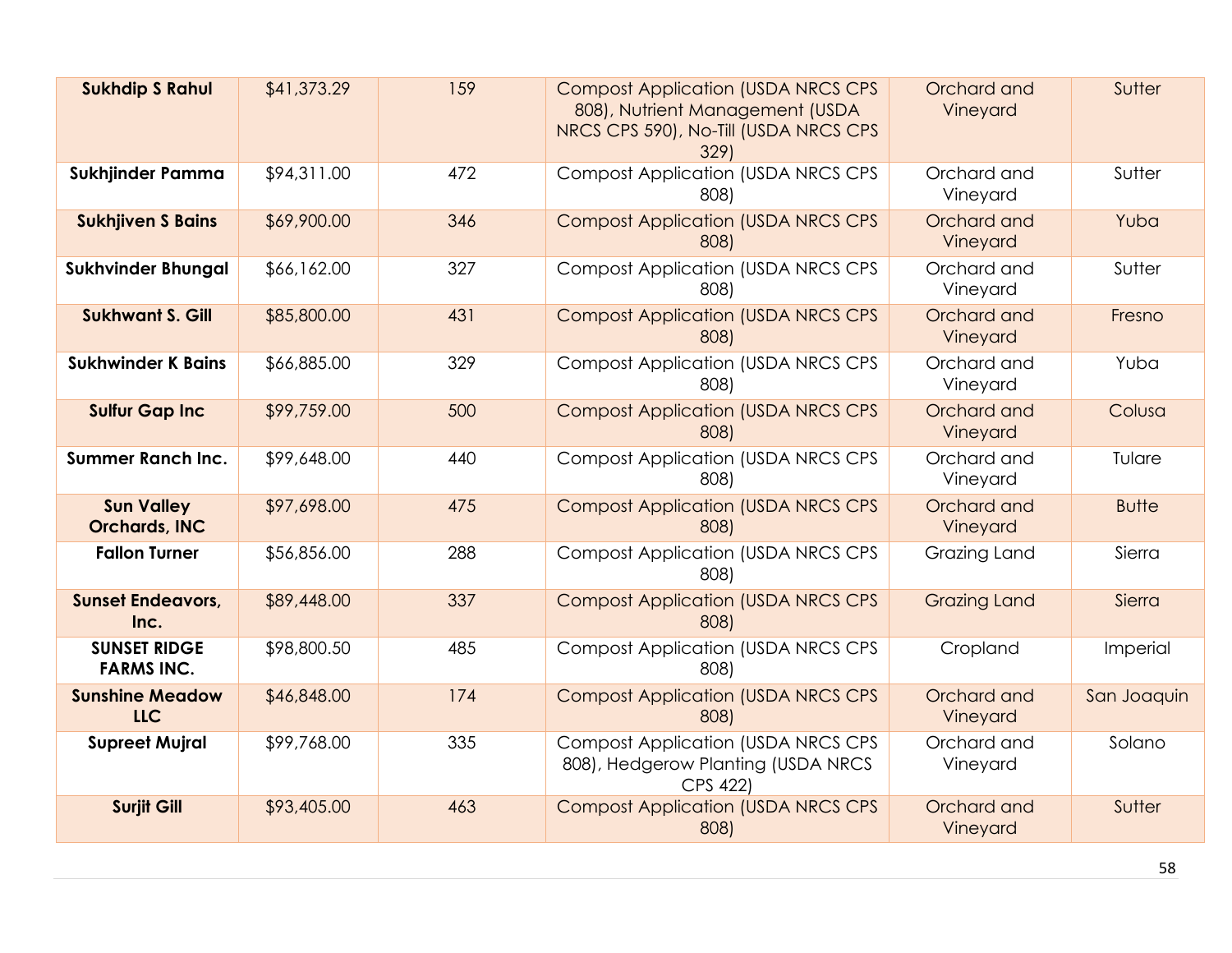| <b>Surjit S. Bains</b>                                    | \$47,353.28 | 171            | Reduced-Till (USDA NRCS CPS 345),<br>Cover Crop (USDA NRCS CPS 340),<br><b>Compost Application (USDA NRCS CPS</b><br>808)                                                                                   | Orchard and<br>Vineyard           | Fresno                   |
|-----------------------------------------------------------|-------------|----------------|-------------------------------------------------------------------------------------------------------------------------------------------------------------------------------------------------------------|-----------------------------------|--------------------------|
| <b>Sutter Land</b><br><b>Enterprises LLC</b>              | \$99,057.00 | 490            | <b>Compost Application (USDA NRCS CPS</b><br>808)                                                                                                                                                           | Orchard and<br>Vineyard           | Fresno                   |
| <b>Sutter Land LLC</b>                                    | \$99,852.00 | 501            | <b>Compost Application (USDA NRCS CPS</b><br>808)                                                                                                                                                           | Orchard and<br>Vineyard           | Sutter                   |
| <b>Sweetwater Land</b><br>and Cattle<br><b>Company LP</b> | \$34,211.04 | 136            | <b>Compost Application (USDA NRCS CPS</b><br>808), Hedgerow Planting (USDA NRCS<br><b>CPS 422)</b>                                                                                                          | Orchard and<br>Vineyard           | Sonoma                   |
| <b>Sycamore Marsh</b><br>Farm                             | \$99,848.57 | $\overline{4}$ | Riparian Herbaceous Cover (USDA<br>NRCS CPS 390)                                                                                                                                                            | Cropland                          | Colusa                   |
| <b>Tahmazian Farming</b><br><b>LP</b>                     | \$80,745.54 | 411            | No-Till (USDA NRCS CPS 329), Compost<br>Application (USDA NRCS CPS 808)                                                                                                                                     | Orchard and<br>Vineyard           | Fresno, Kings,<br>Tulare |
| <b>Tahmazian Farming</b><br>LP <sub>2</sub>               | \$99,199.11 | 497            | No-Till (USDA NRCS CPS 329), Compost<br>Application (USDA NRCS CPS 808)                                                                                                                                     | Orchard and<br>Vineyard           | Tulare, Fresno,<br>Kings |
| <b>Taurusa Partners</b><br>LLC                            | \$42,774.00 | 157            | <b>Compost Application (USDA NRCS CPS</b><br>808)                                                                                                                                                           | Orchard and<br>Vineyard           | Tulare                   |
| <b>Tejinder S Maan</b>                                    | \$59,933.87 | 225            | <b>Compost Application (USDA NRCS CPS)</b><br>808), Nutrient Management (USDA<br>NRCS CPS 590), No-Till (USDA NRCS CPS<br>329)                                                                              | Orchard and<br>Vineyard           | Placer                   |
| <b>Tenbrink Farms</b>                                     | \$99,252.00 | 371            | <b>Compost Application (USDA NRCS CPS</b><br>808)                                                                                                                                                           | Orchard and<br>Vineyard           | Solano                   |
| <b>Terra Cultura</b>                                      | \$7,656.65  | 2              | <b>Compost Application (USDA NRCS CPS)</b><br>808), Mulching - Woodchip (USDA<br>NRCS CPS 484), No-Till (USDA NRCS CPS<br>329), Hedgerow Planting (USDA NRCS<br>CPS 422), Cover Crop (USDA NRCS CPS<br>340) | Cropland, Orchard<br>and Vineyard | San Benito               |
| <b>TERRA DEL SOLE</b>                                     | \$82,794.00 | 406            | <b>Compost Application (USDA NRCS CPS)</b><br>808)                                                                                                                                                          | Cropland                          | Imperial                 |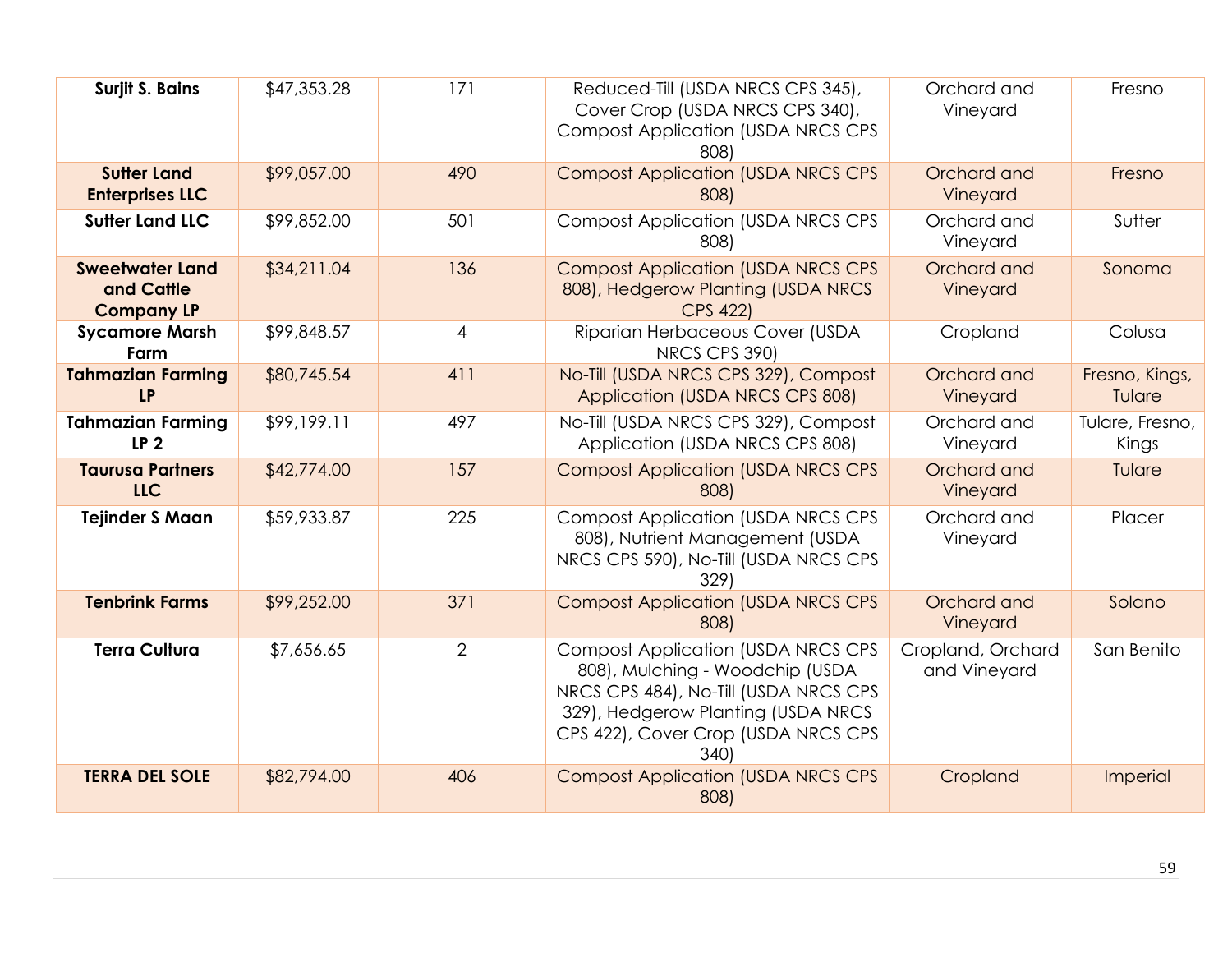| <b>Terra Linda Dairy</b>                     | \$99,207.00 | 490 | <b>Compost Application (USDA NRCS CPS</b><br>808)                                                                                                                                                                                                | Orchard and<br>Vineyard           | Tulare       |
|----------------------------------------------|-------------|-----|--------------------------------------------------------------------------------------------------------------------------------------------------------------------------------------------------------------------------------------------------|-----------------------------------|--------------|
| <b>Terral Kershaw</b>                        | \$15,396.72 | 57  | <b>Compost Application (USDA NRCS CPS</b><br>808), Cover Crop (USDA NRCS CPS 340)                                                                                                                                                                | Orchard and<br>Vineyard           | Fresno       |
| <b>Terry Schuler</b>                         | \$94,344.00 | 256 | <b>Compost Application (USDA NRCS CPS</b><br>808)                                                                                                                                                                                                | Orchard and<br>Vineyard           | Tulare       |
| <b>Teryn Campos</b>                          | \$56,256.00 | 279 | <b>Compost Application (USDA NRCS CPS</b><br>808)                                                                                                                                                                                                | Orchard and<br>Vineyard           | Sutter       |
| <b>Terzo Alba Farming</b><br>Company         | \$93,360.00 | 458 | <b>Compost Application (USDA NRCS CPS</b><br>808)                                                                                                                                                                                                | Cropland                          | Imperial     |
| <b>The Green Olive</b><br><b>Branch</b>      | \$95,350.22 | 403 | No-Till (USDA NRCS CPS 329),<br><b>Conservation Cover (USDA NRCS CPS</b><br>327), Nutrient Management (USDA<br>NRCS CPS 590), Compost Application<br>(USDA NRCS CPS 808),<br>Windbreak/Shelterbelt Establishment<br>(USDA NRCS CPS 380)          | Orchard and<br>Vineyard           | <b>Butte</b> |
| The Jess Henry John<br><b>Visser Trust</b>   | \$29,742.00 | 110 | <b>Compost Application (USDA NRCS CPS</b><br>808)                                                                                                                                                                                                | Orchard and<br>Vineyard           | Tulare       |
| <b>The Land LLC</b>                          | \$10,291.22 | 3   | Silvopasture (USDA NRCS CPS 381),<br>Windbreak/Shelterbelt Establishment<br>(USDA NRCS CPS 380), Hedgerow<br>Planting (USDA NRCS CPS 422),<br><b>Prescribed Grazing (USDA NRCS CPS</b><br>528), No-Till (USDA NRCS CPS 329)                      | Cropland, Grazing<br>Land         | Mendocino    |
| The Urban Edge<br>Farm                       | \$85,488.68 | 68  | Cover Crop (USDA NRCS CPS 340),<br><b>Hedgerow Planting (USDA NRCS CPS</b><br>422), Windbreak/Shelterbelt<br>Establishment (USDA NRCS CPS 380),<br><b>Compost Application (USDA NRCS CPS</b><br>808), Mulching - Woodchip (USDA<br>NRCS CPS 484) | Orchard and<br>Vineyard, Cropland | Contra Costa |
| <b>Thomas E Hayes</b><br><b>Bypass Trust</b> | \$96,220.43 | 365 | <b>Compost Application (USDA NRCS CPS</b><br>808), No-Till (USDA NRCS CPS 329)                                                                                                                                                                   | Orchard and<br>Vineyard           | Yolo         |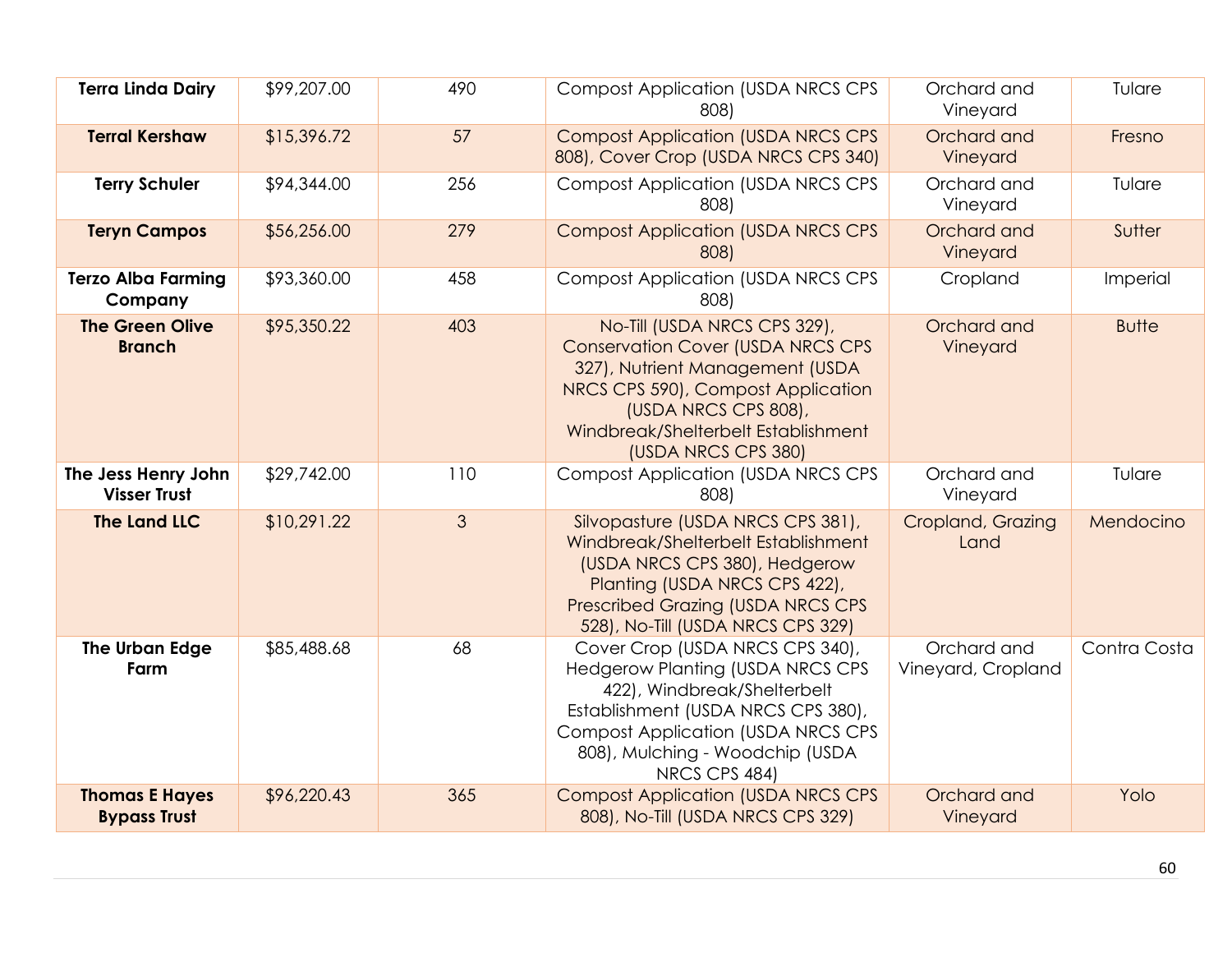| <b>Three Rivers-</b><br>Sequoia Ranch, LLC | \$98,796.00 | 446            | <b>Compost Application (USDA NRCS CPS</b><br>808), Compost Application (USDA<br>NRCS CPS 808)                                      | Orchard and<br>Vineyard                  | Tulare      |
|--------------------------------------------|-------------|----------------|------------------------------------------------------------------------------------------------------------------------------------|------------------------------------------|-------------|
| <b>Tiancai Kuang</b>                       | \$4,914.00  | 17             | <b>Compost Application (USDA NRCS CPS</b><br>808)                                                                                  | Cropland                                 | Santa Clara |
| <b>Timothy D Hayes</b>                     | \$48,953.54 | 168            | <b>Compost Application (USDA NRCS CPS</b><br>808), No-Till (USDA NRCS CPS 329),<br><b>Hedgerow Planting (USDA NRCS CPS</b><br>422) | Orchard and<br>Vineyard                  | Yolo        |
| <b>Timothy Taylor</b>                      | \$16,557.00 | 82             | <b>Compost Application (USDA NRCS CPS</b><br>808)                                                                                  | Orchard and<br>Vineyard                  | Sutter      |
| <b>Timothy Wilson</b>                      | \$41,339.64 | 11             | Mulching - Woodchip (USDA NRCS CPS<br>484), Range Planting (USDA NRCS CPS<br>550)                                                  | Orchard and<br>Vineyard, Grazing<br>Land | Amador      |
| <b>Tirath S Johal</b>                      | \$85,281.00 | 426            | <b>Compost Application (USDA NRCS CPS</b><br>808)                                                                                  | Orchard and<br>Vineyard                  | Yuba        |
| <b>Tirupathi Properties</b><br><b>LLC</b>  | \$77,784.00 | 290            | <b>Compost Application (USDA NRCS CPS</b><br>808)                                                                                  | Orchard and<br>Vineyard                  | San Joaquin |
| <b>TJL Capital, Inc.</b>                   | \$99,654.00 | 368            | <b>Compost Application (USDA NRCS CPS</b><br>808)                                                                                  | Cropland                                 | Imperial    |
| <b>TJP Farms, LLC</b>                      | \$93,918.00 | 348            | <b>Compost Application (USDA NRCS CPS</b><br>808)                                                                                  | Cropland                                 | Imperial    |
| <b>Todd Mitosinka</b>                      | \$94,341.00 | 468            | <b>Compost Application (USDA NRCS CPS</b><br>808)                                                                                  | Cropland                                 | Imperial    |
| <b>Todd Organic</b><br>Orchards, Inc.      | \$99,925.50 | 415            | <b>Compost Application (USDA NRCS CPS</b><br>808)                                                                                  | Orchard and<br>Vineyard                  | Mendocino   |
| <b>TOM D BRUNDY</b>                        | \$99,798.00 | 370            | <b>Compost Application (USDA NRCS CPS</b><br>808)                                                                                  | Cropland                                 | Imperial    |
| <b>Toste Family Farms,</b><br><b>LP</b>    | \$99,450.00 | $\overline{6}$ | Whole Orchard Recycling (USDA NRCS<br>CPS 808)                                                                                     | Orchard and<br>Vineyard                  | Fresno      |
| <b>Tou Vang Yang</b>                       | \$7,650.00  | 22             | <b>Compost Application (USDA NRCS CPS</b><br>808)                                                                                  | Cropland                                 | Fresno      |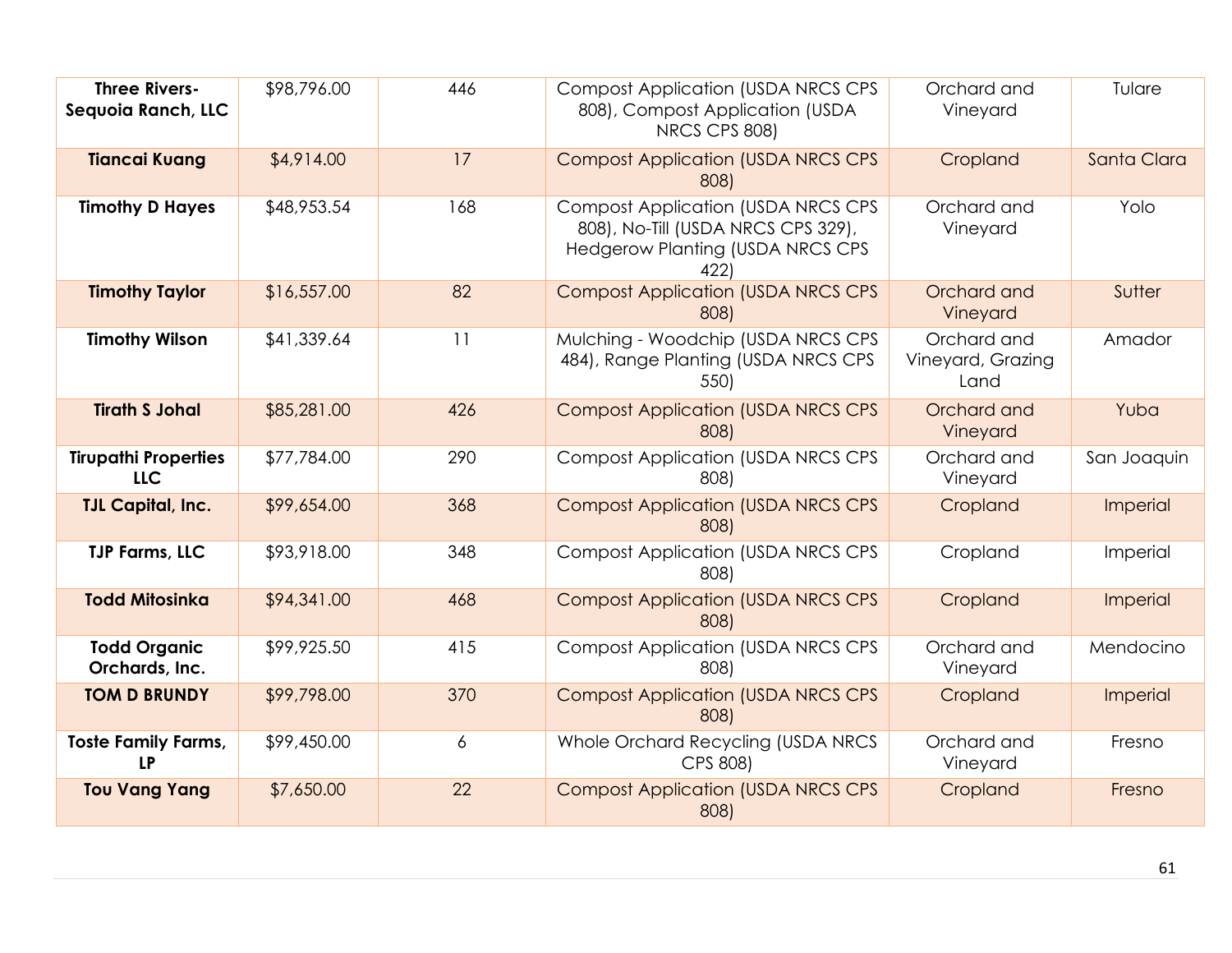| Tower Music City,<br><b>LLC</b>                 | \$98,550.00 | 380 | <b>Compost Application (USDA NRCS CPS</b><br>808)                                              | Grazing Land              | Glenn          |
|-------------------------------------------------|-------------|-----|------------------------------------------------------------------------------------------------|---------------------------|----------------|
| <b>Travis Moreda Dairy</b>                      | \$98,169.00 | 485 | <b>Compost Application (USDA NRCS CPS</b><br>808)                                              | <b>Grazing Land</b>       | Sonoma         |
| <b>Treasury Wine</b><br><b>Estates Americas</b> | \$50,100.00 | 190 | <b>Compost Application (USDA NRCS CPS</b><br>808)                                              | Orchard and<br>Vineyard   | Napa           |
| <b>Trent Jackson</b><br><b>Farms</b>            | \$95,844.38 | 486 | <b>Compost Application (USDA NRCS CPS</b><br>808), No-Till (USDA NRCS CPS 329)                 | Orchard and<br>Vineyard   | Tulare         |
| <b>Triangle Pond</b><br>Farming                 | \$28,472.00 | 131 | <b>Compost Application (USDA NRCS CPS</b><br>808)                                              | Orchard and<br>Vineyard   | <b>Butte</b>   |
| <b>Trilogy Dairy</b>                            | \$99,936.00 | 268 | <b>Compost Application (USDA NRCS CPS)</b><br>808)                                             | Orchard and<br>Vineyard   | Kern           |
| <b>TRIO EQUIPMENT</b><br><b>COMPANY</b>         | \$99,823.50 | 495 | <b>Compost Application (USDA NRCS CPS)</b><br>808)                                             | Cropland                  | Imperial       |
| <b>Trio Farms</b>                               | \$26,043.34 | 101 | <b>Compost Application (USDA NRCS CPS)</b><br>808), Cover Crop (USDA NRCS CPS 340)             | Orchard and<br>Vineyard   | Tulare         |
| <b>Triple C Ranch</b>                           | \$99,690.00 | 495 | <b>Compost Application (USDA NRCS CPS</b><br>808)                                              | Grazing Land              | Sonoma         |
| <b>Triple E Livestock &amp;</b><br>Land, Co.    | \$98,694.00 | 265 | <b>Compost Application (USDA NRCS CPS)</b><br>808)                                             | Orchard and<br>Vineyard   | Tulare         |
| Triple I Press, LLC.                            | \$98,790.00 | 368 | <b>Compost Application (USDA NRCS CPS</b><br>808)                                              | Cropland                  | Imperial       |
| <b>Troy Jackson Farms</b>                       | \$78,330.09 | 391 | No-Till (USDA NRCS CPS 329), Compost<br>Application (USDA NRCS CPS 808)                        | Orchard and<br>Vineyard   | Tulare, Fresno |
| <b>True Grass Farms</b>                         | \$50,401.94 | 10  | <b>Hedgerow Planting (USDA NRCS CPS</b><br>422), Riparian Forest Buffer (USDA NRCS<br>CPS 391) | Grazing Land              | Marin          |
| <b>Tudor Ranch, Inc.</b>                        | \$98,022.00 | 333 | <b>Compost Application (USDA NRCS CPS</b><br>808)                                              | Orchard and<br>Vineyard   | Riverside      |
| <b>Tunitas Creek</b><br><b>Family Farm</b>      | \$19,047.00 | 89  | <b>Compost Application (USDA NRCS CPS</b><br>808)                                              | Grazing Land,<br>Cropland | San Mateo      |
| <b>Turri Cattle LLC</b>                         | \$91,971.00 | 447 | <b>Compost Application (USDA NRCS CPS</b><br>808)                                              | Cropland                  | Tehama         |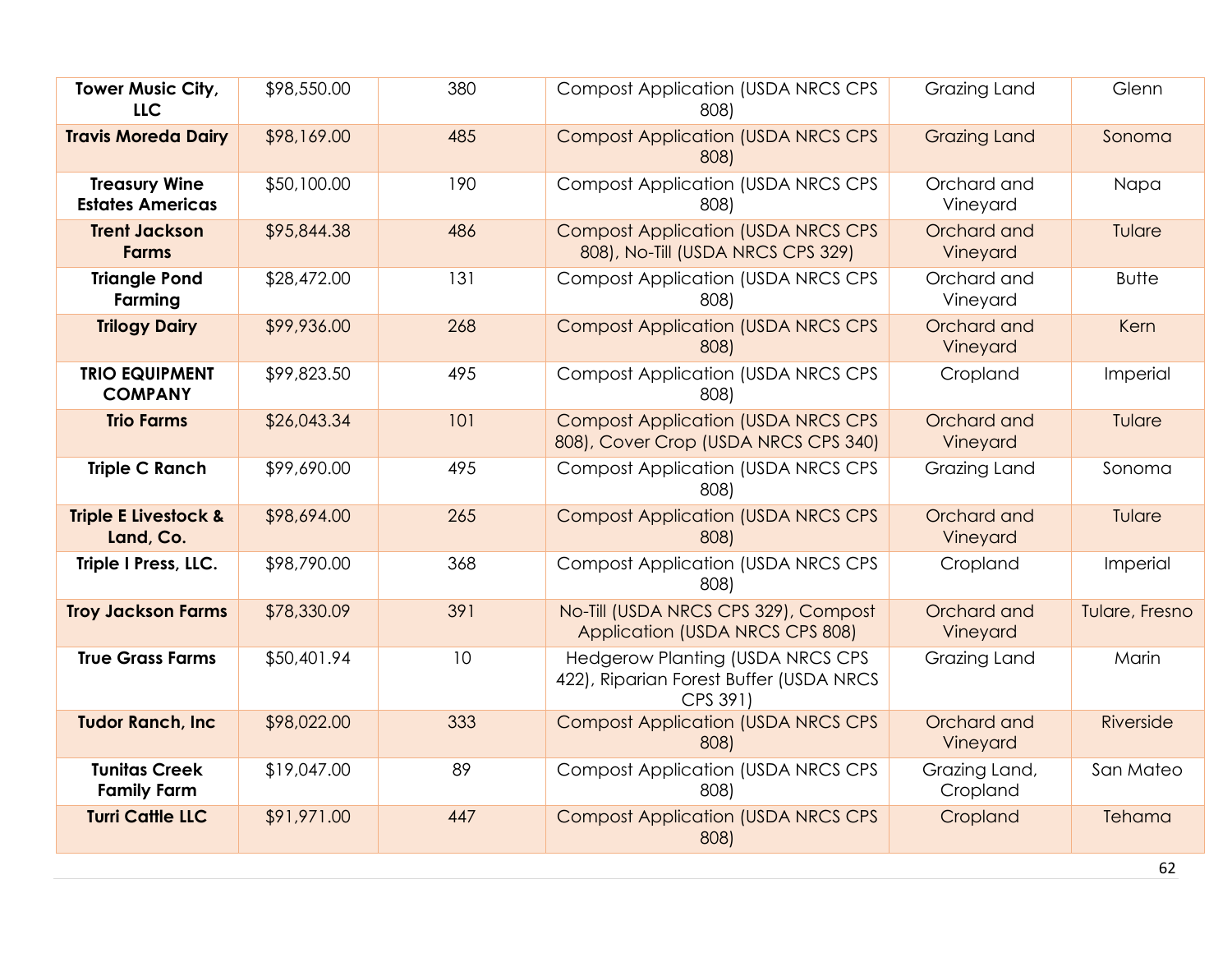| <b>Twin Peaks</b><br>Orchards, Inc.       | \$84,819.54 | 304 | Cover Crop (USDA NRCS CPS 340),<br>Reduced-Till (USDA NRCS CPS 345),<br><b>Compost Application (USDA NRCS CPS</b><br>808)                                        | Orchard and<br>Vineyard                            | Placer   |
|-------------------------------------------|-------------|-----|------------------------------------------------------------------------------------------------------------------------------------------------------------------|----------------------------------------------------|----------|
| <b>Two Rock Natural</b><br>Pastures, Inc. | \$99,765.77 | 445 | <b>Compost Application (USDA NRCS CPS)</b><br>808), Range Planting (USDA NRCS CPS<br>550)                                                                        | <b>Grazing Land</b>                                | Marin    |
| <b>Tyler Schofield</b>                    | \$74,100.00 | 365 | <b>Compost Application (USDA NRCS CPS</b><br>808)                                                                                                                | Orchard and<br>Vineyard                            | Colusa   |
| <b>Tyler Schofield</b>                    | \$96,600.00 | 482 | <b>Compost Application (USDA NRCS CPS)</b><br>808)                                                                                                               | Orchard and<br>Vineyard                            | Yolo     |
| <b>Uboldi Vineyards</b>                   | \$51,548.00 | 138 | <b>Compost Application (USDA NRCS CPS</b><br>808), Hedgerow Planting (USDA NRCS<br>CPS 422)                                                                      | Orchard and<br>Vineyard                            | Sonoma   |
| <b>Ulysses Williams</b>                   | \$62,662.06 | 210 | Mulching - Woodchip (USDA NRCS CPS<br>484), Compost Application (USDA<br>NRCS CPS 808), Cover Crop (USDA<br>NRCS CPS 340), Range Planting (USDA<br>NRCS CPS 550) | Grazing Land,<br>Orchard and<br>Vineyard, Cropland | Nevada   |
| <b>United Farms</b>                       | \$99,552.00 | 501 | <b>Compost Application (USDA NRCS CPS</b><br>808)                                                                                                                | Orchard and<br>Vineyard                            | Sutter   |
| <b>Upper Butte Farms</b>                  | \$93,570.00 | 463 | <b>Compost Application (USDA NRCS CPS</b><br>808)                                                                                                                | Orchard and<br>Vineyard                            | Sutter   |
| V & V Farms, LLC                          | \$94,338.00 | 468 | <b>Compost Application (USDA NRCS CPS</b><br>808)                                                                                                                | Cropland                                           | Imperial |
| <b>V Lions Farming,</b><br><b>LLC</b>     | \$91,260.00 | 249 | <b>Compost Application (USDA NRCS CPS</b><br>808)                                                                                                                | Orchard and<br>Vineyard                            | Kern     |
| V Lions Holdings,<br>LLC                  | \$21,393.00 | 115 | <b>Compost Application (USDA NRCS CPS</b><br>808)                                                                                                                | Orchard and<br>Vineyard                            | Kern     |
| V22 Farms LLC                             | \$43,428.00 | 162 | <b>Compost Application (USDA NRCS CPS</b><br>808)                                                                                                                | Orchard and<br>Vineyard                            | Solano   |
| <b>Valley Ag Service,</b><br>Inc.         | \$98,586.00 | 368 | <b>Compost Application (USDA NRCS CPS</b><br>808)                                                                                                                | Cropland                                           | Imperial |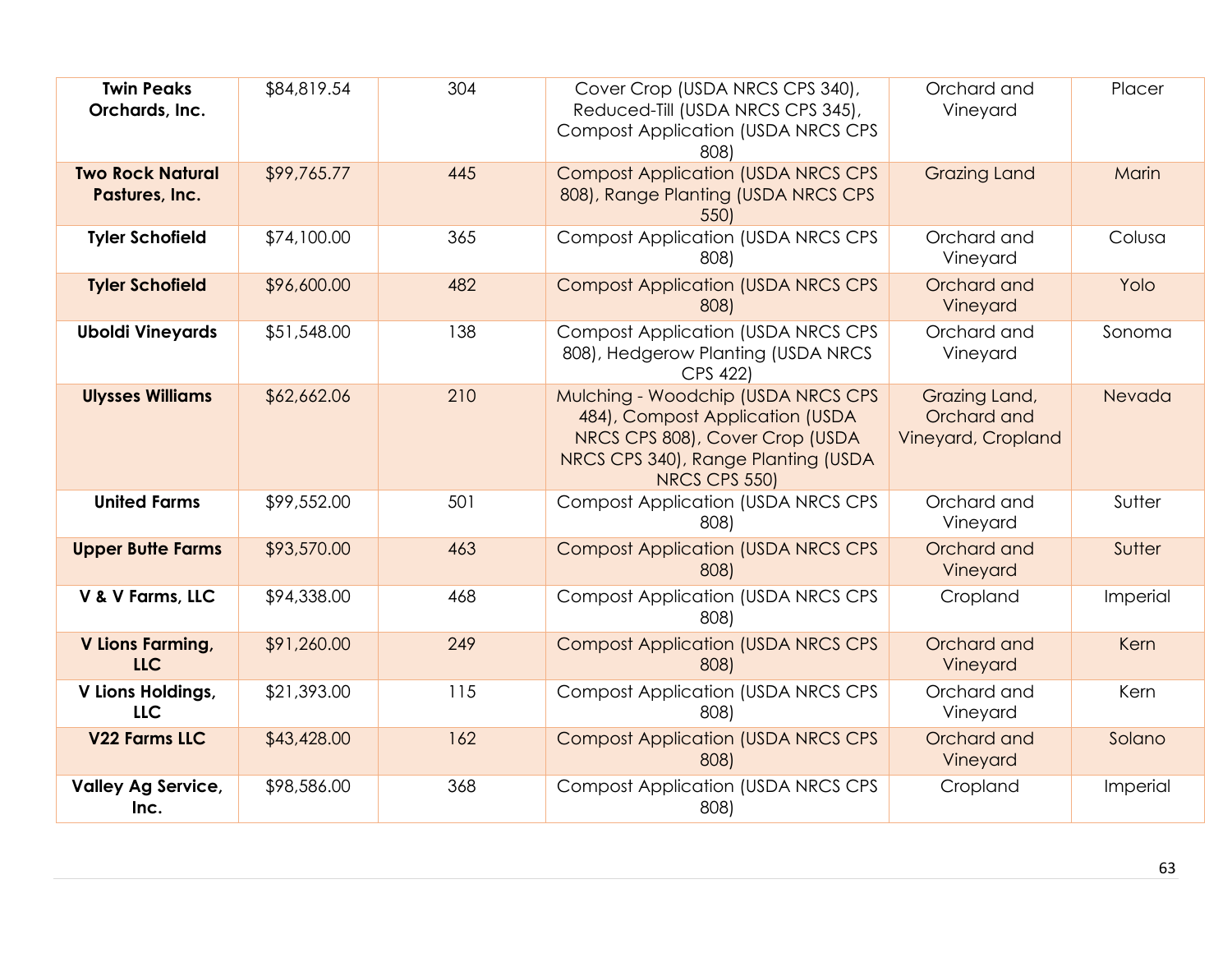| <b>Valley View Dairy</b>                       | \$99,907.02 | 340 | Range Planting (USDA NRCS CPS 550),<br><b>Compost Application (USDA NRCS CPS</b><br>808), Reduced-Till (USDA NRCS CPS<br>345 | Grazing Land,<br>Cropland | Sonoma      |
|------------------------------------------------|-------------|-----|------------------------------------------------------------------------------------------------------------------------------|---------------------------|-------------|
| <b>VALLEYS FINEST</b><br><b>FARMS INC.</b>     | \$99,642.00 | 495 | <b>Compost Application (USDA NRCS CPS</b><br>808)                                                                            | Cropland                  | Imperial    |
| <b>Van &amp; Laila's Farm</b>                  | \$11,047.00 | 23  | <b>Compost Application (USDA NRCS CPS</b><br>808), Mulching - Natural Material (USDA<br>NRCS CPS 484)                        | Orchard and<br>Vineyard   | San Diego   |
| <b>Van Dyk Cattle</b>                          | \$99,916.50 | 425 | <b>Compost Application (USDA NRCS CPS</b><br>808)                                                                            | Orchard and<br>Vineyard   | Kings       |
| <b>Van Groningen Ag</b><br><b>Services LLC</b> | \$83,748.00 | 314 | <b>Compost Application (USDA NRCS CPS</b><br>808)                                                                            | Orchard and<br>Vineyard   | Tulare      |
| <b>Van Groningen</b><br><b>Dehydrator</b>      | \$91,698.00 | 344 | <b>Compost Application (USDA NRCS CPS</b><br>808)                                                                            | Orchard and<br>Vineyard   | Tulare      |
| <b>Vang Chong Thao</b>                         | \$11,400.00 | 55  | <b>Compost Application (USDA NRCS CPS</b><br>808)                                                                            | Cropland                  | Fresno      |
| <b>Vanjari Farms LLC</b>                       | \$49,236.00 | 181 | <b>Compost Application (USDA NRCS CPS</b><br>808)                                                                            | Orchard and<br>Vineyard   | Solano      |
| <b>Vevoda Dairy</b>                            | \$30,246.00 | 143 | <b>Compost Application (USDA NRCS CPS</b><br>808)                                                                            | Cropland                  | Humboldt    |
| Victorine Livestock,<br>Inc.                   | \$99,930.00 | 364 | <b>Compost Application (USDA NRCS CPS</b><br>808)                                                                            | Grazing Land              | Mendocino   |
| Vierra Ranch, L.P.                             | \$43,086.00 | 155 | <b>Compost Application (USDA NRCS CPS</b><br>808)                                                                            | Orchard and<br>Vineyard   | San Joaquin |
| <b>Viguie Farming</b>                          | \$70,279.99 | 277 | Cover Crop (USDA NRCS CPS 340)                                                                                               | Orchard and<br>Vineyard   | Solano      |
| <b>Viking Farms</b>                            | \$99,966.00 | 368 | <b>Compost Application (USDA NRCS CPS</b><br>808)                                                                            | Cropland                  | Imperial    |
| <b>Vincent Eugune</b><br><b>Barney</b>         | \$98,400.00 | 473 | <b>Compost Application (USDA NRCS CPS</b><br>808)                                                                            | Grazing Land              | Mendocino   |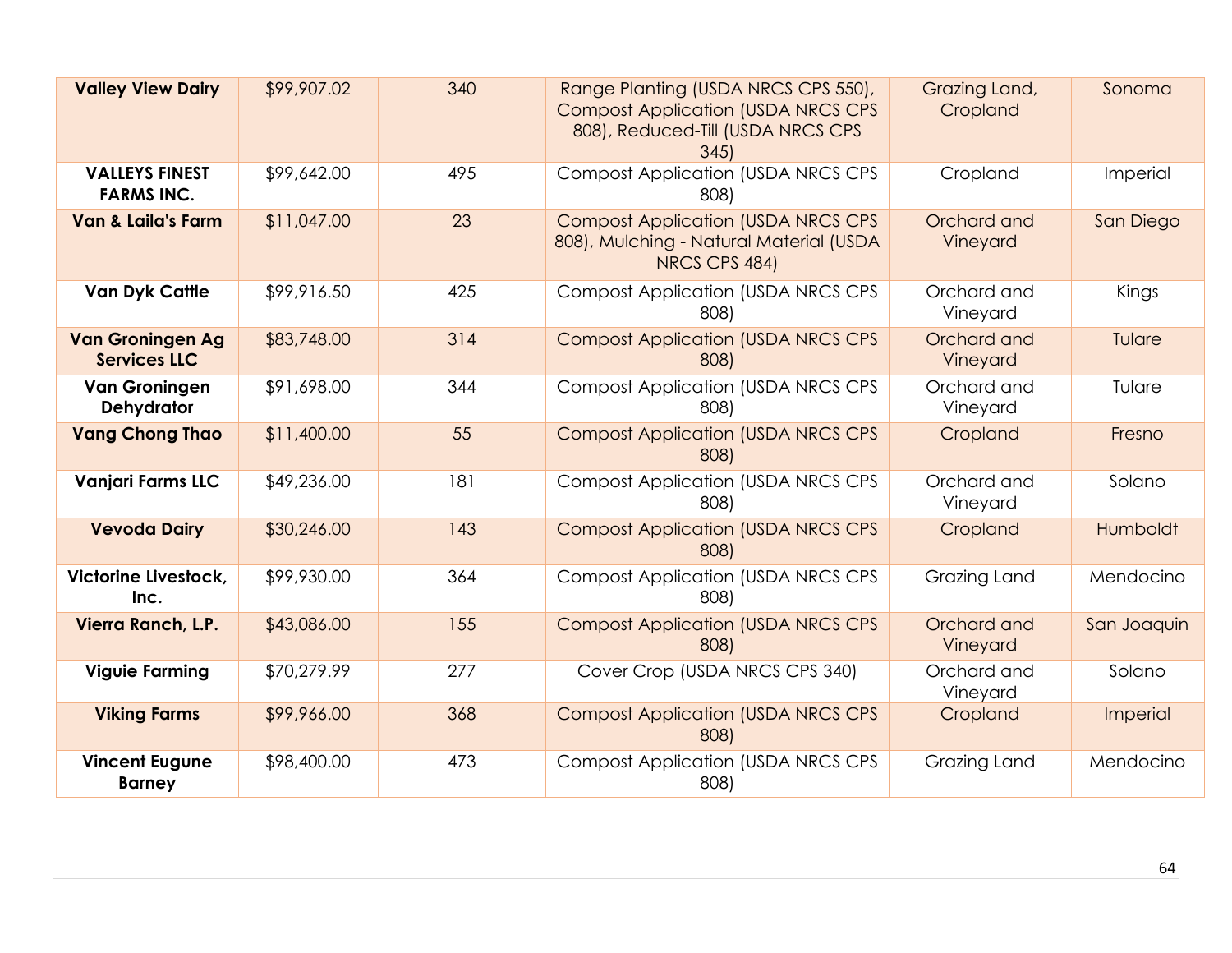| <b>Vincent J. Coelho</b><br>dba Daddy's Pride<br><b>Farming</b> | \$99,477.00 | 501 | <b>Compost Application (USDA NRCS CPS</b><br>808)                                             | Orchard and<br>Vineyard | Fresno, Kings            |
|-----------------------------------------------------------------|-------------|-----|-----------------------------------------------------------------------------------------------|-------------------------|--------------------------|
| <b>Vinod Ohri</b>                                               | \$86,736.00 | 434 | <b>Compost Application (USDA NRCS CPS</b><br>808)                                             | Orchard and<br>Vineyard | Sutter                   |
| Virginia I Franklin                                             | \$58,408.24 | 12  | <b>Hedgerow Planting (USDA NRCS CPS</b><br>422), Range Planting (USDA NRCS CPS<br>550)        | <b>Grazing Land</b>     | Calaveras                |
| <b>Vista Livestock Co</b>                                       | \$88,779.83 | 88  | <b>Hedgerow Planting (USDA NRCS CPS</b><br>422), Cover Crop (USDA NRCS CPS 340)               | Orchard and<br>Vineyard | Merced                   |
| <b>Vivian Hwang</b>                                             | \$10,932.00 | 39  | <b>Compost Application (USDA NRCS CPS</b><br>808)                                             | Cropland                | Fresno                   |
| <b>VP Perry Ranch, LLC</b>                                      | \$99,015.00 | 530 | <b>Compost Application (USDA NRCS CPS</b><br>808)                                             | Orchard and<br>Vineyard | Tulare                   |
| <b>Vuppala Farms LLC</b>                                        | \$95,409.00 | 410 | <b>Compost Application (USDA NRCS CPS</b><br>808)                                             | Orchard and<br>Vineyard | Merced                   |
| <b>Wade Jackson</b><br><b>Farms</b>                             | \$73,752.39 | 369 | <b>Compost Application (USDA NRCS CPS</b><br>808), No-Till (USDA NRCS CPS 329)                | Orchard and<br>Vineyard | Tulare, Fresno,<br>Kings |
| <b>Walala Vineyard</b><br><b>LLC</b>                            | \$16,830.00 | 81  | <b>Compost Application (USDA NRCS CPS</b><br>808)                                             | Orchard and<br>Vineyard | Sonoma                   |
| <b>Walker Rd. LLC</b>                                           | \$98,826.00 | 355 | <b>Compost Application (USDA NRCS CPS</b><br>808)                                             | Cropland                | Sonoma                   |
| <b>Warda Farms</b>                                              | \$98,952.00 | 411 | <b>Compost Application (USDA NRCS CPS</b><br>808)                                             | Orchard and<br>Vineyard | Merced,<br>Stanislaus    |
| <b>Warner Grove</b>                                             | \$52,839.48 | 27  | <b>Compost Application (USDA NRCS CPS</b><br>808), Mulching - Woodchip (USDA<br>NRCS CPS 484) | Orchard and<br>Vineyard | San Diego                |
| <b>Wasco Real</b><br>Properties I, LLC                          | \$93,666.00 | 259 | <b>Compost Application (USDA NRCS CPS</b><br>808)                                             | Orchard and<br>Vineyard | Kern                     |
| <b>Wasco Real</b><br>Properties II, LLC                         | \$79,542.00 | 220 | <b>Compost Application (USDA NRCS CPS</b><br>808)                                             | Orchard and<br>Vineyard | Kern                     |
| <b>Water's Edge Farm</b><br>Inc.                                | \$99,990.00 | 272 | <b>Compost Application (USDA NRCS CPS</b><br>808)                                             | Orchard and<br>Vineyard | Kings                    |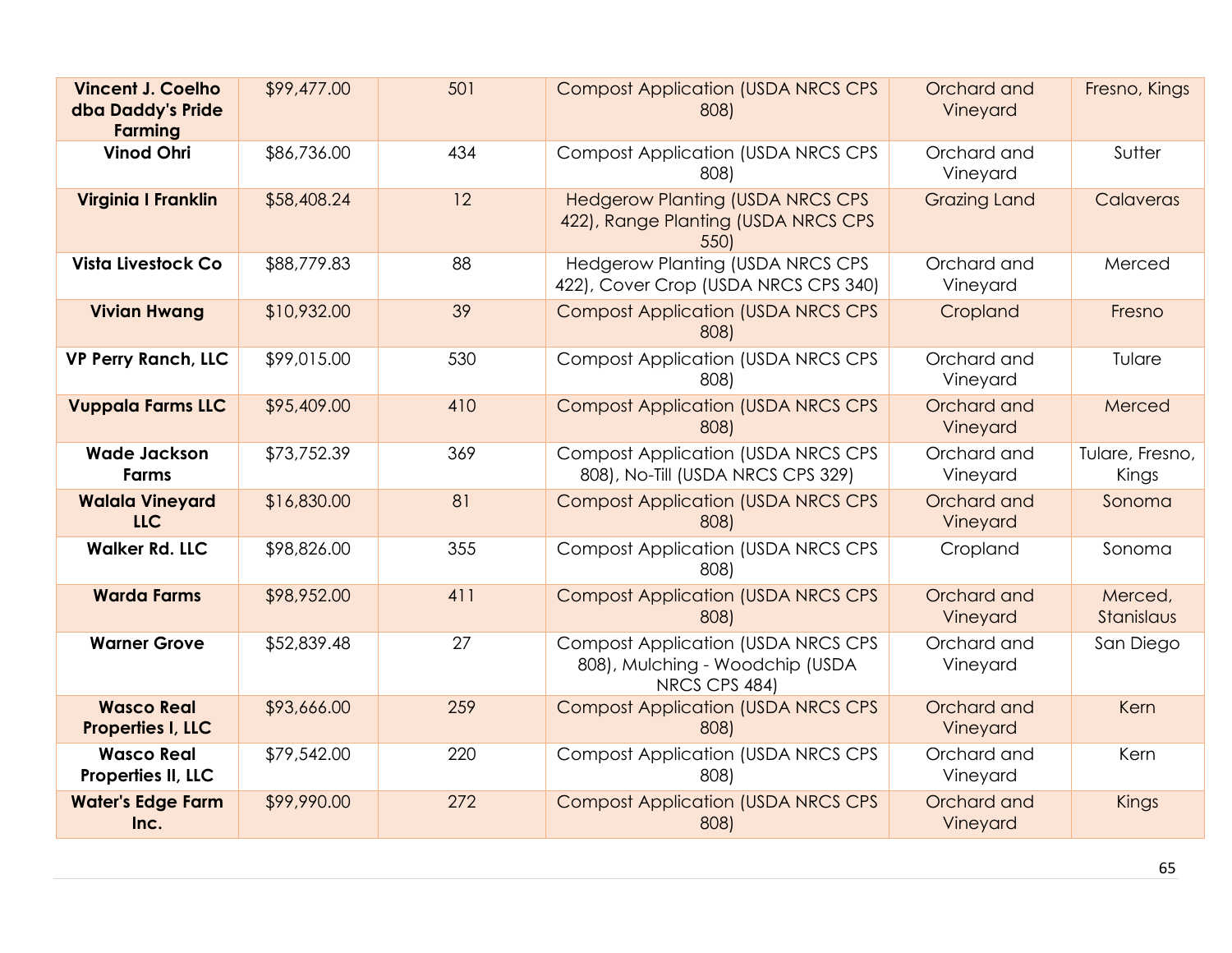| <b>Wavelength Farm</b><br><b>LLC</b> | \$65,534.02 | 30             | <b>Compost Application (USDA NRCS CPS</b><br>808), Mulching - Woodchip (USDA<br>NRCS CPS 484), Cover Crop (USDA<br>NRCS CPS 340)   | Orchard and<br>Vineyard, Cropland | Mendocino |
|--------------------------------------|-------------|----------------|------------------------------------------------------------------------------------------------------------------------------------|-----------------------------------|-----------|
| <b>West Coast</b><br><b>Ranches</b>  | \$98,115.00 | 492            | <b>Compost Application (USDA NRCS CPS</b><br>808)                                                                                  | Orchard and<br>Vineyard           | Sutter    |
| <b>West Wise Farm INC</b>            | \$99,693.45 | 492            | No-Till (USDA NRCS CPS 329), Compost<br>Application (USDA NRCS CPS 808)                                                            | Orchard and<br>Vineyard           | Placer    |
| <b>Westermann Farms</b><br><b>LP</b> | \$45,955.26 | $\overline{2}$ | Whole Orchard Recycling (USDA NRCS<br><b>CPS 808)</b>                                                                              | Orchard and<br>Vineyard           | Glenn     |
| <b>West-Gro Farms</b><br>INC.        | \$90,900.00 | 337            | <b>Compost Application (USDA NRCS CPS</b><br>808)                                                                                  | Cropland                          | Imperial  |
| <b>Westhaven Ranch</b>               | \$22,167.63 | 74             | Range Planting (USDA NRCS CPS 550),<br><b>Compost Application (USDA NRCS CPS</b><br>808)                                           | <b>Grazing Land</b>               | Amador    |
| <b>Whitnor Farms Inc.</b>            | \$25,778.13 | 96             | <b>Compost Application (USDA NRCS CPS</b><br>808), Cover Crop (USDA NRCS CPS 340)                                                  | Orchard and<br>Vineyard           | Fresno    |
| <b>Wiest Farms Co.</b>               | \$98,790.00 | 488            | <b>Compost Application (USDA NRCS CPS</b><br>808)                                                                                  | Cropland                          | Imperial  |
| <b>Wild Oak Farms, Inc.</b>          | \$90,444.00 | 247            | <b>Compost Application (USDA NRCS CPS</b><br>808)                                                                                  | Cropland                          | Tulare    |
| <b>Wild Oasis Ranch</b>              | \$6,858.34  | 17             | <b>Hedgerow Planting (USDA NRCS CPS</b><br>422), Range Planting (USDA NRCS CPS<br>550), Compost Application (USDA<br>NRCS CPS 808) | <b>Grazing Land</b>               | Lake      |
| <b>Wilding Willow Farm</b>           | \$5,310.00  | 4.93           | <b>Hedgerow Planting (USDA NRCS CPS</b><br>422)                                                                                    | Cropland                          | Humboldt  |
| <b>Wildwood Orchards</b>             | \$99,000.00 | 423            | <b>Compost Application (USDA NRCS CPS</b><br>808)                                                                                  | Orchard and<br>Vineyard           | Colusa    |
| <b>Willem De Boer</b><br>Farming     | \$97,224.00 | 266            | <b>Compost Application (USDA NRCS CPS</b><br>808)                                                                                  | Orchard and<br>Vineyard           | Tulare    |
| <b>William A. Claverie</b>           | \$33,378.00 | 169            | <b>Compost Application (USDA NRCS CPS</b><br>808)                                                                                  | Cropland                          | Imperial  |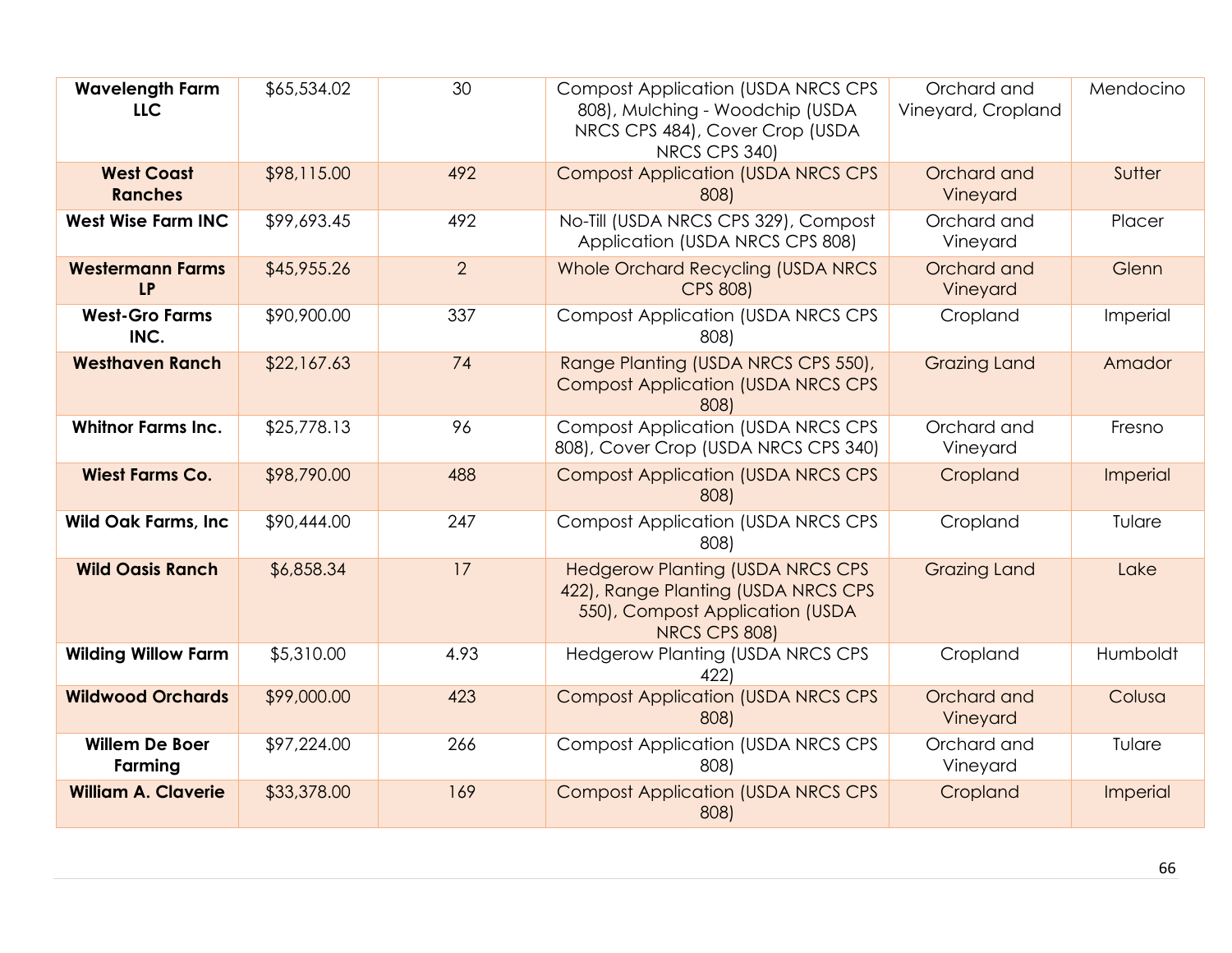| <b>William Charles</b>                                    | \$6,512.64  |     | <b>Hedgerow Planting (USDA NRCS CPS</b><br>422)                                                                                              | Cropland                                 | Mendocino               |
|-----------------------------------------------------------|-------------|-----|----------------------------------------------------------------------------------------------------------------------------------------------|------------------------------------------|-------------------------|
| <b>William Charter Jr.</b>                                | \$99,300.00 | 490 | <b>Compost Application (USDA NRCS CPS</b><br>808)                                                                                            | Orchard and<br>Vineyard                  | Colusa                  |
| <b>William Davis</b>                                      | \$98,922.00 | 490 | <b>Compost Application (USDA NRCS CPS</b><br>808)                                                                                            | Orchard and<br>Vineyard                  | Fresno                  |
| <b>Williams Ranch</b>                                     | \$7,473.92  | 16  | <b>Compost Application (USDA NRCS CPS</b><br>808), Range Planting (USDA NRCS CPS<br>550), Mulching - Natural Material (USDA<br>NRCS CPS 484) | Grazing Land,<br>Orchard and<br>Vineyard | Amador                  |
| <b>Willow Creek Land</b><br>and Cattle, LLC               | \$26,668.68 | 45  | Range Planting (USDA NRCS CPS 550),<br><b>Hedgerow Planting (USDA NRCS CPS</b><br>422)                                                       | Grazing Land                             | San Benito              |
| <b>Willow Creek</b><br><b>Ranch/Jack</b><br><b>Hanson</b> | \$97,421.79 | 214 | <b>Prescribed Grazing (USDA NRCS CPS</b><br>528), Forage and Biomass Planting<br>(USDA NRCS 512)                                             | Cropland, Grazing<br>Land                | Lassen                  |
| <b>Wilson Ranch</b>                                       | \$91,500.00 | 336 | <b>Compost Application (USDA NRCS CPS</b><br>808)                                                                                            | Cropland                                 | Kings                   |
| <b>Windmill Ranch</b>                                     | \$90,690.00 | 287 | <b>Compost Application (USDA NRCS CPS)</b><br>808)                                                                                           | Orchard and<br>Vineyard, Cropland        | Tulare                  |
| Winside USA, Inc.                                         | \$10,350.81 | 47  | Reduced-Till (USDA NRCS CPS 345),<br>Cover Crop (USDA NRCS CPS 340),<br><b>Compost Application (USDA NRCS CPS</b><br>808)                    | Orchard and<br>Vineyard                  | Sonoma                  |
| <b>Wisteria Farms, LLC</b>                                | \$86,550.00 | 319 | <b>Compost Application (USDA NRCS CPS</b><br>808)                                                                                            | Cropland                                 | Imperial                |
| Wm. Bolthouse<br><b>Farms Inc.</b>                        | \$99,973.68 | 104 | Cover Crop (USDA NRCS CPS 340)                                                                                                               | Cropland                                 | Santa<br><b>Barbara</b> |
| <b>Wonderful Nut</b><br><b>Orchards</b>                   | \$99,942.78 | 19  | <b>Conservation Cover (USDA NRCS CPS</b><br>327                                                                                              | Cropland                                 | Kern                    |
| Worthington<br>California<br><b>Investments, LLC</b>      | \$99,794.89 | 431 | <b>Compost Application (USDA NRCS CPS)</b><br>808), Cover Crop (USDA NRCS CPS 340)                                                           | Orchard and<br>Vineyard                  | Glenn                   |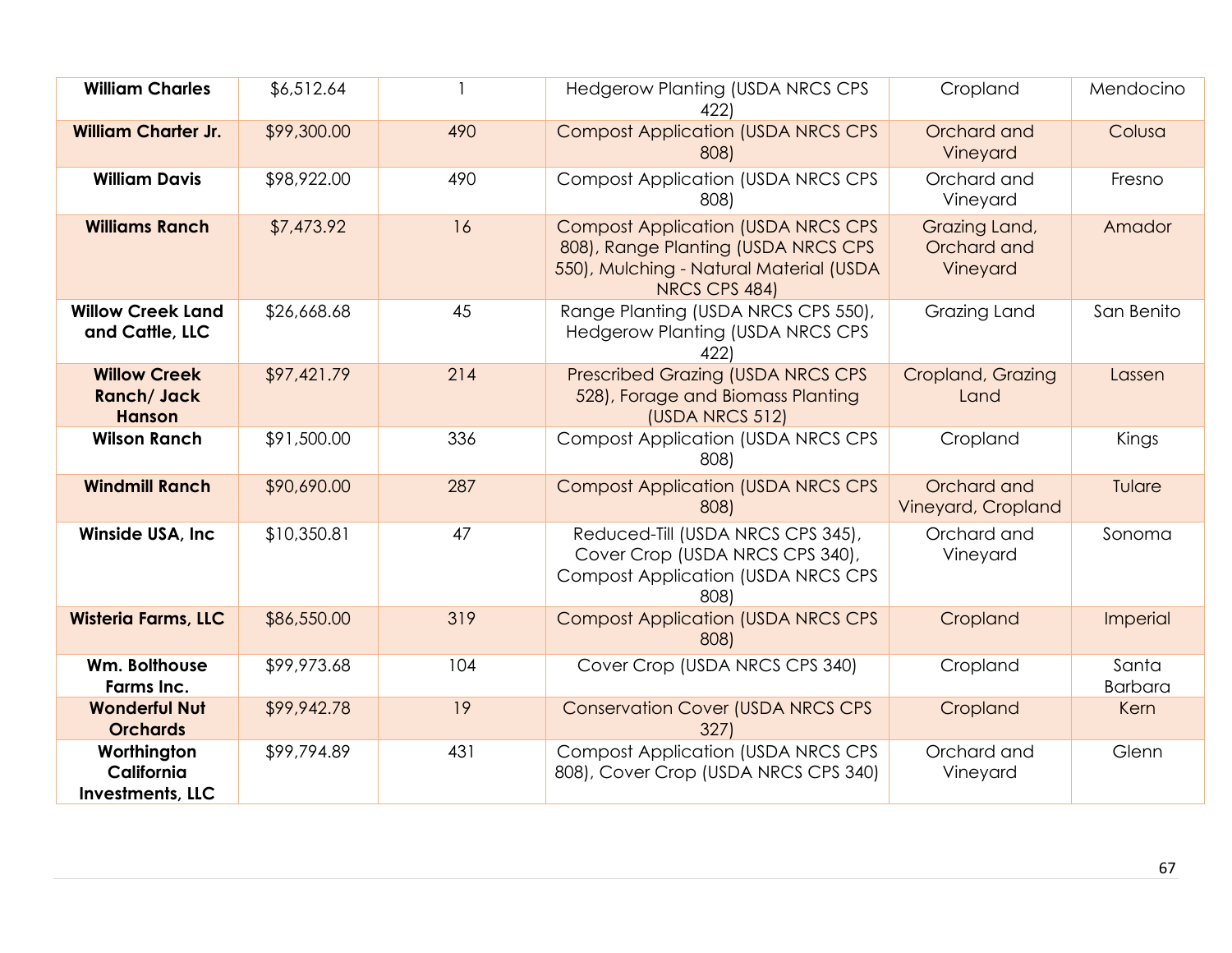| Xianchang Zou,<br><b>Meiling Xu, Bill</b><br>Huang | \$98,964.00  | 369 | <b>Compost Application (USDA NRCS CPS</b><br>808)                                                                 | Orchard and<br>Vineyard   | Sacramento   |
|----------------------------------------------------|--------------|-----|-------------------------------------------------------------------------------------------------------------------|---------------------------|--------------|
| Xing Hua Zhen                                      | \$13,146.00  | 48  | <b>Compost Application (USDA NRCS CPS</b><br>808)                                                                 | Cropland                  | Santa Clara  |
| <b>Xiong Pao Her</b>                               | \$11,373.00  | 55  | <b>Compost Application (USDA NRCS CPS</b><br>808)                                                                 | Cropland                  | Fresno       |
| Xiongyi Yu                                         | \$8,646.00   | 32  | <b>Compost Application (USDA NRCS CPS</b><br>808)                                                                 | Cropland                  | Santa Clara  |
| <b>Xuhong Huang</b>                                | \$4,482.00   | 16  | <b>Compost Application (USDA NRCS CPS</b><br>808)                                                                 | Cropland                  | Santa Clara  |
| Y Aoki Inc.                                        | \$80,190.00  | 394 | <b>Compost Application (USDA NRCS CPS</b><br>808)                                                                 | Orchard and<br>Vineyard   | Yolo         |
| <b>Yahome Vineyards</b><br><b>LLC</b>              | \$73,410.00  | 269 | <b>Compost Application (USDA NRCS CPS</b><br>808)                                                                 | Orchard and<br>Vineyard   | Napa         |
| <b>Yisrael Family</b><br><b>Urban Farm</b>         | \$31,421.56  | 19  | Range Planting (USDA NRCS CPS 550),<br><b>Hedgerow Planting (USDA NRCS CPS</b><br>422), Compost Application (USDA | Cropland, Grazing<br>Land | Amador       |
|                                                    |              |     | NRCS CPS 808), Riparian Forest Buffer<br>(USDA NRCS CPS 391), Cover Crop<br>(USDA NRCS CPS 340)                   |                           |              |
| <b>Zeballos Farms LP</b>                           | \$97,362.00  | 412 | <b>Compost Application (USDA NRCS CPS</b><br>808)                                                                 | Orchard and<br>Vineyard   | Tulare       |
| Zira Farms Inc.                                    | \$81,609.00  | 405 | <b>Compost Application (USDA NRCS CPS</b><br>808)                                                                 | Orchard and<br>Vineyard   | Sutter       |
| <b>Zonneveld Dairies,</b><br>Inc.                  | \$100,000.00 | 279 | <b>Compost Application (USDA NRCS CPS</b><br>808)                                                                 | Cropland                  | <b>Kings</b> |
| <b>Zonneveld Farms</b>                             | \$100,000.00 | 300 | <b>Compost Application (USDA NRCS CPS</b><br>808)                                                                 | Cropland                  | Kings        |